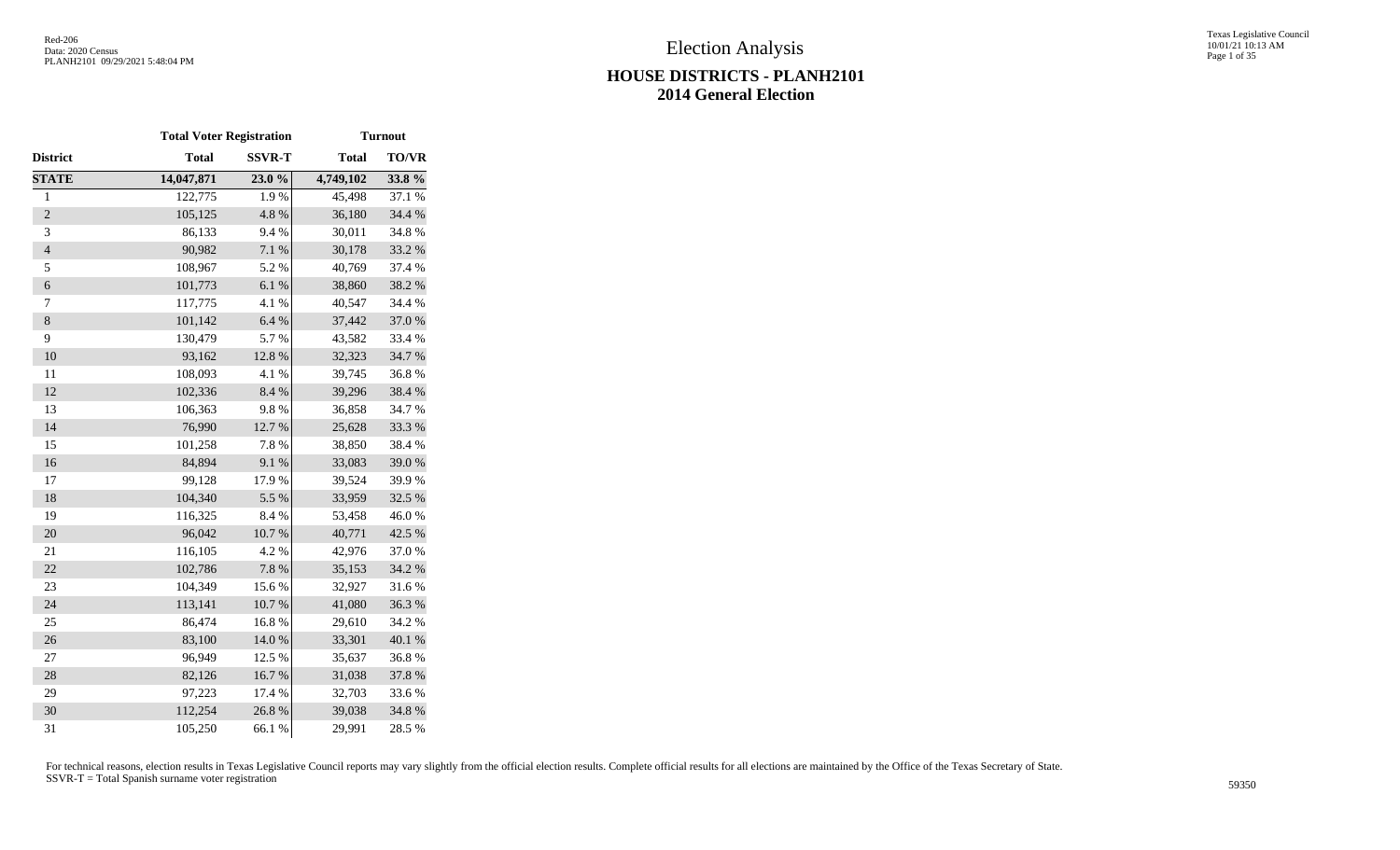|          | <b>Total Voter Registration</b> |               |              | <b>Turnout</b> |
|----------|---------------------------------|---------------|--------------|----------------|
| District | <b>Total</b>                    | <b>SSVR-T</b> | <b>Total</b> | <b>TO/VR</b>   |
| 32       | 101,701                         | 30.3 %        | 37,090       | 36.5 %         |
| 33       | 90,217                          | 7.9%          | 35,148       | 39.0%          |
| 34       | 104,418                         | 64.7%         | 27,099       | 26.0%          |
| 35       | 65,110                          | 79.8%         | 17,001       | 26.1 %         |
| 36       | 74,331                          | 85.3 %        | 17,252       | 23.2 %         |
| 37       | 89,372                          | 81.4%         | 18,151       | 20.3 %         |
| 38       | 76,646                          | 80.5 %        | 17,102       | 22.3 %         |
| 39       | 72,339                          | 84.8 %        | 19,183       | 26.5 %         |
| 40       | 67,977                          | 86.6%         | 17,871       | 26.3%          |
| 41       | 72,673                          | 72.7 %        | 19,640       | 27.0 %         |
| 42       | 86,221                          | 87.0%         | 21,002       | 24.4 %         |
| 43       | 115,937                         | 55.2 %        | 35,016       | 30.2 %         |
| 44       | 96,391                          | 25.1 %        | 34,320       | 35.6%          |
| 45       | 83,088                          | 27.1 %        | 27,755       | 33.4 %         |
| 46       | 84,951                          | 17.5 %        | 31,639       | 37.2 %         |
| 47       | 126,229                         | 14.1 %        | 60,651       | 48.0%          |
| 48       | 117,708                         | $8.0\ \%$     | 54,285       | 46.1 %         |
| 49       | 128,005                         | 12.0%         | 52,542       | 41.0%          |
| 50       | 79,467                          | 19.6%         | 27,804       | 35.0%          |
| 51       | 84,853                          | 38.2%         | 26,041       | 30.7%          |
| 52       | 81,554                          | 13.6%         | 31,096       | $38.1~\%$      |
| 53       | 126,563                         | 24.0%         | 52,218       | 41.3%          |
| 54       | 83,973                          | 12.8 %        | 23,220       | 27.7 %         |
| 55       | 84,999                          | 12.5 %        | 20,917       | 24.6 %         |
| 56       | 101,813                         | $11.1\ \%$    | 37,621       | 37.0 %         |
| 57       | 78,457                          | 8.9%          | 28,967       | 36.9%          |
| 58       | 89,886                          | 9.1%          | 31,539       | 35.1 %         |
| 59       | 96,989                          | 7.1 %         | 32,339       | 33.3%          |
| 60       | 72,391                          | $9.0\;\%$     | 23,995       | 33.1 %         |
| 61       | 101,065                         | 5.8 %         | 39,521       | 39.1 %         |
| 62       | 104,807                         | 4.0 %         | 34,301       | 32.7%          |
| 63       | 101,955                         | 8.5%          | 34,351       | 33.7%          |
| 64       | 95,416                          | 8.8 %         | 34,894       | 36.6%          |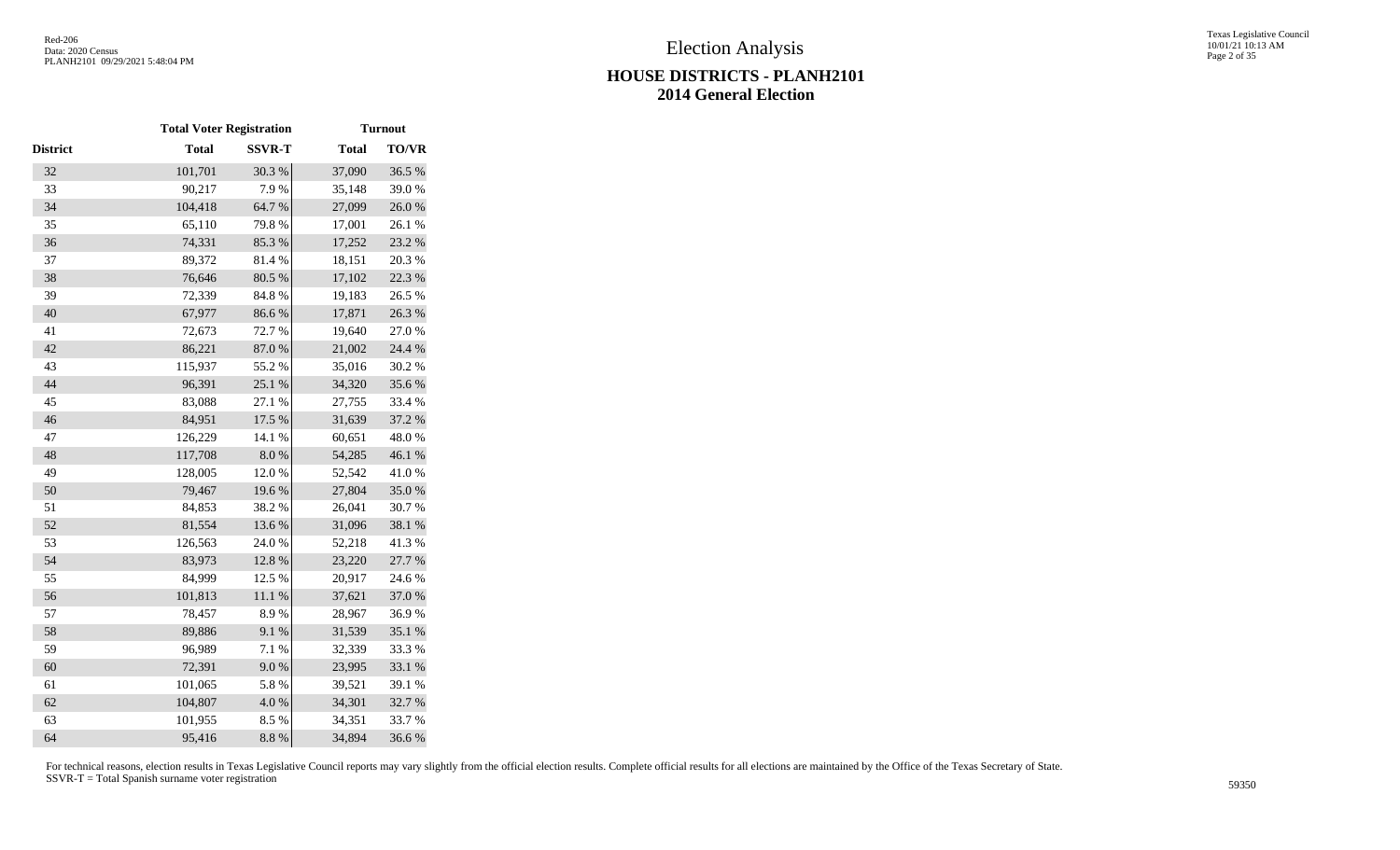|          | <b>Total Voter Registration</b> |               |              | <b>Turnout</b> |
|----------|---------------------------------|---------------|--------------|----------------|
| District | <b>Total</b>                    | <b>SSVR-T</b> | <b>Total</b> | <b>TO/VR</b>   |
| 65       | 94,174                          | $8.1~\%$      | 32,433       | 34.4 %         |
| 66       | 92,358                          | 5.5 %         | 32,198       | 34.9%          |
| 67       | 112,529                         | 5.7%          | 44,535       | 39.6%          |
| 68       | 119,378                         | 8.2 %         | 46,932       | 39.3%          |
| 69       | 112,015                         | 10.1 %        | 35,887       | 32.0%          |
| 70       | 78,018                          | 6.6%          | 28,737       | 36.8%          |
| $71\,$   | 103,149                         | 14.5 %        | 32,868       | 31.9%          |
| $72\,$   | 99,507                          | 24.0 %        | 30,626       | $30.8~\%$      |
| 73       | 105,849                         | 13.4 %        | 46,865       | 44.3 %         |
| 74       | 98,153                          | $67.0\ \%$    | 23,563       | $24.0\;\%$     |
| 75       | 59,911                          | 83.5%         | 9,468        | 15.8%          |
| 76       | 88,263                          | 15.1 %        | 27,512       | 31.2%          |
| 77       | 113,151                         | 80.3%         | 20,379       | 18.0%          |
| 78       | 107,479                         | 53.3%         | 26,443       | 24.6 %         |
| 79       | 108,523                         | 71.2%         | 21,970       | 20.2 %         |
| 80       | 96,719                          | 73.7 %        | 24,570       | 25.4 %         |
| 81       | 78,680                          | 39.4 %        | 18,050       | 22.9%          |
| 82       | 85,882                          | 26.3 %        | 26,945       | 31.4 %         |
| 83       | 100,044                         | 23.2 %        | 34,616       | 34.6 %         |
| 84       | 94,789                          | 28.0%         | 24,790       | 26.2 %         |
| 85       | 116,218                         | 13.8%         | 42,678       | 36.7%          |
| 86       | 101,693                         | 15.5 %        | 35,650       | 35.1 %         |
| 87       | 91,612                          | $20.1~\%$     | 27,305       | 29.8%          |
| 88       | 105,612                         | 30.7%         | 30,595       | 29.0 %         |
| 89       | 92,669                          | 8.1 %         | 34,533       | 37.3 %         |
| 90       | 74,065                          | 37.8 %        | 22,884       | 30.9%          |
| 91       | 96,202                          | 11.9%         | 35,477       | 36.9%          |
| 92       | 69,243                          | 15.0%         | 19,481       | 28.1 %         |
| 93       | 73,263                          | 13.3 %        | 25,059       | 34.2 %         |
| 94       | 111,527                         | 7.7 %         | 47,427       | 42.5 %         |
| 95       | 87,306                          | 11.2%         | 30,656       | 35.1 %         |
| 96       | 103,262                         | 8.9%          | 41,415       | 40.1 %         |
| 97       | 97,818                          | 9.2%          | 41,930       | 42.9%          |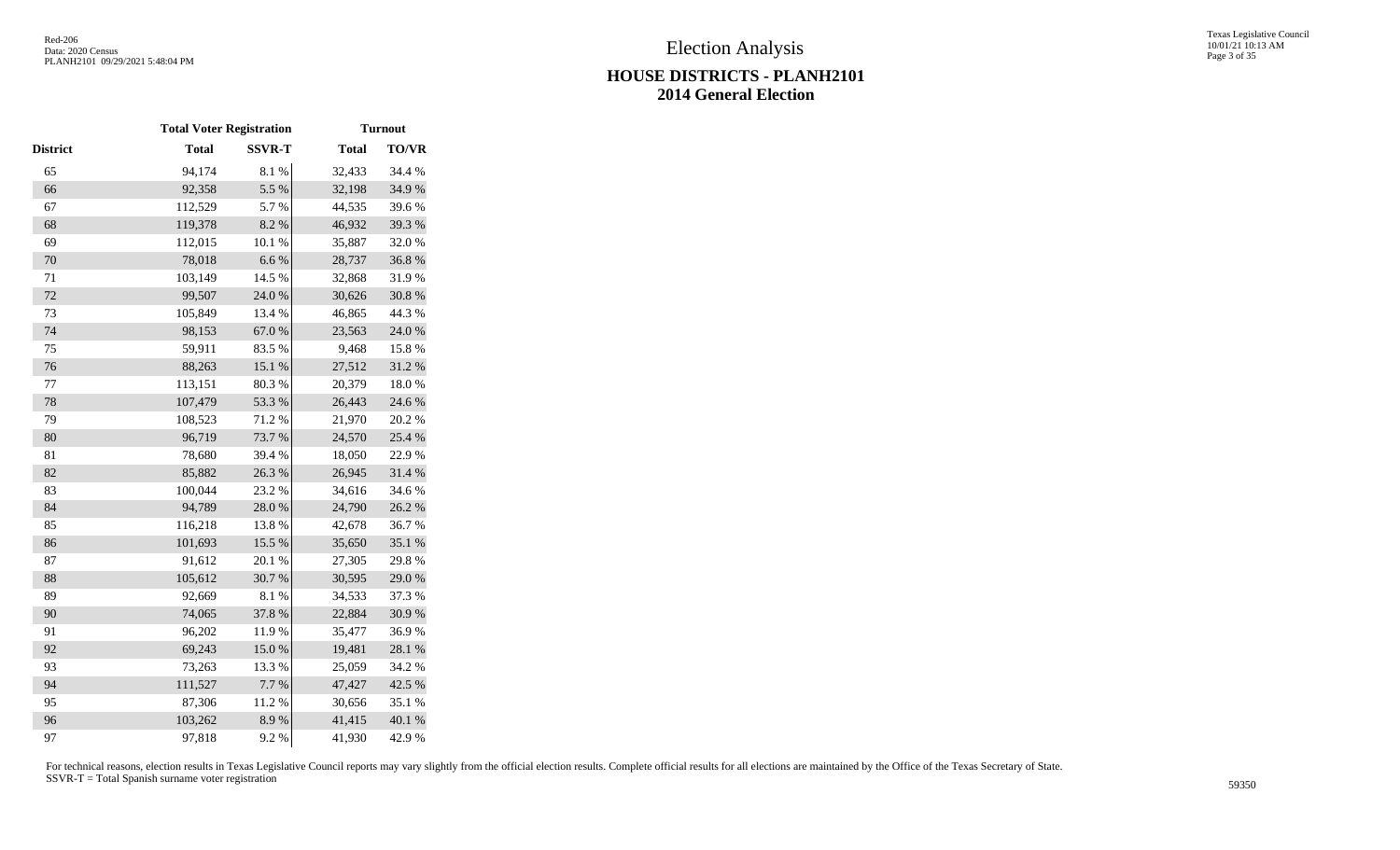|                 | <b>Total Voter Registration</b> |               |              | <b>Turnout</b> |
|-----------------|---------------------------------|---------------|--------------|----------------|
| <b>District</b> | <b>Total</b>                    | <b>SSVR-T</b> | <b>Total</b> | <b>TO/VR</b>   |
| 98              | 112,411                         | 5.5 %         | 48,711       | 43.3 %         |
| 99              | 92,226                          | 14.4 %        | 33,506       | 36.3%          |
| 100             | 91,962                          | 13.9%         | 27,075       | 29.4 %         |
| 101             | 83,957                          | 15.0%         | 26,585       | 31.7%          |
| 102             | 80,233                          | 10.4 %        | 25,326       | 31.6 %         |
| 103             | 70,702                          | 33.9%         | 21,139       | 29.9%          |
| 104             | 74,730                          | 40.8 %        | 18,017       | 24.1 %         |
| 105             | 64,788                          | 21.6%         | 19,161       | 29.6%          |
| 106             | 75,081                          | $8.0\ \%$     | 26,155       | 34.8%          |
| 107             | 79,793                          | 15.8 %        | 27,914       | 35.0%          |
| 108             | 121,428                         | 4.6 %         | 58,268       | 48.0 %         |
| 109             | 94,952                          | 7.8%          | 33,575       | 35.4 %         |
| 110             | 64,863                          | 25.6%         | 14,939       | 23.0 %         |
| 111             | 105,296                         | 10.8%         | 40,045       | 38.0%          |
| 112             | 107,022                         | 7.5 %         | 45,685       | 42.7 %         |
| 113             | 86,614                          | 17.0%         | 27,504       | 31.8%          |
| 114             | 74,779                          | 28.8 %        | 21,127       | 28.3 %         |
| 115             | 89,077                          | 9.2%          | 30,754       | 34.5 %         |
| 116             | 98,274                          | 49.0%         | 29,246       | 29.8 %         |
| 117             | 68,771                          | 59.8%         | 17,789       | 25.9%          |
| 118             | 95,063                          | 54.7%         | 26,841       | 28.2 %         |
| 119             | 92,111                          | 51.5 %        | 25,149       | 27.3 %         |
| 120             | 93,197                          | 31.8%         | 25,937       | 27.8 %         |
| 121             | 115,517                         | 20.9%         | 48,048       | 41.6%          |
| 122             | 96,131                          | 22.3 %        | 41,530       | 43.2 %         |
| 123             | 108,182                         | 49.6%         | 37,390       | 34.6%          |
| 124             | 82,588                          | 61.9%         | 19,947       | 24.2 %         |
| 125             | 108,422                         | 54.2 %        | 32,175       | 29.7%          |
| 126             | 106,490                         | $11.4\ \%$    | 41,694       | 39.2 %         |
| 127             | 103,634                         | 12.7 %        | 40,088       | 38.7%          |
| 128             | 92,263                          | 18.3 %        | 29,892       | 32.4 %         |
| 129             | 107,296                         | 13.5 %        | 40,676       | 37.9%          |
| 130             | 90,857                          | 11.1 %        | 35,836       | 39.4 %         |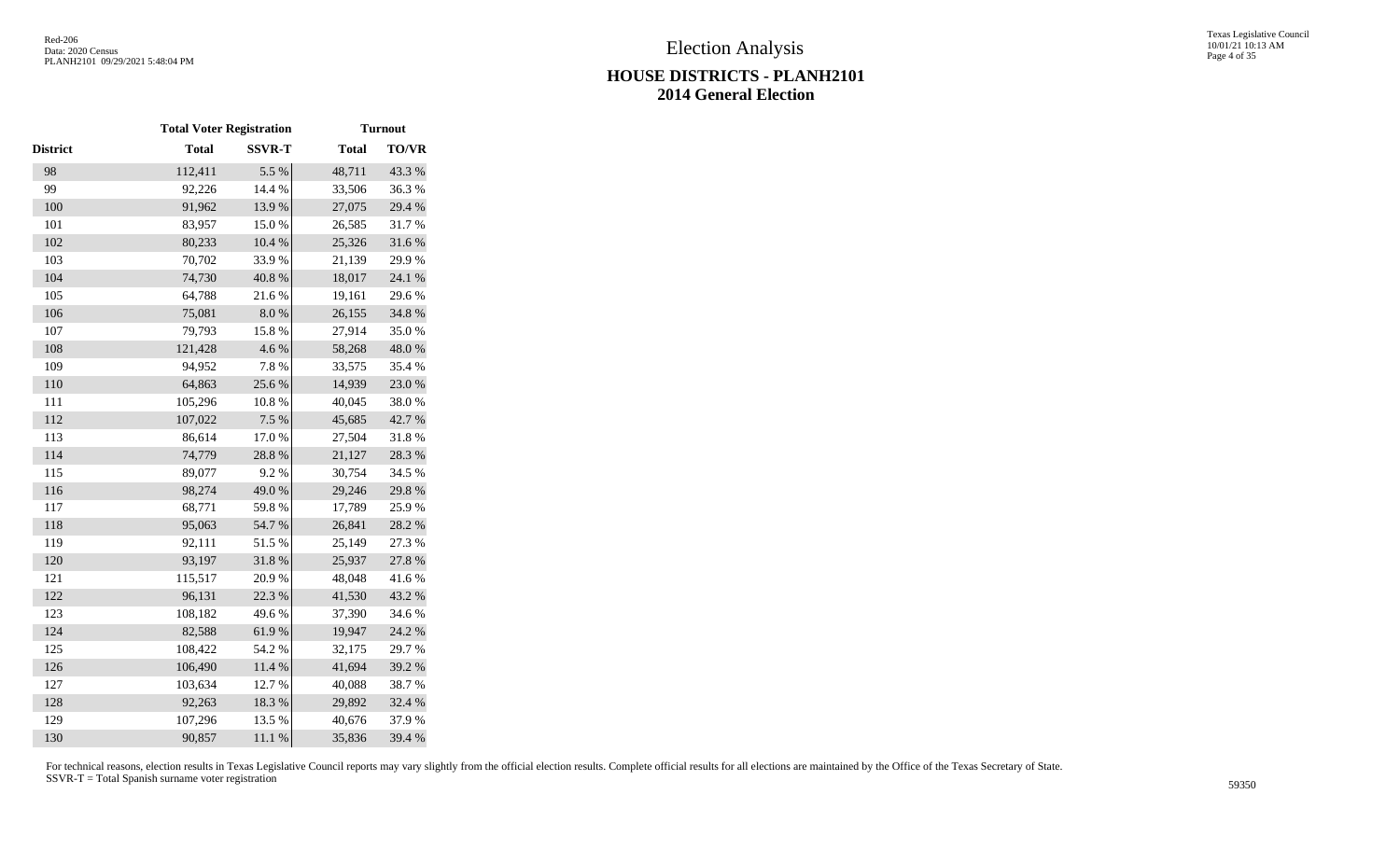#### Texas Legislative Council 10/01/21 10:13 AM Page 5 of 35

## **HOUSE DISTRICTS - PLANH2101 2014 General Election**

|          | <b>Total Voter Registration</b> |               |              | <b>Turnout</b> |
|----------|---------------------------------|---------------|--------------|----------------|
| District | <b>Total</b>                    | <b>SSVR-T</b> | <b>Total</b> | <b>TO/VR</b>   |
| 131      | 73,821                          | 23.5 %        | 20,432       | 27.7 %         |
| 132      | 74,066                          | 14.5 %        | 27,892       | 37.7 %         |
| 133      | 101,424                         | 7.9%          | 43,509       | 42.9 %         |
| 134      | 117,969                         | 8.5%          | 51,465       | 43.6%          |
| 135      | 73,712                          | 23.9%         | 21,628       | 29.3%          |
| 136      | 94,970                          | 13.8%         | 32,558       | 34.3 %         |
| 137      | 54,241                          | 20.5 %        | 14,222       | 26.2%          |
| 138      | 97,717                          | 17.9%         | 37,042       | 37.9%          |
| 139      | 90,234                          | 17.7 %        | 28,413       | 31.5 %         |
| 140      | 61,723                          | 57.2 %        | 12,235       | 19.8%          |
| 141      | 77,199                          | 16.2%         | 19,502       | 25.3 %         |
| 142      | 71,909                          | $20.0\;\%$    | 21,056       | 29.3 %         |
| 143      | 74,604                          | 53.1 %        | 16,593       | 22.2 %         |
| 144      | 72,173                          | 52.4 %        | 17,216       | 23.9%          |
| 145      | 86,646                          | 48.9%         | 25,408       | 29.3 %         |
| 146      | 100,687                         | 10.0%         | 34,806       | 34.6 %         |
| 147      | 98,413                          | 17.2 %        | 30,131       | 30.6%          |
| 148      | 76,923                          | 28.7%         | 21,526       | 28.0%          |
| 149      | 79,056                          | 20.1 %        | 20,086       | 25.4 %         |
| 150      | 81,272                          | 13.7 %        | 29,594       | 36.4 %         |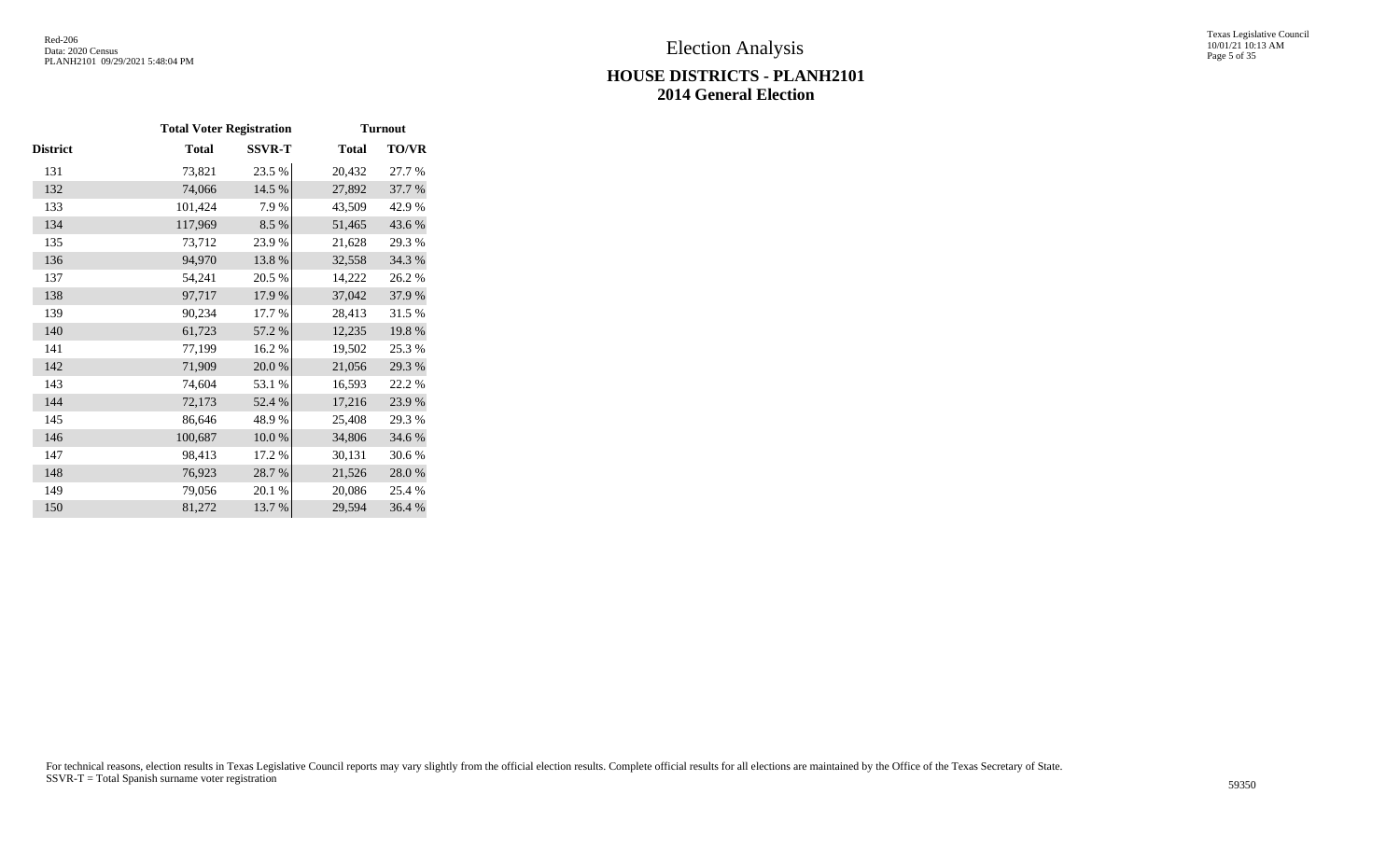|                 |                  |               |                  |               |               | <b>U.S. SEN</b> |           |           |                 |           |                  |               |                  |               | <b>GOVERNOR</b> |         |          |          |          |         |
|-----------------|------------------|---------------|------------------|---------------|---------------|-----------------|-----------|-----------|-----------------|-----------|------------------|---------------|------------------|---------------|-----------------|---------|----------|----------|----------|---------|
| <b>District</b> | Cornyn-R         |               | Alameel-D        |               | Paddock-L     |                 | Sanchez-G |           | <b>Tahiro-W</b> |           | Abbott-R         |               | Davis-D          |               | <b>Glass-L</b>  |         | Parmer-G |          | Pavitt-W |         |
| <b>STATE</b>    | 2,861,244 61.6 % |               | 1,597,272 34.4 % |               | 133,736 2.9 % |                 | 54,689    | $1.2\%$   | 1,075           | $0.0\%$   | 2,796,251 59.3 % |               | 1,835,458 38.9 % |               | 66,535          | $1.4\%$ | 18,519   | $0.4\%$  | 1,141    | $0.0\%$ |
|                 | 32,765           | 73.9 %        | 10,187           | 23.0 %        | 1,120         | 2.5 %           | 267       | $0.6\%$   | 17              | 0.0 %     | 32,570           | 72.0 %        | 11,880           | 26.3%         | 600             | 1.3 %   | 183      | 0.4%     | 9        | $0.0\%$ |
| 2               | 28,227           | 80.2%         | 5,810            | 16.5 %        | 912           | 2.6 %           | 223       | 0.6%      | 12              | $0.0\%$   | 27,790           | 77.4 %        | 7,385            | 20.6 %        | 515             | 1.4 %   | 172      | $0.5\%$  | 20       | 0.1%    |
| 3               | 24,983           | 84.5 %        | 3,569            | 12.1 %        | 853           | 2.9 %           | 169       | $0.6\%$   |                 | 0.0 %     | 24,940           | 83.2 %        | 4,543            | 15.2 %        | 388             | 1.3 %   | 99       | 0.3 %    | 3        | $0.0\%$ |
| $\overline{4}$  | 21,997           | 74.8%         |                  | 6,512 22.1 %  | 724           | 2.5 %           | 179       | 0.6 %     | $\overline{0}$  | $0.0\%$   | 21,517           | 72.2 %        | 7,798            | 26.2 %        | 399             | 1.3%    | 102      | 0.3 %    |          | $0.0\%$ |
| 5               | 32,166           | 80.8%         | 6,527            | 16.4 %        | 934           | 2.3 %           | 196       | 0.5%      | 8               | 0.0 %     | 32,877           | 80.9%         | 7,225            | 17.8%         | 413             | 1.0%    | 112      | 0.3 %    | 8        | 0.0 %   |
| 6               | 28,908           | 75.6 %        | 8,289            | 21.7 %        | 876           | 2.3 %           | 167       | 0.4 %     | 22              | 0.1%      | 29,195           | 75.7 %        | 8,896            | 23.1 %        | 410             | 1.1 %   | 67       | $0.2 \%$ | 8        | $0.0\%$ |
| 7               | 28,873           | 73.2 %        |                  | 9,646 24.4 %  | 719           | 1.8%            | 210       | $0.5\%$   | 15              | 0.0 %     | 29,074           | 72.5 %        | 10,599           | 26.4 %        | 349             | 0.9%    | 88       | 0.2 %    | 3        | 0.0 %   |
| 8               | 28,557           | 78.3 %        | 6,835            | 18.8%         | 829           | 2.3 %           | 222       | 0.6%      | 6               | 0.0 %     | 28,615           | 77.1 %        | 7,864            | 21.2 %        | 450             | 1.2%    | 163      | 0.4%     | 31       | 0.1%    |
| 9               | 32,846           | 77.0 %        | 8,568            | 20.1 %        | 975           | 2.3 %           | 248       | $0.6\,\%$ | 25              | 0.1%      | 33,015           | 76.2%         | 9,625            | 22.2 %        | 516             | 1.2%    | 165      | 0.4%     | 26       | 0.1%    |
| 10              | 24,106           | 75.6 %        | 6,703            | 21.0 %        | 857           | 2.7 %           | 220       | 0.7%      | $\overline{0}$  | $0.0\%$   | 23,604           | 73.5 %        | 7,963            | 24.8%         | 434             | 1.4 %   | 135      | 0.4%     | $\Omega$ | $0.0\%$ |
| -11             | 30,592           | 78.7%         | 7,267            | 18.7 %        | 824           | 2.1 %           | 189       | $0.5\%$   | 8               | 0.0 %     | 31,015           | 78.5 %        | 7,994            | 20.2 %        | 368             | 0.9%    | 108      | $0.3\%$  | 11       | $0.0\%$ |
| 12              | 28,205           | 73.6 %        | 8,710            | 22.7 %        | 1,083         | 2.8 %           | 319       | 0.8%      | 7               | 0.0 %     | 27,896           | 71.6 %        | 10,387           | 26.7 %        | 549             | 1.4 %   | 133      | 0.3 %    | 10       | $0.0\%$ |
| 13              | 26,688           | 73.9 %        | 8,413            | 23.3 %        | 804           | 2.2 %           | 204       | 0.6 %     | 15              | $0.0\%$   | 26,438           | 72.2 %        | 9,605            | 26.2 %        | 409             | 1.1 %   | 130      | 0.4%     | 30       | 0.1%    |
| 14              | 17,648           | 70.7 %        |                  | 6,071 24.3 %  | 887           | 3.6 %           | 344       | 1.4 %     |                 | $0.0\%$   | 17,360           | 68.4 %        | 7,488            | 29.5 %        | 426             | 1.7 %   | 102      | $0.4\%$  | 5        | $0.0\%$ |
| 15              |                  | 29,710 77.5 % | 7,152            | 18.7 %        | 1,198         | 3.1 %           | 250       | 0.7 %     |                 | 0.0 %     | 29,317           | 75.5 %        | 8,838            | 22.8 %        | 560             | 1.4 %   | 116      | 0.3 %    |          | 0.0 %   |
| 16              | 27,261           | 83.5 %        | 4,280            | 13.1 %        | 942           | 2.9 %           | 177       | $0.5\%$   | $\overline{0}$  | $0.0\%$   |                  | 27,151 82.2 % | 5,335            | 16.1 %        | 441             | 1.3 %   | 112      | 0.3%     | 2        | $0.0\%$ |
| 17              | 25,115           | 64.9%         | 11,409           | 29.5 %        | 1,654         | 4.3 %           | 493       | 1.3 %     | 24              | 0.1%      | 24,814           | 63.1 %        | 13,359           | 34.0 %        | 916             | 2.3 %   | 221      | $0.6\%$  | 29       | 0.1%    |
| 18              | 26,332           | 80.9%         | 5,144            | 15.8%         | 896           | 2.8%            | 180       | 0.6%      | $7\phantom{.0}$ | 0.0 %     | 26,670           | 79.5 %        | 6,270            | 18.7%         | 451             | 1.3%    | 167      | $0.5\%$  | 3        | $0.0\%$ |
| 19              | 40,347           | 76.9%         | 9,745            | 18.6%         | 2,016         | 3.8%            | 382       | 0.7%      | 3               | 0.0 %     | 39,568           | 74.6 %        | 12,274           | 23.1 %        | 1,027           | 1.9%    | 187      | 0.4%     | 8        | 0.0 %   |
| 20              | 26,778           | 66.6 %        | 11,316           | 28.1 %        | 1,734         | 4.3 %           | 363       | 0.9%      | 29              | 0.1%      | 26,113           | 64.4 %        | 13,372           | 33.0%         | 889             | 2.2 %   | 141      | 0.3%     | 29       | 0.1%    |
| 21              | 32,462           | 77.1 %        | 8,503            | 20.2 %        | 926           | 2.2 %           | 180       | 0.4%      | 25              | 0.1%      | 32,889           | 76.9%         | 9,311            | 21.8%         | 454             | 1.1%    | 101      | 0.2 %    | 24       | 0.1%    |
| 22              | 12,928           | 37.7 %        | 20,761           | 60.5 %        | 425           | 1.2%            | 157       | 0.5%      | 17              | 0.0 %     | 13,021           | 37.4 %        | 21,485           | 61.7 %        | 238             | 0.7%    | 55       | $0.2 \%$ | 14       | $0.0\%$ |
| 23              | 19,717           | 61.4 %        | 10,967           | 34.1 %        | 998           | 3.1 %           | 439       | 1.4 %     | $\overline{0}$  | 0.0 %     | 19,148           | 58.8%         | 12,769           | 39.2 %        | 502             | 1.5 %   | 136      | 0.4%     |          | 0.0 %   |
| 24              | 28,508           | 70.8%         | 10,117           | 25.1 %        | 1,269         | 3.2 %           | 387       | 1.0%      | $\overline{0}$  | $0.0\%$   | 28,052           | 68.9%         | 11,922           | 29.3 %        | 603             | 1.5 %   | 136      | 0.3 %    |          | $0.0\%$ |
| 25              | 19,926           | 68.5 %        | 7,837            | 26.9%         | 1,043         | 3.6 %           | 288       | 1.0%      | 2               | 0.0 %     | 19,691           | 66.5%         | 9,277            | 31.3%         | 493             | 1.7 %   | 126      | 0.4%     | 5        | $0.0\%$ |
| 26              | 24,680           | 74.9 %        | 7,189            | 21.8%         | 910           | 2.8 %           | 190       | 0.6 %     | 3               | 0.0 %     | 24,074           | 72.3 %        | 8,687            | 26.1 %        | 434             | 1.3%    | 100      | 0.3 %    |          | $0.0\%$ |
| 27              | 11,203           | 31.9%         | 23,135           | 65.8%         | 554           | 1.6 %           | 270       | 0.8%      |                 | $0.0\%$   | 10,742           | 30.2 %        | 24,436           | 68.7%         | 297             | 0.8%    | 111      | 0.3%     | 3        | $0.0\%$ |
| 28              | 22,094           | 72.0 %        | 7,696            | 25.1 %        | 720           | 2.3 %           | 195       | $0.6\%$   | 2               | $0.0\%$   | 21,517           | 69.3%         | 9,083            | 29.3 %        | 332             | 1.1 %   | 97       | 0.3%     | 5        | $0.0\%$ |
| 29              | 21,826           | 68.0%         |                  | 9,016 28.1 %  | 941           | 2.9 %           | 330       | 1.0%      |                 | 0.0 %     | 21,682           | 66.3%         | 10,426           | 31.9%         | 439             | 1.3 %   | 140      | 0.4%     |          | 0.0 %   |
| 30              | 29,315           | 76.5 %        | 7,754            | 20.2 %        | 901           | 2.4 %           | 339       | 0.9%      | 24              | 0.1%      | 29,091           | 74.8%         | 9,188            | 23.6 %        | 451             | 1.2%    | 137      | 0.4%     | 19       | $0.0\%$ |
| 31              | 14,757           | 52.5 %        | 12,046           | 42.9 %        | 712           | 2.5 %           | 573       | 2.0%      | 15              | 0.1%      | 15,005           | 51.8%         | 13,381           | 46.2%         | 394             | 1.4 %   | 172      | $0.6\%$  | 14       | 0.0 %   |
| 32              |                  | 24,176 67.4 % |                  | 10,142 28.3 % | 1,014         | 2.8%            | 532       | 1.5 %     | 2               | $0.0\ \%$ |                  | 23,311 63.6 % |                  | 12,467 34.0 % | 626             | $1.7\%$ | 219      | $0.6\%$  |          | $0.0\%$ |
|                 |                  |               |                  |               |               |                 |           |           |                 |           |                  |               |                  |               |                 |         |          |          |          |         |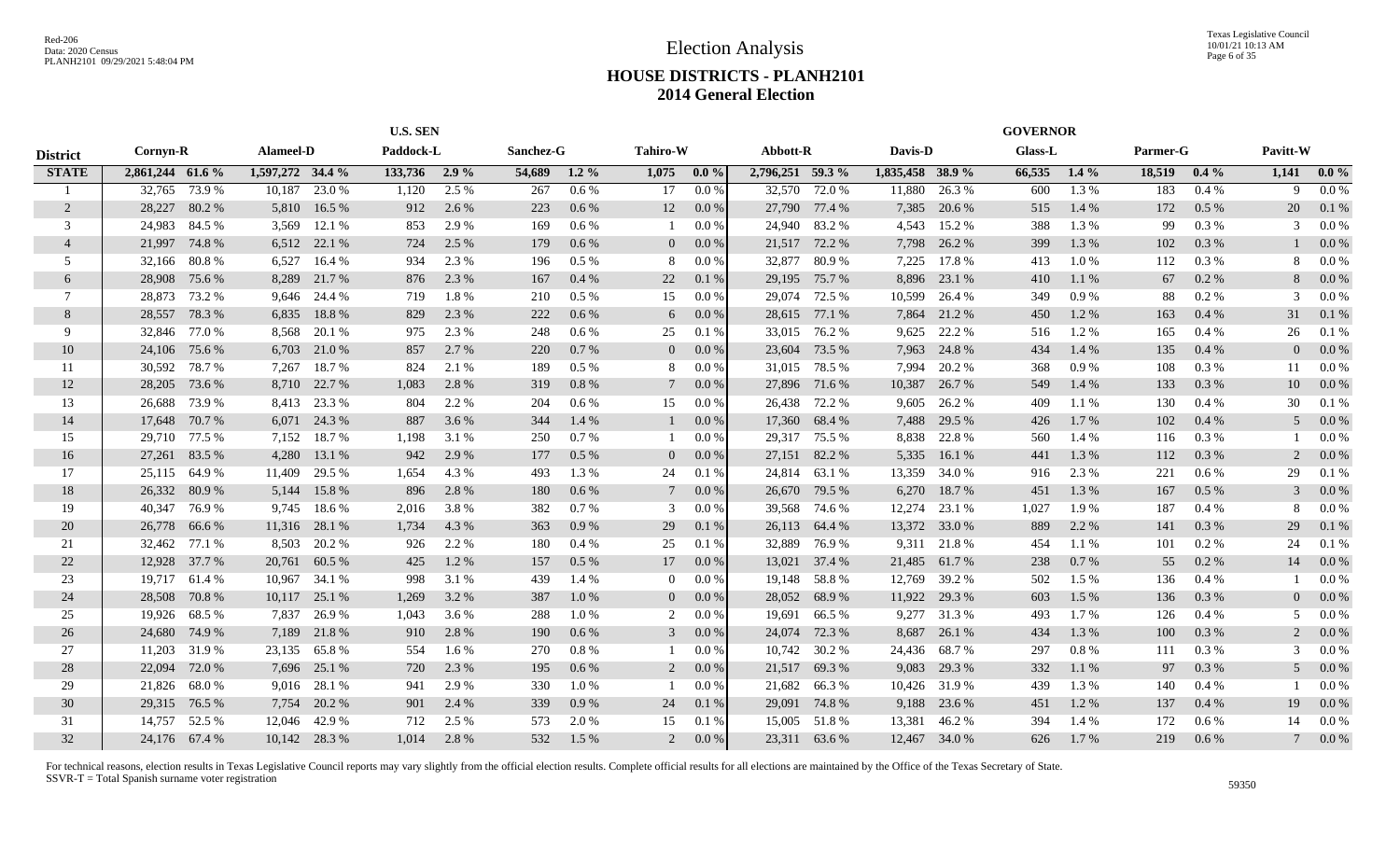Texas Legislative Council 10/01/21 10:13 AM Page 7 of 35

## **HOUSE DISTRICTS - PLANH2101 2014 General Election**

|                 | <b>LT. GOVERNOR</b> |               |                  |               |                 |       |            |         |                  |               |                  | <b>ATTORNEY GEN</b> |                  |       |           |         |                  |               | <b>COMPTROLLER</b> |               |
|-----------------|---------------------|---------------|------------------|---------------|-----------------|-------|------------|---------|------------------|---------------|------------------|---------------------|------------------|-------|-----------|---------|------------------|---------------|--------------------|---------------|
| <b>District</b> | <b>Patrick-R</b>    |               | Van De Putte-D   |               | <b>Butler-L</b> |       | Courtney-G |         | <b>Paxton-R</b>  |               | <b>Houston-D</b> |                     | <b>Balagia-L</b> |       | Osborne-G |         | <b>Hegar-R</b>   |               | <b>Collier-D</b>   |               |
| <b>STATE</b>    | 2,724,207 58.1 %    |               | 1,813,847 38.7 % |               | 119,818 2.6 %   |       | 27,716     | $0.6\%$ | 2,743,182 58.8 % |               | 1,773,114 38.0 % |                     | 118,188 2.5 %    |       | 29,589    | $0.6\%$ | 2,698,398 58.4 % |               | $1,742,142$ 37.7 % |               |
|                 | 32,395              | 72.8%         | 10,881           | 24.4 %        | 1,070           | 2.4 % | 176        | 0.4%    |                  | 31,242 70.6 % | 12,137           | 27.4 %              | 716              | 1.6%  | 153       | 0.3%    | 30.179           | 69.2 %        | 11,898             | 27.3 %        |
| 2               | 27,789              | 78.0%         | 6,756            | 19.0 %        | 920             | 2.6 % | 140        | $0.4\%$ | 27,584           | 77.9 %        | 7,015            | 19.8%               | 668              | 1.9%  | 133       | $0.4\%$ | 26,769           | 76.6 %        | 6,869              | 19.7 %        |
| 3               | 24,750              | 82.6 %        |                  | 4,366 14.6 %  | 674             | 2.3 % | 161        | $0.5\%$ | 25,040           | 83.9%         | 4,212            | 14.1 %              | 486              | 1.6 % | 95        | $0.3\%$ | 24,822           | 83.5 %        | 4,127              | 13.9 %        |
| $\overline{4}$  | 21,471              | 72.3 %        | 7,357            | 24.8%         | 756             | 2.5 % | 115        | 0.4%    | 21,614           | 72.9 %        | 7,354            | 24.8%               | 563              | 1.9%  | 114       | 0.4%    | 21,128 71.8 %    |               | 7,288              | 24.8%         |
| .5              | 32.494              | 80.5 %        | 6,953            | 17.2 %        | 787             | 2.0 % | 124        | $0.3\%$ | 31,948           | 79.3 %        | 7,566            | 18.8%               | 634              | 1.6 % | 137       | $0.3\%$ | 31,048           | 77.9 %        | 7,493              | 18.8%         |
| 6               | 28,802              | 75.0%         | 8,767            | 22.8%         | 728             | 1.9%  | 99         | 0.3%    | 28,587           | 74.7%         | 8,947            | 23.4 %              | 624              | 1.6 % | 100       | 0.3%    | 28,088           | 73.9%         | 8,803              | 23.2 %        |
| 7               | 28,539              | 71.6 %        | 10,440           | 26.2 %        | 744             | 1.9%  | 159        | 0.4%    | 28,408           | 71.2 %        | 10,772           | 27.0 %              | 585              | 1.5 % | 152       | 0.4%    | 27,806           | 70.2 %        | 10,719             | 27.1 %        |
| 8               | 28,386              | 77.0 %        | 7,532            | 20.4 %        | 822             | 2.2 % | 145        | 0.4%    | 28,278           | 76.8%         | 7,807            | 21.2 %              | 596              | 1.6 % | 139       | 0.4%    | 27,475           | 75.4 %        |                    | 7,778 21.3 %  |
| 9               | 32,559              | 75.9%         | 9,191            | 21.4 %        | 1,007           | 2.3 % | 139        | 0.3 %   | 31,844           | 74.6 %        | 10,022           | 23.5 %              | 666              | 1.6 % | 129       | 0.3 %   | 30,897           | 73.3 %        | 9,892              | 23.5 %        |
| 10              | 23,386              | 73.1 %        | 7,589            | 23.7 %        | 855             | 2.7 % | 144        | 0.5%    | 23,439           | 73.7 %        | 7,598            | 23.9 %              | 668              | 2.1 % | 116       | 0.4%    | 22,868           | 72.7 %        | 7,417              | 23.6 %        |
| 11              | 30,528              | 78.1 %        | 7,724            | 19.8%         | 724             | 1.9%  | 113        | $0.3\%$ | 29,823           | 76.6 %        | 8,426            | 21.6 %              | 519              | 1.3 % | 155       | 0.4%    | 29,211           | 75.7 %        | 8,308              | 21.5 %        |
| 12              | 27,325              | 70.7 %        | 10,157           | 26.3 %        | 992             | 2.6 % | 150        | 0.4%    | 27,212           | 70.7 %        | 10,302           | 26.8%               | 786              | 2.0 % | 187       | $0.5\%$ |                  | 26,848 70.3 % | 10,064             | 26.4 %        |
| 13              | 26,269              | 72.2 %        | 9,223            | 25.3 %        | 758             | 2.1 % | 133        | 0.4%    |                  | 25,819 71.3 % | 9,780            | 27.0 %              | 486              | 1.3 % | 131       | $0.4\%$ | 25,236           | 70.3 %        | 9,628              | 26.8 %        |
| 14              | 16.576              | 65.9%         | 7,516            | 29.9 %        | 892             | 3.5 % | 175        | 0.7%    |                  | 16,567 66.1 % | 7,515            | 30.0 %              | 782              | 3.1 % | 186       | 0.7%    | 16,427           | 66.7%         | 6,950              | 28.2 %        |
| 15              | 28,539              | 73.8%         | 8,774            | 22.7 %        | 1,113           | 2.9 % | 236        | 0.6%    |                  | 29,175 75.8 % | 8,282            | 21.5 %              | 852              | 2.2 % | 157       | 0.4%    | 28,810           | 75.3 %        |                    | 8,194 21.4 %  |
| 16              |                     | 26,818 81.3 % | 5,225            | 15.8%         | 754             | 2.3 % | 197        | 0.6%    |                  | 27,224 82.8 % | 4,987            | 15.2 %              | 555              | 1.7 % | 107       | 0.3%    |                  | 26,793 81.8 % |                    | 5,038 15.4 %  |
| 17              | 24,518              | 63.0%         | 12,751           | 32.7 %        | 1,438           | 3.7 % | 231        | 0.6 %   |                  | 23,690 61.2 % | 13,054           | 33.7 %              | 1,716            | 4.4 % | 257       | 0.7%    | 23,291           | 60.7%         | 13,021             | 33.9 %        |
| 18              | 26,476              | 79.5 %        | 5,868            | 17.6 %        | 826             | 2.5 % | 138        | $0.4\%$ | 26,119           | 78.8%         | 6,456            | 19.5 %              | 488              | 1.5 % | 103       | 0.3%    | 25,337           | 77.4 %        | 6,372              | 19.5 %        |
| 19              | 38,860              | 73.5 %        | 11,907           | 22.5 %        | 1,821           | 3.4 % | 269        | $0.5\%$ | 39,087           | 74.4 %        | 11,347           | 21.6 %              | 1,871            | 3.6 % | 257       | $0.5\%$ | 38,541           | 73.8%         | 11,157             | 21.4 %        |
| 20              | 25,631              | 63.6 %        | 12,704           | 31.5 %        | 1,667           | 4.1 % | 273        | 0.7%    | 25,610           | 63.7 %        | 12,482           | 31.1 %              | 1,846            | 4.6 % | 252       | 0.6%    | 25,400           | 63.7 %        | 12,210             | 30.6 %        |
| 21              | 32,066              | 76.1 %        | 9,149            | 21.7 %        | 806             | 1.9%  | 127        | $0.3\%$ | 31,424           | 74.7 %        | 9,947            | 23.6 %              | 610              | 1.4 % | 111       | 0.3%    | 30,486           | 73.4 %        | 9,888              | 23.8%         |
| 22              | 12,658              | 36.8%         | 21,189           | 61.6%         | 419             | 1.2 % | 121        | 0.4%    | 12,376           | 36.0%         | 21,585           | 62.7 %              | 341              | 1.0%  | 111       | 0.3%    | 12,063           | 35.2 %        | 21,557             | 63.0 %        |
| 23              | 19,039              | 58.7%         | 12,329           | 38.0%         | 887             | 2.7 % | 179        | 0.6%    |                  | 19,175 59.4 % | 12,210           | 37.8%               | 686              | 2.1 % | 193       | 0.6 %   | 18,690           | 58.2 %        | 12,187             | 38.0%         |
| 24              | 27,542              | 67.9 %        | 11,668           | 28.8%         | 1,126           | 2.8 % | 229        | 0.6 %   |                  | 28,076 69.5 % | 11,306           | 28.0%               | 840              | 2.1 % | 191       | 0.5 %   | 27,462           | 68.2%         | 11,357             | 28.2 %        |
| 25              | 19,511              | 66.2%         | 8,940            | 30.3 %        | 840             | 2.9 % | 170        | $0.6\%$ |                  | 19,778 67.2 % | 8,834            | 30.0 %              | 657              | 2.2 % | 156       | 0.5%    |                  | 19,198 66.0 % |                    | 8,850 30.4 %  |
| 26              | 23,523              | 71.1 %        | 8,623            | 26.1 %        | 781             | 2.4 % | 156        | 0.5%    | 24,088           | 73.0 %        | 8,133            | 24.6 %              | 668              | 2.0 % | 119       | 0.4%    | 24,281           | 73.8%         | 7,822              | 23.8 %        |
| 27              | 10,611              | 29.9 %        | 24,137           | 68.1 %        | 503             | 1.4 % | 205        | 0.6 %   | 10,720           | 30.3 %        | 24,038           | 67.9%               | 431              | 1.2%  | 200       | 0.6%    | 10,653           | 30.2 %        | 23,947             | 67.9 %        |
| 28              | 20,971              | 68.0%         | 9,014            | 29.2 %        | 672             | 2.2 % | 180        | $0.6\%$ | 21,464           | 69.7 %        | 8,678            | 28.2 %              | 530              | 1.7 % | 115       | $0.4\%$ | 21,507           | 70.1 %        | 8,423              | 27.4 %        |
| 29              | 21,365              | 65.6 %        | 10,147           | 31.2 %        | 816             | 2.5 % | 220        | 0.7%    | 21,727           | 66.7 %        | 9,964            | 30.6 %              | 652              | 2.0 % | 228       | 0.7%    | 21,238           | 65.8%         | 9,921              | 30.7 %        |
| 30              | 28,386              | 73.7 %        | 9,180            | 23.8 %        | 823             | 2.1 % | 117        | 0.3 %   | 28,086           | 73.5 %        | 9,347            | 24.4 %              | 675              | 1.8%  | 123       | 0.3%    | 29,048           | 75.7%         | 8,384              | 21.9 %        |
| 31              | 13.745              | 48.1 %        | 14,148           | 49.6 %        | 546             | 1.9%  | 113        | 0.4%    | 13,901           | 49.5 %        | 13,299           | 47.3 %              | 689              | 2.5 % | 202       | 0.7%    | 13,545           | 48.8%         |                    | 13,171 47.4 % |
| 32              |                     | 22,154 61.1 % |                  | 12,837 35.4 % | 1.013           | 2.8 % | 266        | 0.7%    |                  | 22,519 62.3 % | 12,290           | 34.0 %              | 1,013            | 2.8%  | 306       | 0.8%    |                  | 22,155 62.3 % |                    | 11,786 33.1 % |
|                 |                     |               |                  |               |                 |       |            |         |                  |               |                  |                     |                  |       |           |         |                  |               |                    |               |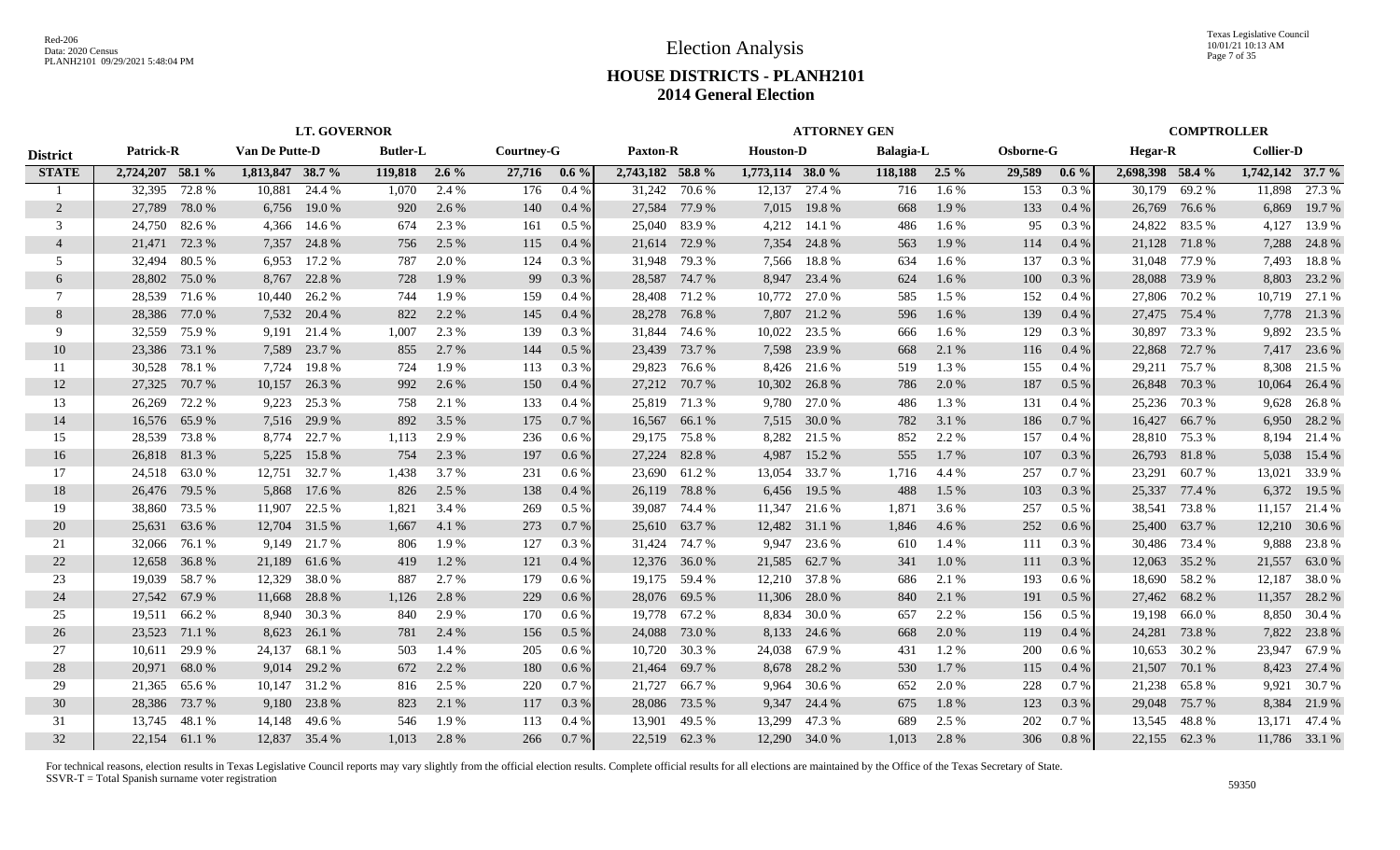|                 | <b>COMPTROLLER</b> |       |                 |          |                  |               |                  | <b>LAND COMM</b> |          |         |          |         |                  |               |                 | <b>AG COMM</b> |             |         |                   |         |
|-----------------|--------------------|-------|-----------------|----------|------------------|---------------|------------------|------------------|----------|---------|----------|---------|------------------|---------------|-----------------|----------------|-------------|---------|-------------------|---------|
| <b>District</b> | Sanders-L          |       | <b>Shafto-G</b> |          | <b>Bush-R</b>    |               | Cook-D           |                  | Knight-L |         | Alessi-G |         | <b>Miller-R</b>  |               | <b>Hogan-D</b>  |                | Palmquist-L |         | <b>Kendrick-G</b> |         |
| <b>STATE</b>    | 136,870 3.0 %      |       | 44,981          | $1.0\%$  | 2,827,299 60.7 % |               | 1,644,800 35.3 % |                  | 126,406  | $2.7\%$ | 60,110   | $1.3\%$ | 2,699,224 58.6 % |               | 1,697,092 36.8% |                | 132,506     | $2.9\%$ | 77,562            | $1.7\%$ |
|                 | 1,236              | 2.8%  | 317             | 0.7%     | 31.603           | 71.4 %        | 11.191           | 25.3 %           | 1,163    | 2.6 %   | 324      | 0.7%    | 30.201           | 69.3%         | 11,861          | 27.2 %         | 1,015       | 2.3 %   | 511               | 1.2 %   |
| 2               | 1,010              | 2.9 % | 286             | $0.8\%$  | 27,849           | 78.7 %        | 6,320            | 17.9 %           | 938      | 2.7 %   | 279      | 0.8%    | 26,615           | 76.3 %        | 6,974           | 20.0 %         | 853         | 2.4 %   | 447               | 1.3%    |
| 3               | 630                | 2.1 % | 154             | $0.5\%$  | 24.995           | 83.9%         | 3,762            | 12.6 %           | 815      | 2.7 %   | 206      | 0.7%    | 24.796           | 83.4 %        | 3,949           | 13.3 %         | 664         | 2.2 %   | 325               | 1.1%    |
| $\overline{4}$  | 791                | 2.7 % | 203             | 0.7%     | 21,881           | 73.9 %        | 6,777            | 22.9 %           | 739      | 2.5 %   | 214      | 0.7%    | 21,073           | 71.8%         | 7,183           | 24.5 %         | 771         | 2.6 %   | 341               | 1.2%    |
| 5               | 1,088              | 2.7 % | 214             | $0.5\%$  | 31,656           | 78.8%         | 7,179            | 17.9 %           | 1,075    | 2.7 %   | 252      | $0.6\%$ | 31,009           | 77.8%         | 7,537           | 18.9%          | 897         | 2.3 %   | 398               | 1.0%    |
| 6               | 922                | 2.4 % | 195             | 0.5 %    | 28,453           | 74.5 %        | 8,561            | 22.4 %           | 974      | 2.6 %   | 201      | 0.5%    | 27,994           | 73.8%         | 8,807           | 23.2 %         | 845         | 2.2 %   | 281               | 0.7%    |
| 7               | 872                | 2.2 % | 189             | $0.5\%$  |                  | 28,545 71.7 % | 10,230           | 25.7 %           | 833      | 2.1 %   | 219      | $0.5\%$ | 28,017           | 70.8%         | 10,434          | 26.4 %         | 809         | 2.0 %   | 313               | 0.8%    |
| 8               | 951                | 2.6 % | 232             | 0.6%     | 28,109           | 76.4 %        | 7,498            | 20.4 %           | 936      | 2.5 %   | 233      | 0.6 %   | 27,312           | 75.0 %        | 7,895           | 21.7 %         | 799         | 2.2 %   | 395               | 1.1%    |
| 9               | 1.116              | 2.6 % | 272             | $0.6\%$  | 32,033           | 75.2 %        | 9,298            | 21.8%            | 993      | 2.3 %   | 296      | 0.7%    | 30.764           | 73.0 %        | 9,868           | 23.4 %         | 901         | 2.1 %   | 615               | 1.5 %   |
| 10              | 934                | 3.0 % | 254             | 0.8%     | 23,835           | 74.9 %        | 6,903            | 21.7 %           | 805      | 2.5 %   | 265      | 0.8%    | 22,819           | 72.5 %        | 7,410           | 23.5 %         | 820         | 2.6 %   | 435               | 1.4 %   |
| 11              | 855                | 2.2 % | 212             | $0.5\%$  | 29.874           | 76.7 %        | 7,982            | 20.5 %           | 833      | 2.1 %   | 238      | 0.6%    | 29.071           | 75.5 %        | 8.364           | 21.7%          | 685         | 1.8%    | 389               | $1.0\%$ |
| 12              | 1,015              | 2.7 % | 256             | 0.7%     | 27,627           | 71.8%         | 9,428            | 24.5 %           | 1,040    | 2.7 %   | 361      | 0.9%    | 26,552           | 69.9%         | 9,987           | 26.3 %         | 978         | 2.6 %   | 493               | 1.3 %   |
| 13              | 823                | 2.3 % | 222             | $0.6\%$  | 25,904           | 71.5 %        | 9,230            | 25.5 %           | 844      | 2.3 %   | 227      | 0.6%    | 25,176           | 70.0 %        | 9,695           | 27.0 %         | 693         | 1.9 %   | 393               | 1.1 %   |
| 14              | 995                | 4.0 % | 252             | 1.0%     | 17,350           | 69.6 %        | 6,381            | 25.6 %           | 888      | 3.6 %   | 304      | 1.2%    | 16,838           | 68.5 %        | 6,433           | 26.2 %         | 920         | 3.7 %   | 403               | 1.6 %   |
| 15              | 1,024              | 2.7 % | 252             | 0.7%     | 29,797           | 77.6 %        |                  | 7,176 18.7 %     | 1,102    | 2.9%    | 320      | 0.8%    | 29,183           | 76.5 %        | 7,413           | 19.4 %         | 1,046       | 2.7 %   | 515               | 1.3%    |
| 16              | 729                | 2.2 % | 175             | $0.5\%$  | 27,304           | 83.1 %        | 4,498            | 13.7 %           | 864      | 2.6 %   | 206      | 0.6%    |                  | 26,959 82.3 % | 4,697           | 14.3 %         | 739         | 2.3 %   | 350               | 1.1%    |
| 17              | 1,557              | 4.1 % | 488             | 1.3%     | 23.880           | 61.8 %        | 12,680           | 32.8 %           | 1,505    | 3.9%    | 572      | $1.5\%$ |                  | 22,455 58.8 % | 13,120          | 34.3 %         | 1,797       | 4.7 %   | 842               | 2.2 %   |
| 18              | 816                | 2.5 % | 203             | 0.6%     | 26,214           | 79.2 %        | 5,806            | 17.5 %           | 869      | 2.6 %   | 207      | 0.6%    | 25,239           | 77.2 %        | 6,316           | 19.3 %         | 735         | 2.2 %   | 419               | 1.3%    |
| 19              | 2,108              | 4.0 % | 446             | 0.9%     | 39,733           | 75.7 %        | 10,196           | 19.4 %           | 2,025    | 3.9%    | 550      | 1.0%    | 38,584           | 74.1 %        | 10,663          | 20.5 %         | 2,046       | 3.9 %   | 786               | 1.5 %   |
| 20              | 1,870              | 4.7 % | 412             | 1.0%     | 26,229           | 65.4 %        | 11,533           | 28.8%            | 1,717    | 4.3 %   | 603      | 1.5 %   | 25,295           | 63.7 %        | 11,920          | 30.0 %         | 1,782       | 4.5 %   | 708               | 1.8%    |
| 21              | 963                | 2.3 % | 215             | $0.5\%$  | 31,759           | 75.4 %        | 9,239            | 21.9 %           | 908      | 2.2 %   | 236      | 0.6%    | 30,370           | 73.0 %        | 9,960           | 24.0 %         | 878         | 2.1 %   | 367               | 0.9%    |
| 22              | 444                | 1.3 % | 162             | $0.5\%$  | 12,628           | 36.6 %        | 21,303           | 61.8%            | 378      | 1.1%    | 179      | 0.5%    | 11,973           | 35.0 %        | 21,527          | 63.0%          | 437         | 1.3 %   | 243               | 0.7%    |
| 23              | 889                | 2.8%  | 347             | 1.1%     | 19,584           | 60.6 %        | 11,452           | 35.5 %           | 847      | 2.6 %   | 413      | 1.3 %   | 18,601           | 58.3%         | 11,917          | 37.3 %         | 896         | 2.8%    | 518               | 1.6 %   |
| 24              | 1,089              | 2.7 % | 338             | 0.8%     | 28,379           | 70.3%         | 10,436           | 25.9 %           | 1,118    | 2.8%    | 427      | 1.1%    | 27,534           | 68.8%         | 10,846          | 27.1 %         | 1,093       | 2.7 %   | 540               | 1.3 %   |
| 25              | 836                | 2.9 % | 208             | 0.7%     | 19.936           | 68.0%         | 8,309            | 28.3 %           | 825      | 2.8%    | 268      | 0.9%    | 19.151           | 66.0%         | 8.664           | 29.9%          | 836         | 2.9 %   | 373               | 1.3 %   |
| 26              | 650                | 2.0 % | 166             | 0.5 %    | 24,611           | 74.6 %        | 7,385            | 22.4 %           | 764      | 2.3 %   | 232      | 0.7%    | 23,966           | 73.3 %        | 7,660           | 23.4 %         | 766         | 2.3 %   | 289               | 0.9%    |
| 27              | 493                | 1.4 % | 182             | $0.5 \%$ | 11,073           | 31.2 %        | 23,547           | 66.4 %           | 491      | 1.4 %   | 327      | 0.9%    | 10,696           | 30.4 %        | 23,603          | 67.1 %         | 501         | 1.4 %   | 379               | 1.1 %   |
| 28              | 597                | 1.9 % | 161             | $0.5\%$  | 21,952           | 71.3 %        | 7,918            | 25.7 %           | 688      | 2.2 %   | 229      | 0.7%    | 21,400           | 70.2 %        | 8,139           | 26.7 %         | 616         | 2.0 %   | 329               | 1.1 %   |
| 29              | 841                | 2.6 % | 295             | 0.9%     | 21,885           | 67.5 %        | 9,336            | 28.8%            | 870      | 2.7 %   | 335      | 1.0%    | 21,289           | 66.1 %        | 9,621           | 29.9 %         | 842         | 2.6 %   | 476               | 1.5 %   |
| 30              | 722                | 1.9%  | 195             | $0.5\%$  | 29,099           | 75.5 %        | 8,344            | 21.7%            | 827      | 2.1 %   | 255      | 0.7%    | 27,475           | 72.5 %        | 9,217           | 24.3 %         | 816         | 2.2 %   | 410               | 1.1 %   |
| 31              | 782                | 2.8%  | 282             | 1.0%     | 14.790           | 52.4 %        | 12,435           | 44.0%            | 626      | 2.2 %   | 384      | 1.4 %   | 13,291           | 47.8%         | 13,432          | 48.3%          | 673         | 2.4 %   | 415               | 1.5 %   |
| 32              | 1,201              | 3.4 % | 421             | 1.2%     |                  | 23,889 66.1 % |                  | 10,661 29.5 %    | 1,038    | 2.9 %   | 550      | 1.5 %   |                  | 22,166 62.5 % |                 | 11,398 32.1 %  | 1,214       | 3.4 %   | 707               | 2.0%    |
|                 |                    |       |                 |          |                  |               |                  |                  |          |         |          |         |                  |               |                 |                |             |         |                   |         |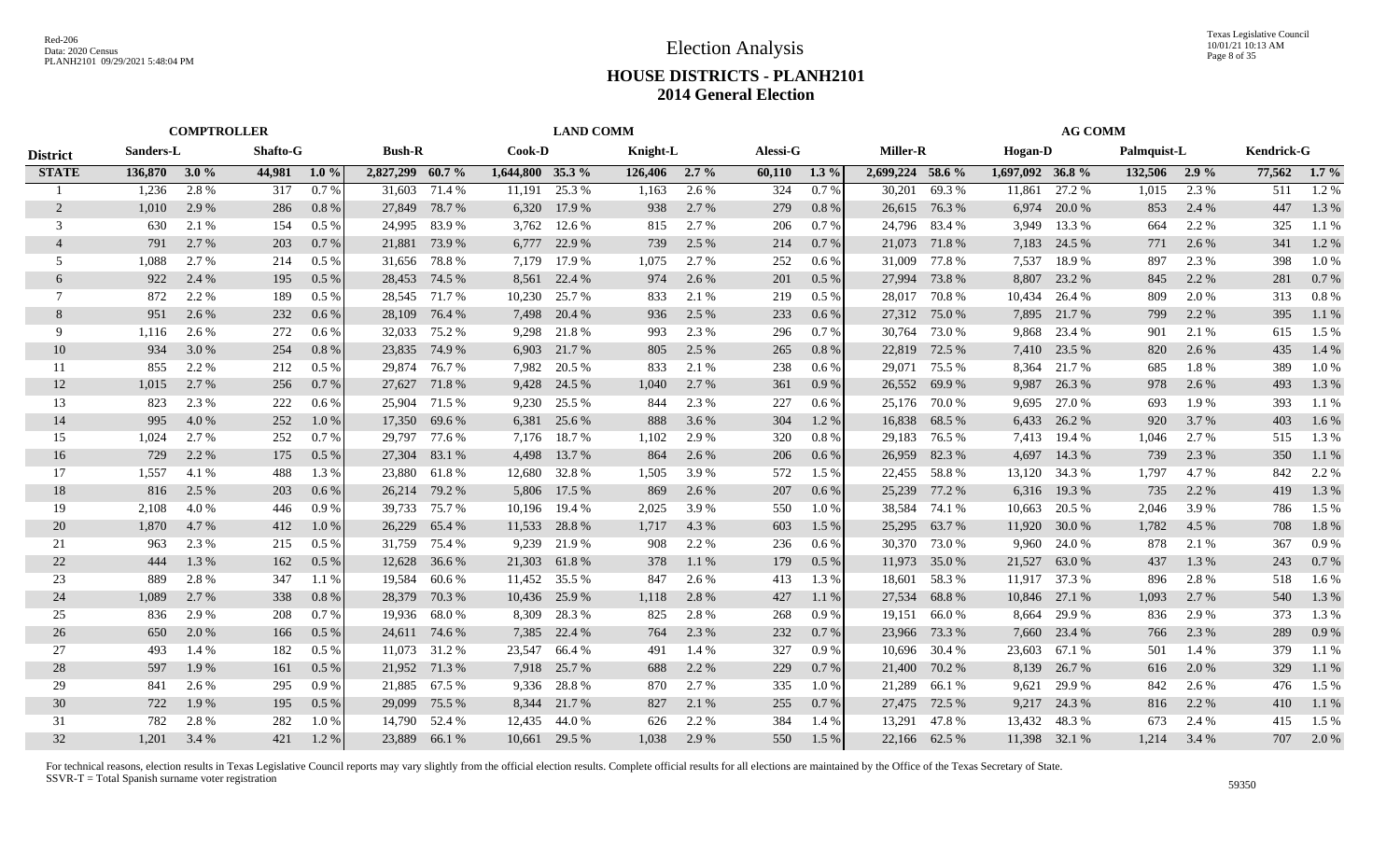Texas Legislative Council 10/01/21 10:13 AM Page 9 of 35

## **HOUSE DISTRICTS - PLANH2101 2014 General Election**

|                 | <b>RR COMM 3</b> |              |                  |               |                 |         |           |         |                  | <b>SUP CT CHIEF</b> |                  |        |          |         |                  | SUP CT 6      |                    |               |         |         |
|-----------------|------------------|--------------|------------------|---------------|-----------------|---------|-----------|---------|------------------|---------------------|------------------|--------|----------|---------|------------------|---------------|--------------------|---------------|---------|---------|
| <b>District</b> | <b>Sitton-R</b>  |              | <b>Brown-D</b>   |               | <b>Miller-L</b> |         | Salinas-G |         | Hecht-R          |                     | <b>Moody-D</b>   |        | Oxford-L |         | <b>Brown-R</b>   |               | <b>Meyers-D</b>    |               | Ash-L   |         |
| <b>STATE</b>    | 2,691,086 58.3 % |              | 1,682,678 36.5 % |               | 145,373         | $3.2\%$ | 93,781    | 2.0%    | 2,756,945 59.7 % |                     | 1,720,513 37.3 % |        | 141,321  | $3.1\%$ | 2,772,665 60.3 % |               | $1,677,390$ 36.5 % |               | 146,511 | $3.2\%$ |
|                 | 29,956           | 68.7%        | 11,763           | 27.0 %        | 1,460           | 3.4 %   | 397       | 0.9%    | 30,573           | 70.1 %              | 11,806           | 27.1 % | 1,249    | 2.9 %   | 31.320           | 72.0 %        | 10,957             | 25.2 %        | 1,238   | 2.8%    |
| 2               | 26,579           | 76.4 %       | 6,681            | 19.2 %        | 1,167           | 3.4 %   | 373       | 1.1 %   | 26,994           | 77.7 %              | 6,706            | 19.3 % | 1,060    | 3.0 %   | 27,265           | 78.6%         | 6,346              | 18.3%         | 1,067   | 3.1 %   |
| 3               | 24,890           | 84.0%        | 3,826            | 12.9 %        | 693             | 2.3 %   | 230       | 0.8 %   | 25,013           | 84.3 %              | 3,942            | 13.3 % | 733      | 2.5 %   | 25,064           | 84.6 %        | 3,812              | 12.9 %        | 759     | 2.6 %   |
| $\overline{4}$  | 21,059           | 71.7%        | 7,120            | 24.2 %        | 875             | 3.0 %   | 310       | 1.1%    | 21,471           | 73.1 %              | 7,105            | 24.2 % | 809      | 2.8 %   | 21,590           | 73.7%         | 6,857              | 23.4 %        | 848     | 2.9 %   |
| .5              | 30,954           | 77.8%        | 7,315            | 18.4 %        | 1,232           | 3.1 %   | 293       | 0.7%    | 31,333           | 78.7%               | 7,447            | 18.7%  | 1,028    | 2.6 %   | 31,635           | 79.6%         | 7,091              | 17.8%         | 1,039   | 2.6 %   |
| 6               | 28,034           | 73.9%        | 8,648            | 22.8%         | 988             | 2.6 %   | 266       | 0.7%    | 28,327           | 74.5 %              | 8,782            | 23.1 % | 920      | 2.4 %   | 28,344           | 74.7%         | 8,643              | 22.8%         | 934     | 2.5 %   |
| $\tau$          | 28,161           | 70.9%        | 10,361           | 26.1 %        | 915             | 2.3 %   | 258       | $0.6\%$ |                  | 28,286 71.4 %       | 10,469           | 26.4 % | 854      | 2.2 %   | 28,435           | 71.9 %        | 10,246             | 25.9%         | 888     | 2.2 %   |
| 8               | 27,348           | 75.2 %       | 7,645            | 21.0 %        | 1,067           | 2.9 %   | 325       | 0.9%    |                  | 27,590 75.9 %       | 7,764            | 21.4 % | 999      | 2.7 %   | 27,869           | 76.8%         | 7,411              | 20.4 %        | 997     | 2.7 %   |
| 9               | 31,064           | 73.7 %       | 9,607            | 22.8%         | 1,100           | 2.6 %   | 405       | 1.0%    | 31,151           | 74.1 %              | 9,843            | 23.4 % | 1,067    | 2.5 %   | 31,565           | 75.3 %        | 9,237              | 22.0 %        | 1,126   | 2.7 %   |
| 10              | 22,902           | 72.7 %       | 7,186            | 22.8%         | 1,009           | 3.2 %   | 422       | 1.3 %   | 23,211           | 73.7 %              | 7,342            | 23.3 % | 942      | 3.0 %   | 23,477           | 74.8%         | 6,958              | 22.2 %        | 968     | 3.1 %   |
| 11              | 29,276           | 75.9 %       | 8,100            | 21.0%         | 900             | 2.3 %   | 285       | 0.7%    | 29,279           | 76.1 %              | 8,307            | 21.6 % | 870      | 2.3 %   | 29,545           | 77.1 %        | 7.849              | 20.5 %        | 930     | 2.4 %   |
| 12              | 26,583           | 70.0%        | 9,867            | 26.0%         | 1,129           | 3.0 %   | 417       | 1.1%    | 26,999           | 71.1 %              | 9,888            | 26.0%  | 1,071    | 2.8 %   | 27,202           | 72.1 %        |                    | 9,456 25.1 %  | 1,089   | 2.9 %   |
| 13              | 25,091           | 69.9%        | 9,480            | 26.4 %        | 950             | 2.6 %   | 350       | 1.0%    | 25,455 71.1 %    |                     | 9,533            | 26.6 % | 810      | 2.3 %   | 25,640           | 71.9%         | 9,150              | 25.6 %        | 895     | 2.5 %   |
| 14              | 16,641           | 67.6 %       | 6,565            | 26.7 %        | 1,014           | 4.1 %   | 400       | 1.6 %   | 17,099           | 69.2 %              | 6,593            | 26.7 % | 1,013    | 4.1 %   | 17,118           | 69.8%         | 6,406              | 26.1 %        | 1,017   | 4.1 %   |
| 15              | 29,231           | 76.8%        | 7,334            | 19.3 %        | 1,110           | 2.9%    | 378       | 1.0%    | 29,388           | 77.0 %              | 7,623            | 20.0%  | 1,132    | 3.0%    | 29,432           | 77.4 %        | 7,479              | 19.7 %        | 1,133   | 3.0%    |
| 16              | 26,961           | 82.6 %       | 4,605            | 14.1 %        | 817             | 2.5 %   | 250       | 0.8%    |                  | 27,132 83.0 %       | 4,738            | 14.5 % | 815      | 2.5 %   |                  | 27,153 83.3 % | 4,622              | 14.2 %        | 833     | 2.6 %   |
| 17              | 22,611           | 59.3%        | 12,810           | 33.6 %        | 1,854           | 4.9 %   | 871       | 2.3 %   |                  | 23,211 61.0 %       | 13,180           | 34.6 % | 1,676    | 4.4 %   | 23,551           | 62.2 %        | 12,474             | 32.9 %        | 1,847   | 4.9%    |
| 18              | 25,443           | 77.7 %       | 6,160            | 18.8%         | 886             | 2.7 %   | 249       | 0.8%    | 25,452           | 77.9 %              | 6,310            | 19.3 % | 926      | 2.8 %   | 25,877           | 79.4 %        | 5,814              | 17.8%         | 912     | 2.8 %   |
| 19              | 38,268           | 73.6 %       | 10,620           | 20.4 %        | 2,477           | 4.8%    | 655       | 1.3 %   | 39,182           | 75.2 %              | 10,727           | 20.6 % | 2,174    | 4.2 %   | 39,307           | 75.7%         | 10,335             | 19.9%         | 2,255   | 4.3 %   |
| 20              | 25,209           | 63.5 %       | 11,759           | 29.6 %        | 2,079           | 5.2 %   | 649       | $1.6\%$ | 25,814           | 64.8%               | 12,146           | 30.5 % | 1,881    | 4.7 %   | 25,913           | 65.3%         | 11,799             | 29.7 %        | 1,990   | 5.0%    |
| 21              | 30,683           | 73.7 %       | 9,615            | 23.1 %        | 1,008           | 2.4 %   | 301       | 0.7%    | 30,808           | 73.7 %              | 9,627            | 23.0 % | 1,348    | 3.2 %   | 31,377           | 75.5 %        | 9.252              | 22.3 %        | 925     | 2.2 %   |
| 22              | 12,086           | 35.3%        | 21,392           | 62.5 %        | 453             | 1.3 %   | 310       | 0.9%    | 12,063           | 35.2 %              | 21,395           | 62.4 % | 836      | 2.4 %   | 12,423           | 36.3%         | 21,363             | 62.4 %        | 435     | 1.3%    |
| 23              | 18,702           | 58.5 %       | 11,752           | 36.8%         | 946             | 3.0%    | 563       | 1.8%    |                  | 18,813 58.8%        | 12,232           | 38.3%  | 927      | 2.9%    | 19,131           | 60.1%         | 11,680             | 36.7 %        | 1,009   | 3.2 %   |
| 24              | 27,770           | 69.2%        | 10,699           | 26.7 %        | 1,146           | 2.9 %   | 494       | 1.2%    | 27,789           | 69.3%               | 11,131           | 27.8%  | 1,189    | 3.0 %   | 28,152           | 70.3%         | 10,679             | 26.7%         | 1,212   | 3.0%    |
| 25              | 19,230           | 66.2%        | 8,552            | 29.4 %        | 893             | 3.1 %   | 373       | 1.3 %   |                  | 19,559 67.2 %       | 8,663            | 29.8%  | 897      | 3.1 %   | 19,807           | 68.4 %        | 8,302              | 28.7 %        | 851     | 2.9 %   |
| 26              | 24,033           | 73.5 %       | 7,571            | 23.2 %        | 791             | 2.4 %   | 307       | 0.9%    | 24,355           | 74.3 %              | 7,662            | 23.4 % | 779      | 2.4 %   | 24,390           | 74.5 %        | 7,558              | 23.1 %        | 795     | 2.4 %   |
| 27              | 10,631           | 30.2 %       | 23,792           | 67.5 %        | 468             | 1.3 %   | 369       | 1.0%    | 10,886           | 30.8%               | 23,935           | 67.8%  | 477      | 1.4 %   | 10,893           | 30.9%         | 23,893             | 67.7 %        | 499     | 1.4 %   |
| 28              | 21,433           | 70.3 %       | 8,087            | 26.5 %        | 644             | 2.1 %   | 338       | $1.1\%$ | 21,698           | 71.0 %              | 8,214            | 26.9%  | 664      | 2.2 %   | 21,775           | 71.3 %        | 8,081              | 26.5 %        | 687     | 2.2 %   |
| 29              | 21,377           | 66.3%        | 9,533            | 29.6 %        | 895             | 2.8%    | 450       | 1.4 %   | 21,683           | 67.1 %              | 9,754            | 30.2 % | 878      | 2.7 %   | 21,778           | 67.7 %        | 9,506              | 29.6 %        | 871     | 2.7 %   |
| 30              | 27,425           | 72.4 %       | 8,983            | 23.7 %        | 931             | 2.5 %   | 566       | 1.5 %   | 27,900           | 73.9 %              | 9,015            | 23.9%  | 834      | 2.2 %   | 28,178           | 74.9 %        | 8,571              | 22.8%         | 883     | 2.3 %   |
| 31              | 13,166           | 47.3 %       | 12,942           | 46.5 %        | 706             | 2.5 %   | 1,031     | 3.7%    | 13,582           | 48.9%               | 13,458           | 48.5 % | 712      | 2.6 %   | 13,923           | 50.4 %        | 12,928             | 46.8%         | 761     | 2.8%    |
| 32              |                  | 22,002 61.8% |                  | 11,315 31.8 % | 1.304           | 3.7 %   | 985       | 2.8%    | 23,044 64.5 %    |                     | 11,482           | 32.1 % | 1,190    | 3.3 %   |                  | 23,030 64.9 % |                    | 11,133 31.4 % | 1,324   | 3.7 %   |
|                 |                  |              |                  |               |                 |         |           |         |                  |                     |                  |        |          |         |                  |               |                    |               |         |         |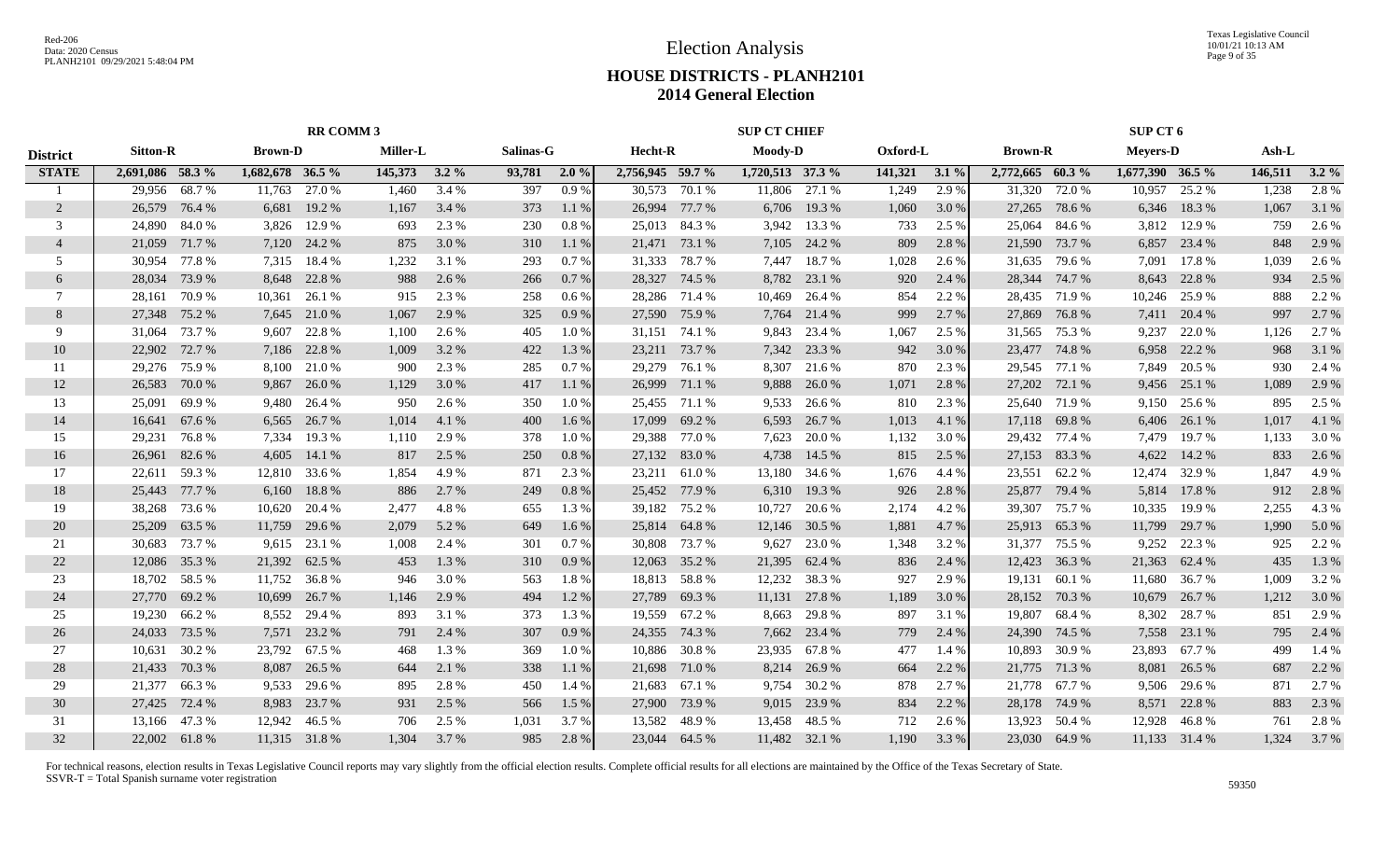Texas Legislative Council 10/01/21 10:13 AM Page 10 of 35

## **HOUSE DISTRICTS - PLANH2101 2014 General Election**

|                 | <b>SUP CT 7</b>  |        |                    |               |                 |         |                    |          |                  |               | <b>SUP CT 8</b> |              |                   |         |                     |               | CCA <sub>3</sub>  |               |                  |         |
|-----------------|------------------|--------|--------------------|---------------|-----------------|---------|--------------------|----------|------------------|---------------|-----------------|--------------|-------------------|---------|---------------------|---------------|-------------------|---------------|------------------|---------|
| <b>District</b> | <b>Boyd-R</b>    |        | <b>Benavides-D</b> |               | <b>Fulton-L</b> |         | <b>Waterbury-G</b> |          | <b>Johnson-R</b> |               | Koelsch-L       |              | <b>Chisholm-G</b> |         | <b>Richardson-R</b> |               | <b>Granberg-D</b> |               | <b>Bennett-L</b> |         |
| <b>STATE</b>    | 2,711,106 58.9 % |        | 1,730,904 37.6 %   |               | 126,713         | $2.8\%$ | 34,487             | $0.7 \%$ | 2,947,759 78.8 % |               | 447,479 12.0 %  |              | 345,640           | $9.2\%$ | 2,738,093 59.8 %    |               | 1,672,821 36.6 %  |               | 165,315          | $3.6\%$ |
|                 | 31,012           | 71.5 % | 10,959             | 25.3 %        | 1,145           | 2.6 %   | 237                | $0.5\%$  | 32,998           | 87.3 %        | 2,924           | 7.7%         | 1,889             | 5.0%    | 30,525              | 70.8%         | 11,117            | 25.8%         | 1,498            | 3.5 %   |
| 2               | 27,003           | 78.0%  | 6,359              | 18.4 %        | 1,033           | 3.0 %   | 227                | $0.7\%$  |                  | 28,046 89.7 % | 1,946           | 6.2 %        | 1,262             | 4.0 %   | 26,794              | 77.8%         | 6,440             | 18.7%         | 1,204            | 3.5 %   |
| 3               | 24,887           | 84.0%  | 3,976              | 13.4 %        | 650             | 2.2 %   | 127                | $0.4\%$  |                  | 25,633 91.2 % | 1,489           | 5.3 %        | 977               | 3.5 %   | 24,936              | 84.4 %        | 3,783             | 12.8%         | 829              | 2.8%    |
| $\overline{4}$  | 21,376           | 73.0%  | 6,970              | 23.8 %        | 784             | 2.7 %   | 153                | $0.5\%$  | 22,279           | 88.4%         | 1,910           | 7.6 %        | 1,003             | 4.0%    | 21,285              | 72.9 %        | 6,922             | 23.7 %        | 976              | 3.3 %   |
| 5               | 31,547           | 79.4 % | 6,956              | 17.5 %        | 1,024           | 2.6 %   | 221                | $0.6\%$  | 32,477           | 90.9 %        | 2,032           | 5.7 %        | 1,217             | 3.4 %   | 31,135              | 78.7%         | 7,172             | 18.1 %        | 1,266            | 3.2 %   |
| 6               | 28,216           | 74.4 % | 8,650              | 22.8%         | 888             | 2.3 %   | 150                | 0.4%     | 29,100           | 88.9%         | 2,243           | 6.9%         | 1,387             | 4.2 %   | 28,102              | 74.3 %        | 8,637             | 22.8 %        | 1,064            | 2.8 %   |
| 7               | 28,385           | 71.8 % | 10,136             | 25.7 %        | 825             | 2.1 %   | 168                | 0.4%     | 29,351           | 89.1 %        | 2,151           | 6.5 %        | 1,428             | 4.3 %   | 28,266              | 71.6 %        | 10,213            | 25.9%         | 1,000            | 2.5 %   |
| 8               | 27,800           | 76.7 % | 7,308              | 20.2 %        | 944             | 2.6 %   | 193                | 0.5 %    | 28,839           | 90.0 %        | 2,062           | 6.4 %        | 1,151             | 3.6 %   | 27,525              | 76.0 %        | 7,437             | 20.5 %        | 1,256            | 3.5 %   |
| 9               | 31,433           | 75.0%  | 9,110              | 21.7 %        | 1,040           | 2.5 %   | 310                | 0.7%     | 32,891           | 89.2%         | 2,388           | 6.5 %        | 1,614             | 4.4 %   | 31,166              | 74.6 %        | 9,266             | 22.2 %        | 1,342            | 3.2 %   |
| 10              | 23,158           | 73.7 % | 7,140              | 22.7 %        | 899             | 2.9 %   | 221                | 0.7%     | 24,161           | 87.0%         | 2,249           | 8.1%         | 1,376             | 5.0%    | 23,174              | 73.8%         | 7,124             | 22.7 %        | 1,113            | 3.5 %   |
| 11              | 29,464           | 77.0%  | 7,763              | 20.3 %        | 838             | 2.2 %   | 189                | $0.5\%$  | 30,471           | 90.0 %        | 2,125           | 6.3%         | 1,254             | 3.7 %   | 29,105              | 76.3%         | 7,974             | 20.9%         | 1,064            | 2.8%    |
| 12              | 26,836           | 71.2 % | 9,538              | 25.3 %        | 1,083           | 2.9 %   | 256                | 0.7%     |                  | 28,324 86.3 % | 2,884           | 8.8%         | 1,627             | 5.0%    | 26,725              | 71.2 %        | 9,451             | 25.2 %        | 1,358            | 3.6 %   |
| 13              | 25,563 71.6 %    |        |                    | 9,040 25.3 %  | 893             | 2.5 %   | 207                | $0.6\%$  | 26,860           | 88.3%         | 2,112           | 6.9%         | 1,449             | 4.8%    | 25,344              | 71.3 %        | 9,120             | 25.7 %        | 1,075            | 3.0%    |
| 14              | 16,763           | 68.3%  | 6,664              | 27.1 %        | 940             | 3.8%    | 181                | 0.7%     | 17,863           | 80.9%         | 2,255           | 10.2%        | 1,950             | 8.8%    | 16,888              | 69.3%         | 6,369             | 26.1 %        | 1,125            | 4.6 %   |
| 15              | 28,987           | 76.2%  | 7,840              | 20.6 %        | 1,013           | 2.7%    | 201                | $0.5\%$  |                  | 30,417 86.0 % | 2,727           | 7.7 %        | 2,219             | 6.3%    | 29,233              | 77.1 %        | 7,475             | 19.7 %        | 1,198            | 3.2 %   |
| 16              | 26,991           | 82.8%  | 4,681              | 14.4 %        | 786             | 2.4 %   | 145                | 0.4%     |                  | 27,802 91.1 % | 1,677           | 5.5 %        | 1,051             | 3.4 %   |                     | 27,017 83.1 % | 4,552             | 14.0 %        | 945              | 2.9 %   |
| 17              | 23,292           | 61.4 % | 12,645             | 33.3 %        | 1,597           | 4.2 %   | 388                | 1.0%     | 25,346           | 78.0 %        | 4,170           | 12.8 %       | 2,971             | 9.1 %   | 23,078              | 61.2%         | 12,591            | 33.4 %        | 2,066            | 5.5 %   |
| 18              | 25,769           | 79.1 % | 5,805              | 17.8 %        | 810             | 2.5 %   | 196                | $0.6\%$  |                  | 26,913 90.4 % | 1,799           | 6.0%         | 1,073             | 3.6 %   | 25,556              | 78.7%         | 5,856             | 18.0%         | 1,059            | 3.3 %   |
| 19              | 38,745           | 74.7 % | 10,701             | 20.6 %        | 2,087           | 4.0%    | 339                | 0.7%     | 40,443           | 84.8%         | 4,181           | 8.8%         | 3,043             | 6.4 %   | 38,764              | 75.0%         | 10,454            | 20.2 %        | 2,447            | 4.7 %   |
| 20              | 25,597           | 64.4 % | 12,006             | 30.2 %        | 1,776           | 4.5 %   | 340                | 0.9%     | 27,121           | 78.0 %        | 4,292           | 12.3 %       | 3,365             | 9.7 %   | 25,611              | 64.8%         | 11,844            | 30.0 %        | 2,053            | 5.2 %   |
| 21              | 31,239           | 75.1 % | 9,283              | 22.3 %        | 873             | 2.1 %   | 206                | $0.5\%$  | 32,933           | 89.2 %        | 2,481           | 6.7 %        | 1,516             | 4.1 %   | 31,056              | 74.8%         | 9,221             | 22.2 %        | 1,225            | 3.0 %   |
| 22              | 12,341           | 36.1 % | 21,337             | 62.3%         | 414             | 1.2%    | 141                | 0.4%     | 13,765           | 76.3 %        | 2,582           | 14.3 %       | 1,695             | 9.4 %   | 12,271              | 36.0%         | 21,218            | 62.2 %        | 633              | 1.9%    |
| 23              | 18,779           | 59.0%  | 11,948             | 37.5 %        | 883             | 2.8%    | 234                | 0.7%     | 20,134           | 79.7 %        | 2,810           | 11.1 %       | 2,330             | 9.2%    | 18,802              | 59.4 %        | 11,700            | 37.0%         | 1,139            | 3.6 %   |
| 24              | 27,585           | 69.0%  | 11,004             | 27.5 %        | 1,096           | 2.7 %   | 265                | 0.7%     | 29,080           | 84.3 %        | 3,040           | 8.8%         | 2,381             | 6.9%    | 27,725              | 69.6 %        | 10,698            | 26.9%         | 1,384            | 3.5 %   |
| 25              | 19,422           | 67.0 % | 8,577              | 29.6 %        | 796             | 2.7 %   | 174                | $0.6\%$  |                  | 20,634 83.8 % | 2,434           | 9.9%         | 1,552             | 6.3 %   | 19,410              | 67.2 %        | 8,392             | 29.1 %        | 1,061            | 3.7 %   |
| 26              | 23,966           | 73.3 % | 7,873              | 24.1 %        | 745             | 2.3 %   | 121                | 0.4%     | 25,343           | 87.7 %        | 2,044           | 7.1 %        | 1,507             | 5.2 %   | 24,219              | 74.3 %        | 7,511             | 23.0 %        | 869              | 2.7 %   |
| 27              | 10,672           | 30.3 % | 23,934             | 68.0%         | 442             | 1.3%    | 174                | $0.5\%$  | 12,504           | 63.3 %        | 4,095           | 20.7 %       | 3,159             | 16.0%   | 10,801              | 30.7 %        | 23,760            | 67.6 %        | 572              | 1.6 %   |
| 28              | 21,390           | 70.2 % | 8,343              | 27.4 %        | 603             | 2.0 %   | 149                | $0.5\%$  | 22,761           | 86.9%         | 1,969           | 7.5 %        | 1,459             | 5.6 %   | 21,601              | 71.1 %        | 8,010             | 26.4 %        | 755              | 2.5 %   |
| 29              | 21,412           | 66.5%  | 9,748              | 30.3 %        | 785             | 2.4 %   | 238                | 0.7%     |                  | 22,717 83.3 % | 2,558           | 9.4 %        | 2,006             | 7.4 %   | 21,488              | 67.0%         | 9,515             | 29.7 %        | 1,061            | 3.3 %   |
| 30              | 27,854           | 73.9 % | 8,853              | 23.5 %        | 822             | 2.2 %   | 180                | $0.5\%$  |                  | 29,442 88.7 % | 2,311           | 7.0 %        | 1,436             | 4.3 %   | 27,764              | 74.1 %        | 8,607             | 23.0 %        | 1,110            | 3.0 %   |
| 31              | 13,439           | 48.5 % | 13,524             | 48.8%         | 588             | 2.1 %   | 175                | $0.6\%$  | 15,681           | 80.4%         | 2,454           | 12.6 %       | 1,369             | 7.0%    | 13,688              | 49.7%         | 12,874            | 46.8%         | 956              | 3.5 %   |
| 32              | 22,303 62.6 %    |        |                    | 11,902 33.4 % | 1,128           | 3.2 %   | 317                | 0.9%     |                  | 24,877 79.7 % |                 | 3,652 11.7 % | 2,701             | 8.6 %   | 22.649              | 64.4 %        |                   | 10,903 31.0 % | 1,625            | 4.6 %   |
|                 |                  |        |                    |               |                 |         |                    |          |                  |               |                 |              |                   |         |                     |               |                   |               |                  |         |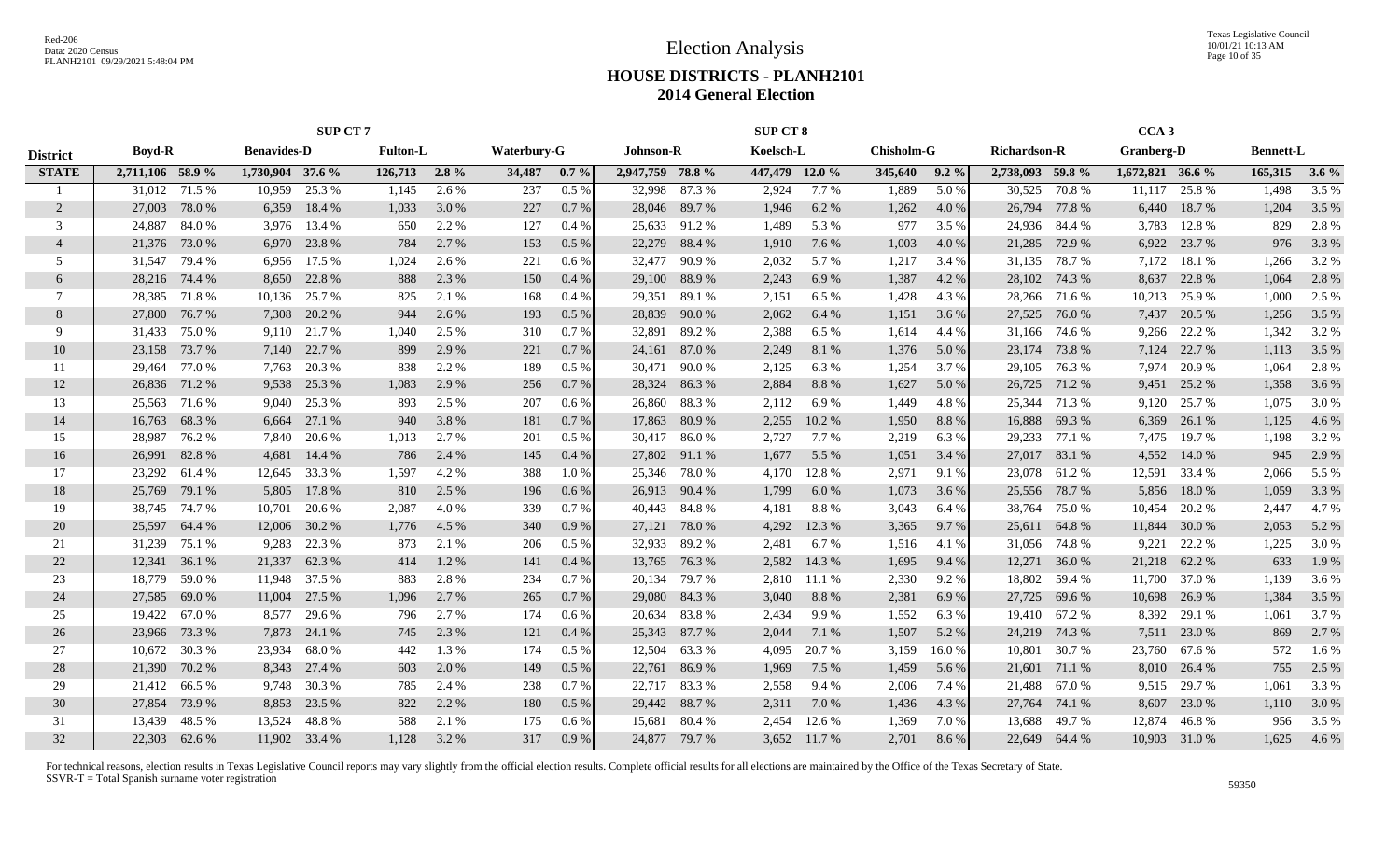|                          |                 |        | CCA <sub>4</sub> |        |                  |           |                 |        | CCA <sub>9</sub> |           |           |           |
|--------------------------|-----------------|--------|------------------|--------|------------------|-----------|-----------------|--------|------------------|-----------|-----------|-----------|
| <b>District</b>          | <b>Yeary-R</b>  |        | Parker-L         |        | Sanders-Castro-G |           | <b>Newell-R</b> |        | <b>Strange-L</b> |           | Altgelt-G |           |
| <b>STATE</b>             | 2,876,166 76.3% |        | 498,937 13.2 %   |        | 393,991          | $10.5\%$  | 2,929,782       | 78.3 % | 491,967 13.1 %   |           | 320,457   | $8.6\%$   |
| 1                        | 32,282          | 85.3%  | 4,037            | 10.7%  | 1,510            | 4.0%      | 32,856          | 86.6%  | 3,756            | 9.9%      | 1,331     | 3.5%      |
| $\overline{2}$           | 27,484          | 87.8%  | 2,844            | 9.1%   | 984              | 3.1 %     | 28,007          | 89.6%  | 2,341            | 7.5 %     | 898       | 2.9%      |
| 3                        | 25,462          | 90.6%  | 1,597            | 5.7%   | 1,051            | 3.7%      | 25,521          | 91.0%  | 1,631            | 5.8%      | 881       | 3.1%      |
| $\overline{\mathcal{L}}$ | 21,851          | 86.5%  | 2,475            | 9.8%   | 922              | 3.7%      | 22,258          | 88.3%  | 2,175            | 8.6%      | 782       | 3.1 %     |
| 5                        | 31,989          | 89.3%  | 2,814            | 7.9%   | 1,022            | 2.9%      | 32,346          | 90.6%  | 2,455            | 6.9%      | 920       | 2.6%      |
| 6                        | 28,619          | 86.8%  | 2,931            | 8.9%   | 1,429            | 4.3 %     | 28,882          | 88.0%  | 2,754            | 8.4 %     | 1,170     | 3.6%      |
| $\overline{7}$           | 29,017          | 87.4 % | 2,764            | 8.3%   | 1,412            | 4.3 %     | 29,194          | 88.3%  | 2,705            | 8.2%      | 1,158     | 3.5%      |
| 8                        | 28,156          | 87.6%  | 3,052            | 9.5%   | 923              | 2.9%      | 28,771          | 89.5 % | 2,559            | $8.0\ \%$ | 824       | 2.6%      |
| 9                        | 32,356          | 87.4 % | 3,266            | 8.8 %  | 1,398            | 3.8%      | 32,693          | 88.7%  | 3,060            | 8.3%      | 1,117     | 3.0%      |
| 10                       | 23,717          | 85.0%  | 2,983            | 10.7%  | 1,215            | 4.4 %     | 24,063          | 86.7%  | 2,646            | 9.5%      | 1,043     | 3.8%      |
| 11                       | 30,014          | 88.6%  | 2,786            | 8.2%   | 1,065            | 3.1 %     | 30,323          | 89.7%  | 2,569            | 7.6%      | 927       | 2.7%      |
| 12                       | 27,869          | 84.6 % | 3,506            | 10.6%  | 1,564            | 4.7%      | 28,091          | 85.6%  | 3,397            | 10.4 %    | 1,318     | 4.0%      |
| 13                       | 25,984          | 85.2%  | 3,347            | 11.0%  | 1,180            | 3.9%      | 26,659          | 87.8%  | 2,683            | 8.8 %     | 1,007     | 3.3%      |
| 14                       | 17,521          | 78.9%  | 2,638            | 11.9%  | 2,048            | 9.2%      | 17,695          | 80.0%  | 2,532            | 11.5 %    | 1,885     | $8.5\ \%$ |
| 15                       | 30,326          | 85.7%  | 2,707            | 7.7%   | 2,349            | 6.6%      | 30,362          | 86.1%  | 2,846            | 8.1 %     | 2,042     | 5.8 %     |
| 16                       | 27,639          | 90.6%  | 1,798            | 5.9%   | 1,073            | 3.5 %     | 27,688          | 91.1%  | 1,807            | 5.9%      | 912       | 3.0%      |
| 17                       | 24,761          | 75.8%  | 4,978            | 15.2%  | 2,939            | 9.0%      | 25,203          | 77.7 % | 4,792            | 14.8 %    | 2,424     | 7.5 %     |
| 18                       | 26,634          | 89.2%  | 2,312            | 7.7 %  | 903              | 3.0%      | 26,825          | 90.0%  | 2,192            | 7.4 %     | 802       | 2.7%      |
| 19                       | 39,691          | 82.9%  | 5,149            | 10.8%  | 3,025            | 6.3%      | 40,135          | 84.3 % | 4,678            | 9.8%      | 2,801     | 5.9%      |
| 20                       | 26,802          | 76.6%  | 4,630            | 13.2 % | 3,566            | 10.2%     | 26,998          | 77.7 % | 4,621            | 13.3 %    | 3,143     | 9.0 %     |
| 21                       | 32,666          | 88.4%  | 2,880            | 7.8%   | 1,427            | 3.9%      | 32,842          | 89.1 % | 2,957            | 8.0%      | 1,054     | 2.9%      |
| 22                       | 13,559          | 74.6%  | 2,887            | 15.9%  | 1,722            | 9.5%      | 13,603          | 75.8%  | 3,096            | 17.3 %    | 1,237     | $6.9~\%$  |
| 23                       | 19,926          | 78.3%  | 2,989            | 11.8%  | 2,519            | 9.9%      | 20,086          | 79.4 % | 3,133            | 12.4 %    | 2,065     | 8.2%      |
| 24                       | 28,898          | 83.5%  | 3,089            | 8.9%   | 2,612            | 7.5 %     | 29,015          | 84.1 % | 3,266            | 9.5%      | 2,213     | 6.4 %     |
| 25                       | 20,338          | 82.1 % | 2,740            | 11.1%  | 1,681            | 6.8%      | 20,608          | 83.4%  | 2,721            | 11.0%     | 1,391     | 5.6%      |
| 26                       | 25,300          | 86.7%  | 2,079            | 7.1 %  | 1,797            | 6.2%      | 25,356          | 87.4 % | 2,159            | 7.4 %     | 1,502     | 5.2 %     |
| 27                       | 12,277          | 59.4 % | 4,935            | 23.9%  | 3,447            | 16.7%     | 12,430          | 61.3%  | 4,912            | 24.2 %    | 2,933     | 14.5 %    |
| 28                       | 22,641          | 85.6%  | 2,029            | 7.7%   | 1,792            | $6.8~\%$  | 22,816          | 86.7%  | 2,062            | 7.8 %     | 1,443     | 5.5 %     |
| 29                       | 22,557          | 82.1 % | 2,735            | 10.0%  | 2,169            | 7.9%      | 22,704          | 82.9%  | 2,773            | 10.1 %    | 1,917     | 7.0%      |
| 30                       | 29,011          | 87.0%  | 2,584            | 7.8 %  | 1,732            | 5.2 %     | 29,249          | 88.7%  | 2,585            | 7.8 %     | 1,158     | 3.5 %     |
| 31                       | 15,011          | 76.4%  | 2,381            | 12.1 % | 2,249            | 11.5 %    | 15,491          | 79.5 % | 2,661            | 13.7%     | 1,327     | 6.8%      |
| 32                       | 24,305          | 77.9%  | 3,526            | 11.3%  | 3,365            | $10.8~\%$ | 24,809          | 80.3%  | 3,730            | 12.1 %    | 2,368     | 7.7 %     |
|                          |                 |        |                  |        |                  |           |                 |        |                  |           |           |           |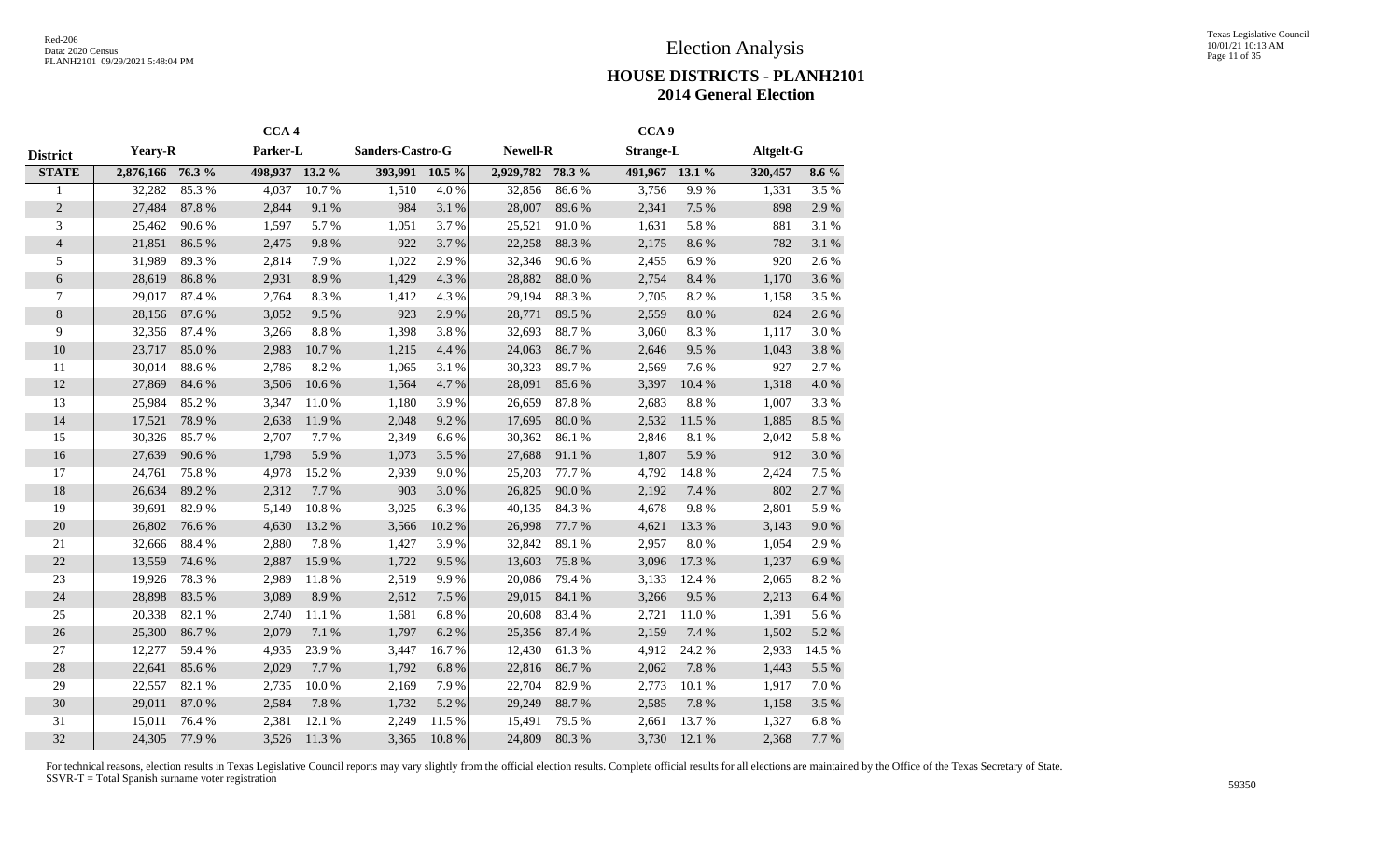|                 |               |               |                  | <b>U.S. SEN</b> |           |       |           |       |                 |         |          |               |         | <b>GOVERNOR</b> |                |       |          |         |                          |            |
|-----------------|---------------|---------------|------------------|-----------------|-----------|-------|-----------|-------|-----------------|---------|----------|---------------|---------|-----------------|----------------|-------|----------|---------|--------------------------|------------|
| <b>District</b> | Cornyn-R      |               | <b>Alameel-D</b> |                 | Paddock-L |       | Sanchez-G |       | <b>Tahiro-W</b> |         | Abbott-R |               | Davis-D |                 | <b>Glass-L</b> |       | Parmer-G |         | Pavitt-W                 |            |
| 33              |               | 25,293 72.7 % |                  | 8,344 24.0 %    | 891       | 2.6 % | 242       | 0.7%  | 28              | 0.1%    |          | 24,539 70.0 % |         | 9,926 28.3 %    | 461            | 1.3 % | 103      | 0.3%    |                          | 30   0.1 % |
| 34              | 12,158        | 47.2 %        | 12,261           | 47.6 %          | 717       | 2.8 % | 637       | 2.5 % | $\overline{0}$  | 0.0 %   | 11,996   | 45.4 %        | 13,758  | 52.0 %          | 462            | 1.7 % | 221      | 0.8%    |                          | 0.0 %      |
| 35              | 6,108         | 38.4 %        | 8,888            | 55.9%           | 484       | 3.0 % | 411       | 2.6 % | 13              | 0.1%    | 6,192    | 37.9 %        | 9,725   | 59.6 %          | 283            | 1.7 % | 107      | 0.7%    | 21                       | 0.1%       |
| 36              | 5,270         | 32.7 %        | 9,985            | 61.9%           | 478       | 3.0 % | 372       | 2.3 % | 24              | 0.1%    | 5,327    | 32.1 %        | 10,871  | 65.5 %          | 249            | 1.5 % | 114      | 0.7%    | 28                       | $0.2\%$    |
| 37              | 6,769         | 39.5 %        |                  | 9,218 53.8 %    | 641       | 3.7 % | 498       | 2.9 % | 8               | $0.0\%$ | 6,761    | 38.2 %        | 10,463  | 59.2 %          | 326            | 1.8%  | 118      | 0.7 %   | 11                       | 0.1%       |
| 38              | 6,755         | 41.8%         |                  | 8,302 51.4 %    | 573       | 3.5 % | 517       | 3.2 % | 9               | 0.1%    | 6,725    | 40.5 %        | 9,461   | 57.0 %          | 313            | 1.9%  | 98       | 0.6 %   |                          | $0.0\%$    |
| 39              | 5,627         | 32.4 %        | 10,665           | 61.4 %          | 522       | 3.0 % | 534       | 3.1 % | 13              | 0.1%    | 5,828    | 32.5 %        | 11,629  | 64.8%           | 336            | 1.9%  | 140      | 0.8 %   | 15                       | 0.1%       |
| 40              | 4,940         | 29.5 %        | 10,869           | 64.8%           | 440       | 2.6 % | 502       | 3.0 % | 14              | 0.1%    | 5,176    | 29.9 %        | 11,728  | 67.8%           | 262            | 1.5 % | 117      | 0.7 %   | 12                       | 0.1 %      |
| 41              | 9,385         | 49.4 %        | 8,466            | 44.6 %          | 659       | 3.5 % | 467       | 2.5 % | 10              | 0.1%    | 9,310    | 48.1 %        | 9,559   | 49.4 %          | 347            | 1.8%  | 138      | 0.7%    | 14                       | 0.1%       |
| 42              | 6,349         | 31.9%         | 11,334           | 56.9%           | 874       | 4.4 % | 1,351     | 6.8%  | 23              | 0.1%    |          | 6,402 31.3 %  | 13,456  | 65.8%           | 309            | 1.5 % | 267      | 1.3 %   | 15                       | 0.1 %      |
| 43              | 19,404        | 58.4%         | 12,322           | 37.1 %          | 814       | 2.4 % | 674       | 2.0%  | 26              | 0.1%    | 19,574   | 56.9%         | 14,095  | 40.9%           | 545            | 1.6 % | 193      | $0.6\%$ | 15                       | $0.0\%$    |
| 44              | 24,725        | 72.7 %        | 7,956            | 23.4 %          | 1,015     | 3.0 % | 292       | 0.9%  |                 | $0.0\%$ | 24,024   | 70.1 %        | 9,628   | 28.1 %          | 518            | 1.5 % | 115      | 0.3 %   | 6                        | $0.0\%$    |
| 45              | 14,265        | 52.7 %        | 10,927           | 40.4 %          | 1,289     | 4.8%  | 584       | 2.2 % | $\overline{0}$  | $0.0\%$ | 13,804   | 50.2 %        | 12,968  | 47.2 %          | 586            | 2.1 % | 131      | $0.5\%$ | $\overline{4}$           | $0.0\,\%$  |
| 46              | 8,357         | 27.0 %        | 20,393           | 65.9%           | 1,360     | 4.4 % | 825       | 2.7 % | $\overline{0}$  | $0.0\%$ | 7,859    | 25.1 %        | 22,723  | 72.4 %          | 630            | 2.0 % | 153      | 0.5%    |                          | $0.0\%$    |
| 47              | 25,270        | 42.6 %        | 30,285           | 51.1 %          | 2,715     | 4.6 % | 1,038     | 1.8%  | $\overline{0}$  | $0.0\%$ | 23,144   | 38.5 %        |         | 35,404 58.9 %   | 1,382          | 2.3 % | 214      | 0.4%    | 3                        | $0.0\%$    |
| 48              | 27,806 52.2 % |               | 22,443           | 42.1 %          | 2,383     | 4.5 % | 635       | 1.2%  |                 | $0.0\%$ | 26,104   | 48.4 %        |         | 26,348 48.9 %   | 1,229          | 2.3 % | 216      | 0.4%    | $\overline{c}$           | $0.0\%$    |
| 49              | 11,899        | 23.2 %        | 35,384           | 68.9%           | 2,520     | 4.9%  | 1,558     | 3.0%  |                 | 0.0 %   | 10,520   | 20.1 %        |         | 40,247 77.1 %   | 1,178          | 2.3 % | 263      | $0.5\%$ | 2                        | $0.0\%$    |
| 50              | 8,710         | 32.0 %        | 16,604           | 61.0%           | 1,280     | 4.7 % | 616       | 2.3 % | $\overline{0}$  | $0.0\%$ | 8,250    | 29.9 %        | 18,457  | 67.0 %          | 697            | 2.5 % | 156      | $0.6\%$ |                          | $0.0\%$    |
| 51              | 4,634         | 18.3%         | 18,238           | 72.0 %          | 1,338     | 5.3 % | 1,121     | 4.4 % |                 | 0.0 %   | 4,354    | 16.9%         | 20,624  | 80.1%           | 608            | 2.4 % | 172      | 0.7%    | $\mathcal{D}$            | $0.0\%$    |
| 52              | 19,940        | 65.0%         | 9,120            | 29.7 %          | 1,312     | 4.3 % | 295       | 1.0%  | 21              | 0.1%    | 19,418   | 62.8%         | 10,683  | 34.5 %          | 689            | 2.2 % | 121      | 0.4%    | 14                       | $0.0\%$    |
| 53              | 40,203        | 78.7%         | 8,567            | 16.8%           | 1,656     | 3.2 % | 627       | 1.2%  | 9               | $0.0\%$ | 40,158   | 77.5 %        | 10,682  | 20.6 %          | 782            | 1.5 % | 198      | 0.4%    | 19                       | $0.0\%$    |
| 54              | 15,531        | 67.8%         | 6,520            | 28.5 %          | 660       | 2.9 % | 196       | 0.9%  | 6               | $0.0\%$ | 15,500   | 67.0 %        | 7,200   | 31.1 %          | 339            | 1.5 % | 86       | 0.4%    | 17                       | 0.1 %      |
| 55              | 13,307        | 64.4 %        | 6,604            | 31.9%           | 574       | 2.8%  | 184       | 0.9%  | 9               | $0.0\%$ | 13,278   | 63.7 %        | 7,212   | 34.6 %          | 263            | 1.3%  | 71       | 0.3 %   | 17                       | 0.1%       |
| 56              | 27,949        | 75.2 %        |                  | 8,010 21.6 %    | 931       | 2.5 % | 274       | 0.7%  | $\overline{0}$  | $0.0\%$ | 27,397   | 72.9 %        |         | 9,576 25.5 %    | 486            | 1.3%  | 118      | 0.3%    | 6                        | $0.0\%$    |
| 57              | 20,297        | 70.7 %        | 7,157            | 24.9 %          | 998       | 3.5 % | 264       | 0.9%  | $\Omega$        | $0.0\%$ | 19,729   | 68.2%         | 8,585   | 29.7 %          | 517            | 1.8%  | 111      | 0.4%    |                          | $0.0\,\%$  |
| 58              | 24,994        | 79.9%         | 5,086            | 16.3%           | 966       | 3.1 % | 225       | 0.7%  |                 | 0.0 %   | 24,511   | 77.8%         | 6,383   | 20.3 %          | 463            | 1.5 % | 149      | $0.5\%$ | 11                       | 0.0 %      |
| 59              | 25,521        | 80.4%         | 5,103            | 16.1 %          | 883       | 2.8%  | 221       | 0.7%  | 8               | 0.0 %   | 25,090   | 78.1 %        | 6,386   | 19.9%           | 500            | 1.6 % | 157      | 0.5%    | 11                       | 0.0 %      |
| 60              | 16.333        | 69.0%         | 6,405            | 27.1 %          | 697       | 2.9 % | 203       | 0.9%  | 24              | 0.1%    | 15,960   | 66.9%         | 7,434   | 31.1 %          | 366            | 1.5 % | 90       | 0.4%    | 24                       | 0.1%       |
| 61              | 32,134        | 82.8%         | 5,277            | 13.6 %          | 1.119     | 2.9 % | 269       | 0.7%  | $\overline{4}$  | $0.0\%$ | 31,830   | 80.7%         | 6,850   | 17.4 %          | 586            | 1.5 % | 194      | 0.5%    | $\overline{\phantom{0}}$ | $0.0\%$    |
| 62              | 26,355        | 78.5 %        | 6,193            | 18.4 %          | 800       | 2.4 % | 234       | 0.7%  | 5               | $0.0\%$ | 26,180   | 77.1 %        | 7,220   | 21.3%           | 438            | 1.3%  | 123      | 0.4%    | 9                        | $0.0\%$    |
| 63              | 23,510        | 69.0%         | 9,152            | 26.9%           | 1.094     | 3.2 % | 305       | 0.9%  | $\overline{0}$  | $0.0\%$ | 22,869   | 66.6 %        |         | 10,832 31.5 %   | 529            | 1.5 % | 118      | 0.3%    |                          | $0.0\%$    |
| 64              | 21,967        | 64.2 %        | 9,991            | 29.2 %          | 1.479     | 4.3 % | 786       | 2.3 % |                 | $0.0\%$ | 21,386   | 61.5%         | 12,377  | 35.6 %          | 733            | 2.1 % | 272      | 0.8%    |                          | $0.0\%$    |
| 65              |               | 22,383 69.5 % |                  | 8,659 26.9%     | 910       | 2.8%  | 246       | 0.8 % | $\Omega$        | 0.0 %   |          | 21,672 66.8 % |         | 10,180 31.4 %   | 478            | 1.5 % | 95       | 0.3%    | $\Omega$                 | $0.0\%$    |
|                 |               |               |                  |                 |           |       |           |       |                 |         |          |               |         |                 |                |       |          |         |                          |            |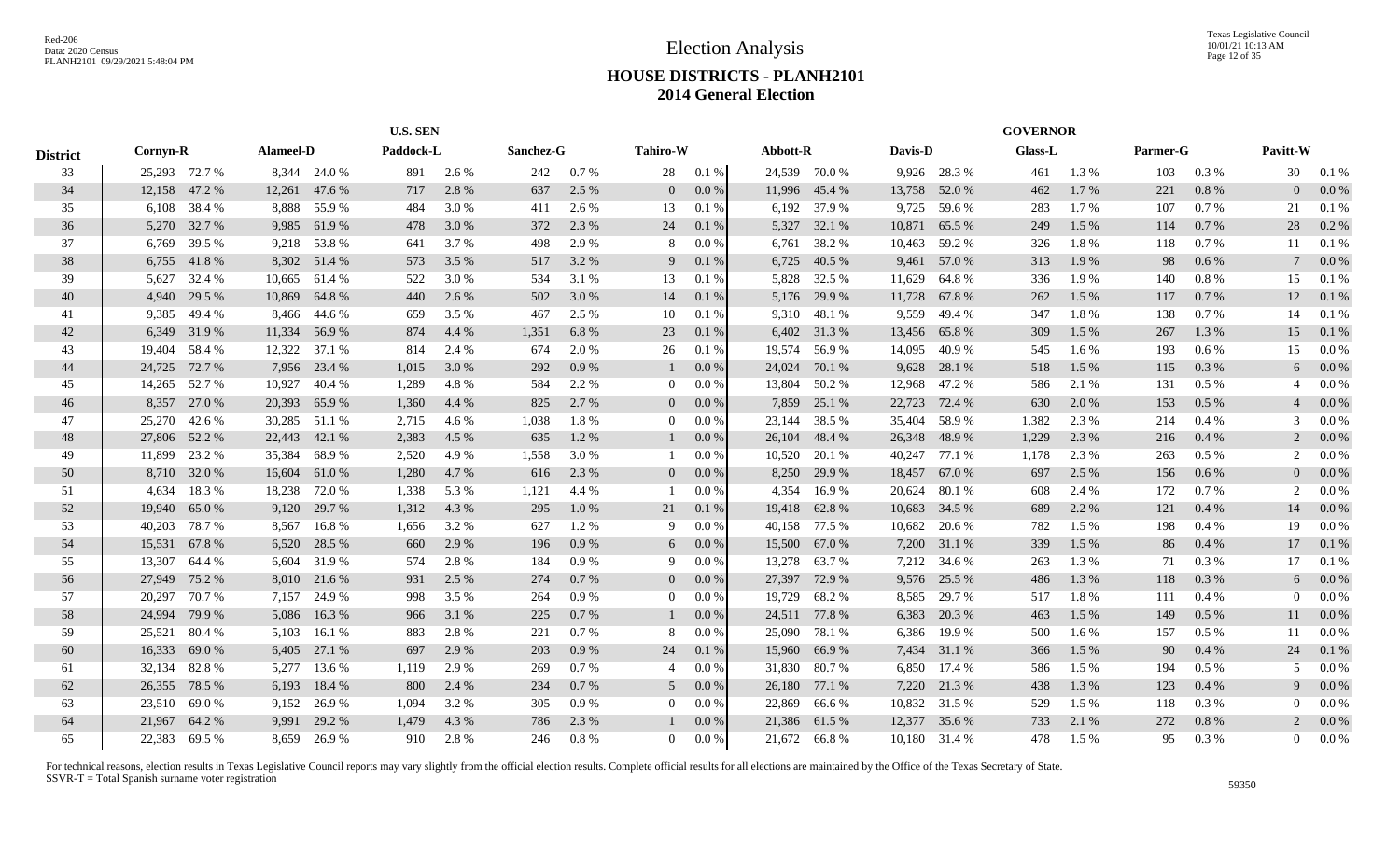Texas Legislative Council 10/01/21 10:13 AM Page 13 of 35

## **HOUSE DISTRICTS - PLANH2101 2014 General Election**

|                 |           |               |                |              | <b>LT. GOVERNOR</b> |       |            |         |                 |               |                  | <b>ATTORNEY GEN</b> |                  |       |           |         |                |               | <b>COMPTROLLER</b> |               |
|-----------------|-----------|---------------|----------------|--------------|---------------------|-------|------------|---------|-----------------|---------------|------------------|---------------------|------------------|-------|-----------|---------|----------------|---------------|--------------------|---------------|
| <b>District</b> | Patrick-R |               | Van De Putte-D |              | <b>Butler-L</b>     |       | Courtney-G |         | <b>Paxton-R</b> |               | <b>Houston-D</b> |                     | <b>Balagia-L</b> |       | Osborne-G |         | <b>Hegar-R</b> |               | <b>Collier-D</b>   |               |
| 33              |           | 24,054 69.1 % |                | 9,686 27.8 % | 896                 | 2.6 % | 168        | $0.5\%$ |                 | 24,445 70.5 % |                  | 9,368 27.0 %        | 739              | 2.1 % | 139       | 0.4%    | 23,992 70.0 %  |               |                    | 9,055 26.4 %  |
| 34              |           | 11,118 42.5 % | 14,172         | 54.2 %       | 652                 | 2.5 % | 221        | 0.8%    |                 | 11,075 42.4 % | 13,988           | 53.6 %              | 799              | 3.1 % | 234       | 0.9%    |                | 10,827 42.2 % |                    | 13,717 53.4 % |
| 35              | 5,400     | 33.7 %        | 10,189         | 63.7 %       | 325                 | 2.0 % | 92         | $0.6\%$ | 5,480           | 34.6 %        | 9,678            | 61.1 %              | 512              | 3.2 % | 161       | $1.0\%$ |                | 5,400 34.4 %  | 9,598              | 61.2%         |
| 36              |           | 4,475 27.5 %  | 11,359         | 69.9%        | 305                 | 1.9%  | 106        | 0.7%    | 4,617           | 28.9%         | 10,747           | 67.3 %              | 468              | 2.9 % | 138       | 0.9%    |                | 4,617 29.1 %  | 10,589             | 66.7%         |
| 37              |           | 5,846 33.7%   | 10,932         | 63.0%        | 457                 | 2.6 % | 111        | $0.6\%$ | 5,823           | 34.1 %        | 10,302           | 60.4 %              | 738              | 4.3 % | 204       | 1.2%    | 5,737          | 34.1 %        | 10,073             | 59.9%         |
| 38              |           | 5,802 35.5 %  | 10,053         | 61.6 %       | 366                 | 2.2 % | 102        | 0.6 %   |                 | 5,846 36.5 %  | 9,305            | 58.1 %              | 662              | 4.1 % | 209       | 1.3%    | 5,739          | 36.3 %        |                    | 9,101 57.6 %  |
| 39              | 4,832     | 27.7 %        | 12,105         | 69.5 %       | 344                 | 2.0 % | 139        | $0.8\%$ | 4,968           | 28.9%         | 11,491           | 66.8%               | 560              | 3.3%  | 191       | 1.1%    | 4,960          | 29.0 %        | 11,388             | 66.6 %        |
| 40              | 4,094     | 24.1 %        | 12,473         | 73.5 %       | 263                 | 1.6%  | 129        | 0.8 %   | 4,207           | 25.3 %        | 11,695           | 70.2 %              | 572              | 3.4 % | 187       | 1.1%    | 4,215          | 25.5 %        | 11,524             | 69.7%         |
| 41              | 8,156     | 42.7 %        | 10,380         | 54.3 %       | 417                 | 2.2 % | 150        | 0.8%    | 8,466           | 45.0%         | 9,520            | 50.6 %              | 643              | 3.4 % | 199       | 1.1 %   | 8,449          | 45.2 %        | 9,299              | 49.7%         |
| 42              | 5,067     | 25.2 %        | 14,194         | 70.7 %       | 547                 | 2.7 % | 276        | 1.4 %   | 4,784           | 24.1 %        | 13,753           | 69.3%               | 879              | 4.4 % | 436       | 2.2 %   | 4,912          | 25.0 %        | 13,245             | 67.3 %        |
| 43              | 18,424    | 54.3 %        | 14,541         | 42.9 %       | 790                 | 2.3 % | 158        | $0.5\%$ | 18,089          | 53.9%         | 14,372           | 42.8%               | 912              | 2.7 % | 201       | $0.6\%$ |                | 18,072 54.5 % | 13,770             | 41.5 %        |
| 44              | 23,474    | 68.7%         | 9,838          | 28.8%        | 722                 | 2.1 % | 132        | 0.4%    | 23,992          | 70.7%         | 8,935            | 26.3%               | 811              | 2.4 % | 187       | $0.6\%$ | 23,493 70.0 %  |               |                    | 8,751 26.1 %  |
| 45              |           | 13,443 49.2 % | 12,514         | 45.8 %       | 1,104               | 4.0 % | 241        | 0.9%    |                 | 13,310 49.1 % | 12,074           | 44.5 %              | 1,472            | 5.4 % | 254       | 0.9%    | 13,243         | 49.0 %        | 11,966             | 44.3 %        |
| 46              |           | 7,672 24.6 %  | 21,923         | 70.2 %       | 1,222               | 3.9 % | 408        | 1.3 %   |                 | 7,511 24.2 %  | 21,409           | 68.9%               | 1,714            | 5.5 % | 435       | 1.4 %   |                | 7,602 24.6 %  | 21,304             | 68.9%         |
| 47              | 21.404    | 35.9%         | 34,954         | 58.7 %       | 2,730               | 4.6 % | 498        | 0.8%    |                 | 21,894 37.0 % |                  | 33,233 56.2 %       | 3,454            | 5.8%  | 547       | 0.9%    | 22,451 38.2 %  |               |                    | 32,454 55.2 % |
| 48              |           | 24,810 46.4 % | 25,736         | 48.1 %       | 2,467               | 4.6 % | 510        | 1.0%    |                 | 25,276 47.6 % | 24,750           | 46.6 %              | 2,729            | 5.1 % | 398       | 0.7%    | 25,498 48.3 %  |               | 23,990             | 45.4 %        |
| 49              | 9.679     | 18.7%         | 38,896         | 75.3 %       | 2,316               | 4.5 % | 756        | $1.5\%$ | 9,882           | 19.3 %        | 37,354           | 73.1 %              | 3,042            | 6.0%  | 837       | 1.6 %   | 10,371         | 20.5 %        | 36,431             | 71.9%         |
| 50              | 8,156     | 29.7 %        | 17,709         | 64.5 %       | 1,250               | 4.6 % | 339        | 1.2 %   | 7,886           | 28.9%         | 17,306           | 63.4 %              | 1,742            | 6.4 % | 381       | 1.4 %   | 7,976          | 29.3 %        | 17,271             | 63.5 %        |
| 51              | 4,180     | 16.3%         | 19,826         | 77.4 %       | 1,187               | 4.6 % | 422        | 1.6 %   | 3,999           | 15.7 %        | 19,144           | 75.3 %              | 1,806            | 7.1 % | 490       | 1.9%    | 4.018          | 15.9%         | 19,063             | 75.4 %        |
| 52              | 18,957    | 61.7%         | 10,283         | 33.5 %       | 1,276               | 4.2 % | 205        | 0.7%    | 18,935          | 61.8%         | 10,080           | 32.9 %              | 1,436            | 4.7 % | 177       | $0.6\%$ | 18,656 61.4 %  |               | 9,968              | 32.8%         |
| 53              | 38,867    | 75.6 %        | 10,998         | 21.4 %       | 1,318               | 2.6 % | 233        | $0.5\%$ | 39,101          | 76.5 %        | 10,418           | 20.4 %              | 1,330            | 2.6 % | 263       | $0.5\%$ | 38,283         | 75.6 %        |                    | 10,175 20.1 % |
| 54              | 15,418    | 67.0%         | 6,905          | 30.0 %       | 553                 | 2.4 % | 121        | 0.5 %   | 15,036          | 65.6 %        |                  | 7,172 31.3 %        | 549              | 2.4 % | 148       | 0.6 %   | 14,701         | 64.7 %        | 7,065              | 31.1 %        |
| 55              | 13,177    | 63.6%         | 6,959          | 33.6 %       | 491                 | 2.4 % | 102        | $0.5\%$ | 12,881          | 62.4 %        | 7,168            | 34.7 %              | 492              | 2.4 % | 108       | 0.5 %   | 12,557         | 61.3%         | 7,032              | 34.3 %        |
| 56              | 27,004    | 72.2 %        | 9,252          | 24.8%        | 918                 | 2.5 % | 203        | 0.5%    |                 | 26,696 71.9 % | 9,561            | 25.8%               | 704              | 1.9%  | 159       | 0.4%    | 26,073         | 70.9 %        | 9,437              | 25.7 %        |
| 57              | 19,589    | 68.0%         | 8,124          | 28.2 %       | 923                 | 3.2 % | 171        | $0.6\%$ |                 | 19,735 68.8%  | 7,980            | 27.8%               | 818              | 2.8%  | 172       | 0.6 %   | 19,439         | 68.2 %        |                    | 7,712 27.1 %  |
| 58              | 24,444    | 78.0%         | 5,821          | 18.6%        | 958                 | 3.1 % | 126        | 0.4%    | 24,448          | 78.3%         | 5,975            | 19.1 %              | 686              | 2.2 % | 128       | 0.4%    | 23,974         | 77.3 %        | 5,818              | 18.8%         |
| 59              | 24,973    | 78.1 %        | 5,965          | 18.7%        | 864                 | 2.7%  | 162        | $0.5\%$ | 24,927          | 78.2 %        | 6,088            | 19.1 %              | 695              | 2.2 % | 157       | 0.5%    | 24,278         | 77.0%         | 6,034              | 19.1 %        |
| 60              | 15,812    | 66.7%         | 7,181          | 30.3 %       | 597                 | 2.5 % | 113        | 0.5%    |                 | 16,024 67.7 % | 7,041            | 29.7 %              | 490              | 2.1 % | 116       | 0.5%    | 15,666 67.0 %  |               | 6,777              | 29.0 %        |
| 61              | 31,704    | 80.7%         | 6,305          | 16.0%        | 1,098               | 2.8%  | 193        | $0.5\%$ |                 | 31,978 81.4 % | 6,275            | 16.0%               | 840              | 2.1 % | 203       | $0.5\%$ | 31,195 80.2 %  |               |                    | 6,256 16.1 %  |
| 62              | 25,916    | 76.7 %        | 6,843          | 20.3 %       | 868                 | 2.6 % | 153        | 0.5%    | 25,599          | 76.0%         |                  | 7,317 21.7 %        | 619              | 1.8%  | 150       | 0.4%    | 25,027         | 75.0 %        |                    | 7,056 21.2 %  |
| 63              | 22.462    | 65.7%         | 10,493         | 30.7 %       | 1.027               | 3.0 % | 225        | 0.7%    | 22,831          | 67.0 %        | 10,183           | 29.9 %              | 890              | 2.6 % | 188       | 0.6%    | 22,513 66.6 %  |               | 9.814              | 29.0 %        |
| 64              | 21,246    | 61.6%         | 11,445         | 33.2 %       | 1,366               | 4.0%  | 442        | 1.3%    |                 | 21,332 62.3 % | 11,161           | 32.6 %              | 1,274            | 3.7 % | 467       | 1.4 %   | 20,946 61.8%   |               |                    | 10,740 31.7%  |
| 65              |           | 21.337 66.1 % |                | 9,896 30.6 % | 902                 | 2.8%  | 161        | $0.5\%$ |                 | 21.684 67.4 % | 9.579            | 29.8%               | 773              | 2.4 % | 149       | $0.5\%$ |                | 21.387 66.9 % |                    | 9,319 29.2 %  |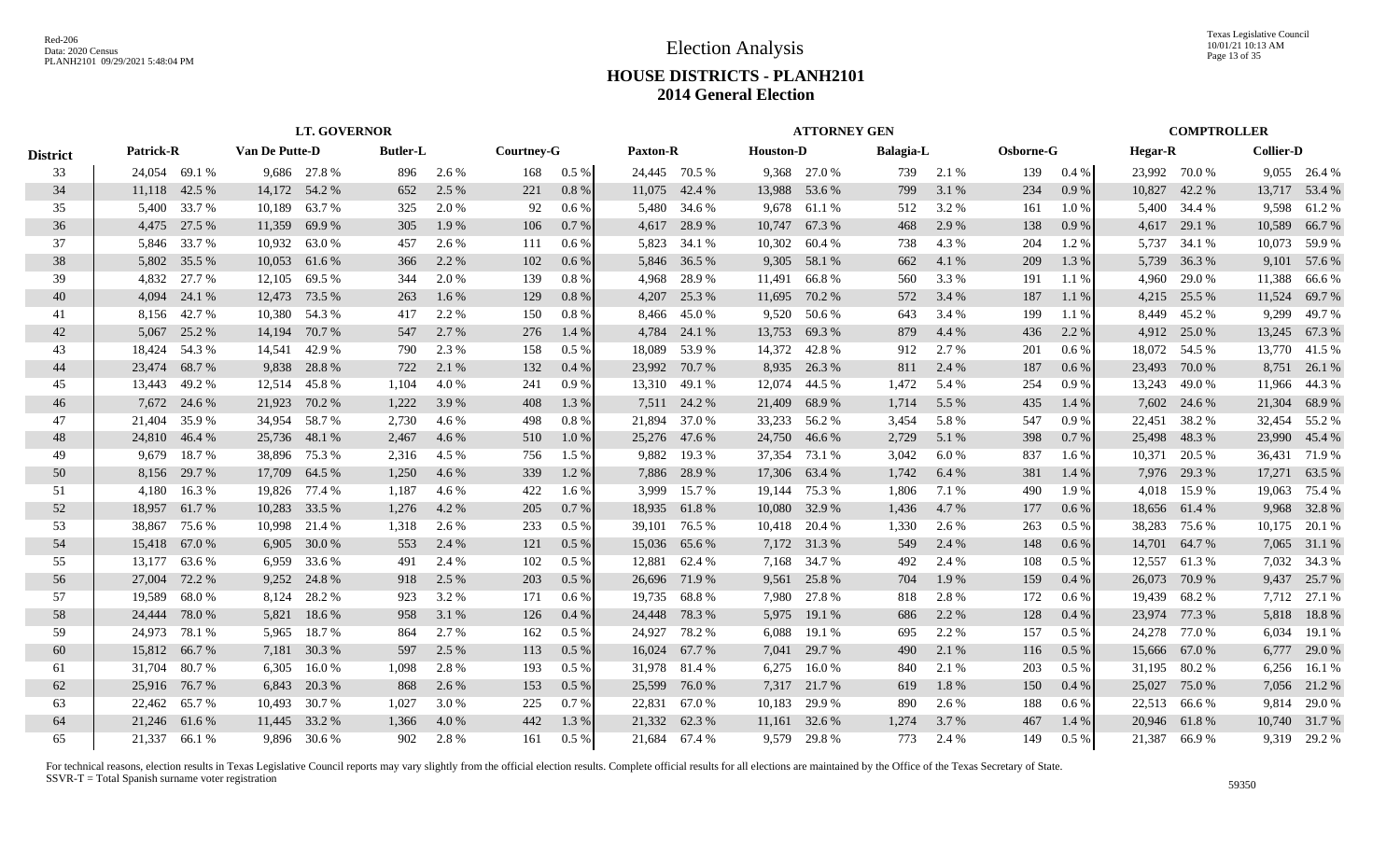| <b>District</b> | <b>Shafto-G</b><br>2.8 %<br>280<br>965 |           |                             |        |        |                                                                                                                                                                                                        |        |                                                                                                                                                                                                          | Alessi-G         |          |       |          |        |                                                                                                                                                         |        |                                                |                       |             |                   |
|-----------------|----------------------------------------|-----------|-----------------------------|--------|--------|--------------------------------------------------------------------------------------------------------------------------------------------------------------------------------------------------------|--------|----------------------------------------------------------------------------------------------------------------------------------------------------------------------------------------------------------|------------------|----------|-------|----------|--------|---------------------------------------------------------------------------------------------------------------------------------------------------------|--------|------------------------------------------------|-----------------------|-------------|-------------------|
|                 |                                        |           | 0.8%                        |        |        |                                                                                                                                                                                                        | 24.1 % | 900                                                                                                                                                                                                      | 2.6 %            | 337      | 1.0 % |          |        |                                                                                                                                                         |        | 908                                            | 2.7 %                 | 418         | 1.2%              |
| 809             | 3.2 %                                  | 312       | 1.2%                        | 12,213 | 46.9%  | 12,757                                                                                                                                                                                                 | 48.9%  | 585                                                                                                                                                                                                      | 2.2 %            | 512      | 2.0 % | 10,751   | 41.9%  | 13,604                                                                                                                                                  | 53.0 % | 799                                            | 3.1 %                 | 498         | 1.9%              |
| 486             | 3.1 %                                  | 201       | 1.3 %                       | 6,082  | 38.2 % | 9,188                                                                                                                                                                                                  | 57.7 % | 365                                                                                                                                                                                                      | 2.3 %            | 291      | 1.8%  | 5,303    | 33.8%  | 9,693                                                                                                                                                   | 61.7%  | 451                                            | 2.9 %                 | 262         | 1.7%              |
| 466             | 2.9 %                                  | 194       | 1.2 %                       | 5,405  | 33.6 % | 10,085                                                                                                                                                                                                 | 62.6 % | 336                                                                                                                                                                                                      | 2.1 %            | 277      | 1.7 % | 4,466    | 28.2 % | 10,669                                                                                                                                                  | 67.2 % | 489                                            | 3.1 %                 | 241         | 1.5 %             |
| 744             | 4.4 %                                  | 271       | 1.6 %                       |        | 39.9 % |                                                                                                                                                                                                        | 55.4 % | 408                                                                                                                                                                                                      | 2.4 %            | 410      | 2.4 % |          | 33.1 % | 10,280                                                                                                                                                  | 60.9%  | 603                                            | 3.6 %                 | 416         | 2.5 %             |
| 695             | 4.4 %                                  | 271       | 1.7 %                       | 6,802  | 42.1 % |                                                                                                                                                                                                        | 52.9 % | 369                                                                                                                                                                                                      | 2.3 %            | 436      | 2.7 % | 5,640    | 35.5 % | 9,327                                                                                                                                                   | 58.7%  | 537                                            | 3.4 %                 | 373         | 2.3 %             |
| 518             | 3.0%                                   | 231       | 1.4 %                       |        | 33.3 % | 10,857                                                                                                                                                                                                 | 62.6 % | 367                                                                                                                                                                                                      | 2.1 %            | 353      | 2.0 % | 4,839    | 28.3%  | 11,390                                                                                                                                                  | 66.6 % | 553                                            | 3.2 %                 | 314         | 1.8%              |
| 547             | 3.3 %                                  | 258       | 1.6 %                       |        | 31.1 % |                                                                                                                                                                                                        | 64.7 % | 339                                                                                                                                                                                                      | 2.0%             | 367      | 2.2 % | 4,067    | 24.6 % | 11,589                                                                                                                                                  | 70.1 % | 550                                            | 3.3 %                 | 322         | 1.9%              |
| 643             | 3.4 %                                  | 304       | $1.6\%$                     |        | 50.1 % | 8,568                                                                                                                                                                                                  | 45.2 % | 507                                                                                                                                                                                                      | 2.7 %            | 392      | 2.1 % | 8,255    | 44.2 % | 9,312                                                                                                                                                   | 49.9%  | 725                                            | 3.9%                  | 373         | 2.0%              |
| 929             | 4.7 %                                  | 593       | 3.0 %                       | 6,983  | 34.9 % | 11,660                                                                                                                                                                                                 | 58.3 % | 434                                                                                                                                                                                                      | 2.2 %            | 937      | 4.7 % | 4,586    | 23.3 % | 13,572                                                                                                                                                  | 69.0%  | 636                                            | 3.2 %                 | 872         | 4.4 %             |
| 1,001           | 3.0%                                   | 339       | 1.0%                        | 19,711 | 58.3%  | 12,796                                                                                                                                                                                                 | 37.9 % | 797                                                                                                                                                                                                      | 2.4 %            | 494      | 1.5 % | 17,701   | 53.4 % | 14,100                                                                                                                                                  | 42.6 % | 837                                            | 2.5 %                 | 492         | 1.5 %             |
| 1,004           | 3.0 %                                  | 315       | 0.9%                        |        | 71.6 % |                                                                                                                                                                                                        | 24.6 % | 959                                                                                                                                                                                                      | 2.8%             | 356      | 1.1%  | 23,160   | 69.0%  | 8,801                                                                                                                                                   | 26.2 % | 1,061                                          | 3.2 %                 | 544         | $1.6\%$           |
| 1,382           | 5.1 %                                  | 430       | 1.6 %                       |        | 50.9%  |                                                                                                                                                                                                        | 42.3 % | 1,231                                                                                                                                                                                                    | 4.6 %            | 584      | 2.2 % | 12,990   | 48.5 % | 11,709                                                                                                                                                  | 43.7 % | 1,363                                          | 5.1 %                 | 737         | 2.8%              |
| 1,400           | 4.5 %                                  | 609       | 2.0 %                       | 7,954  | 25.7 % | 20,803                                                                                                                                                                                                 | 67.2 % | 1,249                                                                                                                                                                                                    | 4.0%             | 931      | 3.0%  |          | 24.3 % | 20,366                                                                                                                                                  | 66.5%  | 1,517                                          | 5.0 %                 | 1,287       | 4.2 %             |
| 3,012           | 5.1 %                                  | 832       | 1.4 %                       |        | 41.6%  |                                                                                                                                                                                                        |        | 2,577                                                                                                                                                                                                    | 4.4 %            | 1,303    | 2.2 % | 22,051   | 38.2%  | 30,791                                                                                                                                                  | 53.3 % | 3,076                                          | 5.3 %                 | 1,843       | 3.2 %             |
| 2,673           | 5.1 %                                  | 631       | 1.2%                        |        |        |                                                                                                                                                                                                        | 42.9 % | 2,370                                                                                                                                                                                                    | 4.5 %            | 944      | 1.8%  |          | 48.6 % | 22,594                                                                                                                                                  | 43.5 % | 2,707                                          | 5.2 %                 | 1,425       | 2.7 %             |
| 2,645           | 5.2 %                                  | 1,247     | 2.5 %                       |        | 23.1 % |                                                                                                                                                                                                        | 69.0 % | 2,176                                                                                                                                                                                                    | 4.3 %            | 1,876    | 3.7 % |          |        | 33,699                                                                                                                                                  | 67.9 % | 2,773                                          | 5.6 %                 | 2,963       | 6.0%              |
| 1,409           | 5.2 %                                  | 529       | 1.9 %                       | 8,317  | 30.6 % |                                                                                                                                                                                                        | 61.8%  | 1,257                                                                                                                                                                                                    | 4.6 %            | 806      | 3.0 % | 7,771    | 28.9%  | 16,669                                                                                                                                                  | 61.9%  | 1,503                                          | 5.6 %                 | 989         | 3.7 %             |
| 1,470           | 5.8 %                                  | 743       | 2.9 %                       | 4,360  | 17.2 % | 18,628                                                                                                                                                                                                 | 73.6 % | 1,222                                                                                                                                                                                                    | 4.8%             | 1,106    | 4.4 % | 3,882    | 15.5 % | 18,201                                                                                                                                                  | 72.8%  | 1,511                                          | 6.0%                  | 1,414       | 5.7 %             |
| 1,454           | 4.8%                                   | 299       | 1.0 %                       |        | 63.2 % | 9,459                                                                                                                                                                                                  | 31.0 % | 1,378                                                                                                                                                                                                    | 4.5 %            | 392      | 1.3 % | 18,609   | 61.6 % | 9,694                                                                                                                                                   | 32.1 % | 1,419                                          | 4.7 %                 | 510         | 1.7 %             |
| 1,700           | 3.4 %                                  | 462       | 0.9%                        | 39,699 | 77.6 % | 9,198                                                                                                                                                                                                  | 18.0%  | 1,689                                                                                                                                                                                                    | 3.3 %            | 557      | 1.1 % |          | 75.5 % | 9,952                                                                                                                                                   | 19.7 % | 1,653                                          | 3.3 %                 | 796         | 1.6 %             |
| 700             | 3.1 %                                  | 244       | 1.1 %                       | 14,921 | 65.4 % | 6,894                                                                                                                                                                                                  | 30.2 % | 717                                                                                                                                                                                                      | 3.1 %            | 292      | 1.3 % | 14,798   | 65.2 % | 6,921                                                                                                                                                   | 30.5 % | 636                                            | 2.8 %                 | 347         | 1.5 %             |
| 672             | 3.3 %                                  | 215       | 1.1 %                       | 12,803 | 62.2 % | 6,901                                                                                                                                                                                                  | 33.5 % | 646                                                                                                                                                                                                      | 3.1 %            | 235      | 1.1%  | 12,653   | 61.9%  | 6,935                                                                                                                                                   | 33.9 % | 603                                            | 2.9 %                 | 260         | 1.3 %             |
| 1,024           | 2.8%                                   | 250       | 0.7%                        |        | 72.6 % |                                                                                                                                                                                                        |        | 1,000                                                                                                                                                                                                    | 2.7%             | 326      | 0.9%  | 26,085   | 70.9 % | 9,279                                                                                                                                                   | 25.2 % | 959                                            | 2.6 %                 | 469         | 1.3%              |
| 1,027           | 3.6 %                                  | 308       | 1.1 %                       | 20,025 | 70.0 % |                                                                                                                                                                                                        | 25.3 % | 1,000                                                                                                                                                                                                    | 3.5 %            | 353      | 1.2%  | 19,404   | 68.4 % | 7,453                                                                                                                                                   | 26.3 % | 1,010                                          | 3.6 %                 | 487         | 1.7%              |
| 981             | 3.2 %                                  | 251       | 0.8 %                       |        | 78.7 % | 5,403                                                                                                                                                                                                  | 17.3 % | 948                                                                                                                                                                                                      | 3.0%             | 312      | 1.0%  |          | 74.2 % | 6,688                                                                                                                                                   | 21.5 % |                                                | 2.8 %                 | 450         | 1.4 %             |
| 959             | 3.0%                                   | 252       | 0.8%                        | 25,230 | 79.1 % | 5,480                                                                                                                                                                                                  | 17.2 % | 921                                                                                                                                                                                                      | 2.9 %            | 249      |       | 23,934   | 75.5 % | 6,324                                                                                                                                                   | 19.9%  | 1,010                                          | 3.2 %                 | 440         | 1.4 %             |
| 707             | 3.0 %                                  | 215       | 0.9%                        | 16,147 | 68.6 % |                                                                                                                                                                                                        |        | 697                                                                                                                                                                                                      | 3.0%             | 231      | 1.0%  | 15,669   | 67.3 % | 6,610                                                                                                                                                   | 28.4 % | 667                                            | 2.9 %                 | 323         | 1.4 %             |
| 1,171           | 3.0%                                   | 275       | 0.7%                        |        | 81.7%  |                                                                                                                                                                                                        |        | 1,136                                                                                                                                                                                                    | 2.9 %            | 315      | 0.8%  | 31,259   | 80.3%  | 6,100                                                                                                                                                   | 15.7 % | 1,082                                          | 2.8%                  | 482         | 1.2%              |
| 994             | 3.0%                                   | 278       | 0.8%                        |        | 76.4 % |                                                                                                                                                                                                        | 19.9 % | 923                                                                                                                                                                                                      | 2.7%             | 296      | 0.9%  |          | 74.9 % | 7,079                                                                                                                                                   | 21.2%  | 838                                            | 2.5 %                 | 448         | 1.3 %             |
| 1,117           |                                        | 357       | 1.1 %                       | 23,311 | 68.6%  |                                                                                                                                                                                                        | 27.0 % | 1,041                                                                                                                                                                                                    | 3.1 %            | 442      | 1.3%  |          |        | 9,402                                                                                                                                                   | 27.9 % | 1,144                                          | 3.4 %                 | 577         | 1.7%              |
| 1,528           | 4.5 %                                  | 676       | 2.0 %                       |        | 63.3%  | 10,221                                                                                                                                                                                                 | 29.9 % | 1,450                                                                                                                                                                                                    | 4.2 %            | 871      | 2.5 % |          | 61.8%  | 10,403                                                                                                                                                  | 30.8%  | 1,422                                          | 4.2%                  | 1.097       | 3.2 %             |
| 976             | 3.1 %                                  | 282       | 0.9%                        |        |        |                                                                                                                                                                                                        |        | 919                                                                                                                                                                                                      | 2.9 %            | 355      | 1.1 % |          |        |                                                                                                                                                         |        | 941                                            | 3.0 %                 | 484         | 1.5 %             |
|                 |                                        | Sanders-L | <b>COMPTROLLER</b><br>3.3 % |        |        | <b>Bush-R</b><br>25,047 72.3 %<br>6,860<br>5,775<br>5,220<br>9,490<br>24,261<br>13.778<br>24,469<br>26,818 50.8%<br>11,696<br>19,312<br>26,949<br>24,606<br>32,034<br>25,734<br>21,620<br>22,105 68.8% |        | Cook-D<br>8,357<br>9,522<br>8,546<br>10,870<br>8,326<br>11,453<br>30,528 51.9 %<br>22,678<br>34,971<br>16,820<br>8,832 23.8 %<br>7,234<br>6,452 27.4 %<br>5,717 14.6 %<br>6,712<br>9,184<br>8,731 27.2 % | <b>LAND COMM</b> | Knight-L |       | $0.8~\%$ |        | <b>Miller-R</b><br>24,232 70.8 %<br>5,592<br>7,452<br>25,249<br>10,173 20.5 %<br>38,212<br>23,096<br>24,983<br>22,516 66.9 %<br>20,868<br>21,417 67.3 % |        | <b>Hogan-D</b><br>8,651 25.3 %<br>8,963 28.2 % | <b>AG COMM</b><br>878 | Palmquist-L | <b>Kendrick-G</b> |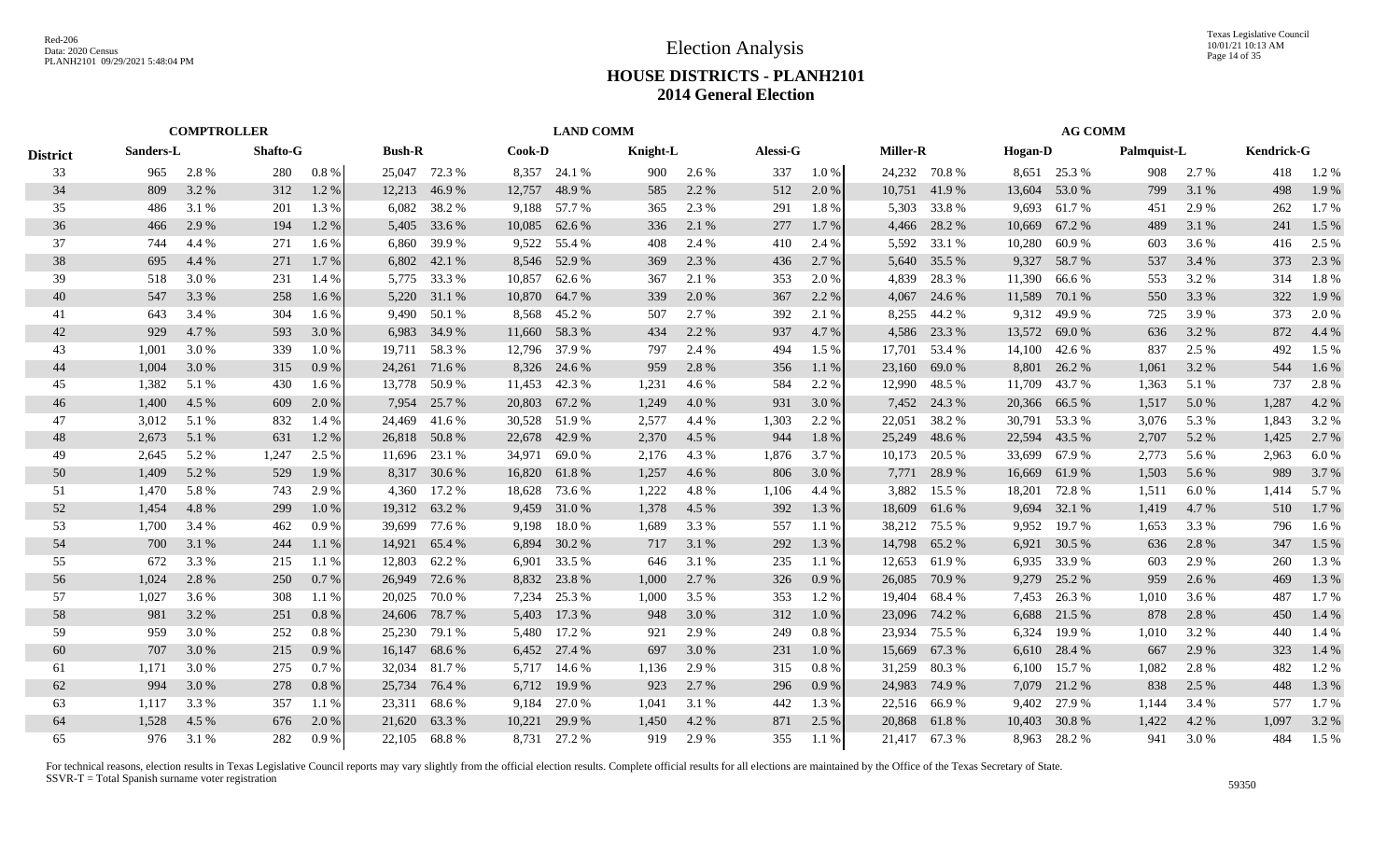Texas Legislative Council 10/01/21 10:13 AM Page 15 of 35

## **HOUSE DISTRICTS - PLANH2101 2014 General Election**

|                 |                 |                                                 |        | <b>RR COMM 3</b> |                 |       |           |         |         |               | <b>SUP CT CHIEF</b> |               |          |       |                |               | SUP CT 6        |               |       |       |
|-----------------|-----------------|-------------------------------------------------|--------|------------------|-----------------|-------|-----------|---------|---------|---------------|---------------------|---------------|----------|-------|----------------|---------------|-----------------|---------------|-------|-------|
| <b>District</b> | <b>Sitton-R</b> | <b>Brown-D</b><br>24,199 70.7 %<br>8,496 24.8 % |        |                  | <b>Miller-L</b> |       | Salinas-G |         | Hecht-R |               | Moody-D             |               | Oxford-L |       | <b>Brown-R</b> |               | <b>Meyers-D</b> |               | Ash-L |       |
| 33              |                 |                                                 |        |                  | 1,130           | 3.3 % | 418       | 1.2%    |         | 24,678 71.9 % |                     | 8,644 25.2 %  | 1,003    | 2.9%  |                | 24,645 72.2 % |                 | 8,484 24.8 %  | 1,012 | 3.0 % |
| 34              |                 | 10,729 41.7 %                                   | 13,025 | 50.6 %           | 786             | 3.1 % | 1,215     | 4.7 %   |         | 11,317 44.0 % | 13,693              | 53.2 %        | 726      | 2.8%  | 11,395         | 44.5 %        |                 | 13,359 52.2 % | 847   | 3.3 % |
| 35              | 5,259           | 33.3 %                                          | 9,276  | 58.8%            | 430             | 2.7 % | 818       | 5.2 %   |         | 5,456 34.7 %  | 9,774               | 62.2 %        | 490      | 3.1 % | 5,639          | 36.1 %        | 9,512           | 60.8%         | 489   | 3.1 % |
| 36              | 4,446           | 27.9 %                                          | 10,238 | 64.3 %           | 390             | 2.4 % | 855       | 5.4 %   |         | 4,643 29.3 %  | 10,710              | 67.6 %        | 493      | 3.1 % | 4,838          | 30.6 %        | 10,519          | 66.6 %        | 448   | 2.8 % |
| 37              |                 | 5,491 32.4 %                                    |        | 9,570 56.5 %     | 620             | 3.7 % | 1,249     | 7.4 %   |         | 5,826 34.5 %  | 10,446              | 61.8%         | 621      | 3.7 % | 6,223          | 37.0%         | 9,915           | 59.0%         | 664   | 4.0%  |
| 38              | 5,566           | 34.9 %                                          | 8,586  | 53.9%            | 562             | 3.5 % | 1,223     | 7.7 %   | 5,860   | 36.8%         | 9,498               | 59.7 %        | 563      | 3.5 % |                | 6,212 39.3 %  | 9,002           | 56.9%         | 601   | 3.8%  |
| 39              | 4.811           | 28.0%                                           | 10,983 | 63.9%            | 412             | 2.4 % | 977       | 5.7 %   | 5,019   | 29.4 %        | 11,559              | 67.6 %        | 510      | 3.0 % | 5,193          | 30.5 %        | 11,313          | 66.4 %        | 537   | 3.2%  |
| 40              | 4,036           | 24.3 %                                          | 11,035 | 66.3%            | 368             | 2.2 % | 1,197     | 7.2 %   |         | 4,310 26.0 %  | 11,768              | 71.0 %        | 494      | 3.0 % | 4,468          | 27.1 %        | 11,533          | 69.9%         | 487   | 3.0%  |
| 41              | 8.279           | 44.2 %                                          | 8,863  | 47.3 %           | 591             | 3.2 % | 1,010     | 5.4 %   | 8.571   | 45.8%         | 9.444               | 50.5 %        | 698      | 3.7 % | 8.714          | 46.8%         | 9,235           | 49.6 %        | 675   | 3.6 % |
| 42              | 4,225           | 21.3%                                           | 11,838 | 59.8%            | 611             | 3.1 % | 3,120     | 15.8%   | 5,034   | 25.7 %        | 13,685              | 69.9%         | 855      | 4.4 % | 5,455          | 27.9 %        | 13,192          | 67.6 %        | 875   | 4.5 % |
| 43              | 17,575          | 53.0%                                           | 13,263 | 40.0 %           | 1,002           | 3.0 % | 1,339     | 4.0%    |         | 18,165 54.7 % | 14,122              | 42.6 %        | 893      | 2.7 % | 18,456         | 55.9%         | 13,526          | 41.0 %        | 1,029 | 3.1 % |
| 44              | 22,991          | 68.5 %                                          | 8,806  | 26.2 %           | 1,197           | 3.6 % | 556       | $1.7\%$ |         | 23,656 70.6 % | 8,811               | 26.3 %        | 1,050    | 3.1 % | 23,843         | 71.3 %        | 8,521           | 25.5 %        | 1,086 | 3.2 % |
| 45              | 12,969          | 48.4%                                           | 11,516 | 43.0 %           | 1,484           | 5.5 % | 836       | 3.1 %   |         | 13,431 50.0 % | 11,974              | 44.6 %        | 1,466    | 5.5 % | 13,629         | 50.8%         |                 | 11,612 43.3 % | 1,577 | 5.9 % |
| 46              | 7,320           | 23.8%                                           | 20,874 | 67.9 %           | 1,488           | 4.8 % | 1,071     | 3.5 %   | 7,761   | 25.2 %        | 21,509              | 69.8%         | 1,554    | 5.0 % | 7,798          | 25.4 %        | 21,255          | 69.3%         | 1,635 | 5.3 % |
| 47              | 21,983          | 37.9 %                                          | 31,268 | 53.8%            | 3,317           | 5.7 % | 1,502     | 2.6 %   |         | 23,408 40.1 % |                     | 31,810 54.5 % | 3,157    | 5.4 % | 23,240         | 40.1 %        | 31,387 54.1 %   |               | 3,381 | 5.8 % |
| 48              | 24,967 47.8 %   |                                                 | 23,152 | 44.3 %           | 3,090           | 5.9%  | 1,044     | 2.0 %   |         | 26,218 50.0 % |                     | 23,476 44.7 % | 2,769    | 5.3 % | 26,097         | 50.0 %        | 23,146 44.4 %   |               | 2,933 | 5.6 % |
| 49              | 10,059          | 20.0 %                                          | 35,357 | 70.5 %           | 2,819           | 5.6 % | 1,946     | 3.9%    |         | 10,823 21.5 % |                     | 36,658 72.7 % | 2,948    | 5.8 % | 10,638         | 21.2 %        |                 | 36,276 72.4 % | 3,173 | 6.3 % |
| 50              | 7,653           | 28.3 %                                          | 16,928 | 62.6 %           | 1,549           | 5.7 % | 890       | 3.3 %   | 8,166   | 30.2 %        | 17,342              | 64.1 %        | 1,546    | 5.7 % | 8,216          | 30.5 %        | 17,087          | 63.3 %        | 1,675 | 6.2%  |
| 51              | 3.763           | 15.0 %                                          | 18,537 | 73.7 %           | 1,420           | 5.6 % | 1,427     | 5.7 %   | 4,062   | 16.1%         | 19,490              | 77.4 %        | 1,636    | 6.5 % | 4,176          | 16.6 %        | 19,161          | 76.3%         | 1,770 | 7.0%  |
| 52              | 18,580          | 61.5%                                           | 9.544  | 31.6 %           | 1,600           | 5.3 % | 487       | $1.6\%$ | 18,957  | 62.5 %        | 9,891               | 32.6 %        | 1,493    | 4.9 % | 19,134         | 63.3%         |                 | 9,466 31.3 %  | 1,604 | 5.3 % |
| 53              | 37,747          | 74.7%                                           | 9.940  | 19.7 %           | 1,885           | 3.7 % | 959       | 1.9%    | 38,642  | 76.6 %        | 10,109              | 20.0%         | 1,706    | 3.4 % | 38,935         | 77.4 %        | 9,471           | 18.8%         | 1,871 | 3.7 % |
| 54              | 14,510          | 64.2%                                           | 6,905  | 30.6 %           | 795             | 3.5 % | 389       | 1.7%    |         | 14,817 65.5 % |                     | 7,071 31.3 %  | 736      | 3.3 % | 14,906         | 66.1%         | 6,817           | 30.3%         | 811   | 3.6 % |
| 55              | 12,396          | 60.9%                                           | 6,912  | 34.0 %           | 736             | 3.6 % | 313       | 1.5 %   | 12,664  | 62.0%         | 7,071               | 34.6 %        | 684      | 3.3 % | 12,789         | 62.9%         | 6,844           | 33.6 %        | 712   | 3.5 % |
| 56              | 25,892          | 70.7%                                           | 9,137  | 25.0 %           | 1,128           | 3.1 % | 445       | 1.2%    |         | 26,530 72.1 % | 9,216               | 25.1 %        | 1,029    | 2.8 % | 26,663         | 72.8%         | 8,951           | 24.4 %        | 1,035 | 2.8 % |
| 57              | 19,389          | 68.4%                                           | 7,419  | 26.2 %           | 1,107           | 3.9%  | 427       | 1.5 %   |         | 19,705 69.4 % | 7,635               | 26.9%         | 1,072    | 3.8%  | 19,747         | 69.7%         | 7,474           | 26.4 %        | 1,113 | 3.9%  |
| 58              | 23,785          | 76.7 %                                          | 5,669  | 18.3 %           | 1,163           | 3.7 % | 399       | 1.3 %   |         | 24,103 77.9 % | 5,850               | 18.9%         | 991      | 3.2 % | 24,296         | 78.8%         | 5,440           | 17.6 %        | 1,111 | 3.6 % |
| 59              | 24,194          | 76.7%                                           | 5,820  | 18.4 %           | 1,186           | 3.8%  | 362       | 1.1 %   |         | 24,576 77.8 % | 5,922               | 18.8%         | 1,081    | 3.4 % | 24,669         | 78.6%         | 5,635           | 18.0%         | 1,075 | 3.4 % |
| 60              | 15,646          | 67.3 %                                          | 6,549  | 28.2 %           | 761             | 3.3 % | 297       | 1.3 %   |         | 15,963 68.4 % | 6,681               | 28.6 %        | 699      | 3.0 % | 15,910         | 68.5 %        | 6,596           | 28.4 %        | 725   | 3.1 % |
| 61              | 31,081          | 79.9%                                           | 6,065  | 15.6 %           | 1,337           | 3.4 % | 438       | 1.1 %   |         | 31,533 81.0 % | 6,096               | 15.7 %        | 1,301    | 3.3 % | 31,659         | 81.7%         | 5,829           | 15.0 %        | 1,251 | 3.2 % |
| 62              | 24,973          | 74.9%                                           | 6,936  | 20.8 %           | 1,049           | 3.1 % | 388       | 1.2%    | 25,344  | 75.9%         | 7,045               | 21.1 %        | 981      | 2.9 % | 25,644         | 77.1 %        | 6,631           | 19.9 %        | 1,005 | 3.0 % |
| 63              | 22,484          | 66.8%                                           | 9,388  | 27.9 %           | 1,281           | 3.8%  | 490       | 1.5 %   | 22,951  | 68.0%         | 9,643               | 28.6 %        | 1,157    | 3.4 % | 22,960         | 68.2%         | 9,464           | 28.1 %        | 1,221 | 3.6 % |
| 64              | 20,843          | 61.7%                                           | 10,402 | 30.8%            | 1,570           | 4.6 % | 972       | 2.9 %   | 21,207  | 62.7 %        | 10,944              | 32.4 %        | 1,665    | 4.9 % | 21,253         | 63.2%         | 10,653          | 31.7 %        | 1,718 | 5.1 % |
| 65              |                 | 21.399 67.3 %                                   | 8.899  | 28.0%            | 1.088           | 3.4 % | 424       | 1.3 %   |         | 21,865 68.5 % |                     | 9,031 28.3 %  | 1,013    | 3.2 % | 21,787         | 68.5 %        |                 | 8,952 28.1 %  | 1.089 | 3.4 % |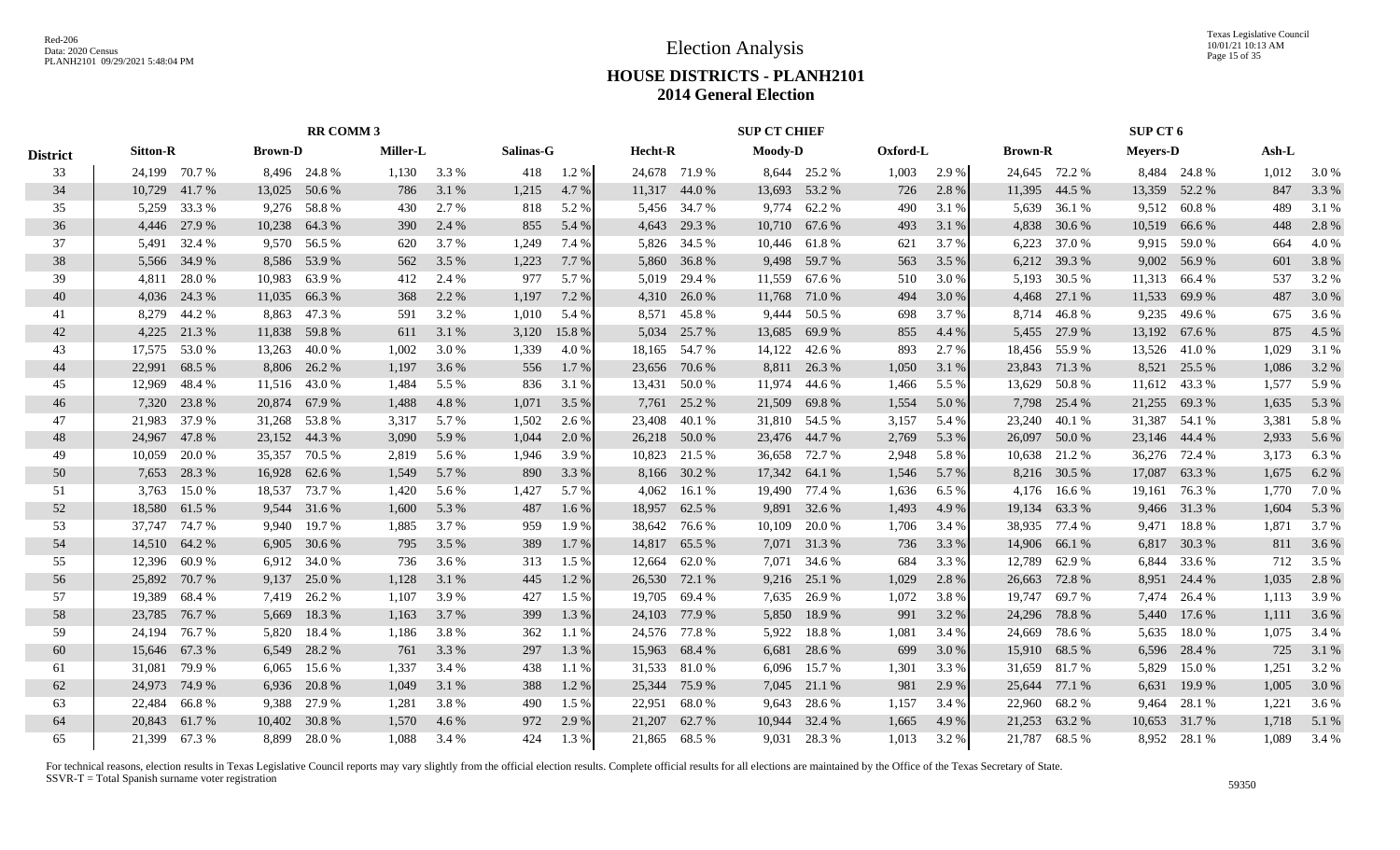Texas Legislative Council 10/01/21 10:13 AM Page 16 of 35

## **HOUSE DISTRICTS - PLANH2101 2014 General Election**

|                 |               |                                                     |        | <b>SUP CT 7</b> |                 |       |                    |         |                  |               | <b>SUP CT 8</b> |              |                   |               |                     |               | CCA <sub>3</sub> |               |                  |       |
|-----------------|---------------|-----------------------------------------------------|--------|-----------------|-----------------|-------|--------------------|---------|------------------|---------------|-----------------|--------------|-------------------|---------------|---------------------|---------------|------------------|---------------|------------------|-------|
| <b>District</b> | <b>Boyd-R</b> | <b>Benavides-D</b><br>24,367 71.3 %<br>8,721 25.5 % |        |                 | <b>Fulton-L</b> |       | <b>Waterbury-G</b> |         | <b>Johnson-R</b> |               | Koelsch-L       |              | <b>Chisholm-G</b> |               | <b>Richardson-R</b> |               | Granberg-D       |               | <b>Bennett-L</b> |       |
| 33              |               |                                                     |        |                 | 905             | 2.6 % | 201                | $0.6\%$ |                  | 25,510 84.3 % | 2,813           | 9.3%         | 1,923             | 6.4 %         |                     | 24,490 72.0 % |                  | 8,464 24.9 %  | 1,079            | 3.2 % |
| 34              | 10,812 41.8 % |                                                     | 14,151 | 54.8%           | 628             | 2.4 % | 248                | 1.0%    | 13,387           | 70.5 %        | 3,394           | 17.9 %       | 2,215             | 11.7 %        | 11,127              | 43.7 %        | 13,239           | 52.0 %        | 1,090            | 4.3 % |
| 35              | 5,207         | 32.9%                                               | 10,100 | 63.9%           | 351             | 2.2 % | 150                | 0.9%    | 7,013            | 69.8%         | 1,975           | 19.7%        | 1,061             | 10.6 %        | 5,664               | 36.1 %        | 9,435            | 60.2%         | 583              | 3.7 % |
| 36              | 4,380         | 27.4 %                                              | 11,158 | 69.8%           | 307             | 1.9 % | 135                | 0.8 %   | 6,283            | 65.8%         | 2,147           | 22.5 %       | 1,118             | 11.7 %        | 4,800               | 30.4 %        | 10,457           | 66.3%         | 514              | 3.3 % |
| 37              |               | 5,515 32.4 %                                        | 10,914 | 64.1 %          | 436             | 2.6 % | 168                | 1.0%    | 8,131            | 65.1 %        | 2,844           | 22.8%        | 1,518             | 12.2 %        | 6,146               | 36.3 %        | 9,894            | 58.4 %        | 899              | 5.3 % |
| 38              |               | 5,539 34.5 %                                        | 9,937  | 62.0 %          | 405             | 2.5 % | 152                | 0.9%    | 8,119            | 66.1 %        | 2,701           | 22.0 %       | 1,458             | 11.9 %        | 6,194               | 38.8%         | 8,956            | 56.2 %        | 797              | 5.0 % |
| 39              | 4,768         | 27.7 %                                              | 11,934 | 69.3%           | 342             | 2.0 % | 182                | 1.1%    | 6,848            | 65.4 %        | 2,371           | 22.6 %       | 1,252             | 12.0%         | 5,132               | 30.2 %        | 11,220           | 66.1 %        | 621              | 3.7%  |
| 40              | 3,951         | 23.6 %                                              | 12,292 | 73.6 %          | 297             | 1.8%  | 168                | 1.0%    | 6,237            | 61.7%         | 2,506           | 24.8%        | 1,365             | 13.5 %        | 4,465               | 27.1 %        | 11,381           | 69.2%         | 600              | 3.6 % |
| 41              | 8,027         | 42.6 %                                              | 10,149 | 53.9%           | 448             | 2.4 % | 211                | 1.1%    | 10,273           | 70.7%         | 2,637           | 18.1 %       | 1,625             | 11.2 %        | 8,639               | 46.6%         | 9,100            | 49.1 %        | 793              | 4.3%  |
| 42              | 4,472         | 22.6 %                                              | 14,536 | 73.5 %          | 399             | 2.0 % | 363                | 1.8%    | 9,094            | 58.0%         | 3,457           | 22.1 %       | 3,119             | 19.9 %        | 5,418               | 27.7 %        | 12,946           | 66.2%         | 1,187            | 6.1%  |
| 43              | 17,815        | 53.6 %                                              | 14,429 | 43.4 %          | 767             | 2.3 % | 254                | 0.8%    | 20,731           | 79.9%         | 3,299           | 12.7 %       | 1,902             | 7.3 %         | 18,139              | 55.2 %        | 13,469           | 41.0%         | 1,276            | 3.9%  |
| 44              | 23,392        | 69.7 %                                              | 8.944  | 26.7 %          | 991             | 3.0 % | 218                | 0.6%    |                  | 24,950 83.4 % | 3,142           | 10.5 %       | 1,828             | 6.1 %         | 23,625              | 70.8%         | 8,434            | 25.3 %        | 1,318            | 3.9%  |
| 45              | 13,255        | 49.4 %                                              | 11,943 | 44.6 %          | 1,293           | 4.8%  | 315                | $1.2\%$ |                  | 14,854 65.5 % | 4,171           | 18.4 %       | 3,642             | 16.1 %        | 13,332              | 50.1 %        | 11,663           | 43.8%         | 1,609            | 6.0%  |
| 46              | 7,509         | 24.4 %                                              | 21,503 | 69.9%           | 1,311           | 4.3 % | 439                | 1.4 %   | 9,082            | 40.2%         | 6,209           | 27.5 %       | 7,316             | 32.4 %        | 7,610               | 24.9 %        | 21,252           | 69.6 %        | 1,657            | 5.4 % |
| 47              | 22,274        | 38.4 %                                              | 32,210 | 55.6 %          | 2.855           | 4.9%  | 615                | 1.1%    |                  | 25,988 55.2 % | 9,907           | 21.0%        | 11,208            | 23.8%         | 22,667              | 39.5 %        | 31,379 54.6 %    |               | 3,378            | 5.9%  |
| 48              | 25,192 48.3 % |                                                     | 23,929 | 45.9%           | 2,572           | 4.9 % | 454                | 0.9%    |                  | 28,444 64.2 % | 8,018           | 18.1 %       | 7,812             | 17.6 %        | 25,679              | 49.7%         |                  | 23,106 44.7 % | 2,927            | 5.7%  |
| 49              | 10,228        | 20.4 %                                              | 36,479 | 72.7 %          | 2,535           | 5.1 % | 913                | 1.8%    |                  | 12,810 32.4 % | 10,277          | 26.0%        |                   | 16,416 41.6 % | 10,376              | 20.9 %        | 36,060           | 72.8%         | 3,103            | 6.3%  |
| 50              | 7,941         | 29.4 %                                              | 17,359 | 64.3%           | 1,349           | 5.0 % | 364                | 1.3 %   | 9,456            | 46.0%         |                 | 5,562 27.1 % | 5,529             | 26.9%         | 7,948               | 29.6 %        | 17,221           | 64.2 %        | 1,652            | 6.2%  |
| 51              | 3,885         | 15.4 %                                              | 19,386 | 77.1 %          | 1,359           | 5.4 % | 518                | 2.1 %   | 5,212            | 28.6 %        | 5,821           | 31.9%        | 7,221             | 39.6 %        | 3,979               | 15.9%         | 19,188           | 76.9%         | 1,782            | 7.1 % |
| 52              | 18,862        | 62.4 %                                              | 9,725  | 32.1 %          | 1,422           | 4.7 % | 241                | 0.8 %   | 20,230           | 76.5 %        | 3,663           | 13.8%        | 2,555             | 9.7 %         | 18,869              | 62.8%         | 9,528            | 31.7 %        | 1,654            | 5.5 % |
| 53              | 38,242        | 75.8%                                               | 10,226 | 20.3 %          | 1,634           | 3.2 % | 365                | 0.7%    | 40,534           | 87.7 %        | 3,358           | 7.3 %        | 2,316             | 5.0 %         | 38,544              | 76.8%         | 9,568            | 19.1 %        | 2,059            | 4.1 % |
| 54              | 14,731        | 65.5 %                                              | 6,916  | 30.7%           | 701             | 3.1 % | 157                | 0.7%    | 15,628           | 82.9%         | 2,100           | 11.1 %       | 1,133             | 6.0%          | 14,723              | 65.6 %        | 6,869            | 30.6 %        | 864              | 3.8%  |
| 55              | 12,576        | 61.8%                                               | 7,005  | 34.4 %          | 628             | 3.1 % | 136                | 0.7%    | 13,360           | 80.8%         | 2,050           | 12.4 %       | 1,123             | 6.8%          | 12,635              | 62.3%         | 6,921            | 34.1 %        | 739              | 3.6%  |
| 56              | 26,596 72.6 % |                                                     | 8,842  | 24.1 %          | 986             | 2.7 % | 210                | $0.6\%$ |                  | 28,251 85.6 % | 2,739           | 8.3%         | 2,012             | 6.1%          | 26,433              | 72.5 %        | 8,846            | 24.3 %        | 1,174            | 3.2 % |
| 57              | 19,504        | 68.9%                                               | 7,590  | 26.8%           | 1,008           | 3.6 % | 208                | 0.7%    | 20,499           | 81.2%         | 2,936           | 11.6 %       | 1,823             | 7.2 %         | 19,583              | 69.6%         | 7,393            | 26.3 %        | 1,157            | 4.1 % |
| 58              | 24,070        | 78.1 %                                              | 5,537  | 18.0%           | 991             | 3.2 % | 233                | 0.8%    | 25,091           | 88.5 %        | 2,002           | 7.1 %        | 1,245             | 4.4 %         | 23,976              | 78.0%         | 5,480            | 17.8 %        | 1,263            | 4.1 % |
| 59              | 24,526        | 78.2 %                                              | 5,620  | 17.9%           | 1,005           | 3.2 % | 214                | 0.7%    | 25,485           | 88.2%         | 1,997           | 6.9%         | 1,406             | 4.9%          | 24,427              | 78.2%         | 5,624            | 18.0%         | 1,187            | 3.8%  |
| 60              | 15,713        | 67.6 %                                              | 6,722  | 28.9%           | 664             | 2.9 % | 138                | $0.6\%$ |                  | 16,466 81.5 % | 2,174           | 10.8%        | 1,561             | 7.7 %         | 15,769              | 68.1 %        | 6,577            | 28.4 %        | 805              | 3.5 % |
| 61              | 31,444        | 81.2%                                               | 5,835  | 15.1 %          | 1,180           | 3.0 % | 280                | 0.7%    | 32,726           | 90.2%         | 2,074           | 5.7 %        | 1,468             | 4.0 %         | 31,421              | 81.3%         | 5,824            | 15.1 %        | 1,398            | 3.6 % |
| 62              | 25,462        | 76.5 %                                              | 6,650  | 20.0 %          | 937             | 2.8 % | 235                | 0.7%    |                  | 26,472 88.4 % | 1,779           | 5.9%         | 1,693             | 5.7 %         | 25,271              | 76.3%         | 6,695            | 20.2 %        | 1,154            | 3.5 % |
| 63              | 22,647        | 67.4 %                                              | 9,636  | 28.7 %          | 1,055           | 3.1 % | 261                | 0.8%    | 23,827           | 80.6%         | 3,408           | 11.5 %       | 2,342             | 7.9%          | 22,727              | 68.0%         | 9,435            | 28.2 %        | 1,264            | 3.8%  |
| 64              | 21,074        | 62.6 %                                              | 10,602 | 31.5 %          | 1,439           | 4.3 % | 575                | 1.7%    | 22,359           | 74.5 %        | 3,921           | 13.1 %       | 3,745             | 12.5 %        | 21,122              | 63.1 %        | 10,551           | 31.5 %        | 1,780            | 5.3 % |
| 65              | 21.499 67.6 % |                                                     |        | 9,144 28.7 %    | 967             | 3.0 % | 198                | 0.6 %   |                  | 22,628 81.4 % |                 | 3,159 11.4 % | 2,015             | 7.2 %         |                     | 21,612 68.3 % |                  | 8,940 28.3 %  | 1,088            | 3.4 % |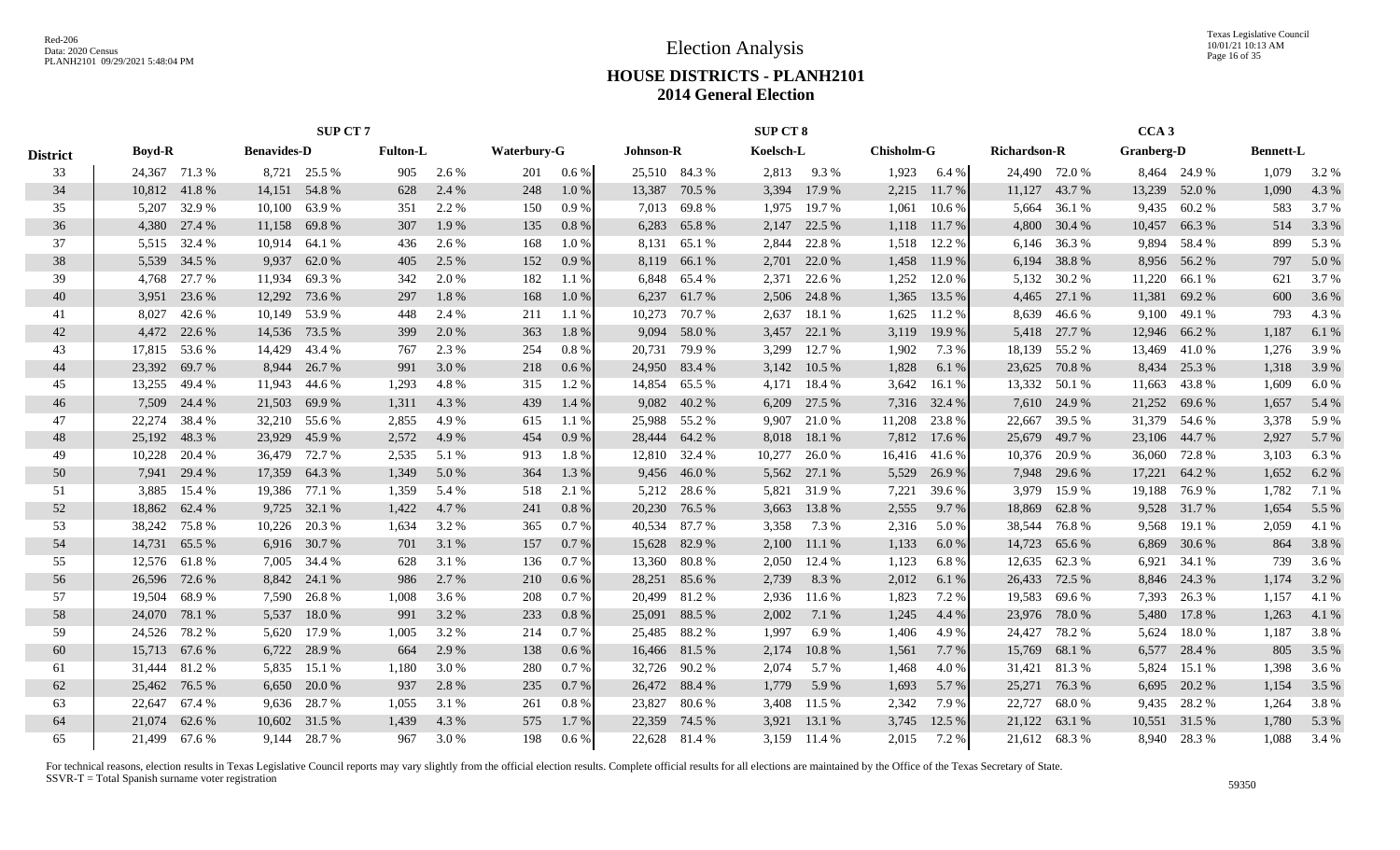|                 |                |        | CCA <sub>4</sub> |        |                  |            |                 |        | CCA <sub>9</sub> |           |           |            |
|-----------------|----------------|--------|------------------|--------|------------------|------------|-----------------|--------|------------------|-----------|-----------|------------|
| <b>District</b> | <b>Yeary-R</b> |        | Parker-L         |        | Sanders-Castro-G |            | <b>Newell-R</b> |        | <b>Strange-L</b> |           | Altgelt-G |            |
| 33              | 25,048         | 82.1 % | 3,356            | 11.0%  | 2,098            | 6.9%       | 25,351          | 83.6%  | 3,219            | 10.6%     | 1,769     | 5.8%       |
| 34              | 12,830         | 67.3%  | 2,851            | 14.9 % | 3,396            | 17.8 %     | 13,338          | 71.3%  | 3,382            | 18.1 %    | 1,976     | 10.6 %     |
| 35              | 6,607          | 64.3%  | 1,646            | 16.0%  | 2,028            | 19.7%      | 7,009           | 69.7%  | 2,011            | 20.0%     | 1,042     | 10.4 %     |
| 36              | 5,898          | 60.1 % | 1,615            | 16.5 % | 2,297            | 23.4 %     | 6,285           | 65.7%  | 2,156            | 22.5 %    | 1,125     | 11.8 %     |
| 37              | 7,531          | 58.9%  | 2,398            | 18.8%  | 2,857            | 22.3 %     | 8,164           | 64.9%  | 2,800            | 22.3 %    | 1,607     | 12.8%      |
| 38              | 7,543          | 60.1 % | 2,254            | 18.0%  | 2,748            | 21.9%      | 8,122           | 66.1%  | 2,751            | 22.4 %    | 1,422     | 11.6 %     |
| 39              | 6,336          | 58.9%  | 1,859            | 17.3 % | 2,571            | 23.9%      | 6,829           | 65.7%  | 2,302            | 22.1 %    | 1,270     | 12.2 %     |
| 40              | 5,707          | 54.9%  | 1,911            | 18.4%  | 2,781            | 26.7%      | 6,204           | 61.2%  | 2,557            | 25.2 %    | 1,377     | 13.6 %     |
| 41              | 9,863          | 66.8%  | 2,112            | 14.3 % | 2,783            | 18.9%      | 10,248          | 70.9%  | 2,594            | 18.0%     | 1,603     | 11.1 %     |
| 42              | 7,989          | 49.9%  | 2,449            | 15.3 % | 5,581            | 34.8%      | 7,458           | 46.7%  | 2,995            | 18.8 %    | 5,501     | 34.5 %     |
| 43              | 20,008         | 76.5 % | 3,216            | 12.3 % | 2,915            | 11.2%      | 20,771          | 80.2%  | 3,443            | 13.3 %    | 1,685     | 6.5%       |
| 44              | 24,554         | 81.0%  | 3,353            | 11.1%  | 2,422            | 8.0%       | 24,943          | 82.5 % | 3,550            | 11.7%     | 1,749     | 5.8 %      |
| 45              | 14,451         | 63.3%  | 4,389            | 19.2 % | 4,000            | 17.5 %     | 14,731          | 65.0%  | 4,358            | 19.2%     | 3,573     | 15.8%      |
| 46              | 8,814          | 38.7%  | 6,433            | 28.2%  | 7,555            | 33.1 %     | 9,039           | 40.1 % | 6,495            | 28.8 %    | 6,988     | $31.0\ \%$ |
| 47              | 25,360         | 53.5%  | 10,267           | 21.7%  | 11,748           | 24.8%      | 25,887          | 55.3%  | 10,319           | 22.0%     | 10,623    | 22.7 %     |
| 48              | 28,026         | 63.0%  | 8,222            | 18.5%  | 8,226            | 18.5 %     | 28,418          | 64.4 % | 8,301            | 18.8%     | 7,412     | 16.8%      |
| 49              | 12,403         | 31.2%  | 10,715           | 27.0%  | 16,639           | 41.9%      | 12,771          | 32.5 % | 10,588           | 27.0%     | 15,886    | 40.5 %     |
| 50              | 9,166          | 44.1 % | 5,738            | 27.6%  | 5,884            | 28.3 %     | 9,449           | 45.9%  | 5,799            | 28.2 %    | 5,325     | 25.9%      |
| 51              | 4,917          | 26.6%  | 5,689            | 30.8%  | 7,873            | 42.6%      | 5,182           | 28.5 % | 6,036            | 33.1 %    | 6,995     | 38.4%      |
| 52              | 19,922         | 74.8%  | 3,920            | 14.7 % | 2,788            | 10.5 %     | 20,147          | 76.2 % | 3,891            | 14.7 %    | 2,389     | $9.0\ \%$  |
| 53              | 39,376         | 85.0%  | 4,414            | 9.5%   | 2,536            | 5.5 %      | 40,272          | 87.4 % | 3,785            | 8.2%      | 2,032     | 4.4 %      |
| 54              | 15,337         | 81.0%  | 2,507            | 13.2 % | 1,090            | 5.8%       | 15,575          | 82.5 % | 2,407            | 12.8 %    | 893       | 4.7%       |
| 55              | 13,112         | 79.0%  | 2,404            | 14.5 % | 1,081            | 6.5 %      | 13,352          | 80.7%  | 2,282            | 13.8%     | 913       | 5.5 %      |
| 56              | 27,461         | 83.2%  | 3,613            | 10.9%  | 1,949            | 5.9%       | 27,996          | 85.2%  | 3,125            | 9.5 %     | 1,755     | 5.3 %      |
| 57              | 20,253         | 79.2 % | 3,319            | 13.0 % | 1,989            | 7.8%       | 20,410          | 80.3%  | 3,207            | 12.6 %    | 1,794     | 7.1 %      |
| 58              | 24,467         | 86.3%  | 2,831            | 10.0%  | 1,053            | 3.7%       | 24,910          | 88.2%  | 2,446            | 8.7%      | 900       | 3.2 %      |
| 59              | 24,820         | 85.5%  | 3,003            | 10.3%  | 1,208            | 4.2 %      | 25,463          | 88.0%  | 2,322            | $8.0\ \%$ | 1,153     | 4.0%       |
| 60              | 16,206         | 78.7%  | 2,563            | 12.5 % | 1,815            | $8.8\ \%$  | 16,325          | 80.1%  | 2,541            | 12.5 %    | 1,509     | 7.4 %      |
| 61              | 31,590         | 86.9%  | 3,646            | 10.0%  | 1,136            | 3.1 %      | 32,612          | 89.8%  | 2,505            | 6.9%      | 1,184     | 3.3%       |
| 62              | 25,897         | 86.2%  | 2,626            | 8.7%   | 1,523            | 5.1 %      | 26,335          | 87.9%  | 2,285            | 7.6 %     | 1,330     | 4.4 %      |
| 63              | 23,549         | 78.6%  | 3,836            | 12.8%  | 2,589            | 8.6%       | 23,740          | 79.6%  | 3,752            | 12.6 %    | 2,339     | 7.8 %      |
| 64              | 21,728         | 71.7%  | 5,029            | 16.6%  | 3,566            | $11.8\ \%$ | 22,268          | 73.8%  | 4,426            | 14.7%     | 3,468     | 11.5 %     |
| 65              | 22,338         | 79.2 % | 3,503            | 12.4 % | 2,351            | 8.3%       | 22,518          | 80.3%  | 3,502            | 12.5 %    | 2,035     | 7.3 %      |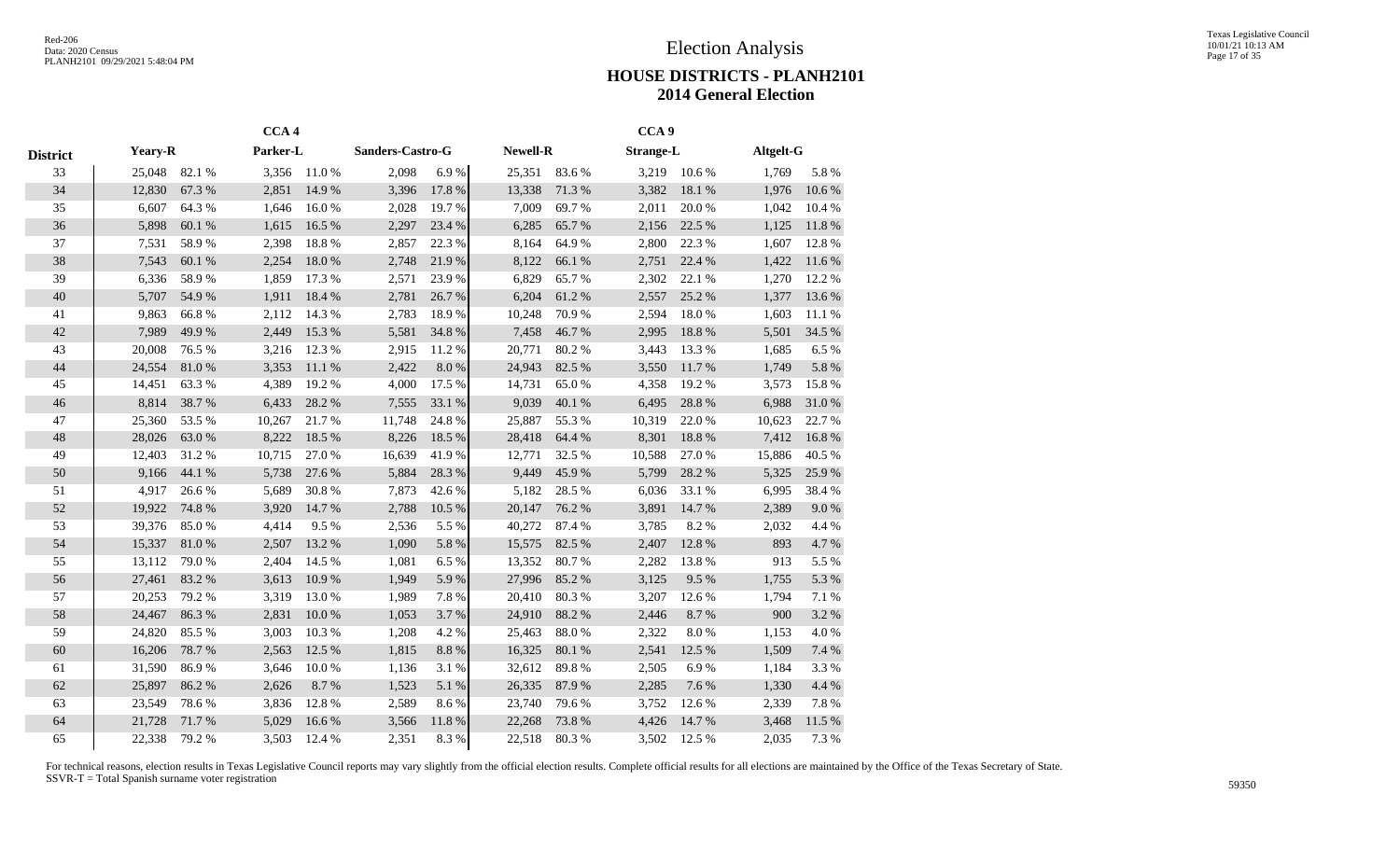|                 |          |               |        | Alameel-D    |           | <b>U.S. SEN</b> |           |       |                |          |               |               |         |               | <b>GOVERNOR</b> |       |          |         |                         |         |
|-----------------|----------|---------------|--------|--------------|-----------|-----------------|-----------|-------|----------------|----------|---------------|---------------|---------|---------------|-----------------|-------|----------|---------|-------------------------|---------|
| <b>District</b> | Cornyn-R |               |        |              | Paddock-L |                 | Sanchez-G |       | Tahiro-W       |          | Abbott-R      |               | Davis-D |               | <b>Glass-L</b>  |       | Parmer-G |         | Pavitt-W                |         |
| 66              |          | 21,934 68.9 % |        | 8,873 27.9 % | 800       | 2.5 %           | 184       | 0.6 % | 25             | 0.1 %    |               | 21,154 66.0 % |         | 10,461 32.6 % | 370             | 1.2%  | 68       | $0.2\%$ | 12                      | $0.0\%$ |
| 67              | 29,886   | 68.1 %        | 12,362 | 28.2 %       | 1.267     | 2.9 %           | 351       | 0.8%  | 33             | 0.1%     | 28,570        | 64.5 %        | 14,968  | 33.8%         | 615             | 1.4 % | 125      | $0.3\%$ | 20                      | 0.0 %   |
| 68              | 39,351   | 85.9%         | 4,967  | 10.8%        | 1,215     | 2.7 %           | 279       | 0.6%  | 14             | $0.0\%$  | 39,606        | 85.1 %        | 6,091   | 13.1 %        | 651             | 1.4 % | 202      | 0.4%    | 6                       | 0.0 %   |
| 69              | 27,444   | 78.7%         | 6,358  | 18.2 %       | 860       | 2.5 %           | 224       | 0.6%  | 3              | $0.0\%$  | 27,911        | 78.1 %        | 7,295   | 20.4 %        | 409             | 1.1 % | 105      | 0.3 %   | $\mathcal{R}$           | $0.0\%$ |
| 70              | 20,389   | 71.7%         | 7,083  | 24.9 %       | 764       | 2.7 %           | 161       | 0.6%  | 22             | 0.1%     | 19,986        | 69.8%         | 8,232   | 28.7 %        | 355             | 1.2%  | 56       | 0.2 %   |                         | $0.0\%$ |
| 71              | 26,211   | 82.1 %        | 4,530  | 14.2 %       | 950       | 3.0 %           | 249       | 0.8%  |                | $0.0\%$  | 26,598        | 82.2 %        | 5,169   | 16.0%         | 463             | 1.4 % | 121      | 0.4%    | .5                      | 0.0 %   |
| 72              | 24,744   | 82.3 %        | 4,235  | 14.1 %       | 816       | 2.7 %           | 274       | 0.9%  | 5              | 0.0 %    | 24,985        | 81.9%         | 4,985   | 16.3%         | 435             | 1.4 % | 98       | 0.3 %   | 6                       | 0.0 %   |
| 73              |          | 34,579 74.8 % | 9,576  | 20.7 %       | 1,688     | 3.7 %           | 373       | 0.8%  | 10             | $0.0\%$  |               | 33,840 72.7 % | 11,760  | 25.3 %        | 784             | 1.7%  | 148      | 0.3 %   | 26                      | 0.1%    |
| 74              |          | 10,065 44.3 % | 10,996 | 48.5 %       | 836       | 3.7 %           | 775       | 3.4 % | 23             | 0.1%     | 10,379        | 44.8%         | 12,091  | 52.2 %        | 470             | 2.0 % | 210      | 0.9%    | 18                      | 0.1%    |
| 75              | 2,830    | 30.4 %        | 5,798  | 62.3 %       | 384       | 4.1 %           | 290       | 3.1 % | 3              | 0.0 %    | 2,754         | 29.1 %        | 6,453   | 68.3%         | 158             | 1.7%  | 81       | $0.9\%$ | 6                       | 0.1%    |
| 76              | 14,672   | 53.9%         | 11,672 | 42.9 %       | 637       | 2.3 %           | 232       | 0.9%  | 10             | 0.0 %    |               | 14,142 51.4 % | 12,911  | 46.9%         | 349             | 1.3%  | 94       | 0.3%    | 6                       | $0.0\%$ |
| 77              | 5,330    | 26.4 %        | 13,523 | 67.0 %       | 698       | 3.5 %           | 601       | 3.0%  | 18             | 0.1%     | 4,864         | 24.0 %        | 14,907  | 73.6 %        | 318             | 1.6 % | 160      | $0.8\%$ | 17                      | 0.1%    |
| 78              | 13,606   | 52.1 %        | 11,061 | 42.4 %       | 898       | 3.4 %           | 534       | 2.0 % | 15             | 0.1%     | 12,870        | 48.7 %        | 12,912  | 48.9%         | 485             | 1.8%  | 134      | 0.5%    | 10                      | $0.0\%$ |
| 79              | 8,847    | 40.7%         | 11,610 | 53.4 %       | 712       | 3.3 %           | 559       | 2.6 % | 23             | 0.1%     | 8,409         | 38.3 %        | 13,038  | 59.4 %        | 354             | 1.6 % | 117      | $0.5\%$ | 14                      | 0.1%    |
| 80              | 10,748   | 46.5 %        | 10,885 | 47.1 %       | 748       | 3.2 %           | 711       | 3.1 % | 9              | 0.0 %    | 10,757        | 45.2 %        | 12,500  | 52.6 %        | 317             | 1.3 % | 196      | 0.8%    |                         | 0.0 %   |
| 81              | 14,197   | 80.6%         | 2,782  | 15.8%        | 471       | 2.7 %           | 171       | 1.0%  | $\overline{0}$ | $0.0\%$  |               | 14,538 81.5 % | 3,029   | 17.0 %        | 205             | 1.1 % | 60       | $0.3\%$ | $\Omega$                | 0.0 %   |
| 82              | 22,524   | 85.0%         | 3,025  | 11.4 %       | 775       | 2.9 %           | 185       | 0.7%  | $\overline{0}$ | $0.0 \%$ | 22,907        | 85.6%         | 3,463   | 12.9 %        | 364             | 1.4 % | 40       | 0.1%    | 2                       | 0.0 %   |
| 83              | 28,494   | 84.2 %        | 4.228  | 12.5 %       | 821       | 2.4 %           | 294       | 0.9%  | $\Omega$       | 0.0 %    |               | 28,772 83.8 % | 5,094   | 14.8 %        | 363             | 1.1%  | 88       | 0.3 %   |                         | 0.0 %   |
| 84              | 17,060   | 70.3 %        | 6,119  | 25.2 %       | 764       | 3.1 %           | 333       | 1.4 % |                | 0.0 %    | 17,160        | 70.0 %        | 6.942   | 28.3 %        | 355             | 1.4 % | 62       | 0.3%    |                         | 0.0 %   |
| 85              | 31,995   | 76.3%         | 8,680  | 20.7 %       | 946       | 2.3 %           | 293       | 0.7%  | 13             | 0.0 %    | 31,359        | 73.9 %        | 10,487  | 24.7 %        | 431             | 1.0%  | 159      | 0.4%    | 16                      | 0.0 %   |
| 86              | 30,122   | 86.1%         | 3,637  | 10.4%        | 932       | 2.7 %           | 274       | 0.8%  | 2              | 0.0 %    | 30,296        | 85.5 %        | 4,584   | 12.9 %        | 428             | 1.2%  | 106      | $0.3\%$ | $\overline{4}$          | 0.0 %   |
| 87              | 22,497   | 83.6 %        | 3,481  | 12.9 %       | 738       | 2.7 %           | 199       | 0.7%  | .5             | $0.0\%$  | 22,470        | 83.0%         | 4,145   | 15.3 %        | 345             | 1.3 % | 106      | $0.4\%$ | 13                      | 0.0 %   |
| 88              | 25,789   | 86.7%         | 3,096  | 10.4%        | 584       | 2.0 %           | 268       | 0.9%  | 3              | 0.0 %    | 26,162        | 86.6%         | 3,622   | 12.0 %        | 322             | 1.1 % | 106      | 0.4%    | 12                      | 0.0 %   |
| -89             | 22,839   | 67.0 %        | 9,871  | 29.0 %       | 1,096     | 3.2 %           | 240       | 0.7%  | 29             | 0.1%     | 22,256        | 64.8%         | 11,406  | 33.2 %        | 558             | 1.6 % | 126      | 0.4%    | 17                      | 0.0 %   |
| 90              |          | 8,353 37.4 %  | 13,054 | 58.4 %       | 551       | 2.5 %           | 380       | 1.7 % | $\overline{0}$ | $0.0 \%$ | 7,895         | 34.5 %        | 14,618  | 63.9%         | 242             | 1.1%  | 104      | 0.5%    | $\overline{\mathbf{5}}$ | $0.0\%$ |
| 91              | 24,289   | 69.6%         | 9.066  | 26.0 %       | 1,218     | 3.5 %           | 320       | 0.9%  |                | 0.0 %    | 23,675        | 66.8 %        | 10.950  | 30.9%         | 646             | 1.8%  | 183      | $0.5\%$ | $\mathcal{R}$           | 0.0 %   |
| 92              | 9,588    | 49.9 %        | 8,726  | 45.4 %       | 633       | 3.3 %           | 252       | 1.3%  | 5              | $0.0\%$  | 9,284         | 47.7 %        |         | 9,772 50.2 %  | 326             | 1.7%  | 79       | 0.4%    |                         | $0.0\%$ |
| 93              | 16,899   | 68.4 %        | 6,749  | 27.3 %       | 848       | 3.4 %           | 223       | 0.9%  | $\overline{0}$ | 0.0 %    | 16,528        | 66.0%         | 8,014   | 32.0 %        | 434             | 1.7 % | 79       | 0.3 %   |                         | 0.0 %   |
| 94              | 31,317   | 67.0 %        | 13,521 | 28.9 %       | 1,444     | 3.1 %           | 487       | 1.0%  | $\overline{4}$ | $0.0\%$  | 30,299        | 63.9%         | 16,215  | 34.2 %        | 721             | 1.5 % | 182      | 0.4%    | 3                       | 0.0 %   |
| 95              | 7,432    | 24.7 %        | 21,761 | 72.4 %       | 575       | 1.9%            | 303       | 1.0%  | $\overline{0}$ | $0.0\%$  | 7,017         | 22.9 %        | 23,245  | 75.9 %        | 255             | 0.8%  | 107      | 0.3 %   |                         | $0.0\%$ |
| 96              | 26,746   | 65.5 %        | 12,756 | 31.2 %       | 996       | 2.4 %           | 344       | 0.8%  | 3              | 0.0 %    | 26,040        | 62.9 %        |         | 14,730 35.6 % | 508             | 1.2%  | 130      | 0.3%    |                         | 0.0 %   |
| 97              | 27,139   | 65.9%         | 12,475 | 30.3 %       | 1,144     | 2.8 %           | 411       | 1.0%  | $\overline{0}$ | 0.0 %    | 25,863        | 61.7%         | 15,305  | 36.5 %        | 608             | 1.5 % | 143      | $0.3\%$ |                         | 0.0 %   |
| 98              |          | 36,460 75.8 % |        | 9,914 20.6 % | 1,378     | 2.9 %           | 344       | 0.7%  | $\mathbf{0}$   | 0.0 %    | 35,487 72.9 % |               |         | 12,392 25.4 % | 671             | 1.4 % | 154      | 0.3%    | 3                       | 0.0 %   |
|                 |          |               |        |              |           |                 |           |       |                |          |               |               |         |               |                 |       |          |         |                         |         |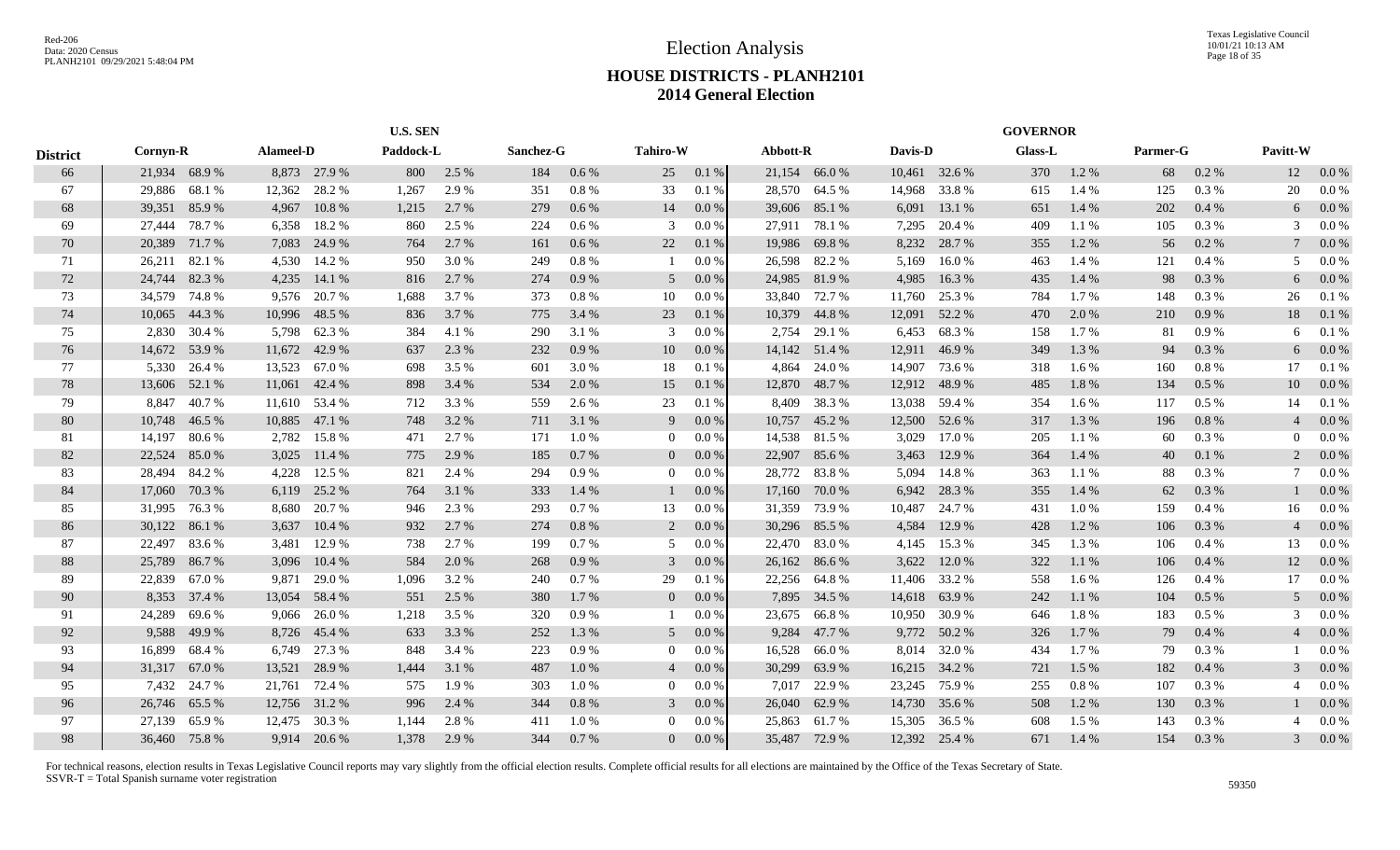Texas Legislative Council 10/01/21 10:13 AM Page 19 of 35

## **HOUSE DISTRICTS - PLANH2101 2014 General Election**

|                 |                  |               |                |               | <b>LT. GOVERNOR</b> |       |            |         |          |               |                  | <b>ATTORNEY GEN</b> |           |       |            |         |                |               | <b>COMPTROLLER</b> |               |
|-----------------|------------------|---------------|----------------|---------------|---------------------|-------|------------|---------|----------|---------------|------------------|---------------------|-----------|-------|------------|---------|----------------|---------------|--------------------|---------------|
| <b>District</b> | <b>Patrick-R</b> |               | Van De Putte-D |               | <b>Butler-L</b>     |       | Courtney-G |         | Paxton-R |               | <b>Houston-D</b> |                     | Balagia-L |       | Osborne-G  |         | <b>Hegar-R</b> |               | <b>Collier-D</b>   |               |
| 66              |                  | 20,529 64.6 % |                | 10,336 32.5 % | 767                 | 2.4 % | 154        | $0.5\%$ |          | 20,939 66.0 % |                  | 10,027 31.6 %       | 648       | 2.0 % | 115        | 0.4%    |                | 20,723 66.4 % |                    | 9,431 30.2 %  |
| 67              | 27,690           | 63.1 %        | 14,782         | 33.7 %        | 1,202               | 2.7 % | 222        | $0.5\%$ | 28,330   | 64.6 %        | 14,227           | 32.5 %              | 1,065     | 2.4 % | 212        | 0.5%    | 27,883         | 64.7%         | 13,563             | 31.5 %        |
| 68              | 39,146 84.6 %    |               | 5,754          | 12.4 %        | 1,189               | 2.6 % | 184        | 0.4%    |          | 38,824 84.0 % | 6,351            | 13.7 %              | 838       | 1.8%  | <b>200</b> | 0.4%    |                | 37,778 82.8 % | 6,288              | 13.8%         |
| 69              | 27,485 77.9 %    |               | 6.843          | 19.4 %        | 799                 | 2.3 % | 141        | 0.4%    | 26,561   | 75.6%         | 7,778            | 22.1 %              | 649       | 1.8%  | 148        | 0.4%    | 25,867         | 74.6 %        | 7,601              | 21.9%         |
| 70              | 19,630           | 69.1 %        | 7,955          | 28.0%         | 716                 | 2.5 % | 111        | 0.4%    | 19,985   | 70.3 %        | 7,763            | 27.3 %              | 574       | 2.0 % | 106        | 0.4%    | 19,488         | 69.8%         |                    | 7,463 26.7 %  |
| 71              | 26,029           | 81.0%         | 5,073          | 15.8%         | 877                 | 2.7 % | 137        | 0.4%    | 25,463   | 79.5 %        | 5,718            | 17.9 %              | 703       | 2.2 % | 143        | 0.4%    | 24,994         | 78.8%         | 5,484              | 17.3 %        |
| 72              |                  | 24,245 80.2 % | 5,080          | 16.8%         | 801                 | 2.6 % | 110        | 0.4%    |          | 23,930 79.3 % |                  | 5,413 17.9 %        | 723       | 2.4 % | 117        | 0.4%    | 23,544         | 78.5 %        | 5,281              | 17.6 %        |
| 73              | 32,952           | 71.0%         | 11,902         | 25.6 %        | 1,338               | 2.9 % | 213        | $0.5\%$ |          | 33,559 72.5 % | 10,986           | 23.7 %              | 1,461     | 3.2 % | 252        | $0.5\%$ | 33,103         | 72.0 %        |                    | 10,645 23.1 % |
| 74              |                  | 9,422 41.3 %  | 12,515         | 54.9%         | 648                 | 2.8%  | 205        | 0.9%    |          | 9,116 40.6 %  | 12,239           | 54.5 %              | 866       | 3.9 % | 247        | 1.1%    |                | 8,917 40.1 %  |                    | 11,883 53.4 % |
| 75              | 2,624            | 28.1 %        | 6,362          | 68.0%         | 267                 | 2.9 % | -99        | 1.1 %   | 2,564    | 27.7 %        | 6,184            | 66.7%               | 406       | 4.4 % | 115        | 1.2%    | 2,522          | 27.5 %        | 6,109              | 66.5%         |
| 76              | 13,811           | 50.5 %        | 12,748         | 46.6 %        | 588                 | 2.1 % | 209        | 0.8%    |          | 14,178 51.9 % | 12,491           | 45.8%               | 454       | 1.7 % | 170        | 0.6%    |                | 14,136 51.9 % | 12,357             | 45.4 %        |
| 77              | 4.667            | 23.2 %        | 14.694         | 73.0 %        | 515                 | 2.6 % | 239        | 1.2 %   | 4,653    | 23.4 %        | 14,138           | 71.0 %              | 831       | 4.2 % | 301        | $1.5\%$ |                | 4,526 23.0 %  | 13,881             | 70.5 %        |
| 78              | 12,596           | 48.2 %        | 12,529         | 48.0%         | 728                 | 2.8 % | 273        | $1.0\%$ |          | 12,563 48.7 % | 12,039           | 46.7%               | 897       | 3.5 % | 307        | 1.2 %   |                | 12,258 48.2 % |                    | 11,615 45.6 % |
| 79              |                  | 8,076 37.1 %  |                | 12,941 59.4 % | 558                 | 2.6 % | 222        | 1.0%    | 8,041    | 37.2 %        |                  | 12,524 57.9 %       | 826       | 3.8%  | 224        | 1.0%    |                | 7,820 36.6 %  |                    | 12,294 57.6 % |
| 80              |                  | 10,022 42.6 % |                | 12,915 54.9 % | 449                 | 1.9%  | 150        | 0.6 %   |          | 9,968 42.9 %  | 12,338           | 53.1 %              | 684       | 2.9 % | 245        | 1.1%    |                | 9,647 42.0 %  | 12,231             | 53.3 %        |
| -81             |                  | 14,265 80.4 % | 3,038          | 17.1 %        | 381                 | 2.1 % | 63         | 0.4%    | 13.994   | 78.9%         | 3,305            | 18.6 %              | 362       | 2.0 % | 67         | 0.4%    |                | 13,668 77.5 % |                    | 3,361 19.0 %  |
| 82              |                  | 22,406 84.2 % | 3,497          | 13.1 %        | 627                 | 2.4 % | 67         | $0.3\%$ |          | 22,320 84.1 % | 3,592            | 13.5 %              | 552       | 2.1 % | 67         | 0.3%    |                | 21,763 82.7 % |                    | 3,670 13.9 %  |
| 83              |                  | 28,166 82.7 % | 4.987          | 14.6 %        | 768                 | 2.3 % | 121        | 0.4%    | 27,320   | 80.4 %        |                  | 5,912 17.4 %        | 639       | 1.9%  | 115        | 0.3%    | 26,992         | 80.4 %        | 5,484              | 16.3%         |
| 84              | 16,722           | 68.5 %        | 6,827          | 28.0%         | 715                 | 2.9 % | 135        | 0.6%    | 16,447   | 67.6 %        | 7,103            | 29.2 %              | 643       | 2.6 % | 145        | 0.6%    | 16,297         | 67.2 %        | 6,844              | 28.2 %        |
| 85              | 30,992           | 73.5 %        | 10,160         | 24.1 %        | 851                 | 2.0 % | 163        | 0.4%    | 31,134   | 74.4 %        | 9,966            | 23.8%               | 585       | 1.4 % | 156        | 0.4%    | 31,693         | 75.4 %        | 9,484              | 22.6 %        |
| 86              | 30,183           | 85.5 %        | 4,178          | 11.8 %        | 797                 | 2.3 % | 124        | 0.4%    |          | 29,881 84.8 % | 4,583            | 13.0 %              | 671       | 1.9 % | 120        | 0.3 %   | 29,204         | 83.7 %        | 4,428              | 12.7 %        |
| 87              | 22,444           | 83.1 %        |                | 3,886 14.4 %  | 579                 | 2.1 % | 103        | 0.4%    |          | 22,056 81.9 % | 4,239            | 15.7 %              | 516       | 1.9 % | 107        | 0.4%    | 21,564         | 80.8 %        | 4,053              | 15.2 %        |
| 88              | 25,724           | 85.9%         | 3,541          | 11.8 %        | 588                 | 2.0 % | 94         | 0.3%    |          | 25,133 84.3 % | 4,110            | 13.8%               | 471       | 1.6%  | 102        | 0.3 %   | 24,487         | 83.1 %        | 4,051              | 13.7 %        |
| -89             | 21,926           | 64.3 %        | 11,013         | 32.3 %        | 990                 | 2.9 % | 186        | $0.5\%$ |          | 22,213 65.3 % | 10,781           | 31.7 %              | 885       | 2.6 % | 160        | 0.5 %   |                | 21,749 64.8 % | 10,423             | 31.1 %        |
| 90              |                  | 7,869 34.7 %  | 14,151         | 62.4 %        | 476                 | 2.1 % | 180        | 0.8%    |          | 7,943 35.3 %  | 13,852           | 61.5 %              | 508       | 2.3 % | 215        | 1.0%    |                | 7,775 34.7 %  | 13,825             | 61.7%         |
| 91              | 23.658           | 67.1 %        | 10.175         | 28.8%         | 1.179               | 3.3 % | 261        | 0.7%    |          | 23,845 68.0 % | 10,043           | 28.6%               | 957       | 2.7 % | 214        | 0.6%    |                | 23,313 67.0 % | 9.939              | 28.6%         |
| 92              | 9,249            | 47.8%         | 9,375          | 48.4 %        | 580                 | 3.0 % | 158        | 0.8%    |          | 9,372 48.5 %  | 9,215            | 47.7 %              | 559       | 2.9 % | 167        | 0.9%    |                | 9,096 47.6 %  | 9,141              | 47.8%         |
| 93              | 16,526           | 66.3%         | 7,455          | 29.9 %        | 800                 | 3.2 % | 155        | $0.6\%$ |          | 16,617 67.0 % | 7,371            | 29.7 %              | 710       | 2.9 % | 122        | 0.5%    | 16,296         | 66.1 %        | 7,202              | 29.2 %        |
| 94              | 29,889           | 63.4 %        | 15,480         | 32.9 %        | 1,487               | 3.2 % | 266        | $0.6\%$ |          | 30,493 64.9 % | 15,006           | 32.0 %              | 1,177     | 2.5 % | 281        | $0.6\%$ |                | 29,912 64.4 % | 14,660             | 31.5 %        |
| 95              |                  | 7,126 23.4 %  | 22,595         | 74.1 %        | 546                 | 1.8%  | 208        | 0.7%    |          | 7,130 23.5 %  | 22,575           | 74.3 %              | 482       | 1.6 % | 194        | $0.6\%$ | 6.940          | 22.9 %        | 22,591             | 74.5 %        |
| 96              | 25,887           | 62.8%         | 14,126 34.3 %  |               | 978                 | 2.4 % | 206        | $0.5\%$ | 26,169   | 63.7 %        | 13,859           | 33.8%               | 835       | 2.0 % | 197        | 0.5 %   | 25,604         | 62.9%         |                    | 13,704 33.7 % |
| 97              |                  | 25,536 61.4 % | 14,547         | 35.0 %        | 1.211               | 2.9 % | 303        | 0.7%    |          | 26,194 63.4 % | 13,923           | 33.7 %              | 953       | 2.3 % | 251        | 0.6%    | 25,637         | 62.7%         |                    | 13,618 33.3 % |
| 98              |                  | 34,938 72.2 % |                | 11,822 24.4 % | 1.394               | 2.9 % | 266        | 0.5%    |          | 35,604 73.8 % |                  | 11,283 23.4 %       | 1.119     | 2.3 % | 207        | 0.4%    |                | 35,043 73.6 % |                    | 10,776 22.6 % |
|                 |                  |               |                |               |                     |       |            |         |          |               |                  |                     |           |       |            |         |                |               |                    |               |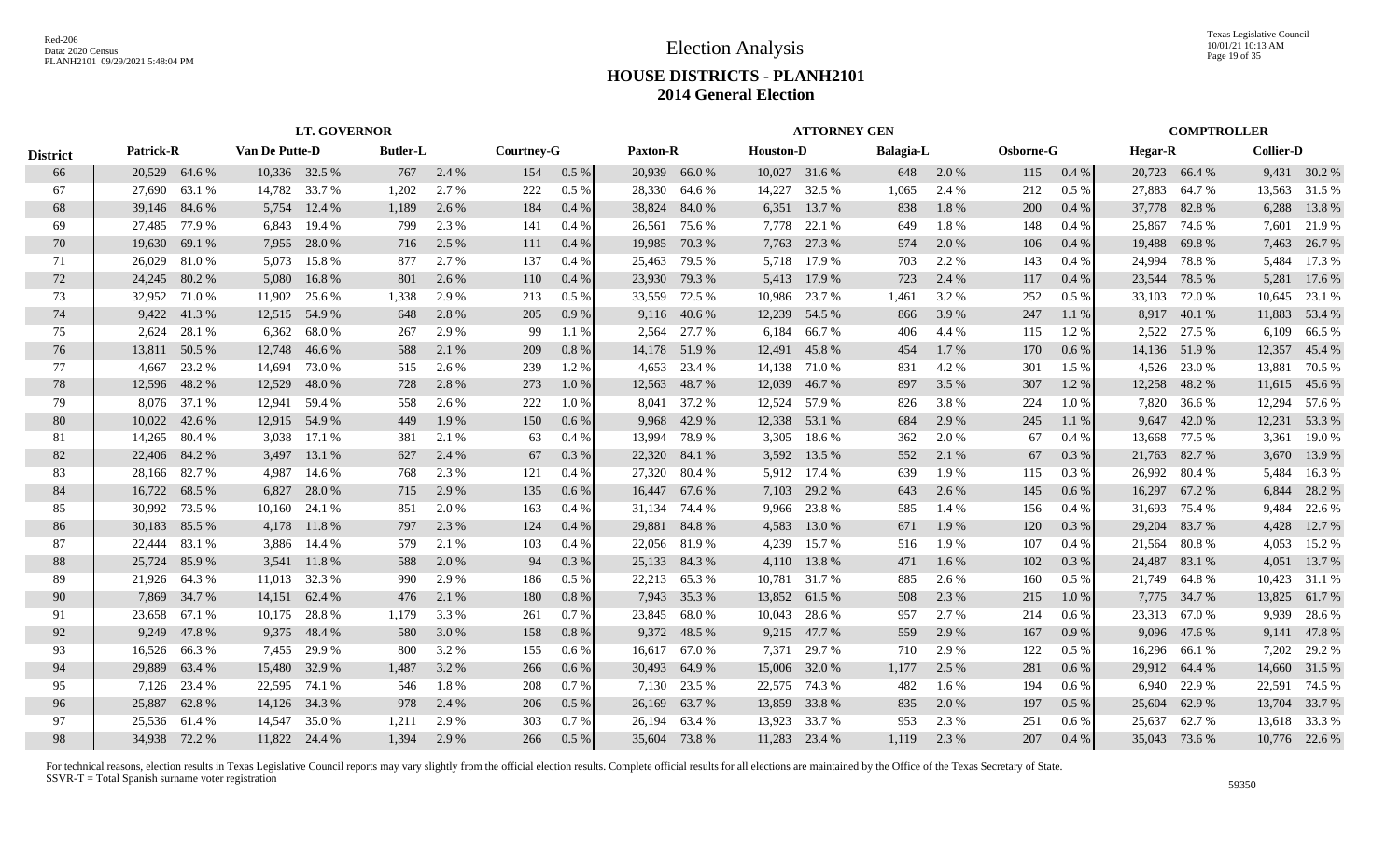|                 |       | <b>COMPTROLLER</b>                           |     |         |               |               |        | <b>LAND COMM</b> |          |       |          |           |                 |               |                | <b>AG COMM</b> |             |       |            |         |
|-----------------|-------|----------------------------------------------|-----|---------|---------------|---------------|--------|------------------|----------|-------|----------|-----------|-----------------|---------------|----------------|----------------|-------------|-------|------------|---------|
| <b>District</b> |       | Sanders-L<br>Shafto-G<br>804<br>2.6 %<br>239 |     |         | <b>Bush-R</b> |               | Cook-D |                  | Knight-L |       | Alessi-G |           | <b>Miller-R</b> |               | <b>Hogan-D</b> |                | Palmquist-L |       | Kendrick-G |         |
| 66              |       |                                              |     | 0.8%    |               | 21,695 68.8 % |        | 8,752 27.8 %     | 783      | 2.5 % | 282      | $0.9\ \%$ |                 | 20,920 67.3 % |                | 8,966 28.9%    | 808         | 2.6 % | 370        | 1.2 %   |
| 67              | 1,282 | 3.0%                                         | 380 | 0.9%    | 29,446        | 67.6 %        | 12,322 | 28.3 %           | 1,270    | 2.9 % | 493      | 1.1%      | 28,314          | 66.0%         | 12,671         | 29.5 %         | 1,298       | 3.0 % | 648        | 1.5 %   |
| 68              | 1,263 | 2.8%                                         | 299 | 0.7%    | 38,800        | 84.1 %        | 5,712  | 12.4 %           | 1,299    | 2.8%  | 315      | 0.7%      | 37,844          | 82.6 %        | 6,320          | 13.8%          | 1,118       | 2.4 % | 536        | 1.2%    |
| 69              | 960   | 2.8%                                         | 237 | 0.7%    | 26,906        | 76.5 %        | 7,037  | 20.0 %           | 949      | 2.7 % | 262      | 0.7%      | 25,757          | 74.2 %        | 7,749          | 22.3 %         | 837         | 2.4 % | 366        | 1.1%    |
| 70              | 792   | 2.8%                                         | 194 | 0.7%    | 20,163        | 71.5 %        | 6,980  | 24.8%            | 795      | 2.8%  | 251      | 0.9%      | 19,562          | 70.2 %        | 7,144          | 25.7 %         | 797         | 2.9 % | 346        | 1.2%    |
| 71              | 1,030 | 3.2 %                                        | 220 | 0.7%    | 25,904        | 80.6%         | 4,962  | 15.4 %           | 1,024    | 3.2 % | 232      | 0.7 %     | 24,954          | 78.6%         | 5,375          | 16.9%          | 953         | 3.0 % | 448        | 1.4 %   |
| 72              | 946   | 3.2 %                                        | 217 | 0.7%    | 24,403        | 80.8%         | 4,663  | 15.4 %           | 941      | 3.1 % | 213      | 0.7%      | 23,689          | 79.1 %        | 5,057          | 16.9%          | 870         | 2.9 % | 327        | 1.1 %   |
| 73              | 1,786 | 3.9 %                                        | 449 | 1.0%    | 33,925        | 73.5 %        | 9,985  | 21.6 %           | 1,712    | 3.7%  | 545      | 1.2%      | 32,947          | 71.9 %        | 10,316         | 22.5 %         | 1,787       | 3.9 % | 776        | 1.7 %   |
| 74              | 1,028 | 4.6 %                                        | 408 | 1.8%    | 9,954         | 44.2 %        | 11,273 | 50.0 %           | 695      | 3.1 % | 604      | 2.7%      | 8,785           | 39.6 %        | 11,942         | 53.8%          | 801         | 3.6 % | 665        | 3.0%    |
| 75              | 420   | 4.6 %                                        | 135 | 1.5 %   | 2.540         | 27.2 %        | 6,285  | 67.2 %           | 256      | 2.7 % | 271      | 2.9 %     | 2.452           | 26.7 %        | 6,086          | 66.2%          | 358         | 3.9%  | 303        | 3.3%    |
| 76              | 529   | 1.9%                                         | 200 | 0.7%    | 14,493        | 53.1 %        | 11,945 | 43.7 %           | 576      | 2.1 % | 297      | 1.1%      | 14,056          | 52.0 %        | 12,064         | 44.6 %         | 542         | 2.0 % | 383        | 1.4 %   |
| 77              | 893   | 4.5 %                                        | 394 | 2.0 %   | 4.909         | 24.4 %        | 14,075 | 69.9 %           | 537      | 2.7 % | 618      | 3.1 %     | 4.364           | 22.2 %        | 13,759         | 70.1 %         | 850         | 4.3 % | 646        | 3.3 %   |
| 78              | 1,117 | 4.4 %                                        | 464 | 1.8%    | 12,484        | 47.7 %        | 12,371 | 47.3 %           | 760      | 2.9 % | 552      | 2.1 %     | 12,038          | 47.4 %        | 11,553         | 45.5 %         | 1,039       | 4.1 % | 766        | 3.0 %   |
| 79              | 883   | 4.1 %                                        | 354 | 1.7%    | 8,110         | 37.2 %        |        | 12,570 57.6 %    | 609      | 2.8%  | 520      | 2.4 %     | 7,630           | 35.8%         | 12,257         | 57.5 %         | 852         | 4.0 % | 580        | 2.7 %   |
| 80              | 761   | 3.3 %                                        | 308 | 1.3 %   | 10,823        | 46.5 %        | 11,359 | 48.8%            | 535      | 2.3 % | 546      | 2.3 %     | 9,453           | 41.2%         | 12,337         | 53.8%          | 616         | 2.7 % | 531        | 2.3 %   |
| 81              | 498   | 2.8%                                         | 117 | 0.7%    | 13,950        | 78.8%         | 3,064  | 17.3 %           | 553      | 3.1 % | 131      | 0.7%      | 13,572          | 77.2 %        | 3,323          | 18.9%          | 464         | 2.6 % | 211        | 1.2%    |
| 82              | 782   | 3.0 %                                        | 111 | 0.4%    | 22,266        | 83.9%         | 3,260  | 12.3 %           | 894      | 3.4 % | 128      | 0.5%      | 21,827          | 83.1 %        | 3,476          | 13.2 %         | 743         | 2.8 % | 229        | 0.9%    |
| 83              | 898   | 2.7 %                                        | 189 | 0.6%    | 28,019        | 82.6 %        |        | 4,770 14.1 %     | 929      | 2.7 % | 209      | 0.6 %     | 26.961          | 80.3%         | 5,523          | 16.4 %         | 733         | 2.2 % | 365        | 1.1%    |
| 84              | 876   | 3.6 %                                        | 237 | 1.0%    | 16.766        | 69.0%         | 6,451  | 26.5 %           | 818      | 3.4 % | 266      | 1.1%      | 16,189          | 67.1 %        | 6,845          | 28.4 %         | 760         | 3.1 % | 350        | 1.4 %   |
| 85              | 671   | 1.6 %                                        | 177 | 0.4%    | 31,244        | 74.5 %        | 9,647  | 23.0 %           | 824      | 2.0 % | 243      | 0.6 %     | 30,065          | 72.5 %        | 10,189         | 24.6 %         | 754         | 1.8%  | 447        | 1.1 %   |
| 86              | 1,036 | 3.0 %                                        | 232 | 0.7%    | 29,660        | 84.5 %        | 4,145  | 11.8%            | 1,049    | 3.0 % | 267      | 0.8%      | 29,286          | 83.9%         | 4,352          | 12.5 %         | 923         | 2.6 % | 360        | $1.0\%$ |
| 87              | 851   | 3.2 %                                        | 219 | 0.8 %   | 21,966        | 81.7%         | 3,855  | 14.3 %           | 826      | 3.1 % | 243      | 0.9%      | 21,459          | 80.5 %        | 4,063          | 15.2 %         | 747         | 2.8%  | 395        | 1.5 %   |
| 88              | 750   | 2.5 %                                        | 192 | 0.7%    | 25,291        | 84.8%         | 3,595  | 12.1 %           | 742      | 2.5 % | 186      | 0.6%      | 24,394          | 82.7%         | 4,160          | 14.1 %         | 611         | 2.1 % | 338        | 1.1 %   |
| 89              | 1,070 | 3.2 %                                        | 319 | 1.0%    | 22,494        | 66.5 %        | 9,877  | 29.2 %           | 1,071    | 3.2 % | 365      | 1.1%      | 21,837          | 65.2%         | 10,068         | 30.1 %         | 1,076       | 3.2 % | 504        | 1.5 %   |
| 90              | 550   | 2.5 %                                        | 266 | 1.2%    | 8,429         | 37.4 %        | 13,305 | 59.0 %           | 456      | 2.0%  | 354      | 1.6 %     | 7,733           | 34.6 %        | 13,664         | 61.2%          | 534         | 2.4 % | 405        | 1.8%    |
| 91              | 1.178 | 3.4 %                                        | 351 | 1.0%    | 24,221        | 69.1 %        | 9,270  | 26.4 %           | 1,154    | 3.3 % | 426      | 1.2%      | 23,233          | 66.9%         | 9.740          | 28.1 %         | 1,151       | 3.3 % | 599        | 1.7%    |
| 92              | 659   | 3.4 %                                        | 228 | 1.2%    | 9,474         | 49.2%         | 8,884  | 46.1 %           | 609      | 3.2%  | 307      | 1.6 %     | 9,098           | 47.7 %        | 8,996          | 47.1 %         | 623         | 3.3 % | 374        | 2.0%    |
| 93              | 939   | 3.8%                                         | 221 | 0.9%    | 16,745        | 67.6 %        | 6,857  | 27.7 %           | 884      | 3.6 % | 301      | 1.2%      | 16,177          | 65.8%         | 7,141          | 29.0%          | 896         | 3.6 % | 378        | 1.5 %   |
| 94              | 1,458 | 3.1 %                                        | 451 | $1.0\%$ | 31,316        | 66.8%         | 13,623 | 29.0 %           | 1,396    | 3.0 % | 577      | 1.2%      | 29,882          | 64.5 %        | 14,192         | 30.7 %         | 1,426       | 3.1 % | 794        | 1.7%    |
| 95              | 531   | 1.8%                                         | 260 | 0.9%    | 7,422         | 24.4 %        | 22,137 | 72.9 %           | 489      | 1.6 % | 338      | 1.1 %     | 6,927           | 22.9 %        | 22,401         | 74.1 %         | 499         | 1.7 % | 403        | 1.3%    |
| 96              | 1,071 | 2.6 %                                        | 316 | 0.8 %   | 26,584        | 64.9%         |        | 12,965 31.7 %    | 1,018    | 2.5 % | 386      | 0.9 %     | 25,474          | 62.8%         | 13,508         | 33.3 %         | 1,049       | 2.6 % | 520        | 1.3 %   |
| 97              | 1,231 | 3.0%                                         | 412 | 1.0%    | 27,181        | 65.7%         | 12,562 | 30.4 %           | 1,127    | 2.7 % | 471      | 1.1%      | 25,663          | 63.0%         | 13,288         | 32.6 %         | 1,159       | 2.8%  | 625        | 1.5 %   |
| 98              | 1,435 | 3.0%                                         | 388 | 0.8%    |               | 36,215 75.5 % | 9,931  | 20.7 %           | 1,375    | 2.9 % | 476      | 1.0%      |                 | 35,019 73.7 % | 10,394         | 21.9%          | 1,413       | 3.0 % | 675        | 1.4 %   |
|                 |       |                                              |     |         |               |               |        |                  |          |       |          |           |                 |               |                |                |             |       |            |         |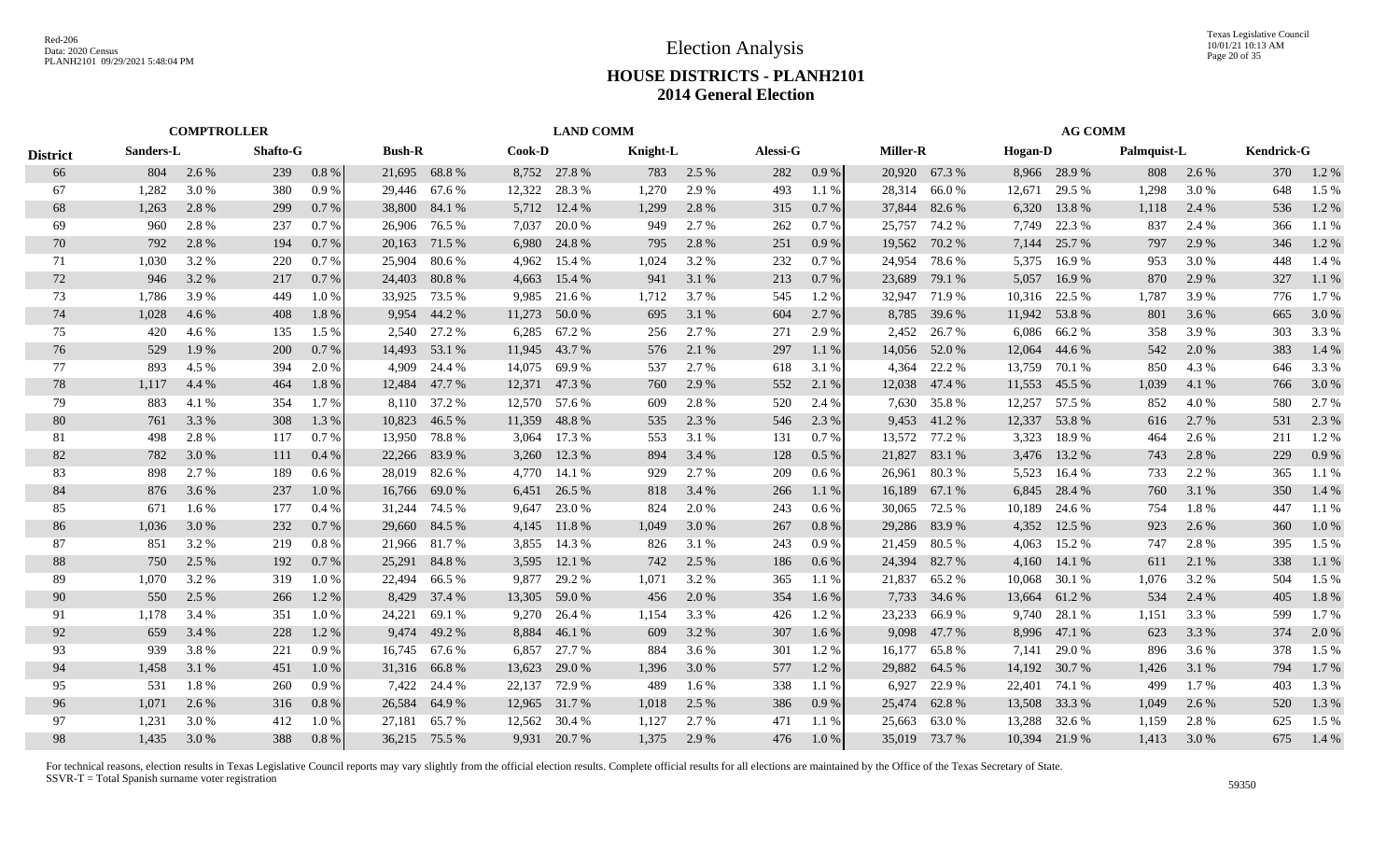Texas Legislative Council 10/01/21 10:13 AM Page 21 of 35

## **HOUSE DISTRICTS - PLANH2101 2014 General Election**

|                 |                 |                                                 |               | <b>RR COMM 3</b> |                 |       |           |         |         |               | <b>SUP CT CHIEF</b> |              |          |       |         |               | SUP CT 6        |               |       |       |
|-----------------|-----------------|-------------------------------------------------|---------------|------------------|-----------------|-------|-----------|---------|---------|---------------|---------------------|--------------|----------|-------|---------|---------------|-----------------|---------------|-------|-------|
| <b>District</b> | <b>Sitton-R</b> | <b>Brown-D</b><br>20,889 67.3 %<br>8,929 28.8 % |               |                  | <b>Miller-L</b> |       | Salinas-G |         | Hecht-R |               | Moody-D             |              | Oxford-L |       | Brown-R |               | <b>Meyers-D</b> |               | Ash-L |       |
| 66              |                 |                                                 |               |                  | 888             | 2.9 % | 342       | 1.1 %   |         | 21,292 68.1 % |                     | 9,085 29.1 % | 871      | 2.8%  |         | 21,098 67.9 % |                 | 9,032 29.1 %  | 932   | 3.0 % |
| 67              | 28,256          | 65.9%                                           | 12,599        | 29.4 %           | 1,443           | 3.4 % | 590       | 1.4 %   |         | 28,924 67.2 % | 12,718              | 29.5 %       | 1,426    | 3.3 % | 28,702  | 67.1 %        | 12,625          | 29.5 %        | 1,479 | 3.5 % |
| 68              | 37,652          | 82.6 %                                          | 6,012         | 13.2 %           | 1,507           | 3.3 % | 437       | $1.0\%$ |         | 38,166 83.8 % | 6,050               | 13.3 %       | 1,344    | 2.9 % | 38,433  | 84.7%         | 5,590           | 12.3 %        | 1,332 | 2.9 % |
| 69              | 25,713 74.3 %   |                                                 | 7,472         | 21.6 %           | 1,104           | 3.2 % | 337       | 1.0%    |         | 26,176 75.7 % | 7,381               | 21.4 %       | 1,014    | 2.9 % | 26,450  | 76.9%         | 6,916           | 20.1 %        | 1,009 | 2.9 % |
| 70              | 19,542          | 70.2%                                           | 7,103         | 25.5 %           | 888             | 3.2 % | 295       | 1.1 %   | 19,863  | 71.0 %        | 7,246               | 25.9%        | 860      | 3.1 % | 19,813  | 71.1 %        | 7,179           | 25.8%         | 860   | 3.1 % |
| 71              | 24,748          | 78.1 %                                          | 5,283         | 16.7 %           | 1,269           | 4.0%  | 398       | 1.3%    | 25,313  | 79.9 %        | 5,290               | 16.7%        | 1,083    | 3.4 % | 25,473  | 80.5%         | 5,081           | 16.1 %        | 1,096 | 3.5 % |
| 72              | 23,396 78.2 %   |                                                 | 5,087         | 17.0 %           | 1,011           | 3.4 % | 425       | 1.4 %   |         | 23,907 80.0 % | 5,003               | 16.7%        | 967      | 3.2%  | 24,082  | 80.8%         | 4,751           | 15.9%         | 963   | 3.2 % |
| 73              | 32,720 71.4 %   |                                                 | 10,435        | 22.8 %           | 2,025           | 4.4 % | 659       | 1.4 %   |         | 33,750 73.6 % | 10,336              | 22.5 %       | 1,781    | 3.9%  | 33,451  | 73.8%         | 10,007          | 22.1 %        | 1,850 | 4.1 % |
| 74              |                 | 8,530 38.4 %                                    | 11,456        | 51.5 %           | 814             | 3.7 % | 1,437     | 6.5 %   |         | 8,836 39.7 %  | 12,525              | 56.3%        | 896      | 4.0 % | 9,395   | 42.5 %        |                 | 11,745 53.1 % | 988   | 4.5 % |
| 75              | 2,430           | 26.4 %                                          | 5,898         | 64.0 %           | 317             | 3.4 % | 573       | 6.2 %   | 2,443   | 26.3 %        | 6,557               | 70.6 %       | 293      | 3.2 % | 2,709   | 29.5 %        | 6,095           | 66.4 %        | 374   | 4.1 % |
| 76              | 14,115          | 52.0 %                                          | 12,073        | 44.5 %           | 580             | 2.1 % | 355       | 1.3 %   | 14,345  | 52.8%         | 12,208              | 45.0%        | 596      | 2.2 % | 14,384  | 53.0 %        | 12,147          | 44.7 %        | 616   | 2.3 % |
| 77              | 4,265           | 21.6 %                                          | 13,385        | 67.9%            | 646             | 3.3 % | 1,419     | 7.2 %   | 4,200   | 21.0 %        | 15,079              | 75.5 %       | 693      | 3.5 % | 4,788   | 24.3 %        | 14,098          | 71.6 %        | 794   | 4.0%  |
| 78              | 12,061          | 47.4 %                                          | 11,214        | 44.0 %           | 977             | 3.8%  | 1,210     | 4.8%    |         | 11,694 45.1 % | 13,378              | 51.6%        | 869      | 3.3 % | 12,724  | 50.1 %        | 11,644          | 45.9%         | 1,024 | 4.0 % |
| 79              | 7.611           | 35.6 %                                          | 11,709        | 54.8%            | 747             | 3.5 % | 1,312     | 6.1 %   |         | 7,366 34.0 %  | 13,640              | 62.9%        | 679      | 3.1 % | 8,274   | 38.8%         |                 | 12,216 57.3 % | 824   | 3.9%  |
| 80              | 9.301           | 40.5 %                                          | 11,689        | 50.9%            | 573             | 2.5 % | 1,406     | 6.1 %   |         | 9,790 42.7 %  | 12,469              | 54.4 %       | 668      | 2.9 % | 10,161  | 44.4 %        | 12,004          | 52.5 %        | 695   | 3.0%  |
| 81              | 13,525          | 76.9%                                           | 3,320         | 18.9%            | 487             | 2.8%  | 260       | 1.5 %   |         | 13,713 78.0 % | 3,330               | 18.9%        | 549      | 3.1 % | 13,851  | 79.0%         | 3,133           | 17.9 %        | 545   | 3.1 % |
| 82              | 21,827          | 82.8%                                           | 3,411         | 12.9 %           | 838             | 3.2 % | 276       | $1.0\%$ | 22,034  | 83.7 %        | 3,485               | 13.2 %       | 813      | 3.1 % | 22,081  | 84.2%         | 3,332           | 12.7 %        | 818   | 3.1 % |
| 83              | 26,914          | 80.2%                                           | 5,029         | 15.0 %           | 1,142           | 3.4 % | 464       | 1.4 %   | 27,299  | 81.4 %        | 5,278               | 15.7 %       | 969      | 2.9 % | 27,487  | 82.4 %        | 4,938           | 14.8 %        | 936   | 2.8%  |
| 84              | 16,166          | 66.9%                                           | 6,499         | 26.9 %           | 1,021           | 4.2 % | 488       | 2.0 %   | 16,529  | 68.2%         | 6,806               | 28.1 %       | 893      | 3.7 % | 16,573  | 68.7%         | 6,659           | 27.6 %        | 879   | 3.6 % |
| 85              | 30,343          | 73.2 %                                          | 9,759         | 23.6 %           | 890             | 2.1 % | 447       | 1.1%    | 30,583  | 74.0 %        | 9,914               | 24.0 %       | 816      | 2.0 % | 30,800  | 74.9 %        | 9,480           | 23.1 %        | 835   | 2.0 % |
| 86              | 29,117          | 83.3 %                                          | 4,288         | 12.3 %           | 1,152           | 3.3 % | 394       | 1.1%    |         | 29,617 84.7 % | 4,293               | 12.3 %       | 1,046    | 3.0 % | 29,778  | 85.4 %        | 4,031           | 11.6 %        | 1,056 | 3.0 % |
| 87              | 21,273          | 79.8%                                           | 3,978         | 14.9 %           | 1,011           | 3.8%  | 393       | $1.5\%$ |         | 21,817 81.8 % | 4,033               | 15.1 %       | 834      | 3.1 % | 21,881  | 82.3%         | 3,829           | 14.4 %        | 870   | 3.3 % |
| 88              | 24,310          | 82.5 %                                          | 3,887         | 13.2 %           | 866             | 2.9 % | 416       | 1.4 %   | 24,671  | 84.0%         | 3,966               | 13.5 %       | 727      | 2.5 % | 24,904  | 85.2%         | 3,597           | 12.3 %        | 744   | 2.5 % |
| 89              | 21,733          | 65.0%                                           | 10,019        | 30.0%            | 1,199           | 3.6 % | 472       | 1.4 %   | 22,177  | 66.1%         | 10,185              | 30.4 %       | 1,166    | 3.5 % | 22,114  | 66.2%         | 10,058          | 30.1 %        | 1,217 | 3.6 % |
| 90              | 7,691           | 34.4 %                                          | 13,480        | 60.3%            | 560             | 2.5 % | 640       | 2.9 %   | 7,953   | 35.6 %        | 13,810              | 61.8%        | 575      | 2.6 % | 7,979   | 35.8%         | 13,708          | 61.5 %        | 618   | 2.8 % |
| 91              | 23,207          | 66.9%                                           | 9,591         | 27.6 %           | 1,294           | 3.7 % | 596       | 1.7%    | 23,649  | 68.2%         | 9,797               | 28.2 %       | 1,237    | 3.6 % | 23,736  | 68.6%         | 9,529           | 27.6 %        | 1,318 | 3.8%  |
| 92              | 9,099           | 47.6 %                                          | 8,952         | 46.9%            | 661             | 3.5 % | 393       | 2.1 %   | 9,267   | 48.3%         | 9,197               | 48.0%        | 704      | 3.7 % | 9,301   | 48.7%         | 9,030           | 47.3 %        | 763   | 4.0 % |
| 93              | 16,175          | 65.7%                                           | 7,057         | 28.7 %           | 974             | 4.0 % | 414       | 1.7 %   | 16,472  | 66.8%         | 7,275               | 29.5 %       | 896      | 3.6 % | 16,563  | 67.4 %        | 7,059           | 28.7 %        | 954   | 3.9 % |
| 94              | 29,928          | 64.6 %                                          | 14,092        | 30.4 %           | 1,599           | 3.5 % | 717       | $1.5\%$ |         | 30,565 65.8 % | 14,350              | 30.9%        | 1,515    | 3.3 % | 30,538  | 66.1 %        | 14,066          | 30.4 %        | 1,590 | 3.4 % |
| 95              | 6,935           | 22.9 %                                          | 22,270        | 73.6 %           | 581             | 1.9%  | 483       | 1.6 %   | 7,092   | 23.5 %        | 22,565              | 74.6 %       | 583      | 1.9 % |         | 7,156 23.7 %  |                 | 22,401 74.2 % | 646   | 2.1 % |
| 96              | 25,506          | 62.8%                                           | 13,383        | 33.0 %           | 1,181           | 2.9 % | 531       | 1.3 %   | 26,029  | 64.0 %        | 13,558              | 33.3 %       | 1,090    | 2.7 % | 26,077  | 64.4 %        | 13,287          | 32.8%         | 1,139 | 2.8 % |
| 97              | 25,664          | 62.9%                                           | 13,140        | 32.2 %           | 1,321           | 3.2 % | 645       | 1.6 %   |         | 26,213 64.2 % | 13,304              | 32.6 %       | 1,321    | 3.2 % | 26,016  | 64.0%         | 13,282          | 32.7 %        | 1,370 | 3.4 % |
| 98              | 35,088 73.9 %   |                                                 | 10,317 21.7 % |                  | 1,522           | 3.2 % | 579       | 1.2%    |         | 35,654 74.8 % | 10.528              | 22.1 %       | 1,484    | 3.1 % |         | 35.559 75.0 % |                 | 10,304 21.7 % | 1,531 | 3.2 % |
|                 |                 |                                                 |               |                  |                 |       |           |         |         |               |                     |              |          |       |         |               |                 |               |       |       |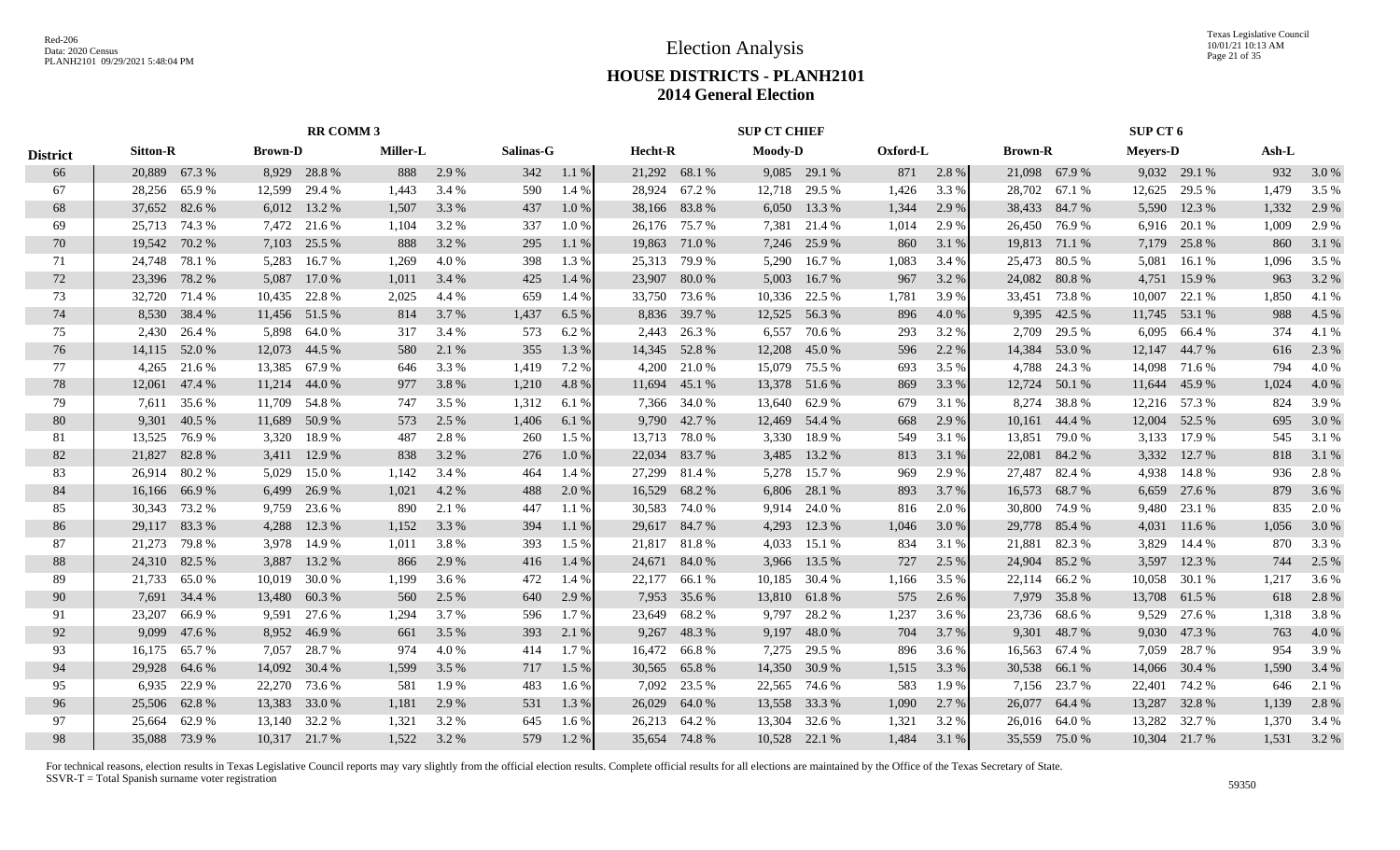Texas Legislative Council 10/01/21 10:13 AM Page 22 of 35

## **HOUSE DISTRICTS - PLANH2101 2014 General Election**

|                 |                 |                                                       |                | <b>SUP CT 7</b>  |                 |                |                    |              |                  |                 | <b>SUP CT 8</b> |                  |                   |                |                     |                | CCA <sub>3</sub>  |                  |                  |               |
|-----------------|-----------------|-------------------------------------------------------|----------------|------------------|-----------------|----------------|--------------------|--------------|------------------|-----------------|-----------------|------------------|-------------------|----------------|---------------------|----------------|-------------------|------------------|------------------|---------------|
| <b>District</b> | <b>Boyd-R</b>   | <b>Benavides-D</b><br>20,843 67.1 %<br>9,271<br>29.8% |                |                  | <b>Fulton-L</b> |                | <b>Waterbury-G</b> |              | <b>Johnson-R</b> |                 | Koelsch-L       |                  | <b>Chisholm-G</b> |                | <b>Richardson-R</b> |                | <b>Granberg-D</b> |                  | <b>Bennett-L</b> |               |
| 66              |                 |                                                       |                |                  | 824             | 2.7%           | 144                | 0.5 %        |                  | 22,082 80.9 %   |                 | 3,008 11.0 %     | 2,213             | 8.1 %          |                     | 20,995 67.9 %  |                   | 8,967 29.0 %     | 945              | 3.1 %         |
| 67              | 28,348 66.2 %   |                                                       | 12,930         | 30.2 %           | 1,301           | 3.0 %          | 264                | $0.6\%$      |                  | 30,016 80.2 %   | 4,041           | 10.8%            | 3,372             | 9.0 %          | 28,494              | 66.9%          | 12,552            | 29.5 %           | 1,565            | 3.7%          |
| 68              | 38,239          | 84.3%                                                 | 5,509          | 12.1 %           | 1,275           | 2.8 %          | 325                | 0.7%         |                  | 39,346 92.1 %   | 2,008           | 4.7 %            | 1,390             | 3.3 %          | 37,938              | 84.1 %         | 5,676             | 12.6 %           | 1,509            | 3.3 %         |
| 69              | 26,279          | 76.6%                                                 | 6,888          | 20.1 %           | 945             | 2.8%           | 212                | $0.6\%$      | 27,569           | 89.5 %          | 1,886           | 6.1 %            | 1,356             | 4.4 %          | 25,984              | 75.9%          | 7,073             | 20.7 %           | 1,162            | 3.4 %         |
| 70              | 19,583          | 70.3%                                                 | 7,364          | 26.4 %           | 772             | 2.8 %          | 134                | 0.5%         | 20,521           | 82.3%           | 2,614           | 10.5 %           | 1,789             | 7.2 %          | 19,632              | 70.9%          | 7,144             | 25.8%            | 921              | 3.3 %         |
| 71              | 25,239          | 79.9%                                                 | 5,126          | 16.2%            | 1,026           | 3.2 %          | 212                | 0.7%         | 26,332           | 89.3%           | 1,880           | 6.4%             | 1,280             | 4.3 %          | 25,091              | 79.7 %         | 5,141             | 16.3%            | 1,263            | 4.0%          |
| 72              | 23,845          | 80.0%                                                 | 4,865          | 16.3%            | 911             | 3.1 %          | 174                | 0.6 %        |                  | 24,831 89.4 %   | 1,871           | 6.7%             | 1,080             | 3.9%           | 23,804              | 80.2%          | 4,815             | 16.2%            | 1,074            | 3.6 %         |
| 73              | 33,168          | 72.5 %                                                | 10,608         | 23.2 %           | 1,661           | 3.6 %          | 327                | 0.7%         |                  | 34,719 83.2 %   | 3,744           | 9.0%             | 3,274             | 7.8%           |                     | 33,113 73.2 %  | 10,063            | 22.3 %           | 2,039            | 4.5 %         |
| 74              | 8,794           | 39.5 %                                                | 12,429         | 55.9%            | 710             | 3.2 %          | 317                | 1.4 %        | 11,331           | 67.9 %          | 3,160           | 18.9%            | 2,208             | 13.2 %         | 9,219               | 42.0 %         | 11,577            | 52.7 %           | 1,180            | 5.4 %         |
| 75              | 2,471           | 26.9%                                                 | 6,339          | 69.1 %           | 250             | 2.7 %          | 118                | 1.3 %        | 3,624            | 57.3 %          | 1,804           | 28.5 %           | 892               | 14.1 %         | 2,631               | 28.8%          | 6,023             | 66.0%            | 478              | 5.2 %         |
| 76              | 14,067          | 51.9%                                                 | 12,333         | 45.5 %           | 523             | 1.9 %          | 169                | 0.6%         | 15,433           | 77.5 %          | 2,519           | 12.7 %           | 1,950             | 9.8%           | 14,204              | 52.6 %         | 12,113            | 44.9%            | 673              | 2.5 %         |
| 77              | 4,396           | 22.3 %                                                | 14,511         | 73.5 %           | 536             | 2.7 %          | 302                | 1.5 %        | 6,356            | 50.6 %          | 3,838           | 30.6 %           | 2,369             | 18.9%          | 4,790               | 24.4 %         | 13,853            | 70.6 %           | 978              | 5.0 %         |
| 78              | 12,232          | 48.0%                                                 | 12,123         | 47.6 %           | 809             | 3.2 %          | 331                | 1.3%         | 14,341           | 69.7 %          | 3,766           | 18.3%            | 2,465             | 12.0 %         | 12,606              | 49.7 %         | 11,484            | 45.3 %           | 1,253            | 4.9 %         |
| 79              | 7.767           | 36.3%                                                 | 12,809         | 59.8%            | 586             | 2.7 %          | 260                | 1.2%         |                  | 10,075 62.1 %   | 3,939           | 24.3 %           | 2,214             | 13.6 %         | 8,246               | 38.8%          | 11,989            | 56.4 %           | 1,006            | 4.7%          |
| 80              | 9.603           | 41.7%                                                 | 12,708         | 55.2 %           | 471             | 2.0 %          | 253                | 1.1%         |                  | 12,152 73.7 %   | 2,610           | 15.8%            | 1,725             | 10.5 %         | 9,864               | 43.3%          | 11,952 52.5 %     |                  | 946              | 4.2 %         |
| 81              | 13,691          | 78.1 %                                                | 3,243          | 18.5 %           | 505             | 2.9%           | 96                 | 0.5%         |                  | 14,392 89.8 %   | 1,059           | 6.6%             | 583               | 3.6 %          | 13,730              | 78.4%          | 3,135             | 17.9 %           | 637              | 3.6 %         |
| 82              | 21,804 83.1 %   |                                                       | 3,559          | 13.6 %           | 774             | 2.9 %          | 108                | 0.4%         |                  | 22,681 91.8 %   | 1,400           | 5.7 %            | 613               | 2.5 %          |                     | 21,817 83.6 %  | 3,390             | 13.0 %           | 900              | 3.4 %         |
| 83              | 27,208 81.5 %   |                                                       | 5,073          | 15.2 %           | 933             | 2.8%           | 162                | 0.5%         | 28,593           | 91.0 %          | 1,683           | 5.4 %            | 1,137             | 3.6 %          |                     | 27,106 81.5 %  | 5,038             | 15.2 %           | 1,097            | 3.3 %         |
| 84              | 16,326          | 67.7 %                                                | 6,831          | 28.3 %           | 814             | 3.4 %          | 161                | 0.7%         | 17,504           | 82.8%           | 2,022           | 9.6 %            | 1,615             | 7.6 %          | 16,387              | 68.0%          | 6,704             | 27.8 %           | 1,000            | 4.2 %         |
| 85              | 30,580          | 74.3 %                                                | 9,596          | 23.3 %           | 777             | 1.9%           | 195                | $0.5\%$      | 32,184           | 89.4 %          | 2,377           | 6.6 %            | 1,454             | 4.0 %          | 30,470              | 74.3 %         | 9,495             | 23.2 %           | 1,025            | 2.5 %         |
| 86              | 29,549          | 84.7%                                                 | 4,154          | 11.9 %           | 1,001           | 2.9 %          | 191                | $0.5\%$      | 30,625           | 91.4 %          | 1,736           | 5.2 %            | 1,159             | 3.5 %          | 29,474              | 84.9%          | 4,134             | 11.9 %           | 1,117            | 3.2 %         |
| 87              | 21,686          | 81.6 %                                                | 3,883          | 14.6 %           | 798             | 3.0 %          | 211                | 0.8 %        | 22,362           | 89.8 %          | 1,385           | 5.6 %            | 1,163             | 4.7 %          | 21,581              | 81.5%          | 3,882             | 14.7 %           | 1,016            | 3.8%          |
| 88              | 24,753          | 84.6%                                                 | 3,652          | 12.5 %           | 678             | 2.3 %          | 188                | 0.6%         | 25,588           | 92.5 %          | 1,178           | 4.3 %            | 903               | 3.3 %          | 24,543              | 84.3%          | 3,645             | 12.5 %           | 922              | 3.2 %         |
| 89              | 21,828          | 65.4 %                                                | 10,273         | 30.8%            | 1,069           | 3.2 %          | 220                | 0.7%         | 23,064           | 79.8%           | 3,392           | 11.7 %           | 2,436             | 8.4 %          | 21,960              | 66.1%          | 9,990             | 30.1 %           | 1,282            | 3.9%          |
| 90              |                 | 7,810 35.0 %                                          | 13,807         | 61.8%            | 486             | 2.2 %          | 234                | 1.0%         |                  | 9,032 65.3 %    | 2,704           | 19.6 %           | 2,093             | 15.1 %         | 7,929               | 35.7%          | 13,580            | 61.2%            | 694              | 3.1 %         |
| 91<br>92        | 23,476 67.9 %   |                                                       | 9,666          | 27.9 %<br>47.7 % | 1,147           | 3.3 %          | 298                | 0.9%         | 24,869           | 83.0%           | 3,039           | 10.1%            | 2,049             | 6.8%           | 23,519              | 68.2%          | 9,536             | 27.6 %           | 1,439<br>799     | 4.2 %         |
| 93              | 9,169<br>16,373 | 48.0%<br>66.6 %                                       | 9,110<br>7,183 | 29.2 %           | 626<br>847      | 3.3 %<br>3.4 % | 187<br>186         | 1.0%<br>0.8% | 9,970<br>17,357  | 71.3 %<br>80.8% | 2,417<br>2,635  | 17.3 %<br>12.3 % | 1,599<br>1,489    | 11.4 %<br>6.9% | 9,165<br>16,370     | 48.2%<br>66.9% | 9,033<br>7,094    | 47.5 %<br>29.0 % | 1,021            | 4.2 %<br>4.2% |
| 94              | 30,076          | 65.2%                                                 | 14,246         | 30.9 %           | 1,435           | 3.1 %          | 407                | 0.9%         | 31,956           | 82.1 %          | 3,943           | 10.1 %           | 3,026             | 7.8%           | 30,228              | 65.9%          | 13,966            | 30.4 %           | 1,696            | 3.7 %         |
| 95              | 6,995           | 23.1 %                                                | 22,496         | 74.4 %           | 520             | 1.7 %          | 219                | 0.7%         | 8,217            | 59.2 %          | 3,406           | 24.5 %           | 2,260             | 16.3%          | 7,013               | 23.3 %         | 22,421            | 74.4 %           | 689              | 2.3 %         |
| 96              | 25,755          | 63.5%                                                 | 13,500         | 33.3 %           | 1,033           | 2.5 %          | 251                | 0.6 %        | 27,241           | 82.6 %          | 3,476           | 10.5 %           | 2,263             | 6.9%           | 25,812              | 64.0%          | 13,299            | 33.0 %           | 1,224            | 3.0 %         |
| 97              | 25,851          | 63.6%                                                 | 13,318         | 32.7 %           | 1,181           | 2.9 %          | 319                | 0.8%         | 27,663           | 81.4 %          | 3,541           | 10.4 %           | 2,780             | 8.2%           | 25,905              | 64.3 %         | 12,889            | 32.0%            | 1,491            | 3.7 %         |
| 98              | 35,157 74.1 %   |                                                       |                | 10,629 22.4 %    | 1.359           | 2.9 %          | 283                | $0.6\,\%$    |                  | 36,743 86.7 %   | 3,316           | 7.8 %            | 2,315             | 5.5 %          |                     | 35,299 74.8 %  |                   | 10,241 21.7 %    | 1.627            | 3.4 %         |
|                 |                 |                                                       |                |                  |                 |                |                    |              |                  |                 |                 |                  |                   |                |                     |                |                   |                  |                  |               |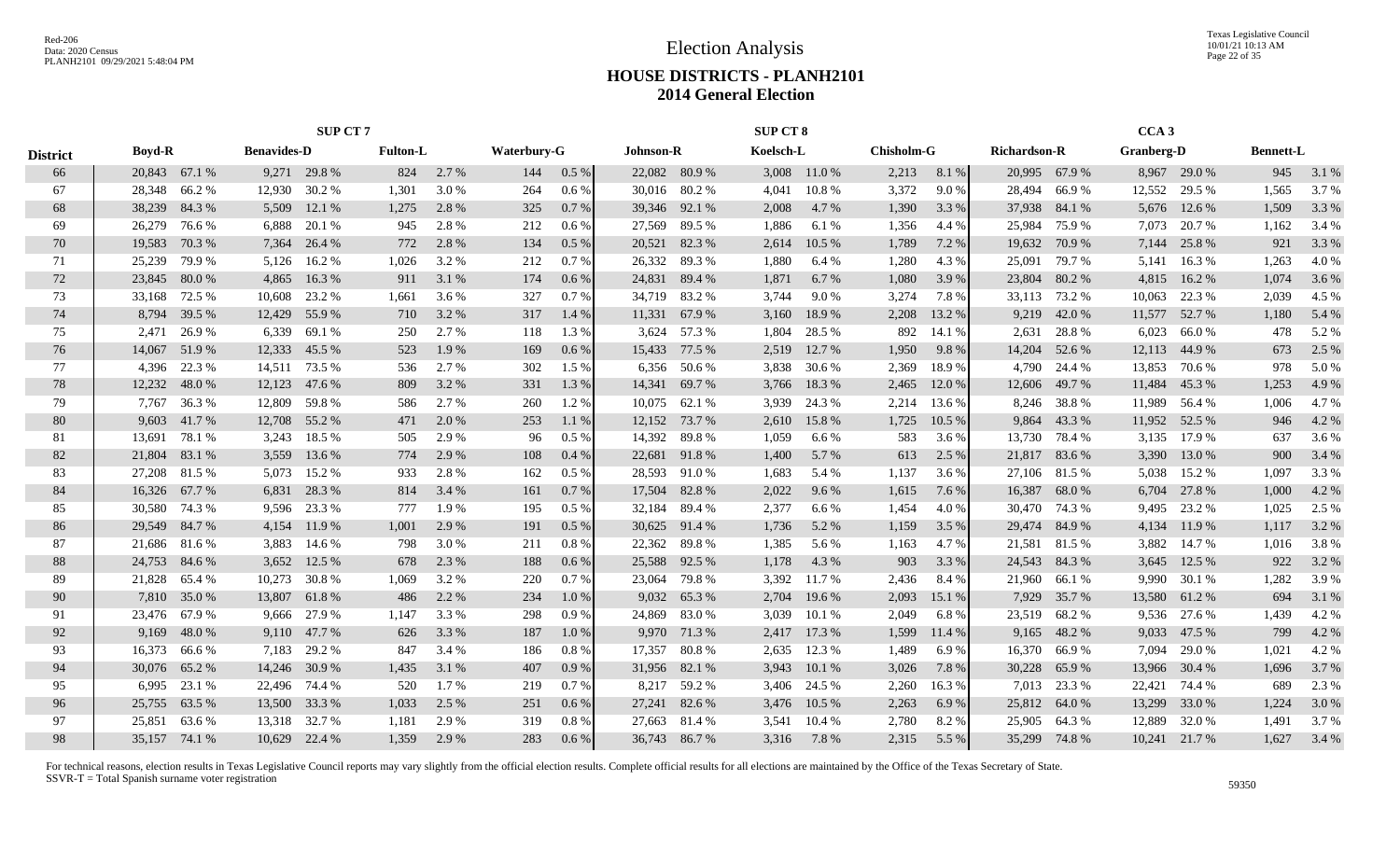|                 |                |        | CCA <sub>4</sub> |           |                  |        |                 |        | CCA <sub>9</sub> |           |           |           |
|-----------------|----------------|--------|------------------|-----------|------------------|--------|-----------------|--------|------------------|-----------|-----------|-----------|
| <b>District</b> | <b>Yeary-R</b> |        | Parker-L         |           | Sanders-Castro-G |        | <b>Newell-R</b> |        | <b>Strange-L</b> |           | Altgelt-G |           |
| 66              | 21,714         | 78.6%  | 3,355            | 12.1 %    | 2,565            | 9.3%   | 21,785          | 79.8%  | 3,369            | 12.3 %    | 2,158     | 7.9 %     |
| 67              | 29,373         | 77.2 % | 4,796            | 12.6%     | 3,860            | 10.2%  | 29,637          | 78.8%  | 4,650            | 12.4 %    | 3,318     | $8.8\ \%$ |
| 68              | 37,891         | 88.4%  | 3,936            | 9.2%      | 1,012            | 2.4 %  | 39,198          | 91.8%  | 2,514            | 5.9%      | 1,004     | 2.4 %     |
| 69              | 26,302         | 84.9%  | 3,672            | 11.8%     | 1,024            | 3.3%   | 27,506          | 89.1 % | 2,314            | 7.5 %     | 1,035     | 3.4 %     |
| $70\,$          | 20,165         | 80.1 % | 2,919            | 11.6 %    | 2,097            | 8.3%   | 20,250          | 81.2%  | 2,975            | 11.9%     | 1,720     | 6.9%      |
| 71              | 25,000         | 83.6%  | 3,790            | 12.7 %    | 1,121            | 3.7%   | 26,210          | 89.0%  | 2,293            | 7.8 %     | 939       | 3.2%      |
| 72              | 23,942         | 85.9%  | 2,845            | 10.2%     | 1,089            | 3.9%   | 24,775          | 89.2%  | 2,106            | 7.6%      | 888       | 3.2 %     |
| 73              | 34,142         | 81.1%  | 4,471            | 10.6%     | 3,495            | 8.3%   | 34,384          | 82.4%  | 4,296            | 10.3%     | 3,056     | 7.3%      |
| 74              | 10,559         | 62.2 % | 3,071            | 18.1 %    | 3,334            | 19.7%  | 11,319          | 67.9%  | 3,311            | 19.9%     | 2,036     | 12.2 %    |
| 75              | 3,312          | 50.6%  | 1,380            | 21.1%     | 1,858            | 28.4%  | 3,564           | 55.8%  | 1,808            | 28.3%     | 1,018     | 15.9%     |
| 76              | 15,334         | 75.3 % | 2,741            | 13.5 %    | 2,286            | 11.2 % | 15,436          | 76.6%  | 2,757            | 13.7%     | 1,971     | 9.8%      |
| 77              | 5,802          | 44.5 % | 3,122            | 24.0%     | 4,110            | 31.5%  | 6,314           | 49.5 % | 3,944            | 30.9%     | 2,492     | 19.5 %    |
| 78              | 13,841         | 65.9%  | 3,425            | 16.3%     | 3,738            | 17.8 % | 14,294          | 69.1 % | 4,009            | 19.4 %    | 2,393     | 11.6 %    |
| 79              | 9,428          | 56.6%  | 3,470            | 20.8%     | 3,766            | 22.6 % | 10,007          | 60.9%  | 4,235            | 25.8%     | 2,200     | 13.4 %    |
| $80\,$          | 11,269         | 67.7%  | 2,322            | 13.9%     | 3,060            | 18.4 % | 11,832          | 71.9%  | 2,611            | 15.9%     | 2,005     | 12.2 %    |
| 81              | 14,034         | 86.9%  | 1,478            | 9.2%      | 636              | 3.9%   | 14,362          | 89.3%  | 1,252            | 7.8 %     | 472       | 2.9%      |
| 82              | 22,090         | 89.2%  | 1,992            | $8.0\ \%$ | 696              | 2.8%   | 22,464          | 91.0%  | 1,718            | $7.0\ \%$ | 517       | 2.1 %     |
| 83              | 27,386         | 86.8%  | 3,099            | 9.8%      | 1,053            | 3.3%   | 28,372          | 90.4%  | 2,142            | 6.8%      | 857       | 2.7%      |
| 84              | 16,768         | 78.5 % | 2,860            | 13.4 %    | 1,735            | 8.1 %  | 17,337          | 81.7%  | 2,414            | 11.4 %    | 1,478     | $7.0\ \%$ |
| 85              | 31,747         | 87.8%  | 2,819            | 7.8 %     | 1,591            | 4.4 %  | 31,998          | 89.0%  | 2,702            | 7.5 %     | 1,236     | 3.4 %     |
| 86              | 29,497         | 87.9%  | 3,039            | 9.1%      | 1,013            | 3.0%   | 30,401          | 91.1 % | 2,064            | 6.2%      | 923       | 2.8 %     |
| 87              | 21,657         | 86.7%  | 2,547            | 10.2%     | 785              | 3.1%   | 22,378          | 90.0%  | 1,799            | 7.2 %     | 682       | 2.7%      |
| 88              | 24,805         | 89.5 % | 2,290            | 8.3%      | 632              | 2.3 %  | 25,559          | 92.4 % | 1,557            | 5.6%      | 534       | 1.9%      |
| 89              | 22,621         | 77.2 % | 3,980            | 13.6%     | 2,707            | 9.2%   | 22,851          | 78.7%  | 3,944            | 13.6%     | 2,248     | 7.7%      |
| 90              | 8,656          | 61.5%  | 3,065            | 21.8 %    | 2,343            | 16.7%  | 8,967           | 65.0%  | 2,892            | 20.9%     | 1,946     | 14.1 %    |
| 91              | 24,218         | 80.3%  | 3,927            | 13.0%     | 2,013            | 6.7%   | 24,788          | 82.6%  | 3,412            | 11.4 %    | 1,806     | 6.0%      |
| 92              | 9,695          | 68.4%  | 2,771            | 19.5 %    | 1,708            | 12.1 % | 9,902           | 70.4 % | 2,690            | 19.1 %    | 1,476     | 10.5 %    |
| 93              | 17,016         | 79.0%  | 2,926            | 13.6%     | 1,604            | 7.4 %  | 17,276          | 80.6%  | 2,813            | 13.1 %    | 1,339     | 6.2%      |
| 94              | 31,189         | 79.9%  | 4,836            | 12.4 %    | 3,005            | 7.7%   | 31,731          | 81.7%  | 4,350            | 11.2 %    | 2,745     | $7.1~\%$  |
| 95              | 7,777          | 55.1 % | 4,123            | 29.2 %    | 2,202            | 15.6%  | 8,093           | 58.5 % | 3,863            | 27.9%     | 1,867     | 13.5 %    |
| 96              | 26,673         | 80.4 % | 4,207            | 12.7 %    | 2,289            | 6.9%   | 27,080          | 82.1 % | 3,909            | 11.8 %    | 2,001     | $6.1~\%$  |
| 97              | 26,800         | 78.6%  | 4,527            | 13.3 %    | 2,767            | 8.1%   | 27,451          | 81.1 % | 3,853            | 11.4 %    | 2,534     | 7.5 %     |
| 98              | 36,234         | 85.2%  | 3,849            | 9.1 %     | 2,422            | 5.7%   | 36,602          | 86.4%  | 3,564            | 8.4 %     | 2,210     | 5.2 %     |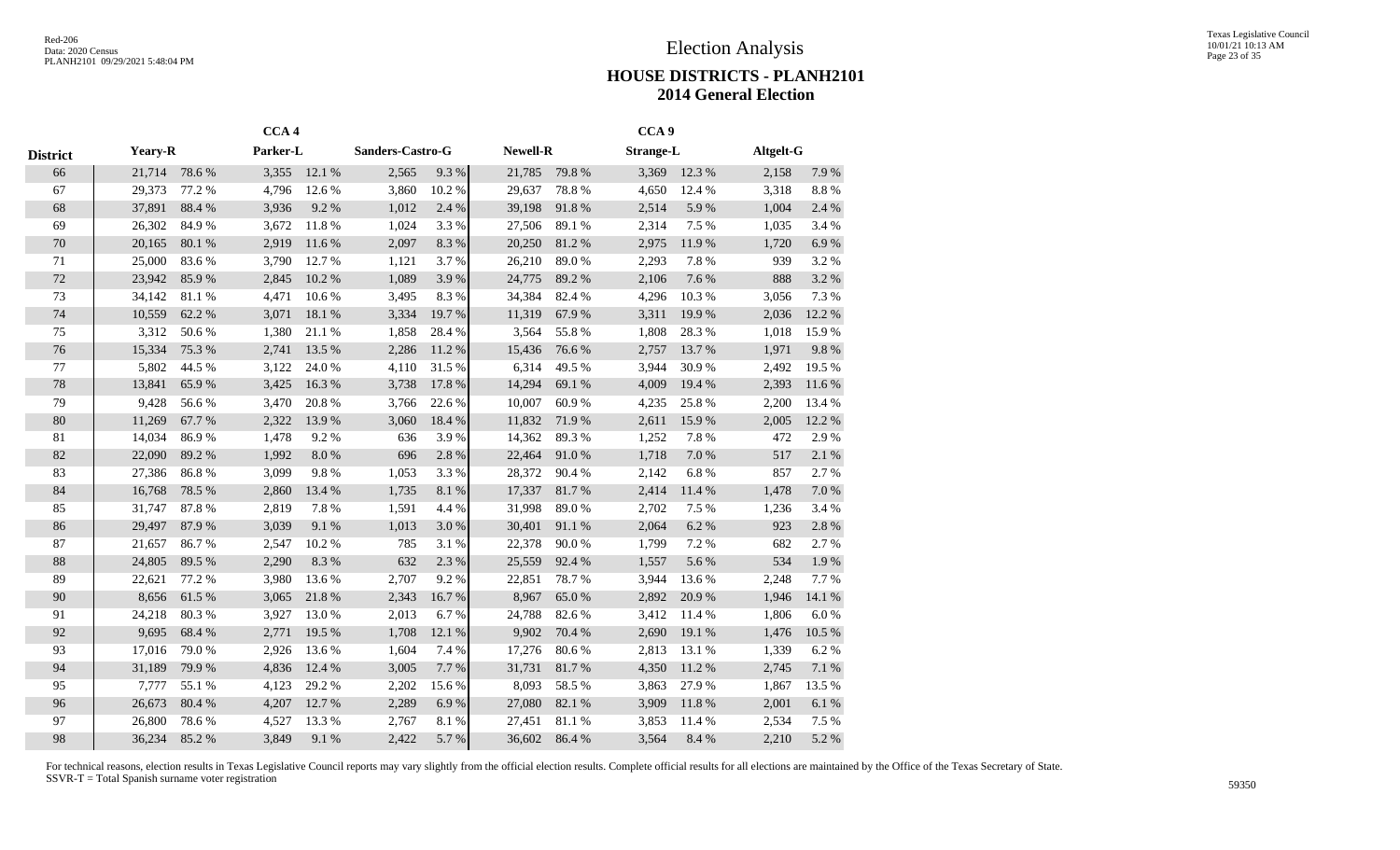|                 |              |               |           |               | <b>U.S. SEN</b> |       |           |           |                 |         |          |               |         |               | <b>GOVERNOR</b> |           |          |          |                |         |
|-----------------|--------------|---------------|-----------|---------------|-----------------|-------|-----------|-----------|-----------------|---------|----------|---------------|---------|---------------|-----------------|-----------|----------|----------|----------------|---------|
| <b>District</b> | Cornyn-R     |               | Alameel-D |               | Paddock-L       |       | Sanchez-G |           | <b>Tahiro-W</b> |         | Abbott-R |               | Davis-D |               | Glass-L         |           | Parmer-G |          | Pavitt-W       |         |
| 99              | 21,997 66.8% |               |           | 9,537 29.0 %  | 1,007           | 3.1 % | 384       | 1.2%      | $\mathbf{1}$    | 0.0 %   |          | 21,233 63.4 % |         | 11,617 34.7 % | 486             | $1.5\%$   | 137      | 0.4%     | 3              | $0.0\%$ |
| 100             | 7,892        | 29.9 %        | 17,238    | 65.4 %        | 822             | 3.1 % | 419       | 1.6 %     | $\overline{0}$  | $0.0\%$ | 7,254    | 27.0 %        | 19,168  | 71.4 %        | 338             | 1.3 %     | 91       | 0.3 %    | 0              | $0.0\%$ |
| 101             | 10,204       | 38.9%         | 15,154    | 57.8%         | 604             | 2.3 % | 272       | 1.0%      |                 | 0.0 %   | 9,799    | 36.9%         |         | 16,356 61.6 % | 311             | 1.2%      | 101      | 0.4%     |                | 0.0 %   |
| 102             | 12,299       | 49.7 %        | 11,417    | 46.1 %        | 747             | 3.0 % | 294       | 1.2%      | $\overline{0}$  | $0.0\%$ | 11,625   | 46.3%         | 13,017  | 51.8%         | 365             | 1.5 %     | 99       | 0.4%     | 0              | $0.0\%$ |
| 103             | 7,280        | 35.4 %        | 12,332    | 59.9 %        | 625             | 3.0 % | 357       | 1.7%      | $\overline{0}$  | $0.0\%$ | 6,810    | 32.5 %        | 13,785  | 65.8%         | 278             | 1.3 %     | 69       | 0.3 %    | 0              | $0.0\%$ |
| 104             | 3,855        | 22.1 %        | 12,947    | 74.1 %        | 351             | 2.0 % | 329       | 1.9%      | $\overline{0}$  | $0.0\%$ | 3,723    | 20.9 %        | 13,853  | 77.8 %        | 166             | 0.9%      | 68       | 0.4%     | 0              | $0.0\%$ |
| 105             | 10,440       | 55.7 %        | 7,509     | 40.0%         | 574             | 3.1 % | 230       | 1.2%      | $\overline{0}$  | $0.0\%$ | 10,144   | 53.3 %        | 8,504   | 44.7 %        | 290             | 1.5 %     | 81       | 0.4%     | 0              | 0.0 %   |
| 106             | 18,734       | 72.1 %        | 6,199     | 23.9 %        | 818             | 3.1 % | 218       | 0.8 %     | $\overline{0}$  | $0.0\%$ | 18,208   | 69.6 %        |         | 7,442 28.4 %  | 424             | 1.6 %     | 90       | 0.3 %    |                | $0.0\%$ |
| 107             | 14,390       | 52.9%         | 11,642    | 42.8%         | 828             | 3.0 % | 320       | 1.2%      | $\overline{0}$  | $0.0\%$ | 13,585   | 49.1 %        | 13,592  | 49.1 %        | 416             | 1.5 %     | 95       | 0.3%     | 0              | $0.0\%$ |
| 108             | 40,195       | 70.7 %        | 15,284    | 26.9%         | 1,135           | 2.0%  | 277       | $0.5\ \%$ | $\overline{0}$  | $0.0\%$ | 37,319   | 64.6 %        | 19,861  | 34.4 %        | 543             | $0.9\ \%$ | 90       | 0.2 %    |                | $0.0\%$ |
| 109             | 6,143        | 18.7%         | 25,941    | 79.0%         | 519             | 1.6 % | 217       | 0.7 %     | $\overline{0}$  | 0.0 %   | 5,875    | 17.6 %        | 27,124  | 81.4 %        | 228             | 0.7%      | 82       | 0.2 %    |                | $0.0\%$ |
| 110             | 2,996        | 20.6 %        | 11,086    | 76.4 %        | 252             | 1.7 % | 183       | 1.3%      | $\overline{0}$  | $0.0\%$ | 2,876    | 19.4 %        | 11,756  | 79.5 %        | 107             | 0.7 %     | 57       | 0.4%     | 0              | $0.0\%$ |
| 111             | 9,980        | 25.5 %        | 28,221    | 72.2 %        | 583             | 1.5 % | 302       | 0.8%      | $\overline{0}$  | $0.0\%$ | 9,767    | 24.6 %        |         | 29,606 74.5 % | 245             | 0.6 %     | 96       | 0.2 %    | 0              | $0.0\%$ |
| 112             | 29,984       | 67.1 %        | 13,169    | 29.5 %        | 1,199           | 2.7 % | 333       | 0.7%      | $\overline{0}$  | $0.0\%$ | 28,476   | 62.8%         | 16,127  | 35.6 %        | 601             | 1.3%      | 119      | 0.3%     | 0              | $0.0\%$ |
| 113             |              | 14,576 54.3 % |           | 11,317 42.1 % | 699             | 2.6 % | 276       | 1.0%      | $\overline{0}$  | $0.0\%$ |          | 14,018 51.4 % | 12,789  | 46.9%         | 366             | 1.3%      | 109      | 0.4%     | 0              | 0.0 %   |
| 114             | 9,439        | 45.7%         |           | 10,418 50.4 % | 521             | 2.5 % | 289       | 1.4 %     | $\overline{0}$  | $0.0\%$ | 9,203    | 43.9%         |         | 11,430 54.5 % | 253             | 1.2%      | 88       | 0.4%     |                | $0.0\%$ |
| 115             |              | 18,512 61.3%  | 10,500    | 34.8%         | 913             | 3.0 % | 265       | 0.9%      | $\overline{0}$  | 0.0 %   |          | 17,598 57.5 % | 12,524  | 40.9%         | 403             | 1.3 %     | 69       | $0.2 \%$ | 0              | $0.0\%$ |
| 116             | 13,228       | 46.4 %        | 13,964    | 48.9%         | 800             | 2.8 % | 519       | 1.8%      | 22              | 0.1%    | 12,090   | 41.8%         |         | 16,313 56.4 % | 400             | 1.4 %     | 134      | $0.5\%$  | 8              | $0.0\%$ |
| 117             | 8,159        | 47.2 %        | 8,418     | 48.7%         | 437             | 2.5 % | 271       | 1.6 %     | 10              | 0.1%    | 7,712    | 43.9%         | 9,497   | 54.1 %        | 238             | 1.4 %     | 94       | $0.5\%$  | 9              | 0.1%    |
| 118             | 13,956       | 53.4 %        | 11,011    | 42.2 %        | 758             | 2.9 % | 375       | 1.4 %     | 14              | 0.1%    | 13,246   | 50.0 %        | 12,714  | 48.0%         | 404             | 1.5 %     | 134      | $0.5\%$  | 9              | $0.0\%$ |
| 119             | 11,139       | 45.5 %        | 12,220    | 49.9 %        | 716             | 2.9 % | 383       | 1.6 %     | 24              | 0.1%    | 10,351   | 41.7 %        | 13,972  | 56.3 %        | 351             | 1.4 %     | 133      | $0.5\%$  | 15             | 0.1%    |
| 120             | 10,702       | 42.4 %        | 13,463    | 53.3 %        | 696             | 2.8 % | 361       | 1.4 %     | 23              | 0.1%    | 9,886    | 38.6 %        | 15,226  | 59.5 %        | 343             | 1.3%      | 127      | $0.5\%$  | 19             | 0.1%    |
| 121             | 32,577       | 69.0%         | 12,890    | 27.3 %        | 1,319           | 2.8 % | 432       | 0.9%      | 19              | 0.0 %   | 30,383   | 63.7 %        | 16,577  | 34.7 %        | 597             | 1.3%      | 144      | 0.3%     | 33             | 0.1%    |
| 122             | 30,019       | 73.4 %        | 9,611     | 23.5 %        | 947             | 2.3 % | 300       | 0.7%      | 18              | 0.0 %   | 28,401   | 68.7%         | 12,306  | 29.8%         | 485             | 1.2%      | 100      | $0.2 \%$ | 23             | 0.1%    |
| 123             | 17,410       | 47.8%         | 17,269    | 47.4 %        | 1,040           | 2.9 % | 684       | 1.9%      | 27              | 0.1%    | 15,889   | 43.0 %        |         | 20,394 55.2 % | 475             | 1.3%      | 188      | $0.5\%$  | 16             | 0.0 %   |
| 124             | 7,810        | 40.1 %        | 10,755    | 55.2 %        | 580             | 3.0 % | 309       | 1.6%      | 15              | 0.1%    | 7,225    | 36.7 %        | 12,060  | 61.2%         | 306             | 1.6 %     | 92       | 0.5 %    | 17             | 0.1%    |
| 125             | 15,577       | 49.5 %        | 14,429    | 45.9%         | 981             | 3.1 % | 443       | 1.4 %     | 30              | 0.1%    | 14,514   | 45.6 %        | 16,652  | 52.3 %        | 480             | 1.5 %     | 152      | $0.5\%$  | 16             | 0.1%    |
| 126             | 30,250       | 73.7%         | 9,480     | 23.1 %        | 994             | 2.4 % | 312       | 0.8 %     |                 | $0.0\%$ | 29,527   | 70.8%         | 11,481  | 27.5 %        | 541             | 1.3 %     | 134      | 0.3%     | $\overline{c}$ | $0.0\%$ |
| 127             | 28,141       | 71.4 %        | 9,884     | 25.1 %        | 1,048           | 2.7 % | 319       | 0.8%      | $\overline{0}$  | $0.0\%$ | 27,796   | 69.4 %        | 11,662  | 29.1 %        | 472             | 1.2%      | 126      | 0.3%     | 0              | $0.0\%$ |
| 128             | 22,122       | 75.4 %        | 6,297     | 21.5 %        | 686             | 2.3 % | 232       | 0.8 %     | $\mathbf{3}$    | $0.0\%$ | 22,123   | 74.0 %        | 7,305   | 24.4 %        | 331             | 1.1%      | 116      | 0.4%     | $\overline{4}$ | $0.0\%$ |
| 129             | 27,546       | 68.8%         | 10,950    | 27.3 %        | 1,145           | 2.9 % | 396       | 1.0%      |                 | 0.0 %   | 26,689   | 65.7%         | 13,266  | 32.6 %        | 565             | 1.4 %     | 133      | 0.3%     | 0              | 0.0 %   |
| 130             | 27.761       | 78.8%         |           | 6,276 17.8 %  | 945             | 2.7 % | 234       | 0.7%      | $\overline{0}$  | $0.0\%$ | 27,616   | 77.1 %        | 7,671   | 21.4 %        | 443             | 1.2%      | 93       | 0.3%     |                | $0.0\%$ |
| 131             |              | 4,781 23.9 %  |           | 14,571 72.9 % | 340             | 1.7 % | 300       | 1.5 %     | $\Omega$        | 0.0 %   |          | 4,538 22.3 %  |         | 15,574 76.6 % | 154             | 0.8%      | 71       | 0.3%     | 0              | $0.0\%$ |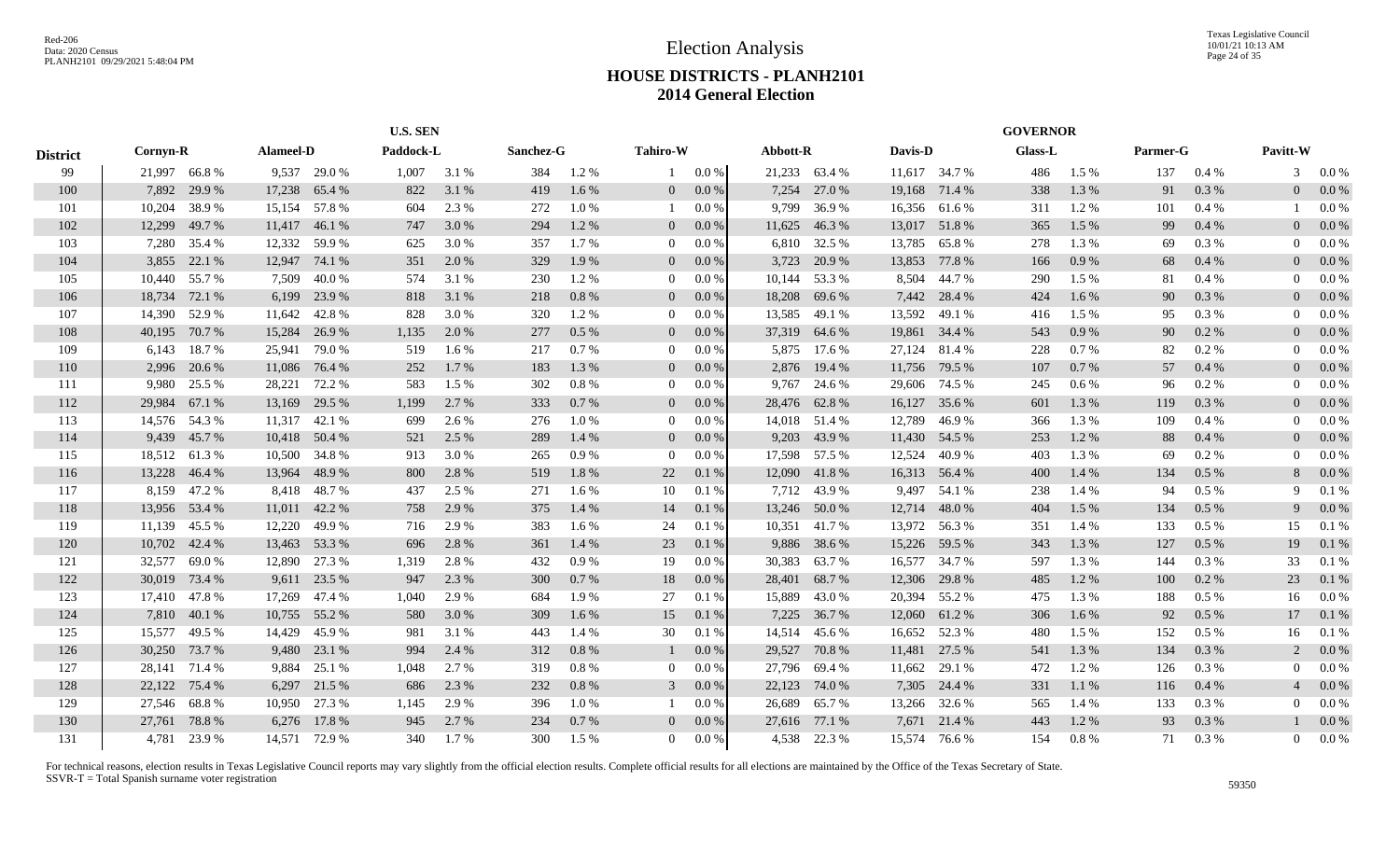Texas Legislative Council 10/01/21 10:13 AM Page 25 of 35

## **HOUSE DISTRICTS - PLANH2101 2014 General Election**

|                 |               |              |                       |               | <b>LT. GOVERNOR</b> |       |            |         |                 |               |                  | <b>ATTORNEY GEN</b> |                  |         |           |         |                |               | <b>COMPTROLLER</b> |               |
|-----------------|---------------|--------------|-----------------------|---------------|---------------------|-------|------------|---------|-----------------|---------------|------------------|---------------------|------------------|---------|-----------|---------|----------------|---------------|--------------------|---------------|
| <b>District</b> | Patrick-R     |              | <b>Van De Putte-D</b> |               | <b>Butler-L</b>     |       | Courtney-G |         | <b>Paxton-R</b> |               | <b>Houston-D</b> |                     | <b>Balagia-L</b> |         | Osborne-G |         | <b>Hegar-R</b> |               | <b>Collier-D</b>   |               |
| -99             | 20,963 63.1 % |              |                       | 11,052 33.2 % | 1,020               | 3.1 % | 210        | 0.6 %   |                 | 21,302 64.4 % |                  | 10,729 32.4 %       | 855              | 2.6 %   | 205       | $0.6\%$ |                | 20,967 63.9%  |                    | 10,451 31.8 % |
| 100             | 6,998         | 26.2 %       | 18,710                | 70.1 %        | 766                 | 2.9 % | 210        | 0.8%    |                 | 7,150 27.0 %  | 18,301           | 69.1 %              | 799              | 3.0 %   | 246       | 0.9%    |                | 7,148 27.3 %  | 17,744             | 67.8%         |
| 101             |               | 9,945 37.6 % |                       | 15,770 59.6 % | 570                 | 2.2 % | 178        | 0.7%    | 9,860           | 37.4 %        | 15,776           | 59.9%               | 531              | 2.0 %   | 192       | 0.7 %   |                | 9,619 36.7%   | 15,664             | 59.7 %        |
| 102             | 11,239        | 45.0%        | 12,839                | 51.5 %        | 689                 | 2.8 % | 187        | 0.7%    | 11,415          | 46.0%         | 12,608           | 50.8%               | 628              | 2.5 %   | 188       | 0.8%    |                | 11,342 46.1 % | 12,209             | 49.7%         |
| 103             |               | 6,613 31.8 % | 13,494                | 65.0%         | 514                 | 2.5 % | 146        | 0.7%    | 6,684           | 32.4 %        | 13,180           | 63.9%               | 619              | 3.0 %   | 150       | 0.7%    | 6,586          | 32.3 %        | 12,858             | 63.1 %        |
| 104             | 3,634         | 20.5 %       | 13,617                | 77.0 %        | 322                 | 1.8%  | 119        | 0.7%    | 3,633           | 20.7 %        | 13,406           | 76.2 %              | 405              | 2.3 %   | 144       | 0.8%    | 3,509          | 20.1 %        | 13,356             | 76.5 %        |
| 105             | 9,981         | 52.8%        |                       | 8,340 44.1 %  | 453                 | 2.4 % | 119        | $0.6\%$ | 10,064          | 53.6 %        | 8,123            | 43.2 %              | 473              | 2.5 %   | 126       | 0.7%    | 9,835          | 52.9 %        | 7,974              | 42.9%         |
| 106             | 18,005        | 69.2%        | 7,143                 | 27.4 %        | 763                 | 2.9 % | 124        | 0.5%    | 18,233          | 70.2 %        | 6,994            | 26.9%               | 637              | 2.5 %   | 124       | 0.5%    | 17,868         | 69.3%         | 6,808              | 26.4 %        |
| 107             | 13,251        | 48.2%        | 13,304                | 48.4 %        | 762                 | 2.8 % | 164        | $0.6\%$ | 13,506          | 49.5 %        | 12,928           | 47.4 %              | 702              | 2.6 %   | 161       | 0.6 %   | 13,291         | 49.3 %        | 12,557             | 46.6%         |
| 108             | 34,316        | 60.0%        | 21,340                | 37.3 %        | 1,319               | 2.3 % | 201        | 0.4%    | 35,768          | 63.0%         | 19,690           | 34.7 %              | 1,118            | 2.0 %   | 174       | 0.3 %   | 36,091         | 64.8%         | 17,989             | 32.3 %        |
| 109             | 6,052         | 18.3%        | 26,435                | 79.8 %        | 435                 | 1.3%  | 187        | $0.6\%$ | 5,839           | 17.7 %        | 26,633           | 80.6 %              | 374              | $1.1\%$ | 214       | $0.6\%$ | 5,643          | 17.2 %        | 26,586             | 80.9%         |
| 110             | 2,916         | 19.9 %       | 11,460                | 78.1 %        | 232                 | 1.6%  | 73         | $0.5\%$ | 2,873           | 19.6 %        | 11,437           | 78.2%               | 236              | 1.6 %   | 86        | 0.6%    | 2,724          | 18.7%         | 11,465             | 78.7 %        |
| 111             |               | 9,636 24.4 % |                       | 29,046 73.6 % | 549                 | 1.4 % | 222        | $0.6\%$ |                 | 9,572 24.3 %  | 29,060           | 73.8%               | 490              | 1.2%    | 258       | 0.7%    | 9,307          | 23.8%         | 28,950             | 74.1 %        |
| 112             | 27,549        | 61.2%        |                       | 16,078 35.7 % | 1,154               | 2.6 % | 216        | 0.5%    |                 | 28,078 62.9 % |                  | 15,488 34.7 %       | 926              | 2.1 %   | 179       | 0.4%    | 27,729         | 62.9 %        |                    | 14,817 33.6 % |
| 113             | 13,990 51.6 % |              | 12,331                | 45.5 %        | 655                 | 2.4 % | 149        | $0.5\%$ |                 | 14,055 52.1 % | 12,259           | 45.4 %              | 548              | 2.0 %   | 137       | $0.5\%$ |                | 13,705 51.2 % | 12,137             | 45.3 %        |
| 114             | 9,202         | 44.1 %       |                       | 11,116 53.2 % | 455                 | 2.2 % | 116        | $0.6\%$ |                 | 9,168 44.2 %  | 11,001           | 53.0 %              | 459              | 2.2 %   | 124       | 0.6%    |                | 8,840 42.9 %  | 10,988             | 53.3 %        |
| 115             | 16.934        | 55.7 %       | 12,440                | 40.9%         | 822                 | 2.7 % | 186        | 0.6 %   |                 | 17,336 57.4 % | 11,916           | 39.5 %              | 786              | 2.6 %   | 161       | 0.5 %   | 17,157         | 57.5 %        | 11,486             | 38.5 %        |
| 116             | 11,101        | 38.5 %       | 17,000                | 59.0 %        | 539                 | 1.9%  | 181        | 0.6%    | 11,801          | 41.5 %        | 15,393           | 54.1 %              | 978              | 3.4 %   | 292       | 1.0%    | 11,478         | 40.8%         |                    | 15,224 54.1 % |
| 117             | 7,165         | 41.0 %       | 9,901                 | 56.7 %        | 305                 | 1.7%  | 84         | $0.5\%$ | 7,531           | 43.5 %        | 9,118            | 52.6 %              | 529              | 3.1 %   | 152       | 0.9%    | 7,224          | 42.2 %        | 9,101              | 53.2 %        |
| 118             | 12,494        | 47.4 %       | 13,275                | 50.3%         | 474                 | 1.8%  | 128        | $0.5\%$ | 13,063          | 50.0 %        | 12,063           | 46.1%               | 812              | 3.1 %   | 210       | 0.8%    | 12,621         | 48.8%         | 12,108             | 46.8%         |
| 119             | 9.693         | 39.2 %       | 14,429                | 58.4 %        | 421                 | 1.7%  | 156        | $0.6\%$ | 10,190          | 41.6 %        | 13,355           | 54.5 %              | 724              | 3.0 %   | 216       | 0.9%    | 9,720          | 40.2 %        |                    | 13,385 55.3 % |
| 120             | 9,329         | 36.6%        | 15,508                | 60.9%         | 488                 | 1.9%  | 156        | $0.6\%$ | 9,804           | 38.8%         |                  | 14,507 57.3 %       | 761              | 3.0%    | 228       | 0.9%    | 9,471          | 37.8%         |                    | 14,425 57.6 % |
| 121             | 28,349        | 59.7%        | 18,096                | 38.1 %        | 888                 | 1.9%  | 165        | $0.3\%$ | 29,851          | 63.4 %        | 15,661           | 33.3 %              | 1,272            | 2.7 %   | 274       | 0.6%    |                | 29,442 63.5 % |                    | 15,047 32.5 % |
| 122             | 26,940        | 65.5 %       | 13,323                | 32.4 %        | 726                 | 1.8%  | 150        | 0.4%    |                 | 28,244 69.2 % | 11,397           | 27.9 %              | 1,007            | 2.5 %   | 184       | 0.5 %   |                | 27,762 68.9 % | 11,031             | 27.4 %        |
| 123             | 14,406        | 39.1 %       | 21,502                | 58.4 %        | 684                 | 1.9%  | 229        | $0.6\%$ | 15.438          | 42.5 %        | 19,361           | 53.3 %              | 1,181            | 3.2 %   | 362       | 1.0%    | 15,068         | 42.0 %        | 19,089             | 53.2 %        |
| 124             | 6,568         | 33.5 %       | 12,605                | 64.2 %        | 356                 | 1.8%  | 96         | 0.5%    |                 | 7,052 36.2 %  | 11,587           | 59.6 %              | 650              | 3.3 %   | 168       | 0.9%    | 6,744          | 35.1 %        | 11,600             | 60.3%         |
| 125             | 13,460        | 42.4 %       | 17,466                | 55.1 %        | 640                 | 2.0%  | 157        | $0.5\%$ | 14,282          | 45.5 %        | 15,769           | 50.2%               | 1,109            | 3.5 %   | 254       | 0.8%    |                | 13,750 44.2 % | 15,741             | 50.7%         |
| 126             | 28,934        | 69.7%        | 11,429                | 27.5 %        | 967                 | 2.3 % | 197        | $0.5\%$ |                 | 29,673 71.4 % | 10,950           | 26.3 %              | 754              | 1.8%    | 202       | 0.5 %   | 29,309 71.0 %  |               | 10,859             | 26.3 %        |
| 127             | 27,333 68.4 % |              | 11,547                | 28.9%         | 886                 | 2.2 % | 178        | 0.4%    | 27,781          | 69.5 %        | 11,223           | 28.1 %              | 737              | 1.8%    | 220       | 0.6%    | 27,231         | 68.7 %        | 11,320             | 28.6 %        |
| 128             | 21,844        | 73.3 %       |                       | 7,197 24.2 %  | 625                 | 2.1 % | 135        | 0.5%    |                 | 22,150 74.4 % | 7,050            | 23.7 %              | 426              | 1.4 %   | 150       | 0.5 %   | 21,733 73.5 %  |               |                    | 7,108 24.0 %  |
| 129             | 26,042        | 64.3 %       | 13.117                | 32.4 %        | 1.058               | 2.6 % | 253        | $0.6\%$ |                 | 26,740 66.1 % |                  | 12,642 31.2 %       | 877              | 2.2 %   | 217       | $0.5\%$ |                | 26,316 65.7 % |                    | 12,415 31.0 % |
| 130             | 27,313        | 76.4 %       | 7.520                 | 21.0 %        | 766                 | 2.1 % | 132        | 0.4%    | 27,743          | 77.8%         | 7,185            | 20.2 %              | 581              | 1.6 %   | 147       | 0.4%    |                | 27,433 77.3 % |                    | 7,138 20.1 %  |
| 131             |               | 4.500 22.2 % |                       | 15.347 75.6 % | 273                 | 1.3%  | 173        | 0.9%    | 4.488           | 22.2 %        |                  | 15.243 75.5 %       | 274              | 1.4 %   | 193       | 1.0 %   |                | 4,369 21.6 %  |                    | 15,355 76.1 % |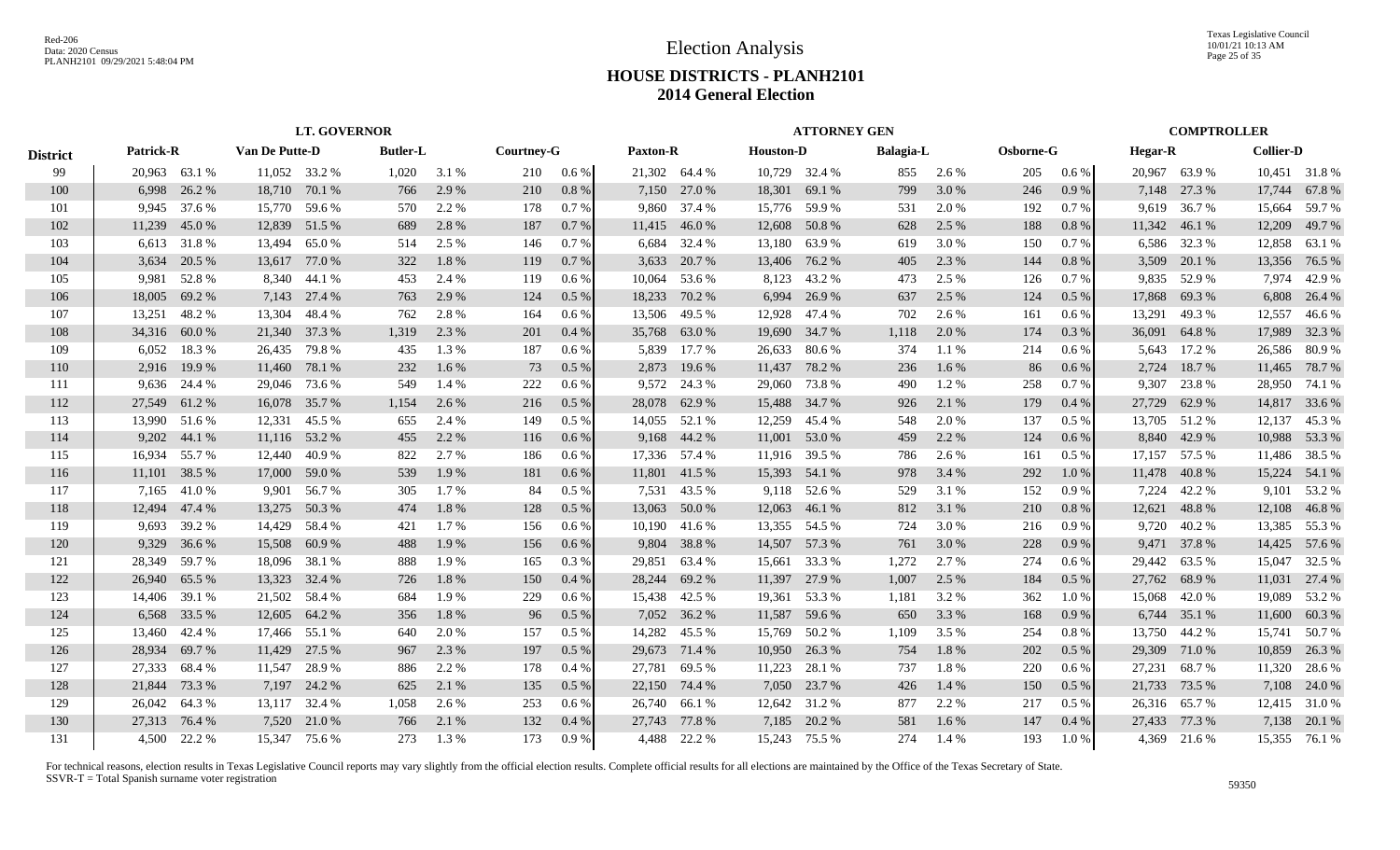|                 |           |       | <b>COMPTROLLER</b> |         |               |               |               | <b>LAND COMM</b> |          |       |          |          |                 |               |                | <b>AG COMM</b> |             |       |                   |         |
|-----------------|-----------|-------|--------------------|---------|---------------|---------------|---------------|------------------|----------|-------|----------|----------|-----------------|---------------|----------------|----------------|-------------|-------|-------------------|---------|
| <b>District</b> | Sanders-L |       | Shafto-G           |         | <b>Bush-R</b> |               | <b>Cook-D</b> |                  | Knight-L |       | Alessi-G |          | <b>Miller-R</b> |               | <b>Hogan-D</b> |                | Palmquist-L |       | <b>Kendrick-G</b> |         |
| 99              | 1,063     | 3.2 % | 350                | 1.1%    |               | 22,014 66.5 % | 9,687         | 29.2 %           | 995      | 3.0%  | 422      | 1.3%     |                 | 20,932 63.9 % |                | 10,257 31.3 %  | 985         | 3.0 % | 565               | 1.7%    |
| 100             | 903       | 3.5 % | 371                | 1.4 %   | 7,992         | 30.3 %        |               | 17,132 64.9 %    | 727      | 2.8%  | 531      | 2.0%     | 7,383           | 28.3%         | 17,237         | 66.2%          | 830         | 3.2 % | 604               | 2.3 %   |
| 101             | 690       | 2.6 % | 252                | 1.0%    | 10,101        | 38.3%         |               | 15,346 58.2 %    | 598      | 2.3 % | 313      | 1.2%     | 9,528           | 36.4 %        | 15,623         | 59.7%          | 611         | 2.3 % | 399               | 1.5 %   |
| 102             | 723       | 2.9 % | 314                | 1.3 %   | 12,218        | 49.3 %        |               | 11,510 46.4 %    | 651      | 2.6 % | 401      | 1.6%     | 11,735          | 47.9 %        | 11,587         | 47.3%          | 693         | 2.8 % | 472               | 1.9%    |
| 103             | 665       | 3.3 % | 268                | 1.3%    | 7,368         | 35.8%         | 12,273        | 59.6 %           | 523      | 2.5 % | 424      | 2.1 %    | 6.749           | 33.3 %        | 12,459         | 61.4 %         | 651         | 3.2 % | 432               | 2.1 %   |
| 104             | 402       | 2.3 % | 197                | 1.1%    | 3,900         | 22.2 %        | 13,031        | 74.1 %           | 312      | 1.8%  | 334      | 1.9%     | 3,486           | 20.0 %        | 13,206         | 75.7%          | 399         | 2.3 % | 364               | 2.1 %   |
| 105             | 576       | 3.1 % | 215                | 1.2%    | 10,344        | 55.2 %        | 7,571         | 40.4 %           | 531      | 2.8%  | 300      | 1.6%     | 9,918           | 53.4 %        | 7,767          | 41.9%          | 569         | 3.1 % | 303               | 1.6%    |
| 106             | 884       | 3.4 % | 226                | 0.9%    | 18,495        | 71.5 %        | 6,281         | 24.3 %           | 824      | 3.2%  | 278      | 1.1 %    | 17,952          | 70.0 %        | 6,553          | 25.6 %         | 807         | 3.1 % | 334               | 1.3%    |
| 107             | 794       | 2.9 % | 317                | 1.2%    | 14,328        | 52.6 %        |               | 11,770 43.2 %    | 727      | 2.7 % | 423      | 1.6%     | 13,611          | 50.6 %        | 11,934         | 44.4 %         | 791         | 2.9 % | 543               | 2.0 %   |
| 108             | 1,223     | 2.2 % | 363                | 0.7%    | 40,431        | 71.2 %        | 14,851        | 26.1 %           | 1,069    | 1.9%  | 457      | 0.8%     | 38,097          | 68.7%         | 15,504         | 28.0%          | 1,241       | 2.2 % | 582               | 1.1%    |
| 109             | 456       | 1.4 % | 195                | $0.6\%$ | 5,999         | 18.2%         | 26,370        | 79.8%            | 389      | 1.2%  | 280      | 0.8%     | 5,676           | 17.3 %        | 26,430         | 80.5%          | 390         | 1.2%  | 325               | 1.0%    |
| 110             | 281       | 1.9%  | 90                 | 0.6%    | 2.974         | 20.3 %        | 11,304        | 77.2 %           | 185      | 1.3%  | 176      | 1.2%     | 2,712           | 18.7%         | 11,388         | 78.3%          | 241         | 1.7 % | 199               | 1.4 %   |
| 111             | 573       | 1.5 % | 262                | 0.7%    | 9.848         | 25.0%         | 28,531        | 72.5 %           | 549      | 1.4 % | 399      | 1.0%     | 9,358           | 24.0 %        | 28,677         | 73.5 %         | 551         | 1.4 % | 453               | 1.2%    |
| 112             | 1,179     | 2.7%  | 370                | 0.8%    | 29,696        | 66.5 %        | 13,409        | 30.0%            | 1,073    | 2.4 % | 474      | 1.1 %    | 28,478          | 64.8%         | 13,728         | 31.2%          | 1,162       | 2.6 % | 570               | 1.3 %   |
| 113             | 686       | 2.6 % | 241                | 0.9%    | 14,398        | 53.4 %        | 11,595        | 43.0 %           | 608      | 2.3 % | 343      | 1.3%     | 13,833          | 51.8%         | 11,816         | 44.3 %         | 654         | 2.5 % | 385               | 1.4 %   |
| 114             | 578       | 2.8%  | 207                | 1.0%    | 9,393         | 45.3%         |               | 10,585 51.0 %    | 469      | 2.3 % | 295      | 1.4 %    |                 | 8,892 43.2 %  | 10,829         | 52.6 %         | 533         | 2.6 % | 329               | 1.6%    |
| 115             | 888       | 3.0 % | 301                | 1.0%    | 18,325        | 60.8%         |               | 10,522 34.9 %    | 831      | 2.8 % | 451      | 1.5 %    |                 | 17,588 59.2 % | 10,725         | 36.1 %         | 912         | 3.1 % | 477               | $1.6\%$ |
| 116             | 943       | 3.4 % | 480                | 1.7 %   | 12,963        | 45.5 %        | 14,044        | 49.3 %           | 785      | 2.8 % | 705      | 2.5 %    |                 | 11,519 41.1 % | 14,826         | 52.9 %         | 927         | 3.3 % | 756               | 2.7 %   |
| 117             | 556       | 3.2 % | 236                | 1.4 %   | 7,965         | 45.9%         | 8,580         | 49.5 %           | 457      | 2.6 % | 333      | 1.9%     | 7,233           | 42.2 %        | 8,984          | 52.5 %         | 534         | 3.1 % | 377               | 2.2 %   |
| 118             | 840       | 3.2 % | 309                | 1.2 %   | 13,608        | 51.9%         |               | 11,386 43.5 %    | 726      | 2.8%  | 483      | 1.8%     | 12,559          | 48.5 %        | 12,016         | 46.4 %         | 830         | 3.2 % | 490               | 1.9%    |
| 119             | 718       | 3.0 % | 375                | 1.5 %   | 10.649        | 43.5 %        |               | 12,656 51.7 %    | 650      | 2.7 % | 535      | 2.2 %    | 9.616           | 39.8%         | 13,287         | 54.9%          | 750         | 3.1 % | 532               | 2.2 %   |
| 120             | 783       | 3.1 % | 363                | 1.4 %   | 10,301        | 40.7%         |               | 13,803 54.5 %    | 701      | 2.8 % | 519      | 2.0%     | 9,446           | 37.8%         | 14,182         | 56.8%          | 754         | 3.0%  | 589               | 2.4 %   |
| 121             | 1,388     | 3.0%  | 487                | $1.1\%$ | 31,977        | 68.0%         | 13,078        | 27.8%            | 1,262    | 2.7 % | 691      | 1.5 %    | 29,503          | 64.2 %        | 14,070         | 30.6%          | 1,447       | 3.2 % | 914               | 2.0%    |
| 122             | 1,142     | 2.8%  | 350                | 0.9%    | 29,603        | 72.6 %        | 9,628         | 23.6 %           | 1,052    | 2.6 % | 493      | 1.2%     | 27,785          | 69.4 %        | 10,417         | 26.0%          | 1,175       | 2.9 % | 631               | 1.6 %   |
| 123             | 1,088     | 3.0%  | 611                | 1.7%    | 17,047        | 46.9%         | 17,418        | 47.9%            | 1,005    | 2.8%  | 881      | 2.4 %    | 15,106          | 42.5 %        | 18,258         | 51.3%          | 1,132       | 3.2%  | 1,068             | 3.0%    |
| 124             | 623       | 3.2 % | 270                | 1.4 %   | 7,506         | 38.6 %        | 10,994        | 56.5 %           | 539      | 2.8 % | 430      | 2.2 %    | 6,684           | 34.7 %        | 11,467         | 59.6 %         | 637         | 3.3 % | 454               | 2.4 %   |
| 125             | 1,099     | 3.5 % | 484                | 1.6 %   | 15,033        | 47.8%         | 14,682        | 46.7%            | 1,015    | 3.2 % | 697      | 2.2 %    | 13,661          | 44.1 %        | 15,506         | 50.0%          | 1,126       | 3.6 % | 704               | 2.3 %   |
| 126             | 864       | 2.1 % | 252                | $0.6\%$ | 30,437        | 73.5 %        | 9,788         | 23.6 %           | 884      | 2.1 % | 323      | 0.8%     | 29,761          | 72.4 %        | 10,025         | 24.4 %         | 911         | 2.2 % | 435               | 1.1%    |
| 127             | 839       | 2.1 % | 246                | $0.6\%$ | 28,357        | 71.3 %        | 10,189        | 25.6 %           | 886      | 2.2 % | 360      | 0.9%     | 27,794          | 70.4 %        | 10,425         | 26.4 %         | 852         | 2.2 % | 437               | 1.1%    |
| 128             | 581       | 2.0 % | 154                | $0.5\%$ | 22,308        | 75.1 %        | 6,606         | 22.2 %           | 569      | 1.9%  | 232      | $0.8~\%$ | 21,764          | 73.8%         | 6,855          | 23.2 %         | 570         | 1.9 % | 310               | 1.1 %   |
| 129             | 1.008     | 2.5 % | 339                | 0.8%    | 27,692        | 68.8%         | 11,161        | 27.7 %           | 1,007    | 2.5 % | 414      | $1.0\%$  | 26,994          | 67.6 %        | 11,352         | 28.4 %         | 1,024       | 2.6 % | 567               | 1.4 %   |
| 130             | 718       | 2.0%  | 184                | 0.5 %   | 28,022        | 78.9%         | 6,465         | 18.2 %           | 791      | 2.2 % | 257      | 0.7%     | 27,586          | 78.1 %        | 6,649          | 18.8%          | 717         | 2.0 % | 352               | 1.0%    |
| 131             | 282       | 1.4 % | 182                | 0.9%    | 4.690         | 23.2 %        |               | 14,966 74.1 %    | 258      | 1.3%  | 281      | 1.4 %    | 4.429           | 22.0%         | 15,068         | 75.0 %         | 274         | 1.4 % | 331               | $1.6\%$ |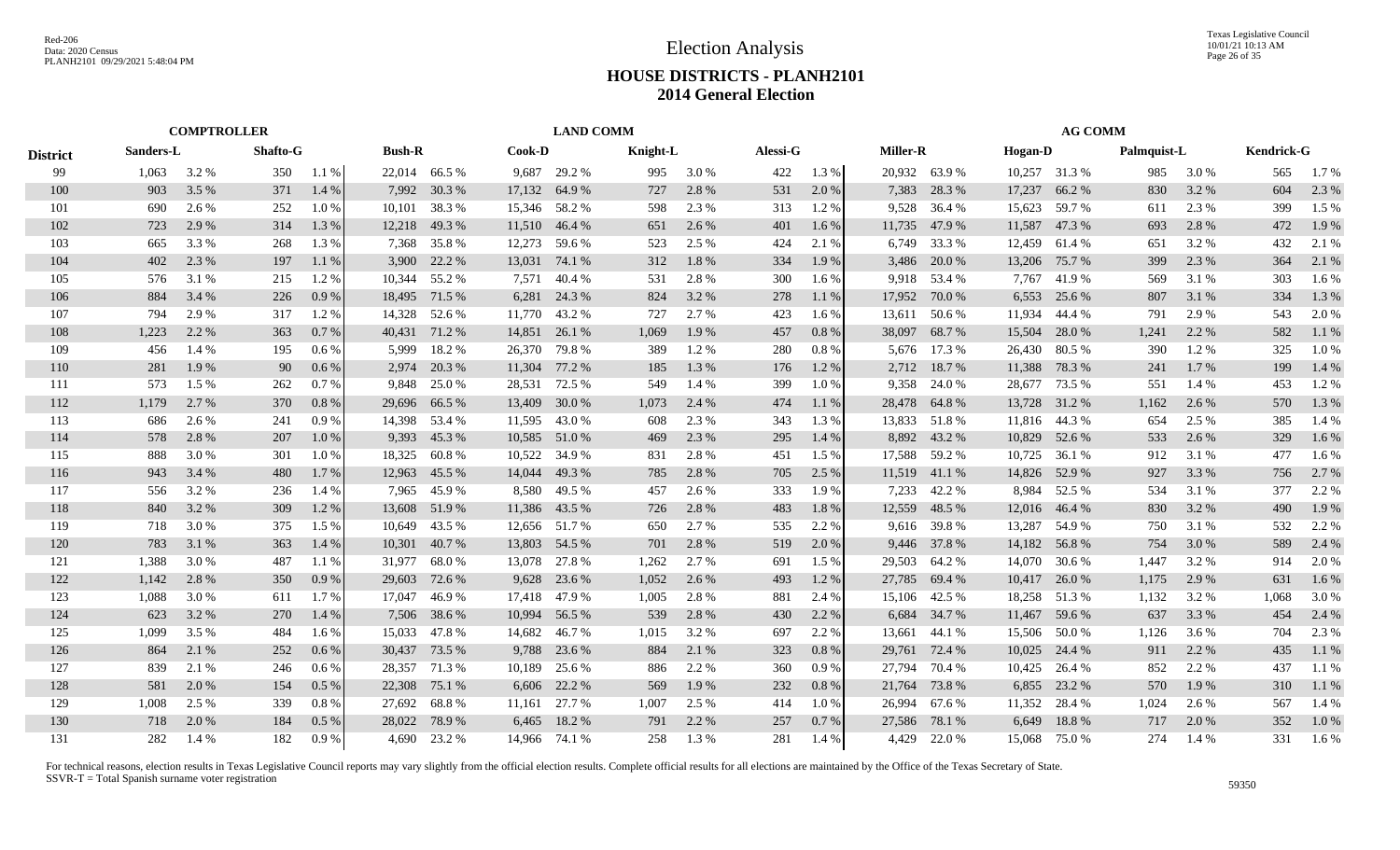Texas Legislative Council 10/01/21 10:13 AM Page 27 of 35

## **HOUSE DISTRICTS - PLANH2101 2014 General Election**

|        |                           |                                                                                                                                                                                                                |                  |                                                                                                                                                                                                                                                            |                                         |                                                                      |                                   |                                     |                |                                                                                                                                                                                                                                                                                                                                                                                                                                                                                                         |                                                         |                                                                                                                                                                                                       |              |                   |                                                                                                       |                                                                                                                                                                              |                  | Ash-L                                                                                                                                                                                                                                                                                                                                                                                                     |                                   |
|--------|---------------------------|----------------------------------------------------------------------------------------------------------------------------------------------------------------------------------------------------------------|------------------|------------------------------------------------------------------------------------------------------------------------------------------------------------------------------------------------------------------------------------------------------------|-----------------------------------------|----------------------------------------------------------------------|-----------------------------------|-------------------------------------|----------------|---------------------------------------------------------------------------------------------------------------------------------------------------------------------------------------------------------------------------------------------------------------------------------------------------------------------------------------------------------------------------------------------------------------------------------------------------------------------------------------------------------|---------------------------------------------------------|-------------------------------------------------------------------------------------------------------------------------------------------------------------------------------------------------------|--------------|-------------------|-------------------------------------------------------------------------------------------------------|------------------------------------------------------------------------------------------------------------------------------------------------------------------------------|------------------|-----------------------------------------------------------------------------------------------------------------------------------------------------------------------------------------------------------------------------------------------------------------------------------------------------------------------------------------------------------------------------------------------------------|-----------------------------------|
|        |                           |                                                                                                                                                                                                                |                  | 1,098                                                                                                                                                                                                                                                      | 3.3 %                                   | 627                                                                  |                                   |                                     |                |                                                                                                                                                                                                                                                                                                                                                                                                                                                                                                         |                                                         | 1,169                                                                                                                                                                                                 | 3.6 %        |                   |                                                                                                       |                                                                                                                                                                              |                  | 1,185                                                                                                                                                                                                                                                                                                                                                                                                     | 3.6 %                             |
| 7,279  |                           | 17,241                                                                                                                                                                                                         | 66.1 %           | 886                                                                                                                                                                                                                                                        | 3.4 %                                   | 685                                                                  | 2.6 %                             |                                     |                | 17,640                                                                                                                                                                                                                                                                                                                                                                                                                                                                                                  | 67.3 %                                                  | 905                                                                                                                                                                                                   | 3.5 %        |                   | 28.8%                                                                                                 |                                                                                                                                                                              |                  | 945                                                                                                                                                                                                                                                                                                                                                                                                       | 3.6 %                             |
| 9,541  | 36.4 %                    | 15,590                                                                                                                                                                                                         | 59.5 %           | 633                                                                                                                                                                                                                                                        | 2.4 %                                   | 454                                                                  | 1.7 %                             |                                     |                | 15,809                                                                                                                                                                                                                                                                                                                                                                                                                                                                                                  | 60.3%                                                   | 656                                                                                                                                                                                                   | 2.5 %        |                   | 37.7 %                                                                                                |                                                                                                                                                                              |                  | 673                                                                                                                                                                                                                                                                                                                                                                                                       | 2.6 %                             |
| 11,589 | 47.3 %                    | 11,623                                                                                                                                                                                                         |                  | 768                                                                                                                                                                                                                                                        | 3.1 %                                   | 512                                                                  | 2.1 %                             |                                     |                | 11,739                                                                                                                                                                                                                                                                                                                                                                                                                                                                                                  | 47.8%                                                   | 745                                                                                                                                                                                                   | 3.0 %        |                   | 49.0 %                                                                                                | 11,695                                                                                                                                                                       |                  | 766                                                                                                                                                                                                                                                                                                                                                                                                       | 3.1 %                             |
| 6,640  | 32.6 %                    | 12,367                                                                                                                                                                                                         | 60.8%            | 646                                                                                                                                                                                                                                                        | 3.2 %                                   | 695                                                                  | 3.4 %                             |                                     |                | 12,744                                                                                                                                                                                                                                                                                                                                                                                                                                                                                                  | 62.4 %                                                  | 655                                                                                                                                                                                                   | 3.2 %        |                   | 34.2 %                                                                                                |                                                                                                                                                                              |                  | 715                                                                                                                                                                                                                                                                                                                                                                                                       | 3.5 %                             |
| 3,381  | 19.3 %                    | 13,046                                                                                                                                                                                                         | 74.6 %           | 379                                                                                                                                                                                                                                                        | 2.2 %                                   | 691                                                                  | 3.9%                              |                                     |                | 13,433                                                                                                                                                                                                                                                                                                                                                                                                                                                                                                  | 77.0 %                                                  | 384                                                                                                                                                                                                   | 2.2 %        | 3,697             | 21.2%                                                                                                 | 13,299                                                                                                                                                                       | 76.3 %           | 423                                                                                                                                                                                                                                                                                                                                                                                                       | 2.4 %                             |
| 9.895  | 53.2 %                    | 7.692                                                                                                                                                                                                          |                  | 570                                                                                                                                                                                                                                                        | 3.1 %                                   | 448                                                                  | 2.4 %                             |                                     |                | 7,864                                                                                                                                                                                                                                                                                                                                                                                                                                                                                                   | 42.3%                                                   | 571                                                                                                                                                                                                   | 3.1 %        | 10,183            | 55.0%                                                                                                 |                                                                                                                                                                              |                  | 595                                                                                                                                                                                                                                                                                                                                                                                                       | 3.2 %                             |
| 17,873 | 69.7 %                    | 6,468                                                                                                                                                                                                          | 25.2 %           | 963                                                                                                                                                                                                                                                        | 3.8%                                    | 334                                                                  | 1.3%                              |                                     |                | 6,677                                                                                                                                                                                                                                                                                                                                                                                                                                                                                                   | 25.9%                                                   | 875                                                                                                                                                                                                   | 3.4 %        | 18,190            | 70.9%                                                                                                 | 6,553                                                                                                                                                                        |                  | 916                                                                                                                                                                                                                                                                                                                                                                                                       | 3.6 %                             |
| 13,459 | 50.0%                     | 11.976                                                                                                                                                                                                         | 44.5 %           | 878                                                                                                                                                                                                                                                        | 3.3 %                                   | 595                                                                  | 2.2 %                             |                                     |                | 12,108                                                                                                                                                                                                                                                                                                                                                                                                                                                                                                  | 44.9%                                                   | 849                                                                                                                                                                                                   | 3.1 %        | 13,884            | 51.9%                                                                                                 | 12,021                                                                                                                                                                       | 44.9%            | 871                                                                                                                                                                                                                                                                                                                                                                                                       | 3.3 %                             |
| 37,861 | 68.2%                     | 15,624                                                                                                                                                                                                         | 28.2 %           | 1,420                                                                                                                                                                                                                                                      | 2.6 %                                   | 583                                                                  | 1.1 %                             | 39,554                              | 70.5 %         | 15,368                                                                                                                                                                                                                                                                                                                                                                                                                                                                                                  | 27.4 %                                                  | 1,213                                                                                                                                                                                                 | 2.2 %        | 38,497            | 69.5 %                                                                                                | 15,621                                                                                                                                                                       | 28.2 %           | 1,294                                                                                                                                                                                                                                                                                                                                                                                                     | 2.3 %                             |
| 5,612  | 17.1 %                    | 26,442                                                                                                                                                                                                         | 80.5 %           | 429                                                                                                                                                                                                                                                        | 1.3 %                                   | 379                                                                  | 1.2%                              |                                     |                | 26,629                                                                                                                                                                                                                                                                                                                                                                                                                                                                                                  | 81.0%                                                   | 418                                                                                                                                                                                                   | 1.3 %        | 5,863             | 17.9 %                                                                                                | 26,503                                                                                                                                                                       | 80.8%            | 415                                                                                                                                                                                                                                                                                                                                                                                                       | 1.3 %                             |
| 2,685  | 18.4 %                    | 11,304                                                                                                                                                                                                         | 77.6 %           | 256                                                                                                                                                                                                                                                        | 1.8%                                    | 317                                                                  | 2.2 %                             | 2,804                               |                | 11,492                                                                                                                                                                                                                                                                                                                                                                                                                                                                                                  | 79.0 %                                                  | 254                                                                                                                                                                                                   | $1.7\%$      | 2,831             | 19.5 %                                                                                                | 11,438                                                                                                                                                                       |                  | 246                                                                                                                                                                                                                                                                                                                                                                                                       | 1.7%                              |
|        |                           |                                                                                                                                                                                                                |                  | 629                                                                                                                                                                                                                                                        | 1.6 %                                   | 547                                                                  | 1.4 %                             | 9,654                               |                | 28,918                                                                                                                                                                                                                                                                                                                                                                                                                                                                                                  | 73.9 %                                                  | 538                                                                                                                                                                                                   | 1.4 %        | 9,687             | 24.8%                                                                                                 |                                                                                                                                                                              |                  | 575                                                                                                                                                                                                                                                                                                                                                                                                       | 1.5 %                             |
| 28,254 | 64.2%                     |                                                                                                                                                                                                                |                  | 1,359                                                                                                                                                                                                                                                      | 3.1 %                                   | 591                                                                  | 1.3%                              | 29,263                              |                | 13,686                                                                                                                                                                                                                                                                                                                                                                                                                                                                                                  |                                                         | 1,206                                                                                                                                                                                                 | 2.7 %        | 28,994            | 66.2%                                                                                                 | 13,574                                                                                                                                                                       |                  | 1,248                                                                                                                                                                                                                                                                                                                                                                                                     | 2.8 %                             |
|        |                           | 11,754                                                                                                                                                                                                         |                  | 733                                                                                                                                                                                                                                                        | 2.7 %                                   | 480                                                                  | 1.8%                              |                                     |                |                                                                                                                                                                                                                                                                                                                                                                                                                                                                                                         |                                                         | 723                                                                                                                                                                                                   | 2.7 %        |                   | 53.2%                                                                                                 |                                                                                                                                                                              |                  | 752                                                                                                                                                                                                                                                                                                                                                                                                       | 2.8 %                             |
|        |                           |                                                                                                                                                                                                                |                  | 555                                                                                                                                                                                                                                                        | 2.7 %                                   | 550                                                                  | 2.7 %                             | 9,129                               |                |                                                                                                                                                                                                                                                                                                                                                                                                                                                                                                         | 53.1 %                                                  | 507                                                                                                                                                                                                   | 2.5 %        |                   | 44.8%                                                                                                 |                                                                                                                                                                              |                  | 548                                                                                                                                                                                                                                                                                                                                                                                                       | 2.7 %                             |
| 17.427 | 58.6%                     | 10,762                                                                                                                                                                                                         |                  | 1.022                                                                                                                                                                                                                                                      | 3.4 %                                   | 509                                                                  | 1.7 %                             | 18,034                              |                | 10,927                                                                                                                                                                                                                                                                                                                                                                                                                                                                                                  | 36.6 %                                                  | 910                                                                                                                                                                                                   | 3.0%         | 17,893            | 60.3%                                                                                                 |                                                                                                                                                                              |                  | 964                                                                                                                                                                                                                                                                                                                                                                                                       | 3.2 %                             |
| 11.167 | 39.5 %                    | 15,036                                                                                                                                                                                                         |                  | 865                                                                                                                                                                                                                                                        | 3.1 %                                   | 1,229                                                                | 4.3 %                             | 12,395                              |                | 14,977                                                                                                                                                                                                                                                                                                                                                                                                                                                                                                  | 53.1 %                                                  | 851                                                                                                                                                                                                   | 3.0 %        | 12,347            | 44.0%                                                                                                 |                                                                                                                                                                              |                  | 984                                                                                                                                                                                                                                                                                                                                                                                                       | 3.5 %                             |
| 7,064  | 41.0%                     | 8,922                                                                                                                                                                                                          |                  | 494                                                                                                                                                                                                                                                        | 2.9 %                                   | 756                                                                  | 4.4 %                             |                                     |                | 9,098                                                                                                                                                                                                                                                                                                                                                                                                                                                                                                   | 53.0%                                                   | 487                                                                                                                                                                                                   | 2.8%         | 7,661             | 44.8%                                                                                                 | 8,889                                                                                                                                                                        | 52.0%            | 548                                                                                                                                                                                                                                                                                                                                                                                                       | 3.2 %                             |
| 12,274 | 47.1 %                    | 12,056                                                                                                                                                                                                         | 46.2%            | 815                                                                                                                                                                                                                                                        | 3.1 %                                   | 926                                                                  | 3.6 %                             | 13,027                              |                | 12,159                                                                                                                                                                                                                                                                                                                                                                                                                                                                                                  | 46.9%                                                   | 753                                                                                                                                                                                                   | 2.9 %        | 13,164            | 51.0%                                                                                                 | 11,786                                                                                                                                                                       |                  | 849                                                                                                                                                                                                                                                                                                                                                                                                       | 3.3 %                             |
| 9.374  | 38.5 %                    |                                                                                                                                                                                                                |                  | 715                                                                                                                                                                                                                                                        | 2.9 %                                   | 1,010                                                                | 4.1 %                             |                                     |                | 13,396                                                                                                                                                                                                                                                                                                                                                                                                                                                                                                  |                                                         | 723                                                                                                                                                                                                   | 3.0%         | 10,301            | 42.7 %                                                                                                |                                                                                                                                                                              |                  | 777                                                                                                                                                                                                                                                                                                                                                                                                       | 3.2 %                             |
|        |                           |                                                                                                                                                                                                                |                  | 758                                                                                                                                                                                                                                                        |                                         |                                                                      |                                   |                                     |                |                                                                                                                                                                                                                                                                                                                                                                                                                                                                                                         |                                                         | 753                                                                                                                                                                                                   | 3.0 %        | 10,053            |                                                                                                       |                                                                                                                                                                              |                  |                                                                                                                                                                                                                                                                                                                                                                                                           | 3.4 %                             |
| 29,066 | 62.5 %                    | 14,956                                                                                                                                                                                                         |                  | 1,496                                                                                                                                                                                                                                                      | 3.2 %                                   | 965                                                                  | 2.1 %                             |                                     |                | 13,730                                                                                                                                                                                                                                                                                                                                                                                                                                                                                                  | 29.5 %                                                  | 1,313                                                                                                                                                                                                 | 2.8 %        | 31,258            |                                                                                                       |                                                                                                                                                                              |                  | 1,401                                                                                                                                                                                                                                                                                                                                                                                                     | 3.0%                              |
|        |                           | 10,980                                                                                                                                                                                                         |                  | 1,284                                                                                                                                                                                                                                                      | 3.2 %                                   | 703                                                                  | 1.7%                              |                                     |                | 10,298                                                                                                                                                                                                                                                                                                                                                                                                                                                                                                  | 25.5 %                                                  | 1,074                                                                                                                                                                                                 | 2.7 %        |                   |                                                                                                       |                                                                                                                                                                              |                  | 1,137                                                                                                                                                                                                                                                                                                                                                                                                     | 2.8 %                             |
| 14,782 |                           | 18,752                                                                                                                                                                                                         |                  | 1,080                                                                                                                                                                                                                                                      | 3.0 %                                   | 1,429                                                                | 4.0%                              |                                     |                |                                                                                                                                                                                                                                                                                                                                                                                                                                                                                                         |                                                         | 1,120                                                                                                                                                                                                 | 3.1 %        |                   |                                                                                                       | 18,098                                                                                                                                                                       | 50.8%            | 1,191                                                                                                                                                                                                                                                                                                                                                                                                     | 3.3 %                             |
|        |                           |                                                                                                                                                                                                                | 59.1 %           |                                                                                                                                                                                                                                                            |                                         |                                                                      |                                   |                                     |                |                                                                                                                                                                                                                                                                                                                                                                                                                                                                                                         |                                                         |                                                                                                                                                                                                       | 2.9 %        |                   |                                                                                                       |                                                                                                                                                                              |                  |                                                                                                                                                                                                                                                                                                                                                                                                           | 3.4 %                             |
|        |                           |                                                                                                                                                                                                                |                  |                                                                                                                                                                                                                                                            |                                         |                                                                      |                                   |                                     |                |                                                                                                                                                                                                                                                                                                                                                                                                                                                                                                         |                                                         |                                                                                                                                                                                                       | 3.4 %        |                   |                                                                                                       |                                                                                                                                                                              |                  |                                                                                                                                                                                                                                                                                                                                                                                                           | 3.6 %                             |
|        |                           | 9,997                                                                                                                                                                                                          |                  |                                                                                                                                                                                                                                                            |                                         |                                                                      | 1.0%                              |                                     |                |                                                                                                                                                                                                                                                                                                                                                                                                                                                                                                         |                                                         | 963                                                                                                                                                                                                   | 2.3 %        |                   |                                                                                                       | 9,927                                                                                                                                                                        |                  |                                                                                                                                                                                                                                                                                                                                                                                                           | 2.3 %                             |
| 27,874 |                           | 10,349                                                                                                                                                                                                         | 26.2 %           | 904                                                                                                                                                                                                                                                        | 2.3 %                                   | 424                                                                  | 1.1%                              |                                     |                | 10,518                                                                                                                                                                                                                                                                                                                                                                                                                                                                                                  |                                                         | 894                                                                                                                                                                                                   | 2.3 %        |                   |                                                                                                       | 10,278                                                                                                                                                                       | 26.1 %           | 897                                                                                                                                                                                                                                                                                                                                                                                                       | 2.3 %                             |
| 21,846 |                           | 6,726                                                                                                                                                                                                          |                  | 595                                                                                                                                                                                                                                                        |                                         |                                                                      | 1.2%                              |                                     |                |                                                                                                                                                                                                                                                                                                                                                                                                                                                                                                         |                                                         | 611                                                                                                                                                                                                   | 2.1 %        |                   |                                                                                                       | 6,601                                                                                                                                                                        |                  |                                                                                                                                                                                                                                                                                                                                                                                                           | 2.1 %                             |
| 26,950 |                           | 11,421                                                                                                                                                                                                         | 28.6 %           | 1,081                                                                                                                                                                                                                                                      |                                         | 549                                                                  | 1.4 %                             |                                     |                |                                                                                                                                                                                                                                                                                                                                                                                                                                                                                                         |                                                         | 1,079                                                                                                                                                                                                 |              |                   |                                                                                                       |                                                                                                                                                                              |                  | 1,080                                                                                                                                                                                                                                                                                                                                                                                                     | 2.7 %                             |
| 27.673 | 78.3%                     | 6,607                                                                                                                                                                                                          | 18.7%            | 754                                                                                                                                                                                                                                                        | 2.1 %                                   | 322                                                                  | 0.9%                              |                                     |                | 6,756                                                                                                                                                                                                                                                                                                                                                                                                                                                                                                   | 19.1 %                                                  | 779                                                                                                                                                                                                   | 2.2 %        | 27,922            | 79.3%                                                                                                 | 6,524                                                                                                                                                                        | 18.5 %           | 762                                                                                                                                                                                                                                                                                                                                                                                                       | 2.2 %                             |
|        |                           |                                                                                                                                                                                                                |                  | 264                                                                                                                                                                                                                                                        | 1.3 %                                   | 397                                                                  | 2.0 %                             |                                     |                |                                                                                                                                                                                                                                                                                                                                                                                                                                                                                                         |                                                         | 292                                                                                                                                                                                                   | 1.5 %        |                   |                                                                                                       |                                                                                                                                                                              |                  | 297                                                                                                                                                                                                                                                                                                                                                                                                       | 1.5 %                             |
|        | 9,218<br>13,403<br>29,832 | <b>Sitton-R</b><br>20,920 63.8 %<br>27.9 %<br>9,213 23.6 %<br>13,734 51.4 %<br>8,819 42.8%<br>36.6%<br>27,373 67.9 %<br>41.0 %<br>6,535 33.7 %<br>42.9%<br>72.4 %<br>70.5 %<br>74.0%<br>67.4 %<br>4,371 21.7 % | 11,464<br>15,480 | <b>Brown-D</b><br>10,153 31.0 %<br>47.5 %<br>41.3%<br>28,728 73.4 %<br>13,779 31.3 %<br>44.0 %<br>10,678 51.8 %<br>36.2 %<br>53.1 %<br>51.8%<br>13,269 54.5 %<br>14,433 57.4 %<br>32.2 %<br>27.2 %<br>52.0 %<br>49.6 %<br>24.3 %<br>22.8%<br>15,126 75.0 % | <b>RR COMM 3</b><br>529<br>1,040<br>930 | <b>Miller-L</b><br>3.0%<br>2.7 %<br>3.3 %<br>2.3 %<br>2.0 %<br>2.7 % | 749<br>874<br>1,289<br>425<br>342 | Salinas-G<br>3.0%<br>4.5 %<br>4.1 % | 1.9%<br>14,453 | Hecht-R<br>21,268 64.9 %<br>7,667 29.2 %<br>9,770 37.2 %<br>12,074 49.2 %<br>7,011 34.4 %<br>3,636 20.8%<br>10,175 54.7 %<br>18,188 70.7 %<br>14,022 52.0 %<br>17.8 %<br>5,840<br>19.3 %<br>24.7 %<br>66.3%<br>14,100 52.8 %<br>44.4 %<br>60.4 %<br>43.9 %<br>7,579 44.2 %<br>50.2 %<br>10,149 41.8 %<br>9,976 39.8 %<br>31,572 67.7 %<br>29,022 71.8 %<br>16,464 45.8 %<br>7,089 36.7 %<br>46.4 %<br>30,152 73.1 %<br>28,219 71.2 %<br>22,093 74.8 %<br>27,451 68.5 %<br>27,883 78.7 %<br>4,573 22.7 % | 14,365<br>11,671<br>15,657<br>10,157<br>6,842<br>11,550 | <b>SUP CT CHIEF</b><br>Moody-D<br>10,350 31.6 %<br>31.0 %<br>11,906 44.5 %<br>10,931<br>55.2 %<br>57.2 %<br>18,396 51.1 %<br>60.4 %<br>50.2 %<br>24.6 %<br>26.5 %<br>23.2 %<br>28.8%<br>15,257 75.8 % | 569<br>1,057 | Oxford-L<br>2.7 % | 7,482<br>9,872<br>11,960<br>6,939<br>14,169<br>9,194<br>7,188<br>14,593<br>28,267<br>22,192<br>27,508 | <b>Brown-R</b><br>21,259 65.0 %<br>40.3%<br>67.7 %<br>28,835<br>71.9 %<br>16,340 45.9 %<br>37.4 %<br>47.1 %<br>30,156<br>73.5 %<br>71.7 %<br>75.5 %<br>69.2%<br>4,649 23.1 % | 11,383<br>15,254 | SUP CT 6<br><b>Meyers-D</b><br>10,253 31.4 %<br>17,586 67.6 %<br>15,619 59.7 %<br>47.9 %<br>12,611 62.2 %<br>7,746 41.8 %<br>25.5 %<br>78.8%<br>28,727 73.7 %<br>31.0 %<br>11,718 44.0 %<br>10,771 52.5 %<br>10,820 36.5 %<br>14,712 52.5 %<br>45.7 %<br>13,053 54.1 %<br>14,040 56.3 %<br>13,541<br>29.3 %<br>10,136 25.3 %<br>59.2 %<br>49.2 %<br>24.2 %<br>22.5 %<br>28.1 %<br>11,176<br>15,145 75.4 % | 841<br>654<br>1,128<br>933<br>608 |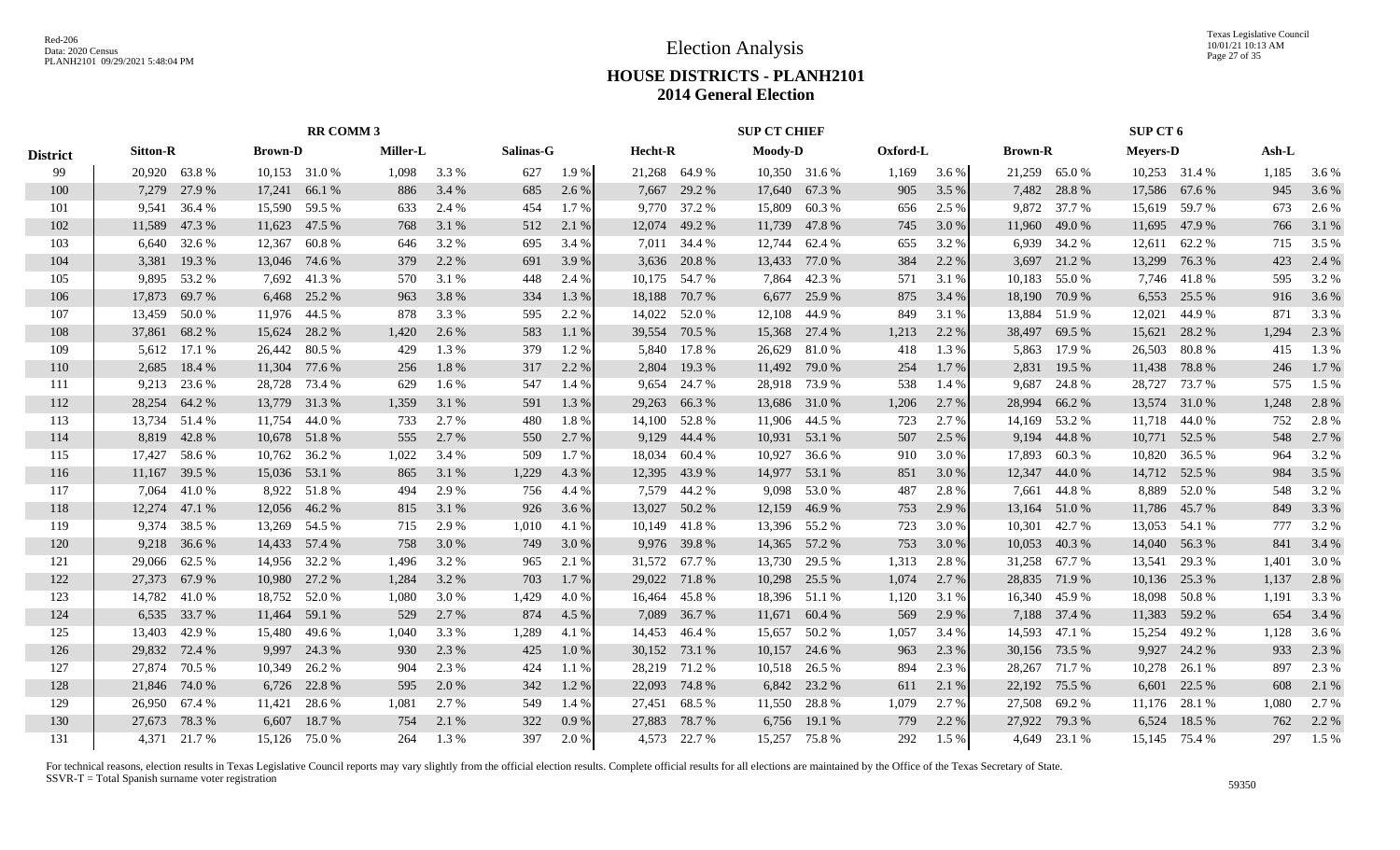|                 |               |               |                    | <b>SUP CT 7</b> |                 |       |             |         |                  |               | <b>SUP CT 8</b> |              |                   |        |                     |               | CCA <sub>3</sub>  |               |                  |       |
|-----------------|---------------|---------------|--------------------|-----------------|-----------------|-------|-------------|---------|------------------|---------------|-----------------|--------------|-------------------|--------|---------------------|---------------|-------------------|---------------|------------------|-------|
| <b>District</b> | <b>Boyd-R</b> |               | <b>Benavides-D</b> |                 | <b>Fulton-L</b> |       | Waterbury-G |         | <b>Johnson-R</b> |               | Koelsch-L       |              | <b>Chisholm-G</b> |        | <b>Richardson-R</b> |               | <b>Granberg-D</b> |               | <b>Bennett-L</b> |       |
| 99              | 21,050 64.4 % |               |                    | 10.319 31.6 %   | 1,039           | 3.2 % | 289         | 0.9%    |                  | 22,469 82.0 % |                 | 2,842 10.4 % | 2,104             | 7.7 %  |                     | 21,086 64.9 % |                   | 10,096 31.1 % | 1,286            | 4.0 % |
| 100             | 7,214         | 27.7 %        | 17,746             | 68.1 %          | 818             | 3.1 % | 292         | 1.1 %   |                  | 8,618 54.8%   | 4,027           | 25.6 %       | 3,090             | 19.6 % | 7,374               | 28.5 %        | 17,491            | 67.6 %        | 1,013            | 3.9%  |
| 101             | 9,662         | 37.0%         | 15,739             | 60.2%           | 573             | 2.2 % | 169         | $0.6\%$ | 10,996           | 66.4 %        | 3,550           | 21.4 %       | 2,005             | 12.1 % | 9,728               | 37.3 %        | 15,595            | 59.8%         | 777              | 3.0 % |
| 102             | 11,668        | 47.7 %        | 11,876             | 48.6 %          | 673             | 2.8 % | 228         | 0.9%    | 12,852           | 71.0 %        | 3,168           | 17.5 %       | 2,080             | 11.5 % | 11,816              | 48.6 %        | 11,643            | 47.9 %        | 836              | 3.4 % |
| 103             | 6,646         | 32.7 %        | 12,916             | 63.5 %          | 577             | 2.8%  | 205         | 1.0%    | 7,758            | 57.8 %        | 3,377           | 25.2 %       | 2,287             | 17.0 % | 6,802               | 33.7 %        | 12,585 62.4 %     |               | 791              | 3.9%  |
| 104             | 3,470         | 19.9 %        | 13,493             | 77.3 %          | 346             | 2.0 % | 139         | 0.8%    | 4,443            | 51.5 %        | 2,507           | 29.1 %       | 1,675             | 19.4 % | 3,561               | 20.5 %        | 13,296            | 76.6 %        | 508              | 2.9%  |
| 105             | 9,946         | 53.6%         | 7,933              | 42.8%           | 518             | 2.8%  | 144         | 0.8%    | 10,848           | 75.0%         | 2,209           | 15.3 %       | 1,401             | 9.7%   | 9,987               | 54.2 %        | 7,770             | 42.1 %        | 682              | 3.7%  |
| 106             | 18,004        | 70.2 %        | 6,648              | 25.9%           | 850             | 3.3 % | 139         | $0.5\%$ |                  | 19,010 82.3 % | 2,536           | 11.0 %       | 1,540             | 6.7%   | 18,009              | 70.6 %        | 6,511             | 25.5 %        | 983              | 3.9%  |
| 107             | 13,568        | 50.6 %        | 12,239             | 45.7 %          | 756             | 2.8%  | 240         | 0.9%    | 14,985           | 73.2 %        | 3,323           | 16.2%        | 2,165             | 10.6 % |                     | 13,733 51.5 % | 11,977            | 44.9 %        | 950              | 3.6 % |
| 108             | 37,865        | 68.3%         | 16,063             | 29.0 %          | 1,199           | 2.2 % | 273         | $0.5\%$ | 40,285           | 84.4 %        | 4,381           | 9.2%         | 3,047             | 6.4 %  | 38,121              | 69.6%         | 15,156            | 27.7 %        | 1,474            | 2.7%  |
| 109             | 5,720         | 17.4 %        | 26,488             | 80.8%           | 429             | 1.3%  | 157         | $0.5\%$ | 7,110            | 48.7%         | 4,646           | 31.8%        | 2,846             | 19.5 % | 5,698               | 17.4 %        | 26,488            | 80.9%         | 555              | 1.7%  |
| 110             | 2,729         | 18.8%         | 11,466             | 79.0 %          | 237             | 1.6%  | 76          | $0.5\%$ | 3,360            | 54.9 %        | 1,730           | 28.3%        | 1,029             | 16.8%  | 2,771               | 19.1 %        | 11,408            | 78.6%         | 330              | 2.3 % |
| 111             | 9,500         | 24.4 %        | 28,743             | 73.7 %          | 567             | 1.5 % | 181         | $0.5\%$ | 11,233           | 56.9%         | 5,175           | 26.2 %       | 3,321             | 16.8%  | 9,469               | 24.3 %        | 28,686            | 73.7 %        | 749              | 1.9%  |
| 112             | 28,508        | 65.0%         | 13,961             | 31.8%           | 1,104           | 2.5 % | 279         | 0.6%    |                  | 30,443 81.9 % | 4,046           | 10.9%        | 2,670             | 7.2 %  | 28,726              | 65.9%         |                   | 13,471 30.9 % | 1,367            | 3.1 % |
| 113             | 13,896        | 52.1 %        | 11,922             | 44.7 %          | 680             | 2.5 % | 177         | 0.7%    |                  | 15,167 76.5 % | 3,000           | 15.1 %       | 1,652             | 8.3%   | 13,929              | 52.4 %        | 11,796 44.4 %     |               | 842              | 3.2%  |
| 114             |               | 8,958 43.6 %  | 10,987             | 53.5 %          | 470             | 2.3 % | 138         | 0.7%    | 10,001           | 71.1 %        | 2,544           | 18.1 %       | 1,516             | 10.8%  | 9,007               | 44.0%         | 10,822            | 52.9 %        | 643              | 3.1 % |
| 115             |               | 17,483 58.9 % |                    | 11,157 37.6 %   | 866             | 2.9 % | 190         | $0.6\%$ | 18,944           | 77.1 %        | 3,458           | 14.1 %       | 2,175             | 8.8%   | 17,706              | 60.0%         | 10,731            | 36.4 %        | 1,053            | 3.6 % |
| 116             | 11,349        | 40.1 %        | 15,943             | 56.4 %          | 710             | 2.5 % | 290         | 1.0%    | 14,358           | 64.8 %        | 4,260           | 19.2 %       | 3,532             | 15.9 % | 12,430              | 44.4 %        | 14,448            | 51.7 %        | 1,091            | 3.9 % |
| 117             | 7,132         | 41.4 %        | 9,557              | 55.4 %          | 398             | 2.3 % | 157         | 0.9%    | 8,886            | 69.8%         | 2,413           | 18.9%        | 1,440             | 11.3 % | 7,574               | 44.4 %        | 8,852             | 51.9%         | 618              | 3.6 % |
| 118             | 12,582 48.3 % |               | 12,644             | 48.6 %          | 591             | 2.3 % | 222         | 0.9%    | 14,808           | 73.4 %        | 3,288           | 16.3 %       | 2,078             | 10.3 % | 13,078              | 50.8%         | 11,701            | 45.5 %        | 962              | 3.7 % |
| 119             | 9,691         | 39.8%         | 13,898             | 57.0 %          | 558             | 2.3 % | 221         | 0.9%    | 12,060           | 66.9%         | 3,645           | 20.2 %       | 2,322             | 12.9 % | 10,222              | 42.4 %        | 12,955 53.7 %     |               | 956              | 4.0 % |
| 120             | 9,370         | 37.3 %        | 14,825             | 59.0 %          | 685             | 2.7 % | 256         | 1.0%    | 11,674           | 64.8%         | 3,803           | 21.1 %       | 2,526             | 14.0 % | 10,019              | 40.2%         | 13,968            | 56.1 %        | 920              | 3.7%  |
| 121             | 29,446        | 63.4 %        | 15,505             | 33.4 %          | 1,211           | 2.6 % | 295         | $0.6\%$ | 33,443           | 79.3 %        | 4,792           | 11.4 %       | 3,933             | 9.3%   | 31,410              | 68.2%         | 13,055            | 28.4 %        | 1,564            | 3.4 % |
| 122             | 27,607        | 68.5 %        | 11,532             | 28.6 %          | 994             | 2.5 % | 198         | $0.5\%$ | 30,569           | 83.1 %        | 3,667           | 10.0 %       | 2,550             | 6.9%   | 29,025              | 72.6 %        | 9,702             | 24.3 %        | 1,251            | 3.1 % |
| 123             | 14,984        | 41.6 %        | 19,786             | 54.9 %          | 886             | 2.5 % | 390         | 1.1 %   | 18,728           | 65.6 %        | 5,062           | 17.7 %       | 4,758             | 16.7%  | 16,642              | 46.8%         | 17,556            | 49.3 %        | 1,387            | 3.9%  |
| 124             | 6,578         | 33.9%         | 12,227             | 63.0%           | 432             | 2.2 % | 168         | 0.9%    | 8,794            | 64.0%         | 3,167           | 23.0 %       | 1,780             | 13.0 % | 7,147               | 37.2 %        | 11,309            | 58.9%         | 733              | 3.8%  |
| 125             | 13,600        | 43.5 %        | 16,530             | 52.9%           | 835             | 2.7 % | 275         | 0.9%    | 16,922           | 69.1 %        | 4,549           | 18.6%        | 3,017             | 12.3 % | 14,506              | 46.9%         | 15,182            | 49.1 %        | 1,237            | 4.0%  |
| 126             | 29,462        | 71.8%         | 10,511             | 25.6 %          | 851             | 2.1 % | 201         | $0.5\%$ | 31,086           | 86.6 %        | 2,683           | 7.5 %        | 2,131             | 5.9 %  | 29,888              | 73.2 %        | 9,906             | 24.3 %        | 1,055            | 2.6 % |
| 127             | 27,621        | 70.0%         | 10,809             | 27.4 %          | 790             | 2.0 % | 230         | 0.6 %   | 29,096           | 86.4 %        | 2,500           | 7.4 %        | 2,086             | 6.2%   | 27,944              | 71.1 %        | 10,320            | 26.3 %        | 1,035            | 2.6 % |
| 128             | 21,834        | 74.2 %        | 6,874              | 23.4 %          | 538             | 1.8%  | 165         | 0.6%    | 22,830           | 89.7%         | 1,495           | 5.9%         | 1,119             | 4.4 %  | 21,959              | 74.9 %        | 6,628             | 22.6 %        | 722              | 2.5 % |
| 129             | 26,378        | 66.3%         | 12,217             | 30.7 %          | 970             | 2.4 % | 236         | 0.6 %   | 28,449           | 84.0%         | 2,759           | 8.1%         | 2,668             | 7.9%   | 27,069              | 68.4%         | 11,257            | 28.5 %        | 1,241            | 3.1 % |
| 130             | 27,404        | 77.8%         | 6,971              | 19.8%           | 697             | 2.0 % | 152         | 0.4%    | 28,554           | 89.3%         | 1,933           | 6.0%         | 1,505             | 4.7%   | 27,676              | 78.8%         | 6,561             | 18.7%         | 867              | 2.5 % |
| 131             |               | 4,393 21.9 %  |                    | 15,287 76.1 %   | 242             | 1.2%  | 164         | 0.8 %   |                  | 5,426 55.7 %  | 2,320           | 23.8%        | 1,996             | 20.5 % |                     | 4,477 22.4 %  |                   | 15,111 75.6 % | 404              | 2.0 % |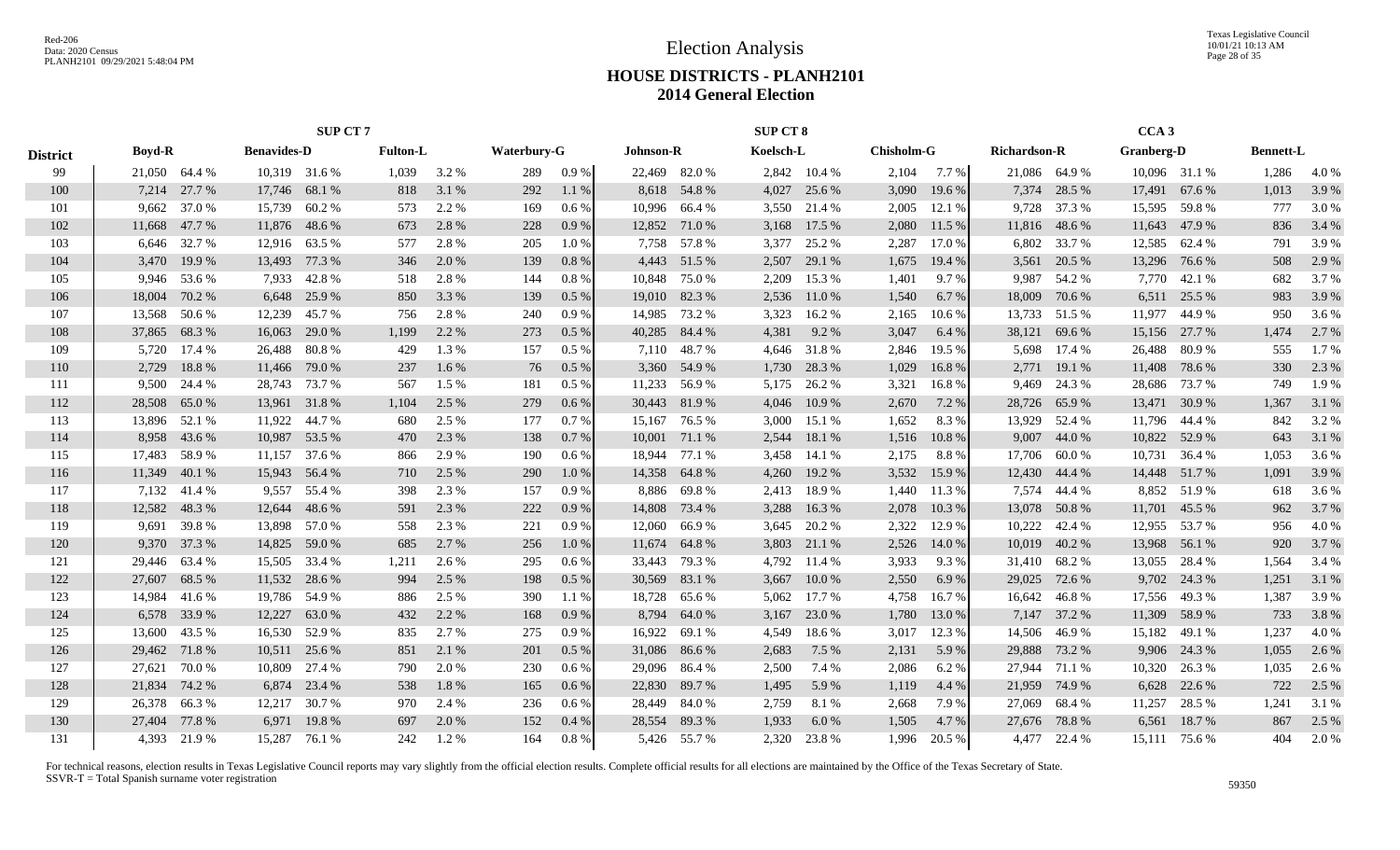|                 |         |           | CCA <sub>4</sub> |        |                  |           |                 |        | CCA <sub>9</sub> |           |           |            |
|-----------------|---------|-----------|------------------|--------|------------------|-----------|-----------------|--------|------------------|-----------|-----------|------------|
| <b>District</b> | Yeary-R |           | Parker-L         |        | Sanders-Castro-G |           | <b>Newell-R</b> |        | <b>Strange-L</b> |           | Altgelt-G |            |
| 99              | 21,772  | 79.1 %    | 3,666            | 13.3 % | 2,086            | 7.6%      | 22,282          | 81.6%  | 3,170            | 11.6 %    | 1,870     | 6.8%       |
| 100             | 8,216   | 52.0%     | 4,374            | 27.7 % | 3,212            | 20.3 %    | 8,399           | 53.9%  | 4,436            | 28.5 %    | 2,743     | 17.6 %     |
| 101             | 10,633  | 63.0%     | 4,111            | 24.4 % | 2,127            | 12.6 %    | 10,832          | 64.8%  | 4,090            | 24.5 %    | 1,793     | 10.7%      |
| 102             | 12,437  | 68.6%     | 3,510            | 19.4 % | 2,178            | 12.0%     | 12,679          | 70.6 % | 3,504            | 19.5 %    | 1,785     | 9.9%       |
| 103             | 7,425   | 55.1 %    | 3,360            | 25.0%  | 2,679            | 19.9%     | 7,672           | 57.7%  | 3,489            | 26.2%     | 2,136     | 16.1%      |
| 104             | 4,120   | 47.3 %    | 2,571            | 29.5 % | 2,013            | 23.1 %    | 4,416           | 51.8%  | 2,693            | 31.6%     | 1,418     | $16.6\:\%$ |
| 105             | 10,515  | 72.6 %    | 2,430            | 16.8%  | 1,540            | 10.6%     | 10,715          | 74.6%  | 2,436            | 17.0 %    | 1,210     | 8.4%       |
| 106             | 18,758  | 80.5 %    | 2,864            | 12.3 % | 1,673            | 7.2 %     | 18,910          | 81.4%  | 2,826            | 12.2 %    | 1,485     | $6.4~\%$   |
| 107             | 14,543  | 70.9%     | 3,640            | 17.8%  | 2,317            | 11.3%     | 14,808          | 72.9%  | 3,634            | 17.9%     | 1,878     | 9.2%       |
| 108             | 39,237  | 82.6%     | 5,065            | 10.7%  | 3,215            | $6.8~\%$  | 39,768          | 84.4 % | 4,609            | 9.8%      | 2,747     | 5.8 %      |
| 109             | 6,591   | 44.7%     | 5,701            | 38.7%  | 2,437            | 16.5 %    | 6,860           | 47.6 % | 5,541            | 38.5%     | 2,005     | 13.9%      |
| 110             | 3,118   | 50.7%     | 1,930            | 31.4 % | 1,105            | 18.0%     | 3,264           | 54.3 % | 1,963            | 32.6 %    | 788       | 13.1 %     |
| 111             | 10,552  | 53.1 %    | 6,273            | 31.6%  | 3,033            | 15.3 %    | 10,883          | 55.9%  | 6,168            | 31.7%     | 2,416     | 12.4 %     |
| 112             | 29,754  | 80.1 %    | 4,650            | 12.5 % | 2,729            | 7.3 %     | 30,165          | 81.8%  | 4,396            | 11.9%     | 2,336     | 6.3%       |
| 113             | 14,692  | 74.0%     | 3,418            | 17.2 % | 1,742            | 8.8%      | 14,982          | 76.0%  | 3,377            | 17.1 %    | 1,361     | 6.9%       |
| 114             | 9,565   | 67.7%     | 2,787            | 19.7%  | 1,776            | 12.6 %    | 9,901           | 71.1 % | 2,782            | 20.0%     | 1,236     | $8.9\ \%$  |
| 115             | 18,462  | 75.1 %    | 3,781            | 15.4 % | 2,334            | 9.5%      | 18,765          | 76.8%  | 3,739            | 15.3%     | 1,918     | 7.9%       |
| 116             | 13,616  | 60.7%     | 3,817            | 17.0%  | 4,998            | 22.3 %    | 14,132          | 64.0%  | 4,419            | 20.0 %    | 3,530     | 16.0%      |
| 117             | 8,351   | 64.8%     | 2,093            | 16.2%  | 2,445            | 19.0%     | 8,791           | 69.1%  | 2,548            | 20.0%     | 1,383     | 10.9%      |
| 118             | 14,051  | 68.8%     | 2,997            | 14.7%  | 3,363            | 16.5 %    | 14,649          | 72.7 % | 3,513            | 17.4 %    | 1,997     | 9.9%       |
| 119             | 11,346  | 62.0%     | 3,318            | 18.1 % | 3,640            | 19.9%     | 11,857          | 65.8%  | 3,878            | 21.5 %    | 2,292     | 12.7%      |
| 120             | 11,058  | $60.8~\%$ | 3,794            | 20.9%  | 3,335            | 18.3 %    | 11,465          | 63.8%  | 4,126            | 23.0%     | 2,387     | 13.3 %     |
| 121             | 32,819  | 77.5 %    | 4,744            | 11.2%  | 4,774            | 11.3%     | 33,029          | 78.6%  | 5,188            | 12.4 %    | 3,783     | 9.0 %      |
| 122             | 30,027  | 81.3%     | 3,621            | 9.8%   | 3,294            | 8.9%      | 30,293          | 82.5 % | 3,958            | 10.8 %    | 2,452     | 6.7%       |
| 123             | 17,885  | 61.9%     | 4,653            | 16.1%  | 6,339            | 22.0%     | 18,404          | 64.7%  | 5,240            | 18.4 %    | 4,817     | 16.9%      |
| 124             | 8,105   | 57.9%     | 2,739            | 19.6%  | 3,156            | 22.5 %    | 8,657           | 62.9%  | 3,333            | 24.2 %    | 1,779     | 12.9 %     |
| 125             | 15,995  | 64.5 %    | 4,043            | 16.3%  | 4,743            | 19.1 %    | 16,708          | 68.2%  | 4,764            | 19.5 %    | 3,009     | 12.3 %     |
| 126             | 30,899  | 85.5%     | 2,851            | 7.9%   | 2,371            | 6.6%      | 31,083          | 86.3%  | 2,868            | $8.0\ \%$ | 2,084     | 5.8 %      |
| 127             | 28,900  | 85.3%     | 2,702            | 8.0%   | 2,277            | 6.7%      | 29,074          | 85.9%  | 2,756            | 8.1%      | 2,000     | 5.9%       |
| 128             | 22,685  | 88.8 %    | 1,610            | 6.3%   | 1,251            | 4.9%      | 22,803          | 89.4%  | 1,649            | 6.5%      | 1,063     | 4.2 %      |
| 129             | 28,151  | 82.6%     | 2,892            | 8.5 %  | 3,032            | 8.9%      | 28,333          | 83.4%  | 3,013            | 8.9%      | 2,629     | 7.7%       |
| 130             | 28,457  | 88.6%     | 2,044            | 6.4 %  | 1,611            | $5.0\ \%$ | 28,577          | 89.1 % | 2,061            | 6.4%      | 1,432     | 4.5 %      |
| 131             | 5,199   | 52.0%     | 2,624            | 26.2%  | 2,176            | 21.8%     | 5,350           | 54.3 % | 2,659            | 27.0%     | 1,840     | 18.7%      |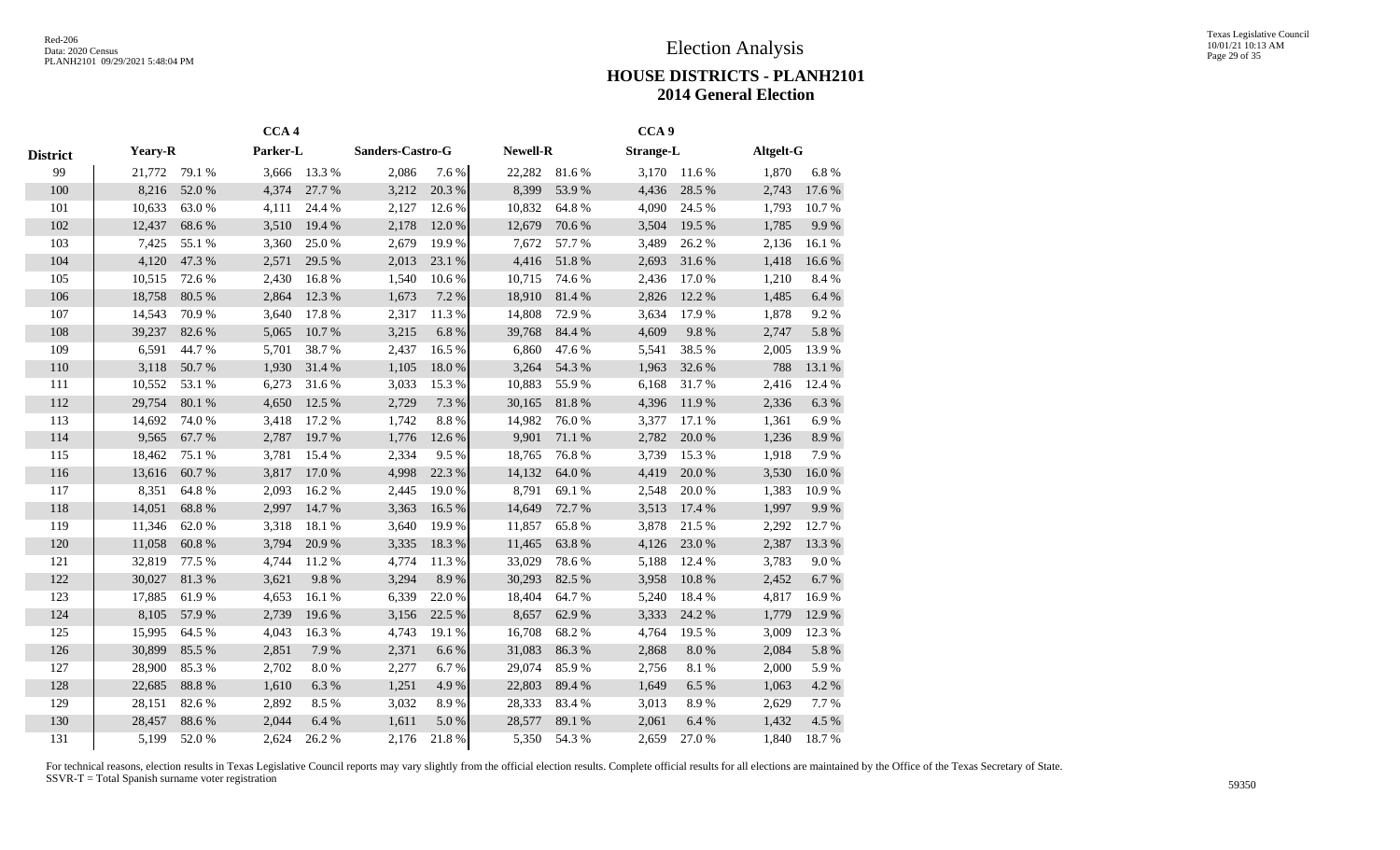|                 |          |               |                  |               | <b>U.S. SEN</b> |         |           |          |                 |              |          |               |         |               | <b>GOVERNOR</b> |          |          |          |          |                |
|-----------------|----------|---------------|------------------|---------------|-----------------|---------|-----------|----------|-----------------|--------------|----------|---------------|---------|---------------|-----------------|----------|----------|----------|----------|----------------|
| <b>District</b> | Cornyn-R |               | <b>Alameel-D</b> |               | Paddock-L       |         | Sanchez-G |          | <b>Tahiro-W</b> |              | Abbott-R |               | Davis-D |               | <b>Glass-L</b>  |          | Parmer-G |          | Pavitt-W |                |
| 132             | 19,925   | 72.5 %        | 6,509            | 23.7 %        | 839             | 3.1 %   | 217       | 0.8%     |                 | $0 \t 0.0\%$ | 19,520   | 70.0 %        |         | 7,876 28.2 %  | 421             | $1.5\%$  | 79       | 0.3 %    |          | $2\quad 0.0\%$ |
| 133             | 30,903   | 72.1 %        | 10,600           | 24.7 %        | 1,012           | 2.4 %   | 329       | $0.8 \%$ | $\Omega$        | $0.0\%$      | 29,150   | 67.0 %        | 13,757  | 31.6 %        | 496             | $1.1\%$  | 102      | $0.2 \%$ |          | $0$ 0.0 %      |
| 134             |          | 27,802 54.9 % | 20,904           | 41.3%         | 1,274           | 2.5 %   | 684       | $1.4\%$  |                 | 0.0 %        | 24,619   | 47.8 %        | 26,073  | 50.7 %        | 608             | $1.2\%$  | 157      | 0.3 %    |          | 0.0 %          |
| 135             | 11,754   | 55.3 %        | 8,656            | 40.7%         | 594             | 2.8%    | 257       | 1.2 %    |                 | 0.0 %        | 11,528   | 53.4 %        | 9,713   | 45.0 %        | 289             | 1.3 %    | 78       | $0.4\%$  |          | $0$ 0.0 %      |
| 136             | 16,644   | 51.8%         |                  | 13,410 41.7 % | 1,620           | 5.0 %   | 432       | 1.3 %    | 18 -            | 0.1%         |          | 15,940 49.2 % |         | 15,448 47.7 % | 840             | 2.6 %    | 148      | $0.5\%$  | 26       | $0.1\%$        |
| 137             | 6,630    | 47.6 %        | 6,628            | 47.6 %        | 415             | 3.0 %   | 242       | 1.7%     | 3               | 0.0 %        | 6,257    | 44.2 %        |         | 7,613 53.7 %  | 215             | $1.5\%$  | 82       | 0.6 %    |          | $0.0\%$        |
| 138             | 25,502   | 70.0 %        | 9,633            | 26.5 %        | 944             | 2.6 %   | 329       | 0.9%     | 0 <sup>1</sup>  | $0.0\%$      | 24,543   | 66.3%         |         | 11,916 32.2 % | 473             | 1.3 %    | 97       | 0.3 %    |          | 0 0.0 %        |
| 139             | 8,185    | 29.4 %        | 18,713           | 67.3 %        | 569             | 2.0 %   | 350       | 1.3 %    | 0               | $0.0\%$      | 7,719    | 27.2 %        |         | 20,312 71.6 % | 225             | $0.8\%$  | 100      | $0.4\%$  |          | $2\quad 0.0\%$ |
| 140             |          | 3,935 32.9 %  |                  | 7,564 63.2 %  | 201             | $1.7\%$ | 266       | 2.2 %    | $\overline{0}$  | $0.0\%$      |          | 3,787 31.1 %  |         | 8,207 67.4 %  | 114             | 0.9%     | 71       | $0.6\%$  |          | $0.0\%$        |
| 141             | 3,199    | 16.8%         | 15,338           | 80.7 %        | 261             | 1.4 %   | 214       | 1.1%     |                 | 0.0 %        | 3,051    | 15.7 %        | 16,223  | 83.4 %        | 127             | 0.7 %    | 52       | 0.3 %    |          | $0.0\%$        |
| 142             |          | 5,209 25.3 %  | 14,834           | 72.0 %        | 354             | 1.7 %   | 219       | 1.1%     |                 | 0.0 %        | 5,037    | 24.0 %        | 15,761  | 75.0 %        | 136             | 0.6 %    | 81       | $0.4\%$  |          | $0.0\%$        |
| 143             | 6,020    | 37.2 %        | 9,521            | 58.9 %        | 292             | 1.8%    | 334       | 2.1 %    |                 | 0.0 %        | 5,962    | 36.1 %        | 10,332  | 62.5 %        | 141             | 0.9 %    | 91       | 0.6 %    |          | $0.0\%$        |
| 144             |          | 9,110 54.0 %  |                  | 7,051 41.8 %  | 390             | 2.3 %   | 314       | 1.9 %    | $\Omega$        | $0.0\%$      |          | 8,944 52.1 %  |         | 7,874 45.9 %  | 234             | 1.4 %    | 100      | $0.6\%$  |          | $30.0\%$       |
| 145             | 8,126    | 32.7 %        | 15,267           | 61.4 %        | 750             | 3.0 %   | 737       | 3.0 %    |                 | 0.0 %        | 7,477    | 29.5 %        | 17,377  | 68.5 %        | 361             | 1.4 %    | 156      | 0.6 %    |          | $0.0\%$        |
| 146             |          | 7,838 23.0 %  | 25,357           | 74.3 %        | 531             | $1.6\%$ | 383       | $1.1\%$  |                 | 0.0 %        | 7,099    | 20.4 %        | 27,323  | 78.5 %        | 264             | $0.8 \%$ | 111      | 0.3 %    |          | $0.0\%$        |
| 147             | 6,348    | 21.5 %        | 22,010           | 74.6 %        | 630             | 2.1 %   | 534       | 1.8%     |                 | 0.0 %        | 5,799    | 19.3 %        | 23,881  | 79.3 %        | 299             | $1.0\%$  | 126      | $0.4\%$  |          | 0 0.0 %        |
| 148             |          | 11,745 55.6 % | 8,434            | 39.9 %        | 637             | 3.0 %   | 314       | 1.5 %    | $\overline{0}$  | $0.0\%$      | 11,364   | 52.9 %        |         | 9,753 45.4 %  | 276             | 1.3 %    | 103      | $0.5\%$  |          | 3 0.0 $%$      |
| 149             | 8,737    | 44.5 %        | 10,155           | 51.7 %        | 479             | 2.4 %   | 258       | 1.3 %    | 2               | $0.0\%$      |          | 8,416 42.2 %  | 11,207  | 56.2 %        | 244             | 1.2 %    | 76       | $0.4\%$  |          | $0.0\%$        |
| 150             | 21,318   | 73.2 %        | 6,775            | 23.3 %        | 806             | 2.8 %   | 238       | $0.8 \%$ |                 | $0.0\%$      | 21,078   | 71.3 %        | 8,003   | 27.1 %        | 389             | 1.3 %    | 96       | 0.3 %    |          | $0.0\%$        |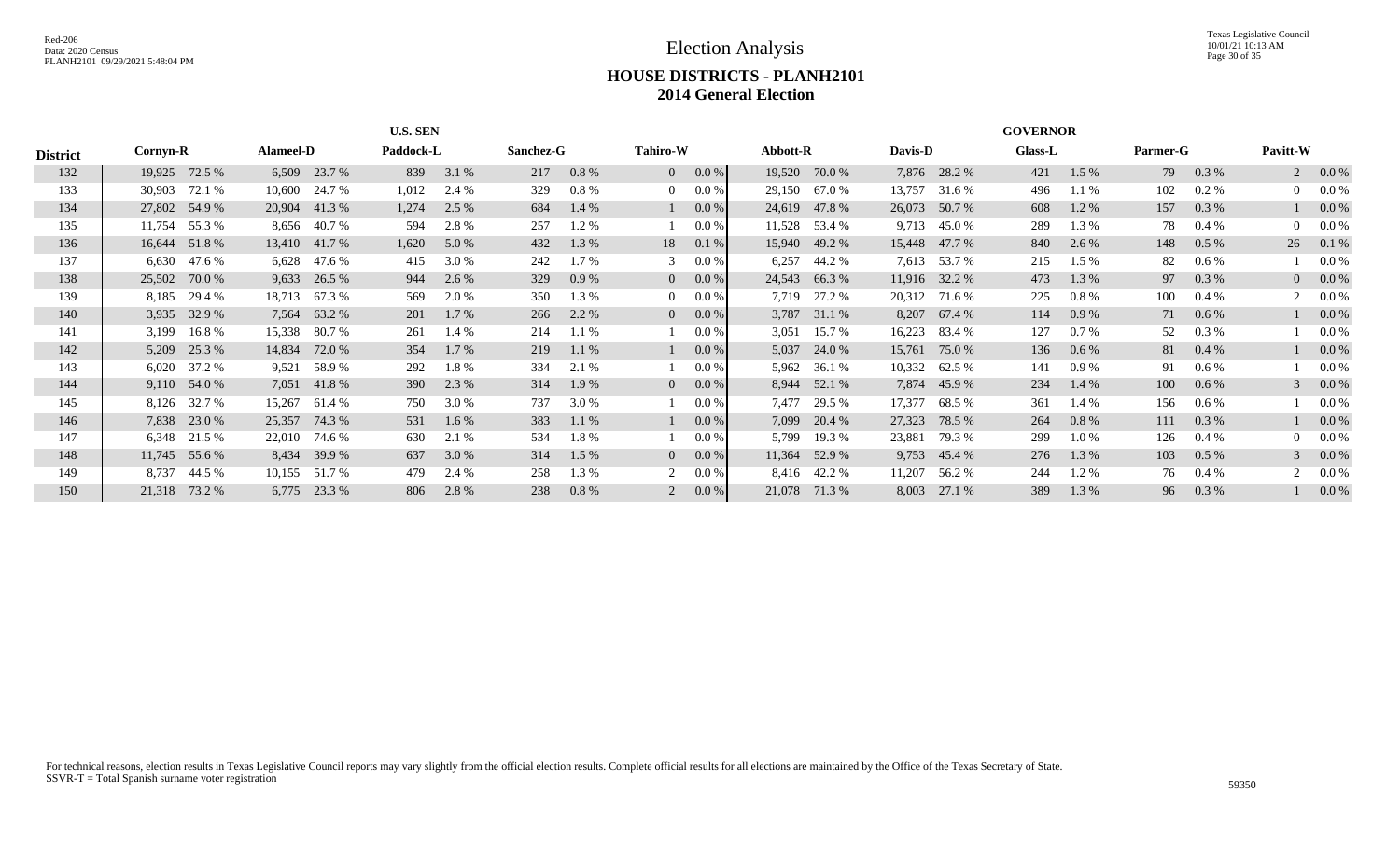Texas Legislative Council 10/01/21 10:13 AM Page 31 of 35

|                 |        |                                                                     |        | <b>LT. GOVERNOR</b> |       |         |     |         |                 |               |                  | <b>ATTORNEY GEN</b> |                  |         |                  |          |                |               | <b>COMPTROLLER</b> |              |
|-----------------|--------|---------------------------------------------------------------------|--------|---------------------|-------|---------|-----|---------|-----------------|---------------|------------------|---------------------|------------------|---------|------------------|----------|----------------|---------------|--------------------|--------------|
| <b>District</b> |        | <b>Patrick-R</b><br>Van De Putte-D<br><b>Butler-L</b><br>Courtney-G |        |                     |       |         |     |         | <b>Paxton-R</b> |               | <b>Houston-D</b> |                     | <b>Balagia-L</b> |         | <b>Osborne-G</b> |          | <b>Hegar-R</b> |               | <b>Collier-D</b>   |              |
| 132             |        | 19,176 69.0 %                                                       | 7,705  | 27.7 %              | 728   | 2.6 %   | 164 | $0.6\%$ | 19,599          | 70.5 %        | 7,461            | 26.8%               | 620              | 2.2 %   | 138              | 0.5%     | 19,610         | 70.9 %        | 7,250              | 26.2 %       |
| 133             | 27,466 | 63.7 %                                                              | 14,260 | 33.1 %              | 1,140 | 2.6 %   | 254 | $0.6\%$ |                 | 28,846 66.9 % | 13,283           | 30.8 %              | 800              | 1.9%    | 215              | 0.5%     | 28,600         | 67.0 %        | 12,959             | 30.3 %       |
| 134             | 22,504 | 44.2 %                                                              | 26,511 | 52.0 %              | 1,528 | 3.0%    | 421 | 0.8%    | 24,495          | 48.2 %        | 24,746           | 48.7 %              | 1,168            | 2.3 %   | 416              | $0.8 \%$ | 24,487         | 49.0 %        | 23,766             | 47.5 %       |
| 135             | 11,483 | 53.3 %                                                              | 9,443  | 43.8%               | 470   | 2.2 %   | 151 | 0.7%    | 11,584          | 53.8%         | 9,356            | 43.5 %              | 447              | 2.1 %   | 145              | 0.7 %    |                | 11,458 53.6 % |                    | 9,296 43.5 % |
| 136             | 15,566 | 48.4 %                                                              | 14,712 | 45.7 %              | 1,538 | 4.8%    | 355 | $1.1\%$ | 15,427          | 48.2 %        | 14,400           | 45.0 %              | 1,892            | 5.9%    | 295              | 0.9%     |                | 15,416 48.6 % | 14,073             | 44.4 %       |
| 137             | 6,052  | 42.9 %                                                              | 7,567  | 53.7 %              | 350   | 2.5 %   | 131 | 0.9%    | 6,189           | 44.0 %        | 7,355            | 52.3 %              | 373              | 2.7 %   | 138              | 1.0%     | 6,129          | 43.8 %        |                    | 7,311 52.3 % |
| 138             | 23,646 | 64.2 %                                                              | 12,058 | 32.8%               | 904   | 2.5 %   | 201 | $0.5\%$ | 24,406          | 66.3%         | 11,546           | 31.4 %              | 677              | 1.8%    | 198              | $0.5\%$  | 24,118         | 66.2%         | 11,296             | 31.0 %       |
| 139             | 7,630  | 27.0 %                                                              | 20,017 | 70.8%               | 449   | $1.6\%$ | 195 | 0.7%    | 7,748           | 27.4 %        | 19,880           | 70.3 %              | 413              | $1.5\%$ | 230              | 0.8 %    | 7,536          | 26.8 %        | 19,891             | 70.8%        |
| 140             |        | 3,809 31.3 %                                                        | 8,110  | 66.6 %              | 167   | 1.4 %   | 91  | 0.7 %   | 3,714           | 30.6 %        | 8,106            | 66.8%               | 188              | $1.5\%$ | 132              | 1.1%     | 3,660          | 30.2 %        |                    | 8,146 67.1 % |
| 141             | 3,084  | 15.9 %                                                              | 15,962 | 82.4 %              | 223   | 1.2%    | 103 | 0.5%    | 3,079           | 15.8%         | 16,012           | 82.4 %              | 197              | $1.0\%$ | 138              | 0.7%     | 2,954          | 15.3 %        | 16,080             | 83.2 %       |
| 142             | 5,052  | 24.1 %                                                              | 15,519 | 74.0 %              | 279   | 1.3 %   | 111 | $0.5\%$ |                 | 5,012 23.9 %  | 15,524           | 74.1 %              | 247              | 1.2%    | 165              | 0.8 %    | 4,927          | 23.6 %        | 15,527             | 74.5 %       |
| 143             | 5,887  | 35.7 %                                                              | 10,253 | 62.2 %              | 230   | 1.4 %   | 103 | $0.6\%$ | 5,812           | 35.4 %        | 10,207           | 62.1 %              | 280              | $1.7\%$ | 135              | 0.8 %    |                | 5,649 34.5 %  | 10,276             | 62.7 %       |
| 144             |        | 8,873 51.8 %                                                        |        | 7,770 45.3 %        | 382   | 2.2 %   | 110 | 0.6 %   |                 | 8,833 51.6 %  |                  | 7,746 45.3 %        | 384              | 2.2 %   | 145              | 0.8 %    |                | 8,669 50.9 %  |                    | 7,758 45.6 % |
| 145             | 7,089  | 28.1 %                                                              | 17,223 | 68.2%               | 674   | 2.7 %   | 271 | 1.1 %   | 7,365           | 29.3 %        | 16,643           | 66.3%               | 760              | 3.0 %   | 333              | 1.3%     | 7,254          | 29.2 %        | 16,487             | 66.3%        |
| 146             | 6,904  | 19.9 %                                                              | 26,983 | 77.8%               | 534   | $1.5\%$ | 248 | 0.7 %   | 7,078           | 20.5 %        | 26,699           | 77.3 %              | 483              | 1.4 %   | 298              | 0.9%     | 6,952          | 20.2 %        | 26,671             | 77.5 %       |
| 147             | 5,659  | 18.9%                                                               | 23,434 | 78.2 %              | 600   | 2.0 %   | 283 | 0.9 %   | 5,738           | 19.2 %        | 23,246           | 77.7 %              | 597              | 2.0 %   | 330              | 1.1%     | 5,679          | 19.1 %        | 22,999             | 77.5 %       |
| 148             |        | 11,305 52.7 %                                                       | 9,460  | 44.1 %              | 501   | 2.3 %   | 173 | 0.8 %   | 11,461          | 53.6 %        | 9,324            | 43.6 %              | 440              | 2.1 %   | 172              | 0.8 %    |                | 11,273 53.0 % |                    | 9,289 43.7 % |
| 149             | 8,354  | 42.1 %                                                              | 10,951 | 55.1 %              | 405   | 2.0 %   | 155 | 0.8%    | 8,363           | 42.2 %        | 10,890           | 55.0 %              | 384              | 1.9%    | 163              | $0.8 \%$ | 8,304          | 42.0 %        | 10,872             | 55.0 %       |
| 150             | 20,869 | 70.7 %                                                              | 7,858  | 26.6 %              | 652   | 2.2 %   | 123 | $0.4\%$ | 21,126          | 71.7 %        | 7,609            | 25.8%               | 582              | 2.0%    | 148              | 0.5 %    | 20,885         | 71.3 %        |                    | 7,519 25.7 % |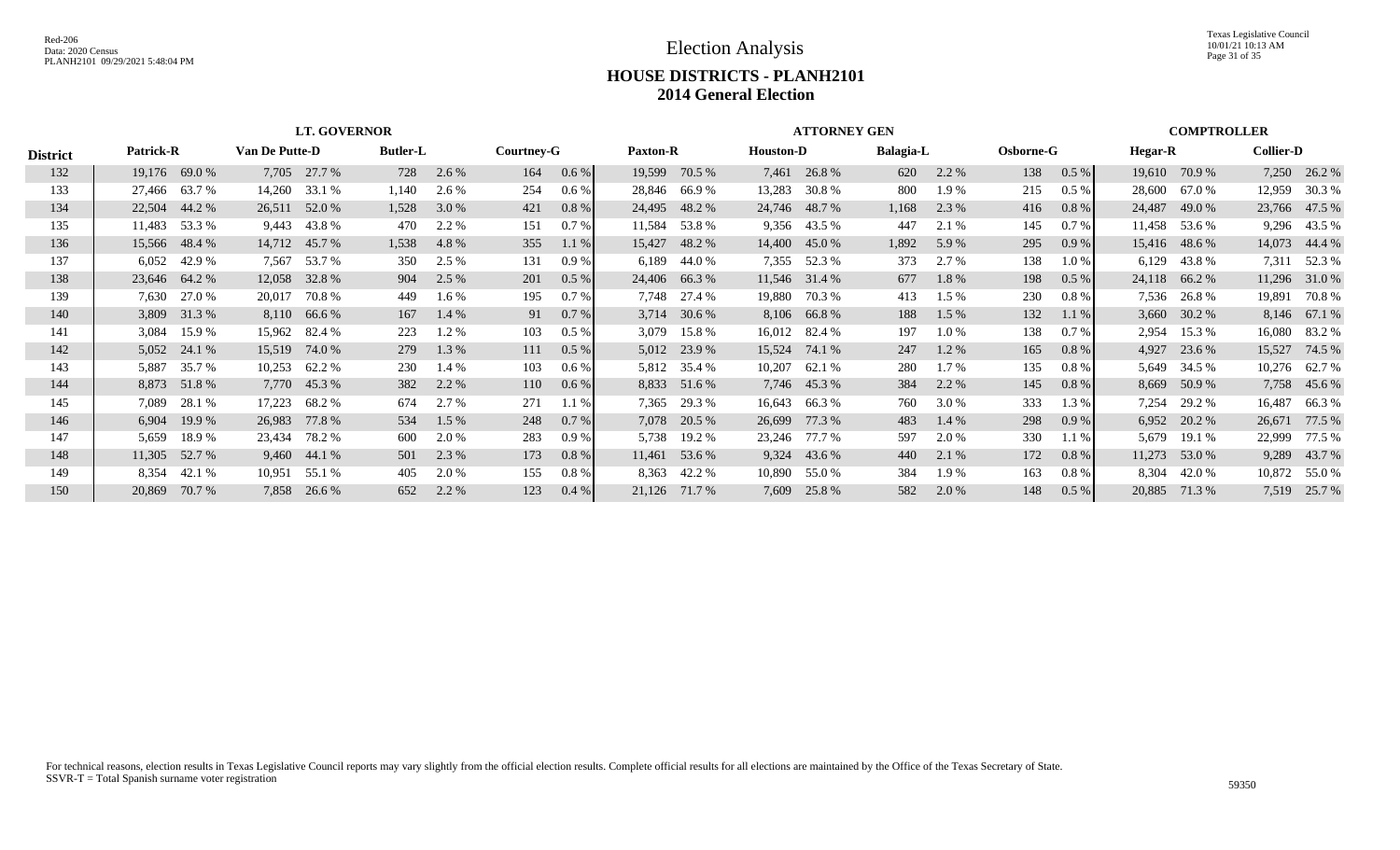|                 |           | <b>COMPTROLLER</b> |          |         |               |                |               | <b>LAND COMM</b> |          |         |                 |          |                 |               |         | <b>AG COMM</b> |             |         |                   |         |
|-----------------|-----------|--------------------|----------|---------|---------------|----------------|---------------|------------------|----------|---------|-----------------|----------|-----------------|---------------|---------|----------------|-------------|---------|-------------------|---------|
| <b>District</b> | Sanders-L |                    | Shafto-G |         | <b>Bush-R</b> |                | <b>Cook-D</b> |                  | Knight-L |         | <b>Alessi-G</b> |          | <b>Miller-R</b> |               | Hogan-D |                | Palmquist-L |         | <b>Kendrick-G</b> |         |
| 132             | 640       | 2.3 %              | 165      | 0.6 %   |               | 19,935 72.0 %  |               | 6,835 24.7 %     | 689      | 2.5 %   | 239             | 0.9%     |                 | 19,571 71.1 % | 6,972   | 25.3 %         | 669         | 2.4 %   | 323               | 1.2 %   |
| 133             | 869       | 2.0 %              | 282      | 0.7 %   | 31,239        | 72.6 %         | 10,531        | 24.5 %           | 857      | 2.0 %   | 418             | 1.0%     | 30,102          | 70.9%         | 10,930  | 25.8 %         | 883         | 2.1 %   | 513               | 1.2 %   |
| 134             | 1,220     | 2.4 %              | 546      | 1.1%    |               | 28,587 56.7 %  | 19,979        | 39.6 %           | 1,084    | 2.1 %   | 785             | 1.6 %    |                 | 26,565 53.7 % |         | 20,510 41.5 %  | 1,294       | 2.6 %   | 1,086             | 2.2 %   |
| 135             | 485       | 2.3 %              | 155      | 0.7 %   | 11,721        | 54.6 %         | 9,000         | 41.9 %           | 515      | 2.4 %   | 222             | 1.0%     | 11,467          | 53.7 %        | 9,098   | 42.6 %         | 513         | 2.4 %   | 283               | 1.3 %   |
| 136             | 1,704     | 5.4 %              | 508      | 1.6%    |               | 16,036 50.3 %  | 13,659        | 42.9 %           | 1,510    | 4.7 %   | 652             | 2.0%     | 15,180          | 48.2 %        | 13,703  | 43.6 %         | 1,747       | 5.6 %   | 834               | 2.7 %   |
| 137             | 359       | 2.6 %              | 187      | 1.3%    | 6,618         | 47.3 %         | 6,785         | 48.5 %           | 328      | 2.3 %   | 273             | 1.9 %    | 6,361           | 45.8 %        | 6,875   | 49.5 %         | 360         | 2.6 %   | 295               | 2.1 %   |
| 138             | 755       | 2.1 %              | 268      | 0.7 %   |               | 25,666 70.1 %  |               | 9,826 26.8 %     | 767      | 2.1 %   | 369             | 1.0 %    | 24,763          | 68.4 %        | 10,174  | 28.1 %         | 794         | 2.2 %   | 480               | 1.3 %   |
| 139             | 430       | 1.5 %              | 224      | 0.8%    | 8,100         | 28.7 %         | 19,322        | 68.6 %           | 402      | 1.4 %   | 357             | 1.3 %    | 7,723           | 27.6 %        | 19,429  | 69.4 %         | 431         | $1.5\%$ | 419               | 1.5 %   |
| 140             | 192       | $1.6\%$            | 134      | 1.1%    |               | 3,919 32.3 %   |               | 7,872 65.0 %     | 157      | 1.3 %   | 168             | 1.4%     | 3,634           | 30.1 %        | 8,080   | 67.0 %         | 182         | $1.5\%$ | 172               | 1.4 %   |
| 141             | 197       | 1.0%               | 103      | 0.5%    | 3,062         | 15.8 %         | 15,960        | 82.3 %           | 198      | $1.0\%$ | 168             | 0.9%     | 2,960           | 15.3 %        | 15,988  | 82.7 %         | 187         | $1.0\%$ | 193               | 1.0%    |
| 142             | 258       | 1.2 %              | 141      | 0.7 %   |               | $5,102$ 24.4 % | 15,346        | 73.4 %           | 256      | 1.2 %   | 216             | 1.0%     | 4,925           | 23.6 %        | 15,407  | 74.0 %         | 246         | $1.2\%$ | 253               | 1.2 %   |
| 143             | 292       | 1.8%               | 174      | 1.1%    | 6,055         | 36.9 %         | 9,917         | 60.4 %           | 228      | 1.4 %   | 216             | 1.3%     | 5,639           | 34.6 %        | 10,159  | 62.3 %         | 259         | $1.6\%$ | 244               | 1.5 %   |
| 144             | 398       | 2.3 %              | 195      | 1.1%    |               | 9,109 53.4 %   |               | 7,343 43.0 %     | 370      | 2.2 %   | 241             | 1.4%     |                 | 8,610 50.8 %  |         | 7,645 45.1 %   | 409         | 2.4 %   | 277               | $1.6\%$ |
| 145             | 701       | 2.8%               | 435      | 1.7%    | 8,285         | 33.2 %         | 15,467        | 62.0 %           | 600      | 2.4 %   | 611             | 2.4 %    | 7,538           | 30.5 %        | 15,717  | 63.6 %         | 731         | 3.0 %   | 737               | 3.0 %   |
| 146             | 487       | 1.4 %              | 322      | 0.9%    |               | 7,776 22.6 %   | 25,833        | 75.0 %           | 446      | 1.3 %   | 410             | 1.2%     |                 | 7,332 21.4 %  | 25,822  | 75.5 %         | 505         | $1.5\%$ | 550               | $1.6\%$ |
| 147             | 640       | 2.2 %              | 353      | 1.2%    | 6,372         | 21.4 %         | 22,305        | 75.0 %           | 559      | 1.9 %   | 506             | 1.7%     | 5,855           | 19.8 %        | 22,382  | 75.8 %         | 650         | 2.2 %   | 652               | 2.2 %   |
| 148             | 484       | 2.3 %              | 207      | $1.0\%$ |               | 11,741 55.2 %  |               | 8,768 41.2 %     | 475      | 2.2 %   | 304             | $1.4\%$  |                 | 11,324 53.6 % |         | 8,913 42.2 %   | 533         | 2.5 %   | 356               | 1.7 %   |
| 149             | 416       | 2.1 %              | 178      | 0.9%    | 8,634         | 43.6 %         |               | 10,516 53.1 %    | 386      | 1.9 %   | 268             | 1.4%     | 8,299           | 42.1 %        | 10,690  | 54.3 %         | 411         | 2.1 %   | 297               | $1.5\%$ |
| 150             | 672       | 2.3 %              | 199      | 0.7 %   | 21,369        | 72.9 %         | 7,010         | 23.9 %           | 725      | 2.5 %   | 227             | $0.8 \%$ | 20,920          | 71.7 %        | 7,242   | 24.8 %         | 711         | 2.4 %   | 294               | $1.0\%$ |
|                 |           |                    |          |         |               |                |               |                  |          |         |                 |          |                 |               |         |                |             |         |                   |         |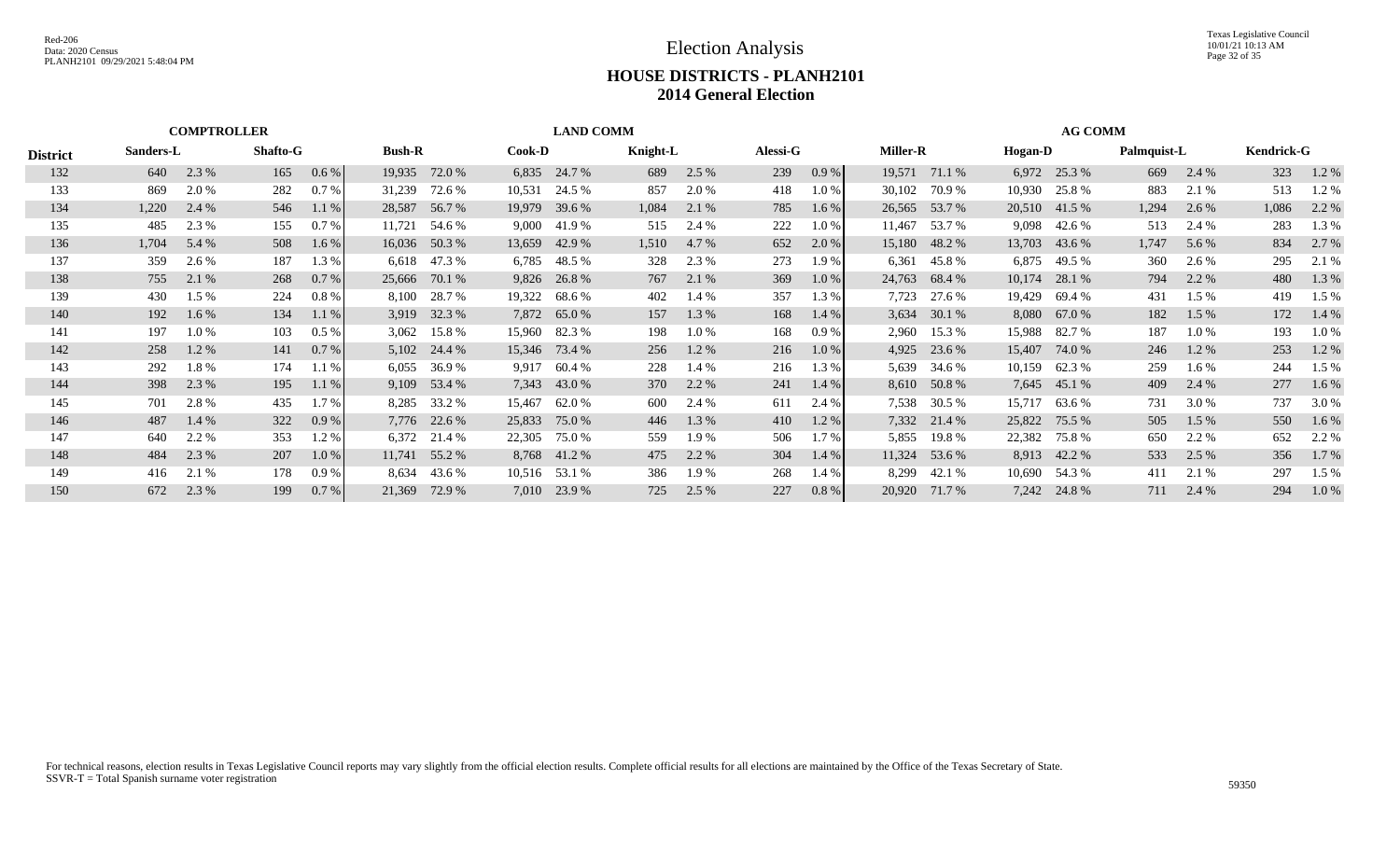Texas Legislative Council 10/01/21 10:13 AM Page 33 of 35

|                 |                 |               |                | <b>RR COMM 3</b> |                 |         |           |         |                |               | <b>SUP CT CHIEF</b> |              |          |         |                |               | <b>SUP CT 6</b> |               |       |          |
|-----------------|-----------------|---------------|----------------|------------------|-----------------|---------|-----------|---------|----------------|---------------|---------------------|--------------|----------|---------|----------------|---------------|-----------------|---------------|-------|----------|
| <b>District</b> | <b>Sitton-R</b> |               | <b>Brown-D</b> |                  | <b>Miller-L</b> |         | Salinas-G |         | <b>Hecht-R</b> |               | <b>Moody-D</b>      |              | Oxford-L |         | <b>Brown-R</b> |               | <b>Meyers-D</b> |               | Ash-L |          |
| 132             | 19,575          | 71.0 %        |                | 6,990 25.4 %     | 707             | 2.6 %   | 300       | $1.1\%$ | 19,827         | 71.8 %        |                     | 7,056 25.5 % | 735      | $2.7\%$ | 19,832         | 72.3 %        |                 | 6,889 25.1 %  | 717   | 2.6 %    |
| 133             | 30,025          | 70.7 %        | 11,048         | 26.0 %           | 980             | 2.3 %   | 444       | $1.0\%$ | 30,734         | 71.9 %        | 11,096              | 25.9 %       | 940      | 2.2 %   | 30,688         | 72.5 %        |                 | 10,749 25.4 % | 910   | 2.1 %    |
| 134             | 26,512          | 53.4 %        | 20,949         | 42.2 %           | 1,347           | 2.7 %   | 839       | 1.7 %   | 27,844         | 55.6 %        | 20,914              | 41.7 %       | 1,364    | 2.7%    | 27,868         | 56.3%         | 20,272          | 41.0 %        | 1,324 | 2.7 %    |
| 135             | 11,504          | 53.8%         | 9,067          | 42.4 %           | 483             | 2.3 %   | 335       | 1.6 %   | 11,688         | 54.5 %        | 9,204               | 43.0 %       | 536      | 2.5 %   | 11,740         | 55.0 %        | 9,074           | 42.5 %        | 513   | 2.4 %    |
| 136             |                 | 15,136 48.0 % |                | 13,716 43.5 %    | 1,872           | 5.9 %   | 787       | 2.5 %   | 15,685         | 49.5 %        | 14,157              | 44.7 %       | 1,823    | 5.8 %   | 15,705         | 49.8%         | 13,880          | 44.0 %        | 1,952 | 6.2 %    |
| 137             |                 | 6,326 45.4 %  | 6,925          | 49.7 %           | 358             | 2.6 %   | 322       | 2.3 %   | 6,512          | 46.8%         | 7,034               | 50.5 %       | 374      | 2.7 %   | 6,519          | 47.1 %        |                 | 6,906 49.9 %  | 424   | 3.1 %    |
| 138             | 24,804          | 68.3%         | 10,235         | 28.2 %           | 836             | 2.3 %   | 446       | 1.2 %   | 25,369         | 69.6 %        | 10,259              | 28.1 %       | 845      | 2.3 %   | 25,366         | 70.1 %        | 9,956           | 27.5 %        | 838   | 2.3 %    |
| 139             | 7.680           | 27.4 %        | 19,509         | 69.6 %           | 436             | 1.6 %   | 425       | $1.5\%$ | 7,918          | 28.2 %        | 19,660              | 70.1 %       | 486      | 1.7 %   | 7,996          | 28.6 %        | 19,452          | 69.7 %        | 472   | 1.7 %    |
| 140             |                 | 3,592 29.7 %  |                | 7,943 65.6 %     | 149             | 1.2%    | 420       | 3.5%    |                | 3,726 30.9 %  | 8,130               | 67.4 %       | 215      | 1.8 %   | 3,790          | 31.5 %        |                 | 8,024 66.7 %  | 225   | 1.9 %    |
| 141             | 2,933           | 15.2 %        | 16,027         | 82.8 %           | 182             | 0.9%    | 212       | 1.1 %   | 3,026          | 15.6 %        | 16,110              | 83.3 %       | 214      | 1.1%    | 3,082          | 16.0 %        | 16,027          | 83.0 %        | 199   | $1.0 \%$ |
| 142             | 4,911           | 23.5 %        | 15,379         | 73.7 %           | 269             | 1.3 %   | 305       | 1.5 %   | 5,033          | 24.1 %        | 15,533              | 74.5 %       | 282      | 1.4%    | 5,101          | 24.5 %        | 15,424          | 74.2 %        | 273   | 1.3 %    |
| 143             |                 | 5,596 34.3 %  | 9,994          | 61.2%            | 225             | 1.4 %   | 518       | 3.2 %   | 5,794          | 35.5 %        | 10,224              | 62.7 %       | 297      | 1.8 %   | 5,897          | 36.2 %        | 10,072          | 61.9 %        | 303   | 1.9 %    |
| 144             |                 | 8,658 51.0 %  |                | 7,410 43.6 %     | 372             | 2.2 %   | 544       | 3.2 %   | 8,833          | 52.1 %        | 7,677               | 45.3 %       | 433      | $2.6\%$ |                | 9,008 53.3 %  |                 | 7,469 44.2 %  | 431   | 2.5 %    |
| 145             |                 | 7,514 30.3 %  | 15,585         | 62.8 %           | 640             | 2.6 %   | 1,069     | 4.3 %   | 7,825          | 31.6 %        | 16,178              | 65.3 %       | 768      | 3.1 %   | 7,955          | 32.3 %        |                 | 15,856 64.4 % | 801   | 3.3 %    |
| 146             | 7,171           | 20.9 %        | 26,144         | 76.2 %           | 510             | $1.5\%$ | 476       | $1.4\%$ | 7,628          | 22.2 %        | 26,170              | 76.2 %       | 560      | 1.6 %   | 7,662          | 22.4 %        | 25,988          | 76.0 %        | 555   | $1.6\%$  |
| 147             | 5,852           | 19.7 %        | 22,539         | 76.1 %           | 573             | 1.9 %   | 672       | 2.3 %   | 6,091          | 20.5 %        | 22,874              | 77.1 %       | 711      | 2.4 %   | 6,206          | 21.0 %        | 22,622          | 76.6 %        | 714   | 2.4 %    |
| 148             |                 | 11,294 53.4 % |                | 8,896 42.0 %     | 531             | 2.5 %   | 442       | 2.1 %   |                | 11,569 54.5 % | 9,075               | 42.8%        | 566      | 2.7%    |                | 11,608 55.1 % |                 | 8,883 42.2 %  | 568   | 2.7 %    |
| 149             | 8,259           | 41.9 %        | 10,672         | 54.2 %           | 413             | 2.1 %   | 357       | 1.8%    | 8,466          | 42.9 %        | 10,803              | 54.8 %       | 454      | 2.3 %   | 8,580          | 43.6 %        | 10,665          | 54.2 %        | 442   | 2.2 %    |
| 150             | 20,991          | 71.9 %        |                | 7,152 24.5 %     | 715             | 2.4 %   | 326       | $1.1\%$ | 21,291         | 72.8%         | 7,235               | 24.7 %       | 724      | 2.5 %   | 21,317         | 73.2 %        | 7,085           | 24.3 %        | 715   | 2.5 %    |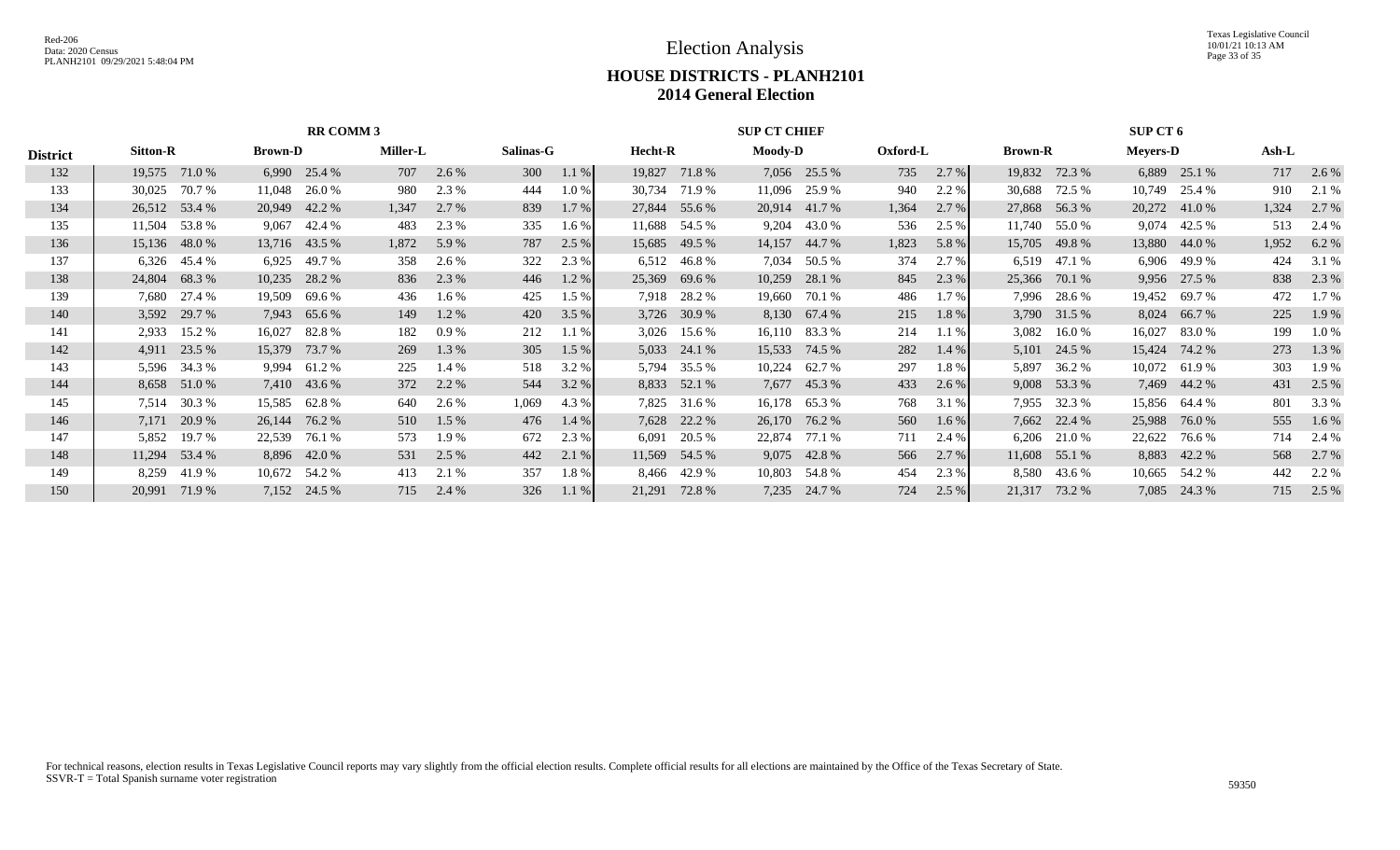Texas Legislative Council 10/01/21 10:13 AM Page 34 of 35

|                 |               |                |                    | <b>SUP CT 7</b> |                 |       |             |          |                  | <b>SUP CT 8</b> |           |                |                   |            |                     | CCA3          |            |              |                  |         |
|-----------------|---------------|----------------|--------------------|-----------------|-----------------|-------|-------------|----------|------------------|-----------------|-----------|----------------|-------------------|------------|---------------------|---------------|------------|--------------|------------------|---------|
| <b>District</b> | <b>Boyd-R</b> |                | <b>Benavides-D</b> |                 | <b>Fulton-L</b> |       | Waterbury-G |          | <b>Johnson-R</b> |                 | Koelsch-L |                | <b>Chisholm-G</b> |            | <b>Richardson-R</b> |               | Granberg-D |              | <b>Bennett-L</b> |         |
| 132             | 19,409        | 70.7 %         |                    | 7,286 26.5 %    | 638             | 2.3 % | 132         | $0.5\%$  |                  | 20,564 85.9 %   | 1,946     | 8.1 %          | 1,421             | 5.9 %      |                     | 19,648 71.8 % |            | 6,906 25.2 % | 821              | 3.0 %   |
| 133             | 28,970        | 68.4 %         | 12,302             | 29.1 %          | 830             | 2.0 % | 232         | $0.5\%$  | 31,287           | 85.0 %          | 2,783     | 7.6 %          | 2,753             | 7.5 %      | 29,982              | 71.5 %        | 10,759     | 25.6 %       | 1,221            | 2.9 %   |
| 134             |               | 24,890 50.3 %  | 22,953             | 46.4 %          | 1,173           | 2.4 % | 418         | 0.8%     | 28,846           | 71.6 %          | 5,002     | 12.4 %         | 6,466             | 16.0 %     | 26,435              | 54.2 %        | 20,459     | 42.0 %       | 1,850            | 3.8 %   |
| 135             |               | 11,418 53.5 %  | 9,315              | 43.7 %          | 467             | 2.2 % | 126         | $0.6\%$  | 12,502           | 77.0 %          | 2,094     | 12.9 %         | 1,630             | 10.0 %     | 11,598              | 54.5 %        | 9,094      | 42.8%        | 574              | 2.7 %   |
| 136             | 15,373        | 48.7 %         |                    | 14,167 44.9 %   | 1,685           | 5.3 % | 362         | $1.1\%$  |                  | 17,058 63.5 %   | 5,129     | 19.1 %         | 4,663             | 17.4 %     | 15,504              | 49.5 %        | 13,864     | 44.3 %       | 1,952            | 6.2 %   |
| 137             | 6,161         | 44.5 %         | 7,195              | 51.9%           | 347             | 2.5 % | 147         | 1.1%     | 7,029            | 70.3 %          | 1,495     | 14.9 %         | 1,478             | 14.8%      | 6,363               | 46.2 %        | 6,930      | 50.4 %       | 467              | 3.4 %   |
| 138             |               | 24,376 67.4 %  |                    | 10,853 30.0 %   | 739             | 2.0 % | 224         | 0.6 %    |                  | 26,148 84.0 %   | 2,605     | 8.4 %          | 2,373             | 7.6 %      | 24,866              | 69.2 %        | 9,997      | 27.8 %       | 1,072            | 3.0 %   |
| 139             | 7,580         | 27.1 %         | 19,731             | 70.6 %          | 423             | 1.5 % | 196         | 0.7%     | 9,038            | 61.9 %          | 2,924     | 20.0 %         | 2,629             | 18.0%      | 7,813               | 28.0 %        | 19,441     | 69.8 %       | 600              | 2.2 %   |
| 140             |               | $3,609$ 29.9 % |                    | 8,192 68.0 %    | 142             | 1.2 % | 112         | 0.9%     |                  | 4,378 68.9 %    |           | $1,092$ 17.2 % |                   | 882 13.9 % |                     | 3,730 31.0 %  |            | 8,048 66.9 % | 251              | 2.1 %   |
| 141             | 2,966         | 15.4 %         | 16,046             | 83.1 %          | 212             | 1.1%  | 94          | $0.5\%$  | 3,757            | 52.9 %          | 1,834     | 25.8%          | 1,516             | 21.3 %     | 2,995               | 15.5 %        | 16,033     | 83.1 %       | 270              | 1.4 %   |
| 142             |               | 4,910 23.6 %   | 15,525             | 74.6 %          | 254             | 1.2%  | 133         | 0.6 %    |                  | 5,866 60.8 %    | 2,047     | 21.2 %         | 1,732             | 18.0%      | 5,023               | 24.2 %        | 15,419     | 74.3 %       | 323              | $1.6\%$ |
| 143             | 5,635         | 34.5 %         | 10,333             | 63.3 %          | 225             | 1.4 % | 118         | 0.7%     | 6,627            | 70.8 %          | 1,469     | 15.7 %         | 1,260             | 13.5 %     | 5,763               | 35.5 %        | 10,084     | 62.1 %       | 387              | 2.4 %   |
| 144             |               | 8,584 50.7 %   |                    | 7,863 46.4 %    | 353             | 2.1 % | 137         | $0.8 \%$ | 9,750            | 79.1 %          |           | 1,430 11.6 %   | 1,152             | 9.3 %      |                     | 8,835 52.4 %  |            | 7,477 44.4 % | 545              | 3.2 %   |
| 145             | 7,086         | 28.7 %         | 16,636             | 67.4 %          | 626             | 2.5 % | 333         | 1.3 %    | 8,987            | 56.5 %          | 3,079     | 19.4 %         | 3,834             | 24.1 %     | 7,612               | 31.1 %        | 15,810     | 64.7 %       | 1,021            | 4.2 %   |
| 146             | 7,064         | 20.7 %         | 26,431             | 77.3 %          | 447             | 1.3 % | 246         | 0.7 %    |                  | 8,866 54.2 %    | 3,718     | 22.7 %         | 3,766             | 23.0 %     |                     | 7,318 21.5 %  | 25,994     | 76.4 %       | 716              | 2.1 %   |
| 147             | 5,691         | 19.2 %         | 23,017             | 77.8%           | 575             | 1.9%  | 292         | 1.0%     | 7,190            | 47.6 %          | 3,769     | 24.9 %         | 4,148             | 27.5 %     | 5,917               | 20.1 %        | 22,594     | 76.8%        | 908              | 3.1 %   |
| 148             | 11,194        | 53.1 %         |                    | 9,233 43.8 %    | 484             | 2.3 % | 167         | $0.8 \%$ | 12,351           | 76.6 %          | 1,999     | 12.4 %         | 1,782             | 11.0 %     |                     | 11,421 54.4 % |            | 8,905 42.4 % | 654              | 3.1 %   |
| 149             | 8,294         | 42.2 %         | 10,838             | 55.1 %          | 381             | 1.9 % | 156         | 0.8%     | 9,332            | 71.1 %          | 2,119     | 16.1 %         | 1,670             | 12.7 %     | 8,392               | 42.8 %        | 10,678     | 54.5 %       | 525              | 2.7 %   |
| 150             | 20.916        | 71.8 %         | 7,447              | 25.6 %          | 642             | 2.2 % | 126         | $0.4\%$  | 22,025           | 86.0%           | 2,036     | 8.0 %          | 1,545             | 6.0%       | 21,125              | 72.8%         | 7,081      | 24.4 %       | 829              | 2.9 %   |